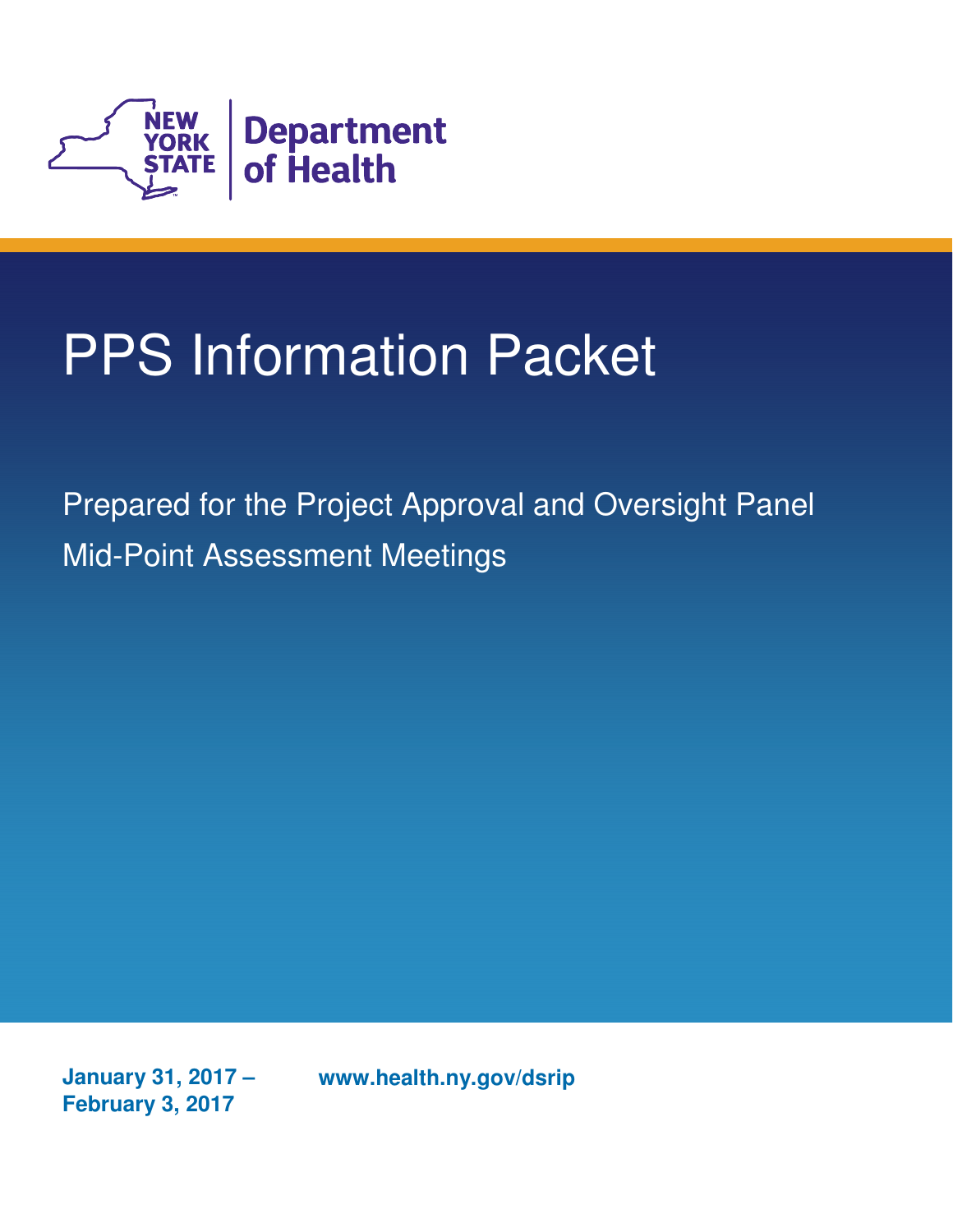

### Contents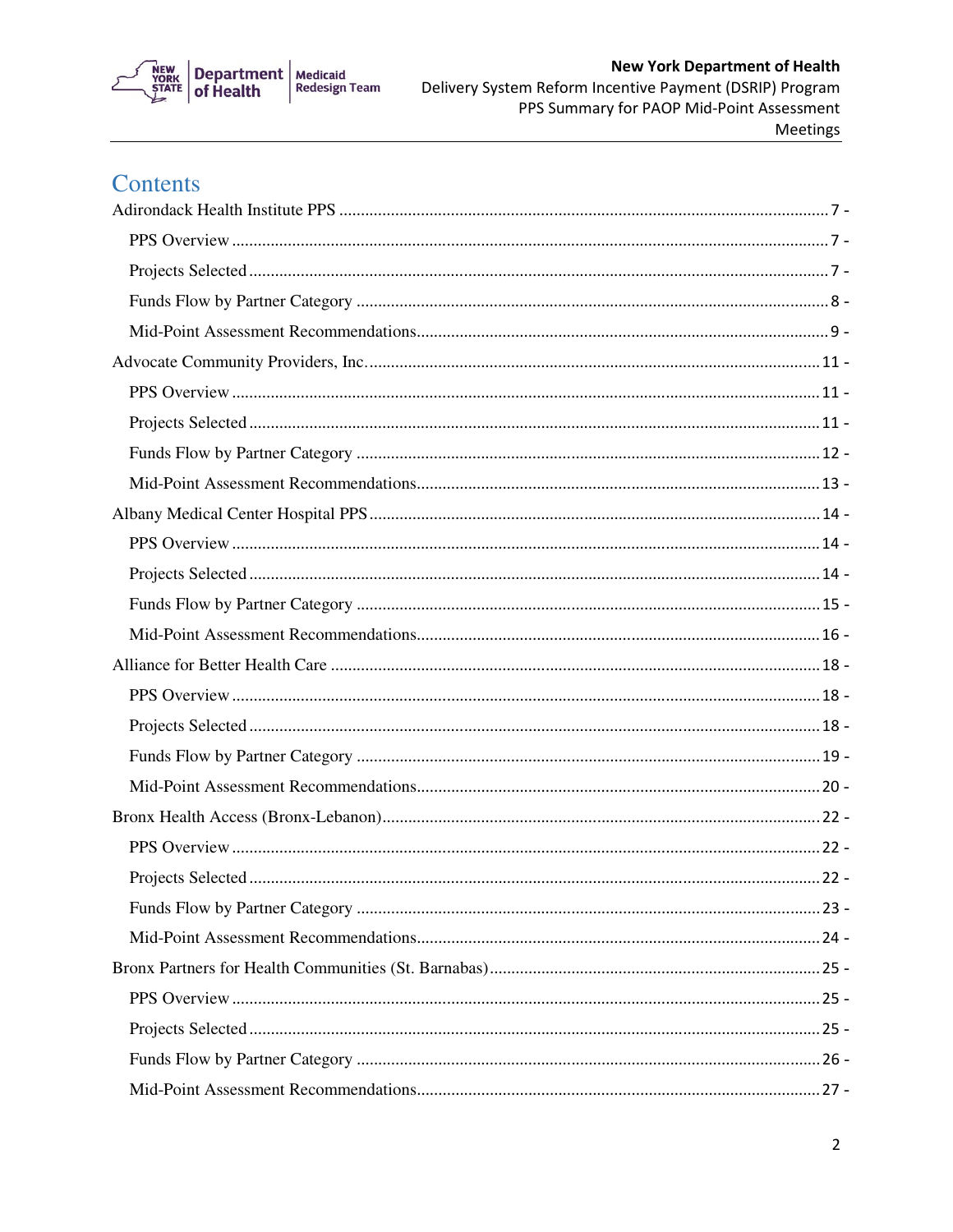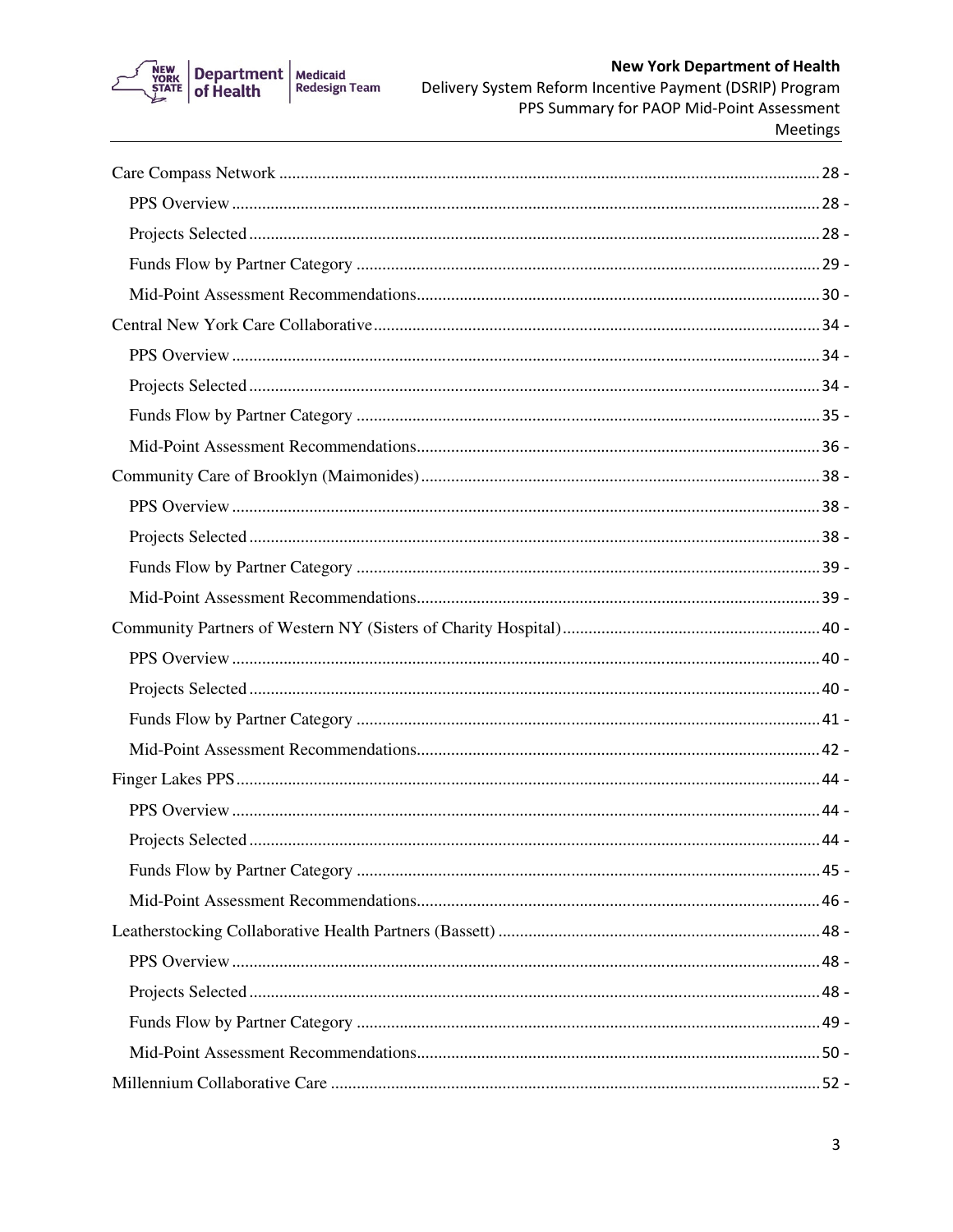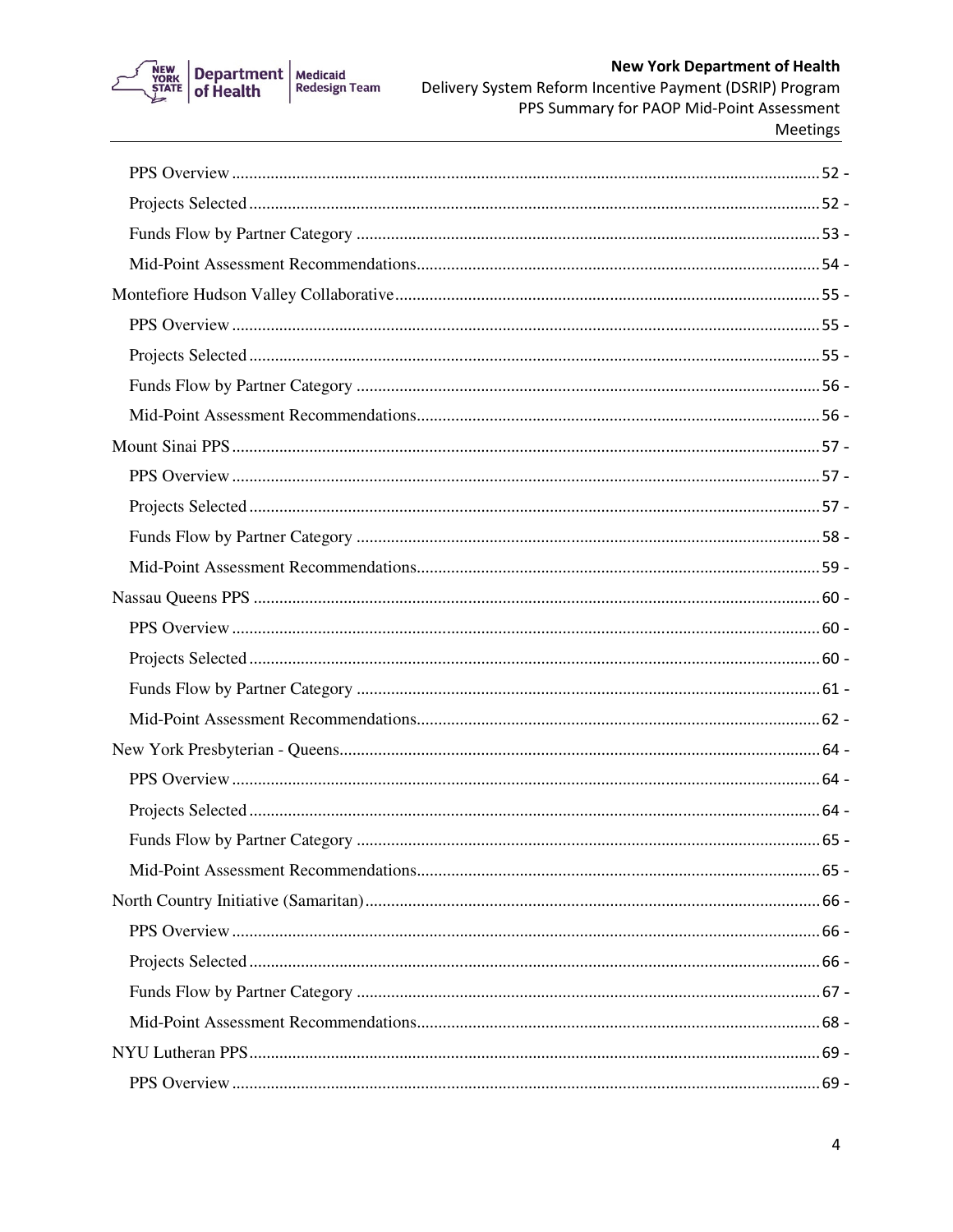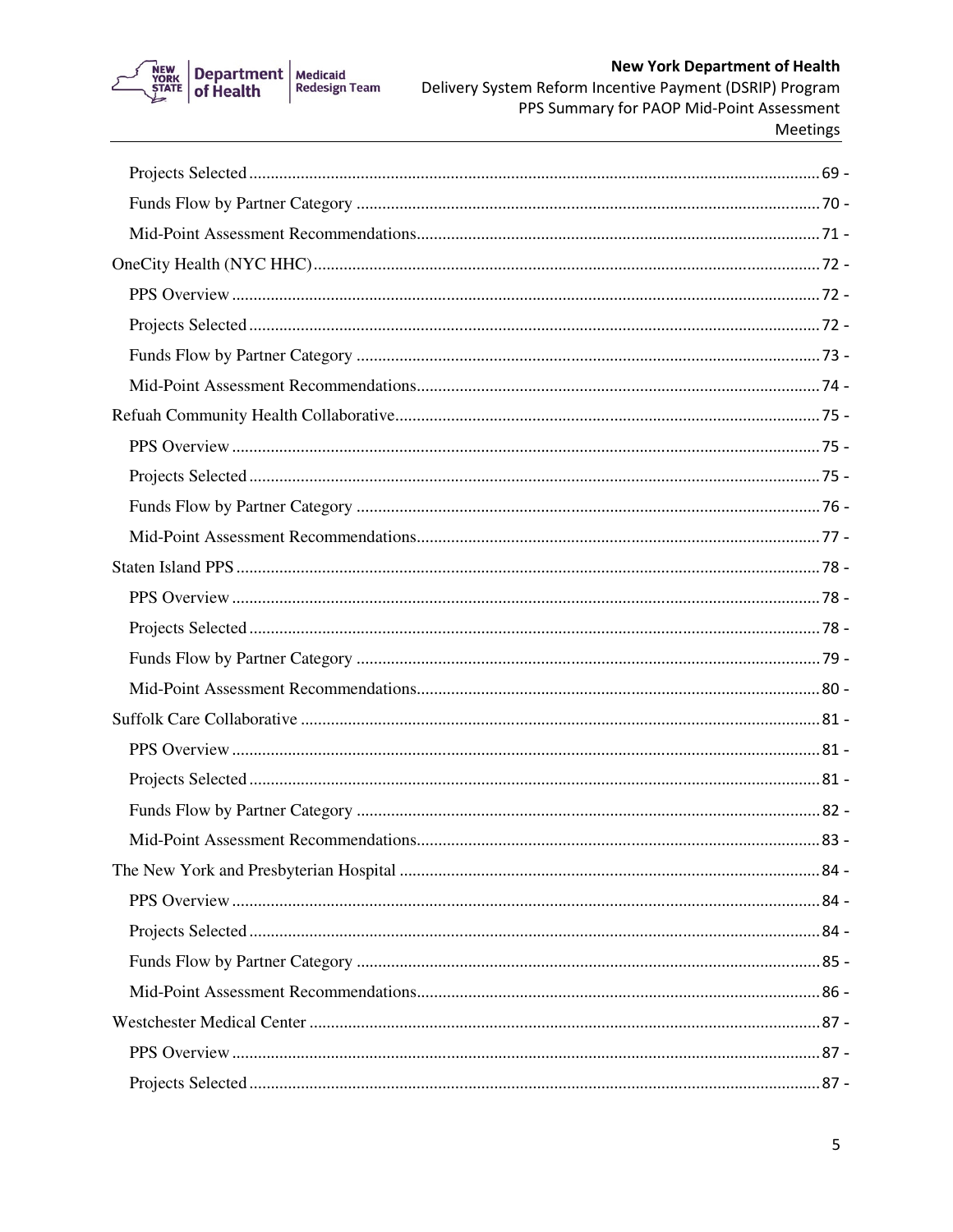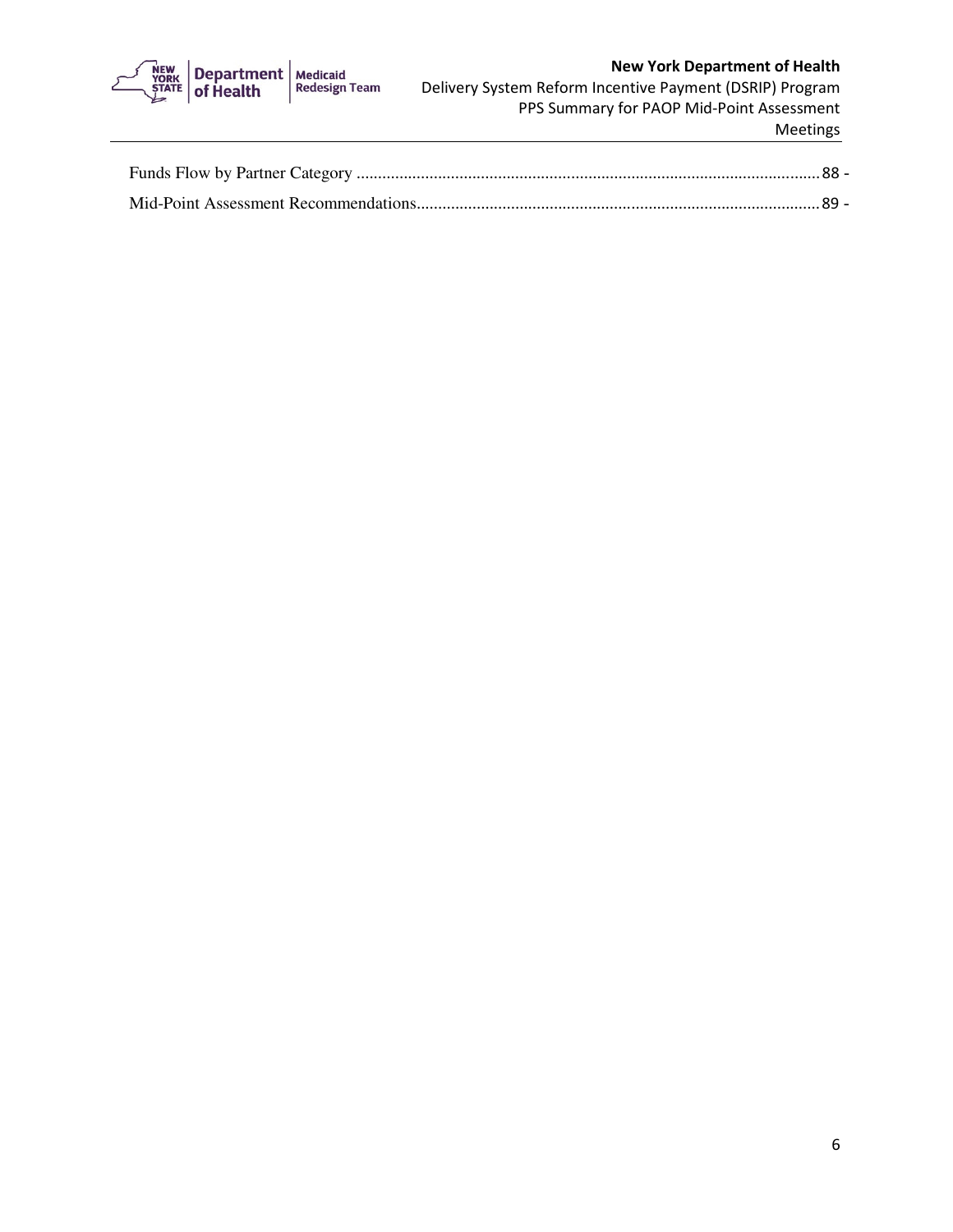

### **Adirondack Health Institute PPS**

#### PPS Overview

| <b>Lead Organization</b>                    | Adirondack Health Institute                       |
|---------------------------------------------|---------------------------------------------------|
| <b>PPS Service Area</b>                     | Saratoga, Hamilton, Franklin, Clinton, St.        |
|                                             | Lawrence, Fulton, Essex, Warren, Washington       |
| <b>Attribution for Performance</b>          | 81,090                                            |
| <b>Attribution for Performance (2.d.i.)</b> | N/A                                               |
| <b>Attribution for Valuation</b>            | 143,640                                           |
| <b>Total Award Dollars</b>                  | \$186,715,496                                     |
| <b>Core Team</b>                            | Margaret Vosburgh - Chief Executive Officer<br>1) |
|                                             | Bob Cawley - Chief Information Officer<br>2)      |
|                                             | Eric Burton - Chief Financial Officer<br>3)       |
|                                             | Kate Clark - Chief Administrative Officer<br>4)   |

| <b>Project</b> | <b>Project Description</b>                                                                                                                                              |
|----------------|-------------------------------------------------------------------------------------------------------------------------------------------------------------------------|
| 2.a.i.         | Create Integrated Delivery Systems that are focused on Evidence-Based Medicine /<br><b>Population Health Management</b>                                                 |
| 2.a.ii.        | Increase certification of primary care practitioners with Patient centered medical homes<br>certification and/or advanced primary care models                           |
| 2.a.iv.        | Created a medical village using existing hospital infrastructure                                                                                                        |
| 2.b.viii.      | Hospital home-care collaboration solutions                                                                                                                              |
| 2.d.i.         | Implementation of patient activation activities to engage, educate and integrate the uninsured<br>and low/non-utilizing Medicaid populations into community based care. |
| 3.a.i.         | Integration of primary care and behavioral health services                                                                                                              |
| 3.a.ii.        | Behavioral health community crisis stabilization services                                                                                                               |
| 3.a.iv.        | Development of withdrawal management capabilities and appropriate enhanced abstinence<br>services within community-based addiction treatment programs.                  |
| 3.g.i.         | Integration of palliative care into the patient centered medical home model                                                                                             |
| 4.a.iii.       | Strengthen mental health and substance abuse infrastructure across systems                                                                                              |
| 4.b.ii.        | Increase access to high quality chronic disease preventative care and management in both<br>clinical and community settings                                             |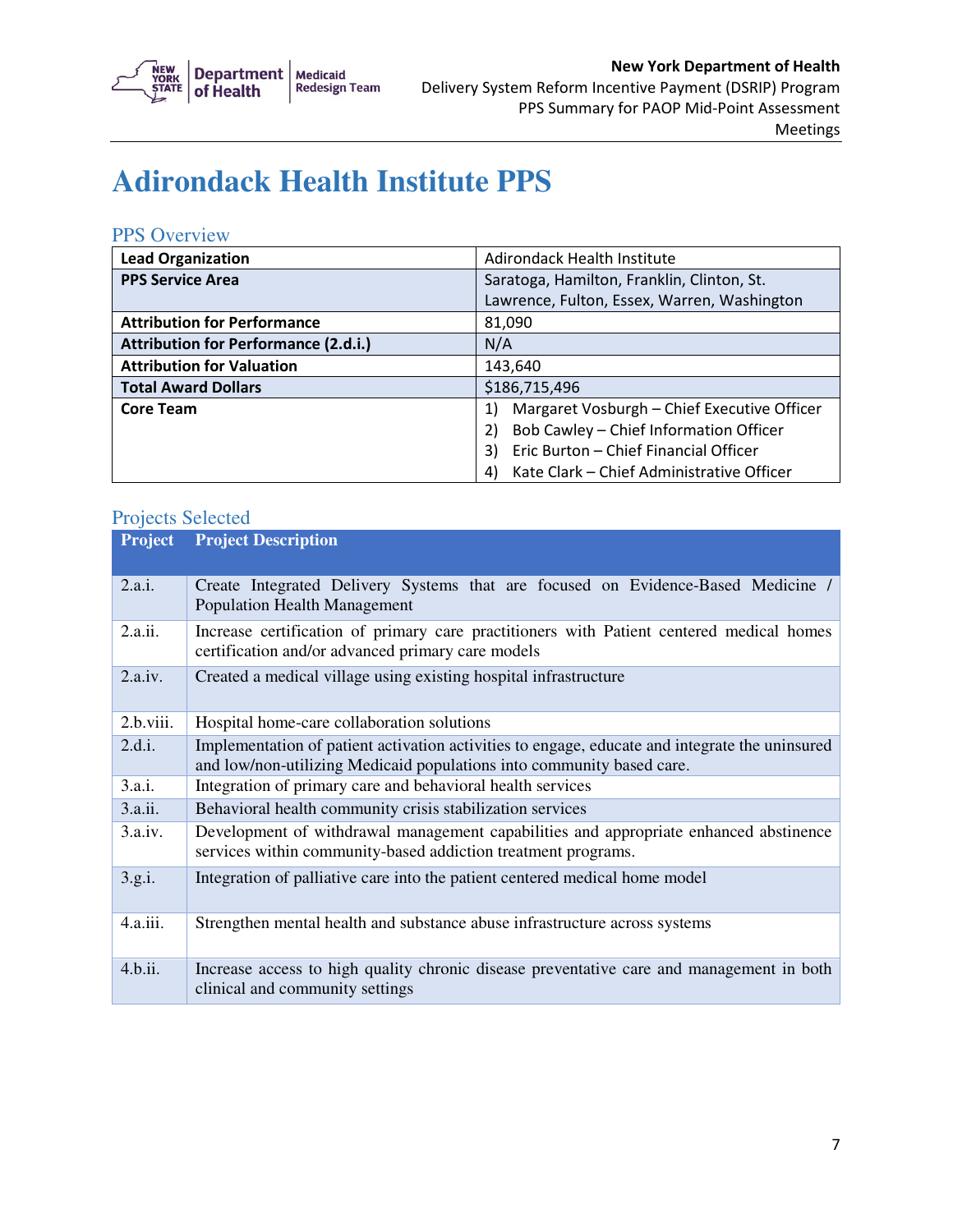

| <b>Funds Flow by Partner Category</b>               |                                             |                                        |
|-----------------------------------------------------|---------------------------------------------|----------------------------------------|
| <b>Total Funds Available (DY1)</b>                  |                                             | \$28,195,877.01                        |
| <b>Total Funds Earned (through DY1)</b>             | \$28,104,145.23 (99.67% of Available Funds) |                                        |
| <b>Total Funds Distributed (through</b><br>DY2, Q2) | \$12,501,682.22 (44.48% of Earned Funds)    |                                        |
| <b>Partner Type</b>                                 | <b>Funds Distributed</b>                    | <b>AHI</b><br>(% of Funds Distributed) |
| Practitioner - Primary Care Physician<br>(PCP)      | \$74,000.00                                 | 0.59%                                  |
| Practitioner - Non-Primary Care<br>Physician (PCP)  | \$0.00                                      | $0.00\%$                               |
| Hospital                                            | \$3,207,185.77                              | 25.65%                                 |
| Clinic                                              | \$1,014,793.88                              | 8.12%                                  |
| Case Management/Health Home                         | \$442,859.92                                | 3.54%                                  |
| <b>Mental Health</b>                                | \$770,704.35                                | 6.16%                                  |
| <b>Substance Abuse</b>                              | \$527,265.54                                | 4.22%                                  |
| Nursing Home                                        | \$223,986.66                                | 1.79%                                  |
| Pharmacy                                            | \$0.00                                      | 0.00%                                  |
| Hospice                                             | \$139,250.00                                | 1.11%                                  |
| Community Based Organizations <sup>1</sup>          | \$253,271.04                                | 2.03%                                  |
| All Other                                           | \$1,059,761.50                              | 8.48%                                  |
| Uncategorized                                       | \$54,150.00                                 | 0.43%                                  |
| <b>Non-PIT Partners</b>                             | \$243,050.00                                | 1.94%                                  |
| <b>PMO</b>                                          | \$4,491,403.56                              | 35.93%                                 |
| <b>TOTAL</b>                                        | \$12,501,682.22                             | 100%                                   |

 $1$  Within the Partner Categorizations of the PPS Networks, Community Based Organizations are defined as those entities without a Medicaid billing ID. As such, there are a mix of health care and social determinant of health partners included in this category.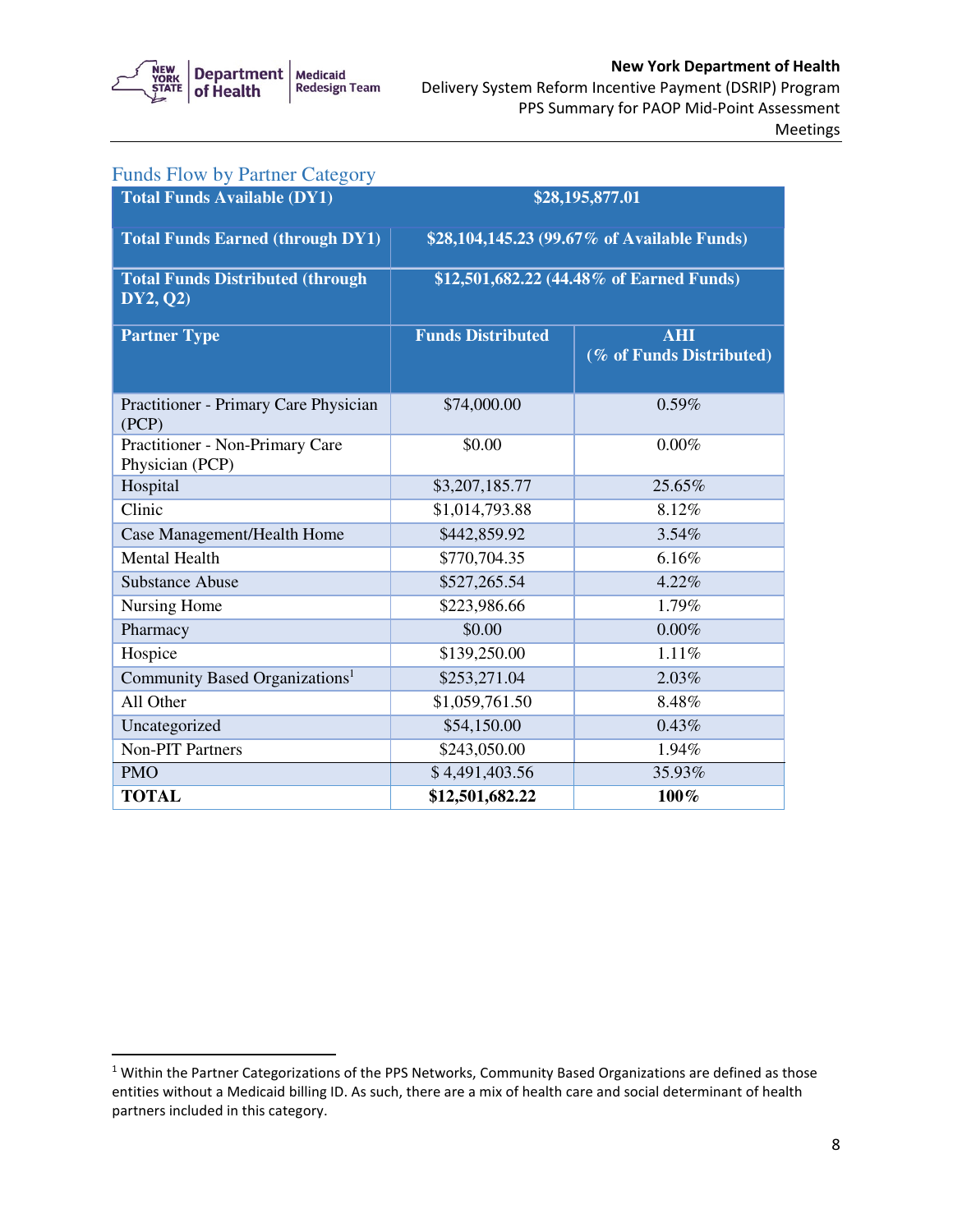

 Delivery System Reform Incentive Payment (DSRIP) Program PPS Summary for PAOP Mid-Point Assessment Meetings

| #              | <b>PPS</b>                            | <b>Section</b> | <b>Focus Area</b>                                                                               | <b>IA Recommendation</b>                                                                                                                                                                                                                                         |
|----------------|---------------------------------------|----------------|-------------------------------------------------------------------------------------------------|------------------------------------------------------------------------------------------------------------------------------------------------------------------------------------------------------------------------------------------------------------------|
| 1              | <b>Adirondack Health</b><br>Institute | Project        | 2.b.viii:<br>Hospital-home<br>care<br>collaboration<br>solutions                                | The IA recommends the PPS<br>develop an education strategy<br>to address the patient lack of<br>knowledge regarding the role of<br>various caregivers in this<br>project and to more effectively<br>engage patients regarding the<br>benefits for their care     |
| $\overline{2}$ | <b>Adirondack Health</b><br>Institute | Project        | $2.d.i$ :<br>Implementation<br>of Patient<br>Activation<br>Activities                           | The IA recommends the PPS<br>develop a strategy to educate<br>the CBOs about their role in<br>DSRIP, the PPS and their role<br>in this project for improved<br>partner engagement in project<br>implementation                                                   |
| 3              | Adirondack Health<br>Institute        | Project        | $2.d.i$ :<br>Implementation<br>of Patient<br>Activation<br>Activities                           | The IA recommends the PPS<br>provide further orientation and<br>develop education materials for<br>partners that are hesitant to<br>conduct PAM surveys                                                                                                          |
| $\overline{4}$ | Adirondack Health<br>Institute        | Project        | 3.a.i: Integration<br>of primary care<br>and behavioral<br>health services                      | The IA requires the PPS<br>develop a comprehensive<br>action plan to address the<br>implementation of this project<br>in consultation with the Project<br><b>Advisory Committee (PAC)</b><br>that must be reviewed and<br>approved by the Board of<br>Directors. |
| 5              | <b>Adirondack Health</b><br>Institute | Project        | 3.g.i (Integration<br>of palliative care<br>into the patient<br>centered medical<br>home model) | The IA recommends the PPS<br>develop a training strategy to<br>inform the targeted population<br>of the role of palliative care<br>services and the distinction<br>between hospice care                                                                          |
| 6              | Adirondack Health<br>Institute        | Project        | 3.g.i (Integration<br>of palliative care<br>into the patient<br>centered medical<br>home model) | The IA recommends the PPS<br>develop a workforce strategy to<br>increase the number of board<br>certified palliative care<br>professionals to assist with<br>training PCPs or to consider<br>other options such as telehealth<br>for consultation.               |
| $\overline{7}$ | <b>Adirondack Health</b><br>Institute | Project        | Cultural<br>Competency and<br><b>Health Literacy</b>                                            | The IA recommends that the<br>PPS develop a strategy to<br>address how it will measure the                                                                                                                                                                       |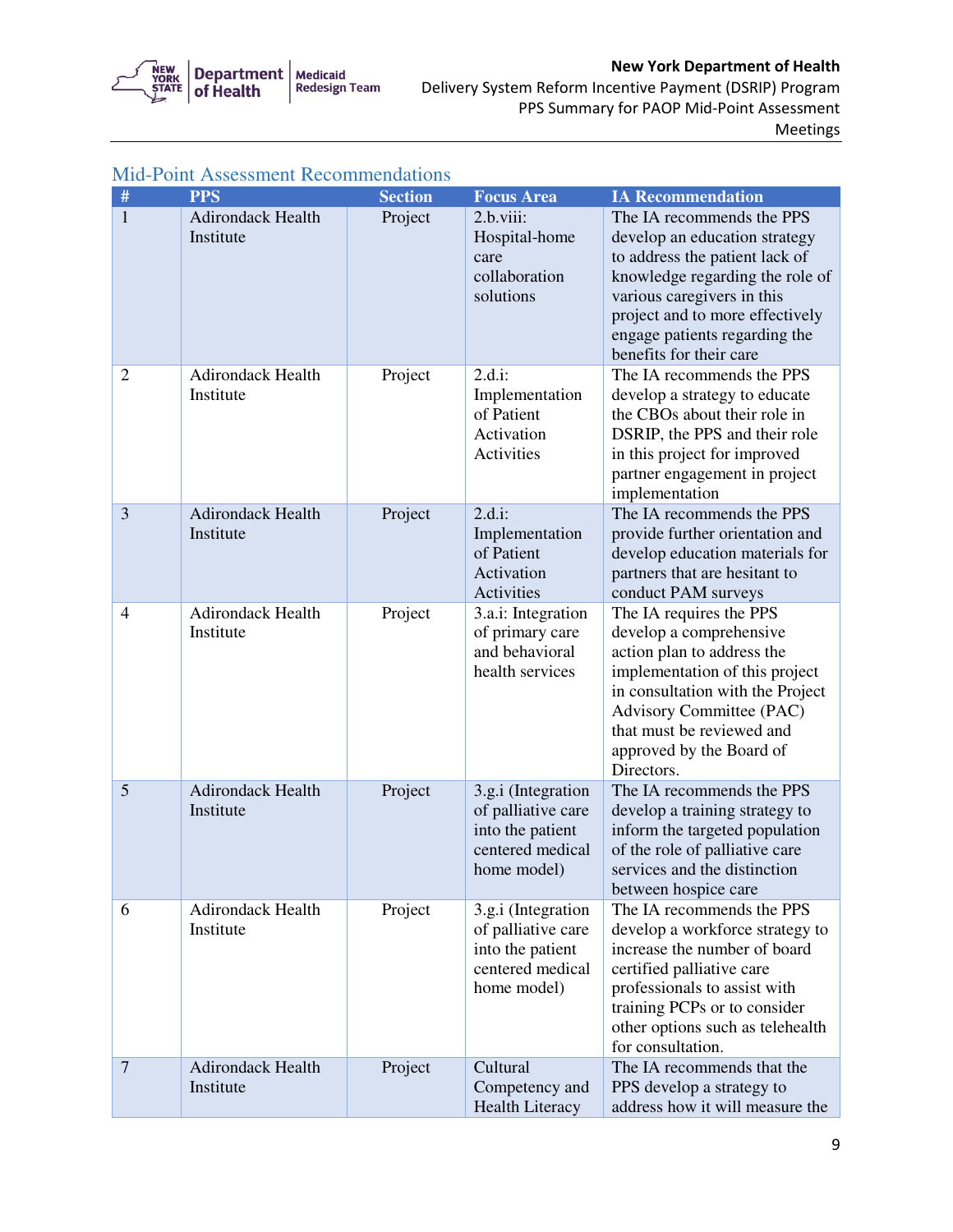

| #  | <b>PPS</b>                            | <b>Section</b> | <b>Focus Area</b>                                    | <b>IA Recommendation</b>                                                                                                                                                                                                                                                                                                                                |
|----|---------------------------------------|----------------|------------------------------------------------------|---------------------------------------------------------------------------------------------------------------------------------------------------------------------------------------------------------------------------------------------------------------------------------------------------------------------------------------------------------|
|    |                                       |                |                                                      | effectiveness of their CCHL<br>outreach efforts across the PPS<br>network                                                                                                                                                                                                                                                                               |
| 8  | Adirondack Health<br>Institute        | Organizational | Cultural<br>Competency and<br><b>Health Literacy</b> | The IA recommends that the<br>PPS develop a strategy to better<br>address the effectiveness of the<br>CCHL Training of its partners                                                                                                                                                                                                                     |
| 9  | <b>Adirondack Health</b><br>Institute | Organizational | Cultural<br>Competency and<br><b>Health Literacy</b> | The IA recommends that the<br>PPS establish metrics that it<br>will use to demonstrate the<br>extent to which it is reaching<br>and engaging Medical<br>beneficiaries and the uninsured                                                                                                                                                                 |
| 10 | <b>Adirondack Health</b><br>Institute | Organizational | Financial<br>Sustainability<br>and VBP               | The IA recommends that the<br>PPS establish a plan to further<br>educate and support their<br>partners move toward VBP<br>arrangements                                                                                                                                                                                                                  |
| 11 | <b>Adirondack Health</b><br>Institute | Organizational | Governance                                           | The IA recommends that the<br>PPS develop and provide a<br>strategy to increase oversight<br>and accountability of the PHNs<br>to ensure that projects are being<br>implemented in a timely<br>manner                                                                                                                                                   |
| 12 | Adirondack Health<br>Institute        | Organizational | Governance                                           | The IA recommends that the<br>PPS develop a plan to ensure<br>that all partners engaged in<br>project implementation efforts<br>have an executed contract by<br>the end of DY2, Q4 to ensure<br>the PPS is able to successfully<br>meet project milestones, Patient<br>Engagement targets, and the<br>performance goals of the<br><b>DSRIP</b> Program. |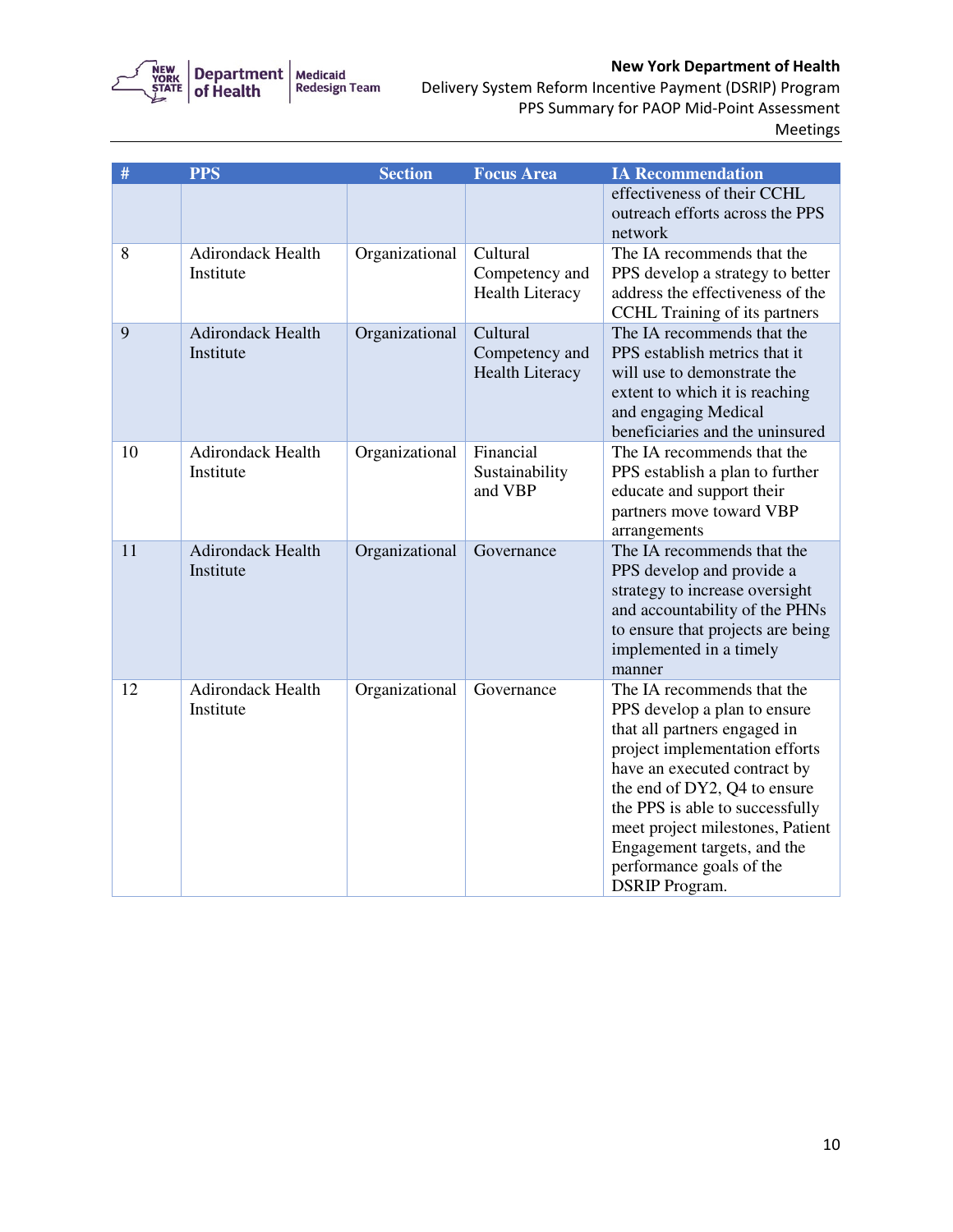

### **Advocate Community Providers, Inc.**

#### PPS Overview

| <b>Lead Organization</b>                           | Advocate Community Providers, LLC                            |  |
|----------------------------------------------------|--------------------------------------------------------------|--|
| <b>PPS Service Area</b>                            | Brooklyn, Queens, Manhattan                                  |  |
| <b>Attribution for Performance</b>                 | 644,916                                                      |  |
| <b>Attribution for Performance (Project 2.d.i)</b> | N/A                                                          |  |
| <b>Attribution for Valuation</b>                   | 312,623                                                      |  |
| <b>Total Award Dollars</b>                         | \$700,038,844                                                |  |
| <b>Core Team</b>                                   | Dr. Ramon Tallaj – Chairman of the Board<br>$\left  \right $ |  |
|                                                    | Mario Paredes – Chief Executive Officer<br>(2)               |  |
|                                                    | Mary Ellen Connington– Chief Operating<br>3)                 |  |
|                                                    | Officer                                                      |  |
|                                                    | Alexandro Damiron – Chief of Staff<br>4)                     |  |
|                                                    | Tom Hoering – VP, Legal Affairs<br>5)                        |  |
|                                                    | Tonguc Yaman – Chief Information Officer<br>6)               |  |
|                                                    | Corey Maher – Chief Technology Officer                       |  |
|                                                    | Lidia Virgil – VP, Healthcare Innovation<br>8)               |  |
|                                                    | Tom Gimler – Compliance Officer<br>9)                        |  |
|                                                    | 10) Dr. Diego Poneiman – Chief Medical Officer               |  |

| <b>Project</b> | <b>Project Description</b>                                                                                                                                                                             |
|----------------|--------------------------------------------------------------------------------------------------------------------------------------------------------------------------------------------------------|
|                |                                                                                                                                                                                                        |
| 2.a.i.         | Create Integrated Delivery Systems that are focused on Evidence-Based Medicine /<br><b>Population Health Management</b>                                                                                |
| 2.a.iii.       | Health Homes At-Risk Intervention Program: Proactive management of higher risk patients<br>not currently eligible for Health Homes through access to high quality primary care and<br>support services |
| 2.b.iii.       | ED Care Triage for at-risk populations                                                                                                                                                                 |
| 2.b.iv.        | Care transitions intervention model to reduce 30 day readmissions for chronic health<br>conditions                                                                                                     |
| 3.a.i.         | Integration of primary care and behavioral health services                                                                                                                                             |
| 3.b.i.         | Evidence-based strategies for disease management in high risk/affected populations (adult<br>only) (Cardiovascular Health)                                                                             |
| 3.c.i.         | Evidence-based strategies for disease management in high risk/affected populations (adult<br>only) (Diabetes)                                                                                          |
| 3.d.iii.       | Implementation of evidence-based medicine guidelines for asthma management                                                                                                                             |
| 4.b.i.         | Promote tobacco use cessation, especially among low SES populations and those with poor<br>mental health                                                                                               |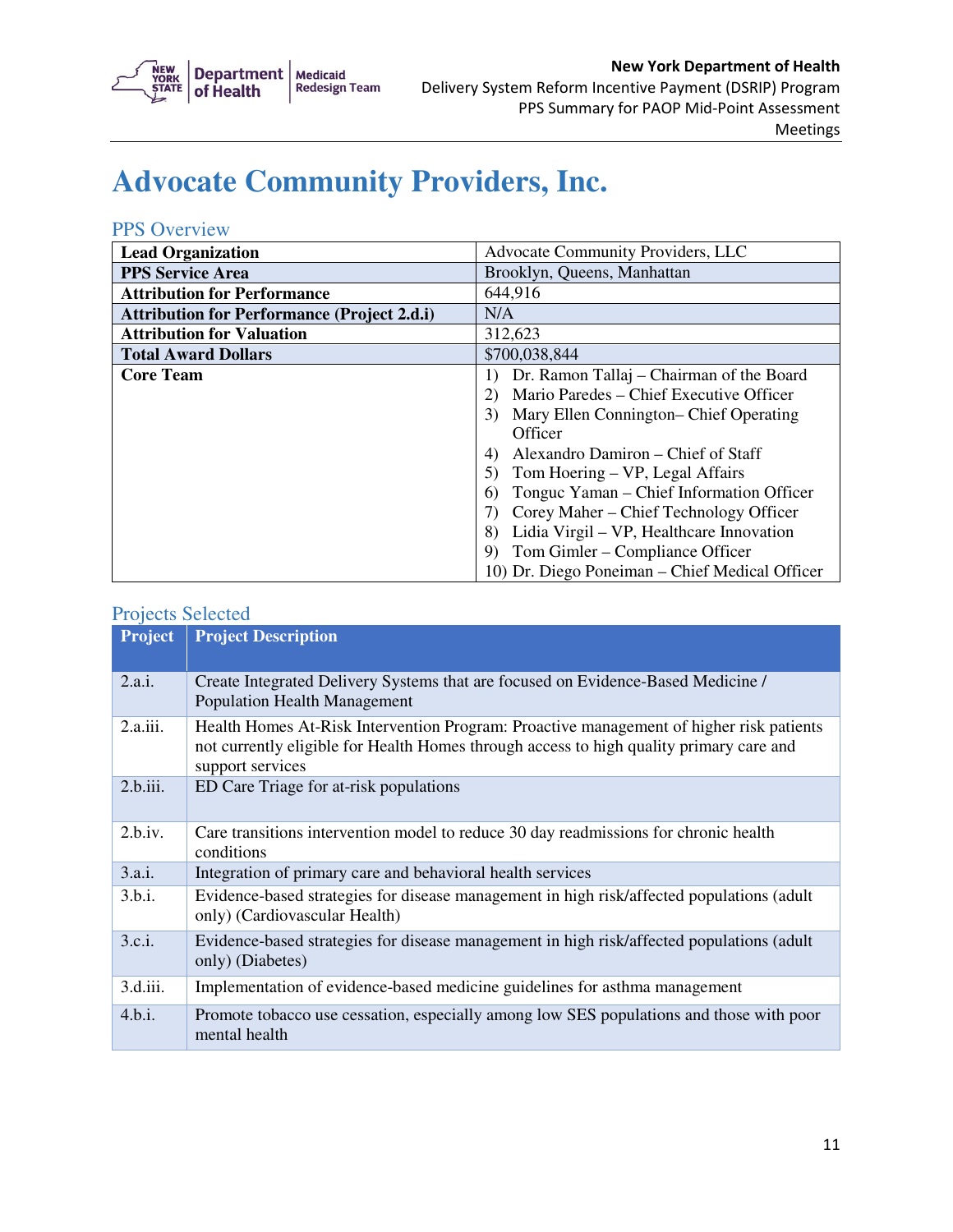

| <b>Funds Flow by Partner Category</b>                |                                             |                                        |
|------------------------------------------------------|---------------------------------------------|----------------------------------------|
| <b>Total Funds Available (DY1)</b>                   |                                             | \$88,781,903.36                        |
| <b>Total Funds Earned (through DY1)</b>              | \$87,756,004.47 (98.84% of Available Funds) |                                        |
| <b>Total Funds Distributed (through)</b><br>DY2, Q2) | \$23,799,011.61 (% of Earned Funds)         |                                        |
| <b>Partner Type</b>                                  | <b>Funds Distributed</b>                    | <b>ACP</b><br>(% of Funds Distributed) |
| Practitioner - Primary Care Physician<br>(PCP)       | \$7,673,869.10                              | 32.24%                                 |
| Practitioner - Non-Primary Care<br>Physician (PCP)   | \$1,149,999.18                              | 4.83%                                  |
| Hospital                                             | \$3,431,579.00                              | 14.42%                                 |
| Clinic                                               | \$437,043.21                                | 1.84%                                  |
| Case Management/Health Home                          | \$0.00                                      | $0.0\%$                                |
| <b>Mental Health</b>                                 | \$36,666.58                                 | 0.15%                                  |
| <b>Substance Abuse</b>                               | \$0.00                                      | $0.0\%$                                |
| Nursing Home                                         | \$0.00                                      | 0.0%                                   |
| Pharmacy                                             | \$0.00                                      | 0.0%                                   |
| Hospice                                              | \$0.00                                      | $0.0\%$                                |
| Community Based Organizations <sup>2</sup>           | \$0.00                                      | 0.0%                                   |
| All Other                                            | \$1,106,253.09                              | 4.65%                                  |
| Uncategorized                                        | \$287,949.69                                | 1.21%                                  |
| <b>Non-PIT Partners</b>                              | \$0.00                                      | $0.0\%$                                |
| <b>PMO</b>                                           | \$9,675,651.75                              | 40.66%                                 |
| <b>Total</b>                                         | \$23,799,011.61                             | 100.00%                                |

 $<sup>2</sup>$  Within the Partner Categorizations of the PPS Networks, Community Based Organizations are defined as those</sup> entities without a Medicaid billing ID. As such, there are a mix of health care and social determinant of health partners included in this category.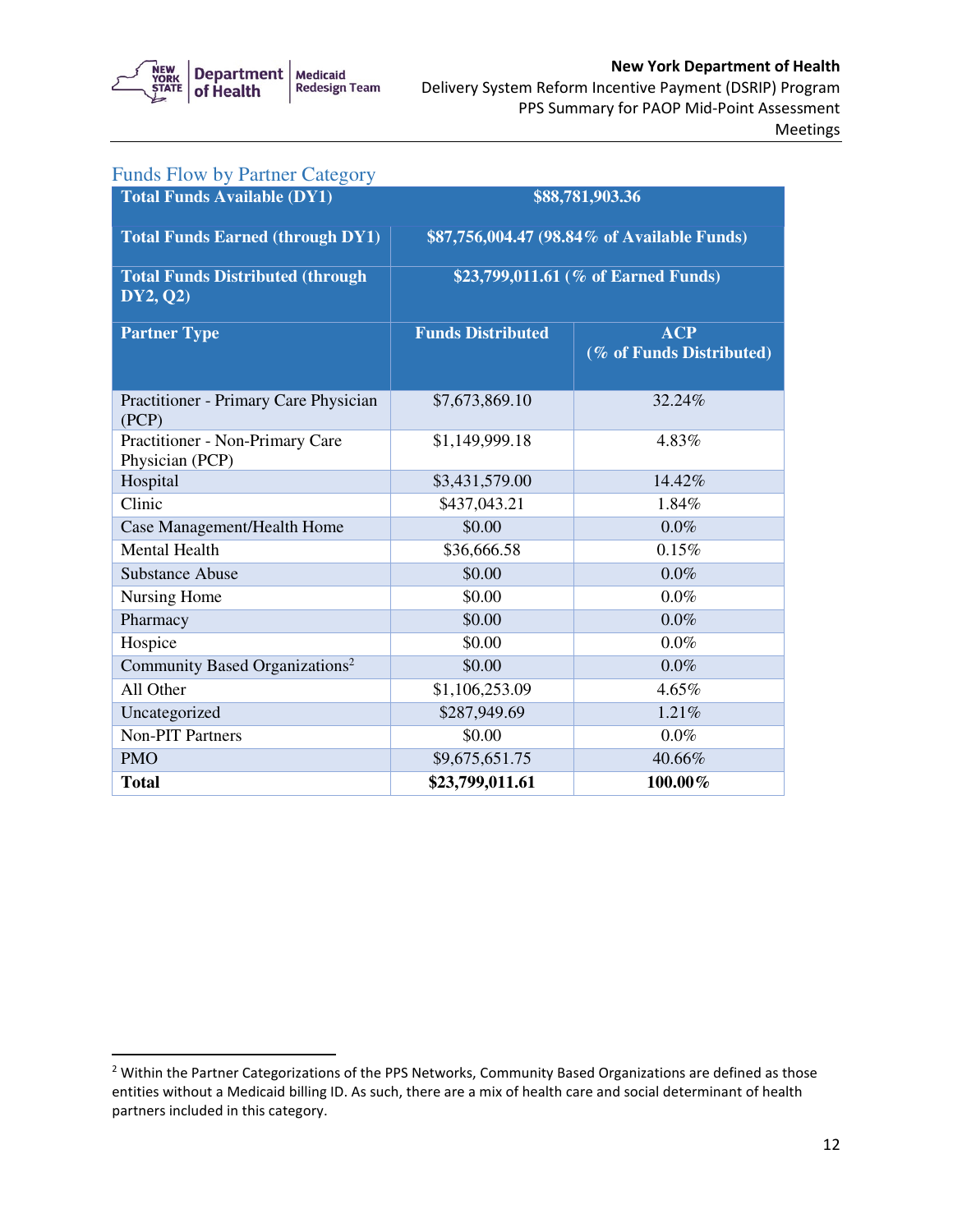

#### Delivery System Reform Incentive Payment (DSRIP) Program PPS Summary for PAOP Mid-Point Assessment Meetings

| ASSUSSINUM RUUUMMUUMMA |                                    |                |                                                        |                                                                                                                                                                                                                                                                                                                                                                                                    |
|------------------------|------------------------------------|----------------|--------------------------------------------------------|----------------------------------------------------------------------------------------------------------------------------------------------------------------------------------------------------------------------------------------------------------------------------------------------------------------------------------------------------------------------------------------------------|
| #                      | <b>PPS</b>                         | <b>Section</b> | <b>Focus</b> Area                                      | <b>IA Recommendation</b>                                                                                                                                                                                                                                                                                                                                                                           |
| $\mathbf{1}$           | Advocate<br>Community<br>Providers | Project        | 2.b.iii.: ED care<br>triage for at-risk<br>populations | The IA recommends that the<br>PPS create a plan to continue to<br>educate patients regarding ED<br>use and alternative sites of care<br>in order to successfully<br>continue to engage patients.                                                                                                                                                                                                   |
| $\overline{2}$         | Advocate<br>Community<br>Providers | Project        | 2.b.iii.: ED care<br>triage for at-risk<br>populations | As the PPS acknowledges the<br>technological difficulty it has<br>incurred in connecting hospitals<br>and PCPs to guarantee timely<br>scheduling of PCP<br>appointments by a patient<br>navigator at the ED, the IA<br>recommends the PPS address<br>this through workflow agreed<br>upon as part of partner<br>agreements.                                                                        |
| $\overline{3}$         | Advocate<br>Community<br>Providers | Organizational | Financial<br>Sustainability<br>and VBP                 | The IA recommends that the<br>PPS tailor the Financial<br>Sustainability survey of its<br>partners. The survey should<br>aim to gather hard data to<br>assess the financial state of its<br>partnering organizations in<br>order to determine fragility.<br>The IA further recommends<br>that the PPS educate its<br>partners on the role of the PPS<br>in terms of assisting them<br>financially. |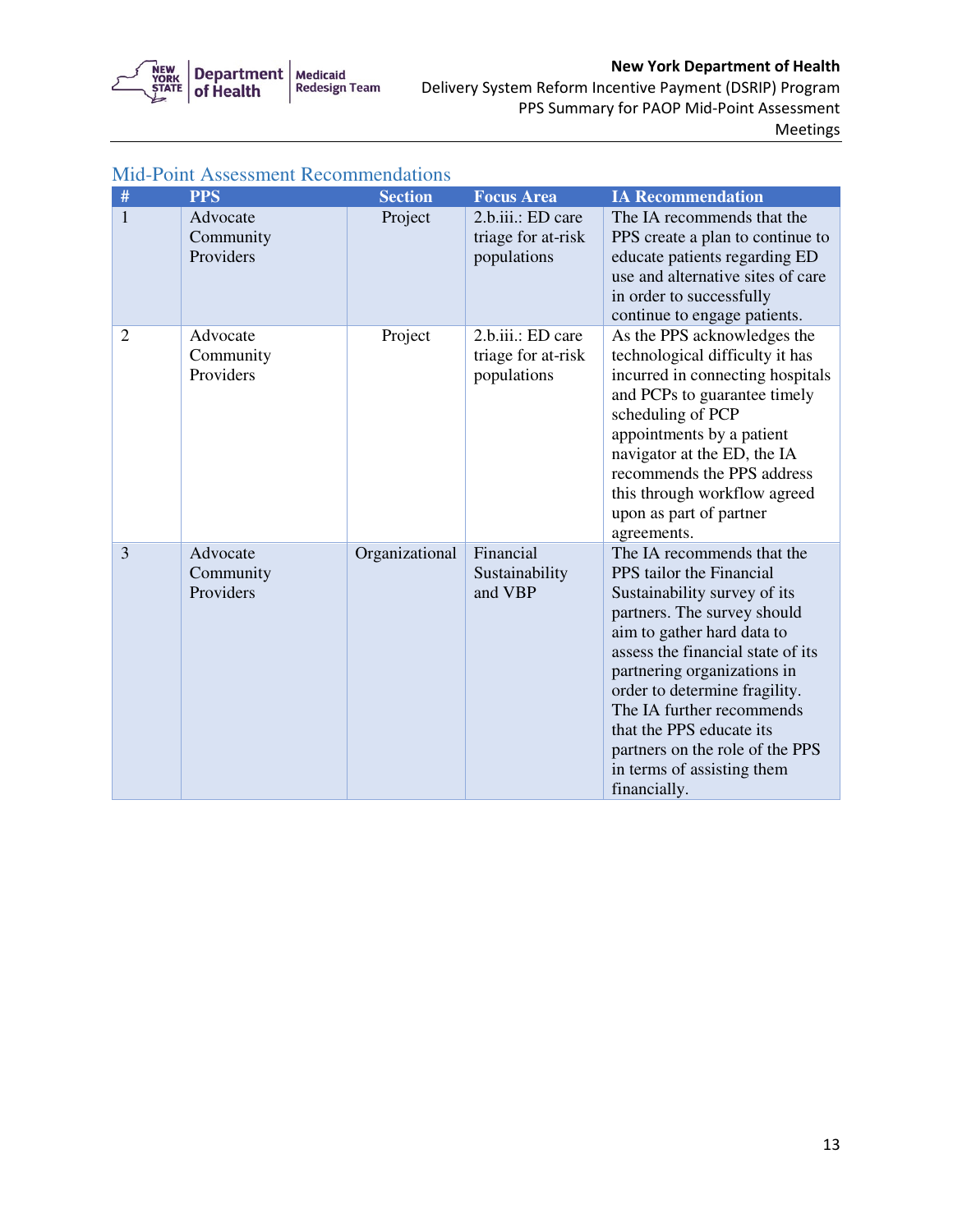

## **Albany Medical Center Hospital PPS**

#### PPS Overview

| <b>Lead Organization</b>                           | Albany Medical Center Hospital                                                                                                                                                                                                                                                                                                                    |
|----------------------------------------------------|---------------------------------------------------------------------------------------------------------------------------------------------------------------------------------------------------------------------------------------------------------------------------------------------------------------------------------------------------|
| <b>PPS Service Area</b>                            | Albany, Columbia, Greene, Saratoga, Warren                                                                                                                                                                                                                                                                                                        |
| <b>Attribution for Performance</b>                 | 69,883                                                                                                                                                                                                                                                                                                                                            |
| <b>Attribution for Performance (Project 2.d.i)</b> | 69,697                                                                                                                                                                                                                                                                                                                                            |
| <b>Attribution for Valuation</b>                   | 107,781                                                                                                                                                                                                                                                                                                                                           |
| <b>Total Award Dollars</b>                         | \$141,430,548                                                                                                                                                                                                                                                                                                                                     |
| <b>Core Team</b>                                   | Dr. Louis Filhour: Chief Executive Officer<br>Dr. Kallanna Manjunath: Medical Director,<br>2)<br>Center for Health Systems Transformation,<br><b>DSRIP</b><br>Lauren Ayers: Director of Financial<br>3)<br>Operations<br>Dr. Brendon Smith: Director of Clinical<br>4)<br>Integration<br><b>Christine McIntyre: Chief Operating Officer</b><br>5) |

| <b>Project</b> | <b>Project Description</b>                                                                                                                                                                             |
|----------------|--------------------------------------------------------------------------------------------------------------------------------------------------------------------------------------------------------|
| 2.a.i.         | Create Integrated Delivery Systems that are focused on Evidence-Based Medicine /<br><b>Population Health Management</b>                                                                                |
| 2.a.iii.       | Health home at-risk intervention program: proactive management of higher risk patients<br>not currently eligible for Health Homes through access to high quality primary care and<br>support services. |
| 2.a.v.         | Create a medical village/alternative housing using existing nursing home infrastructure                                                                                                                |
| 2.b.iii.       | ED care triage for at-risk populations                                                                                                                                                                 |
| 2.d.i.         | Implementation of patient activation activities to engage, educate and integrate the<br>uninsured and low/non-utilizing Medicaid populations into community based care.                                |
| 3.a.i.         | Integration of primary care and behavioral health services                                                                                                                                             |
| 3.a.ii.        | Behavioral health community crisis stabilization services                                                                                                                                              |
| 3.b.i.         | Evidence-based strategies for disease management in high risk/affected populations (adult<br>only)                                                                                                     |
| 3.d.iii.       | Implementation of evidence- based medicine guidelines for asthma management                                                                                                                            |
| 4.b.i.         | Promote tobacco use cessation, especially among low socioeconomic status populations<br>and those with poor mental health                                                                              |
| 4.b.ii.        | Increase access to high quality chronic disease preventive care and management in both<br>clinical and community settings                                                                              |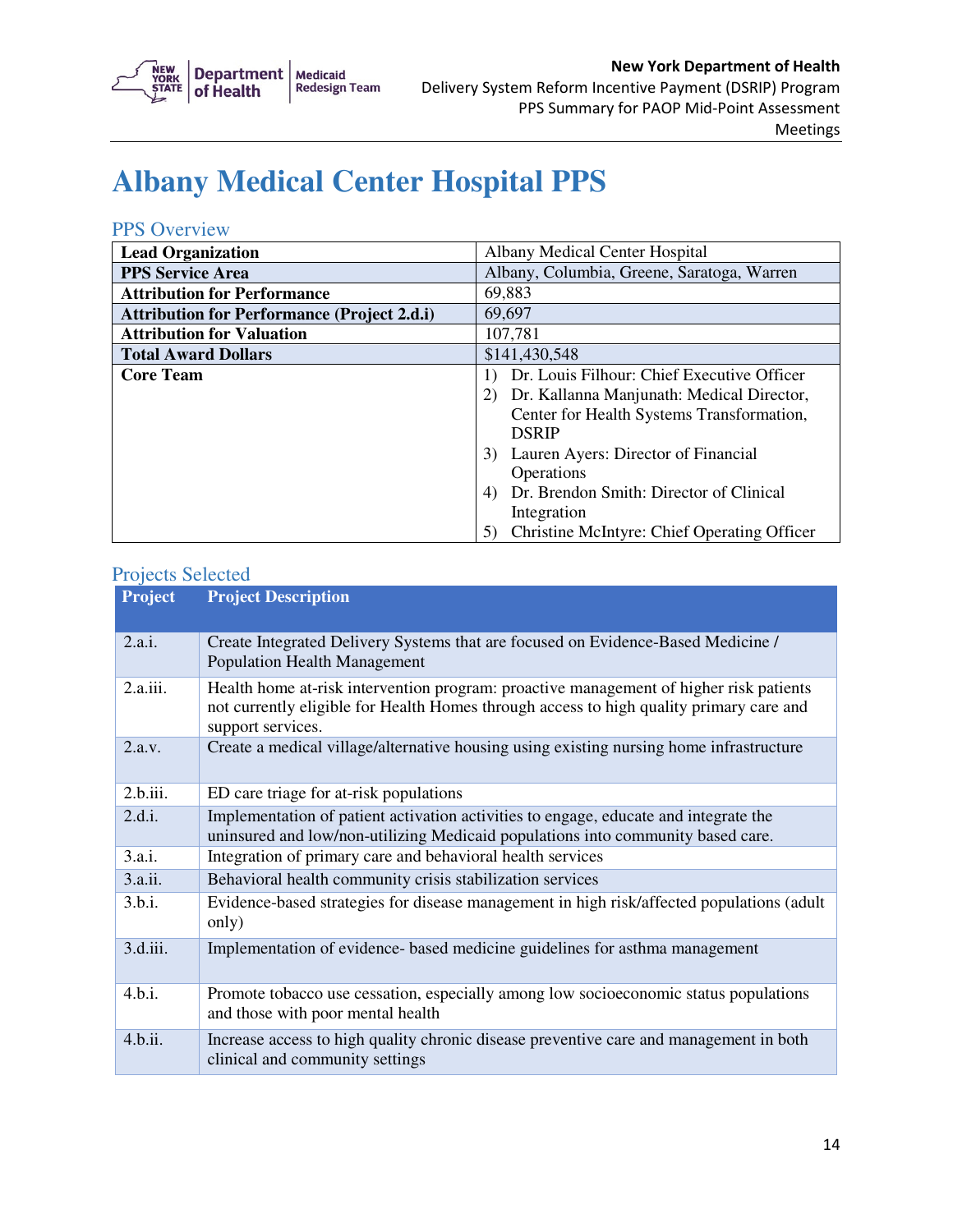

#### Delivery System Reform Incentive Payment (DSRIP) Program New York Department of Health PPS Summary for PAOP Mid-Point Assessment Meetings

| <b>Funds Flow by Partner Category</b>            |                          |                                                             |
|--------------------------------------------------|--------------------------|-------------------------------------------------------------|
| <b>Total Funds Available (DY1)</b>               |                          | \$21,214,481.87                                             |
| <b>Total Funds Earned (through DY1)</b>          |                          | \$20,891,180.33 (98.48% of Available Funds)                 |
| <b>Total Funds Distributed (through DY2, Q2)</b> |                          | \$7,652,276.96 (36.63% of Earned Funds)                     |
| <b>Partner Type</b>                              | <b>Funds Distributed</b> | <b>Albany Medical Center</b><br>(% of Funds<br>Distributed) |
| Practitioner - Primary Care Physician (PCP)      | \$53,676.00              | 0.70%                                                       |
| Practitioner - Non-Primary Care Physician (PCP)  | \$0.00                   | 0.00%                                                       |
| Hospital                                         | \$937,796.00             | 12.26%                                                      |
| Clinic                                           | \$64,927.00              | 0.85%                                                       |
| Case Management/Health Home                      | \$45,081.00              | 0.59%                                                       |
| Mental Health                                    | \$80,944.00              | 1.06%                                                       |
| <b>Substance Abuse</b>                           | \$19,979.00              | 0.26%                                                       |
| Nursing Home                                     | \$20,526.00              | 0.27%                                                       |
| Pharmacy                                         | \$0.00                   | 0.00%                                                       |
| Hospice                                          | \$0.00                   | 0.00%                                                       |
| Community Based Organizations <sup>3</sup>       | \$20,259.00              | 0.26%                                                       |
| All Other                                        | \$522,245.00             | 6.82%                                                       |
| Uncategorized                                    | \$33,335.00              | 0.44%                                                       |
| <b>Non-PIT Partners</b>                          | \$36,948.00              | 0.48%                                                       |
| <b>PMO</b>                                       | \$5,816,560.96           | 76.01%                                                      |
| <b>Total</b>                                     | \$7,652,276.96           | 100.00%                                                     |

 $3$  Within the Partner Categorizations of the PPS Networks, Community Based Organizations are defined as those entities without a Medicaid billing ID. As such, there are a mix of health care and social determinant of health partners included in this category.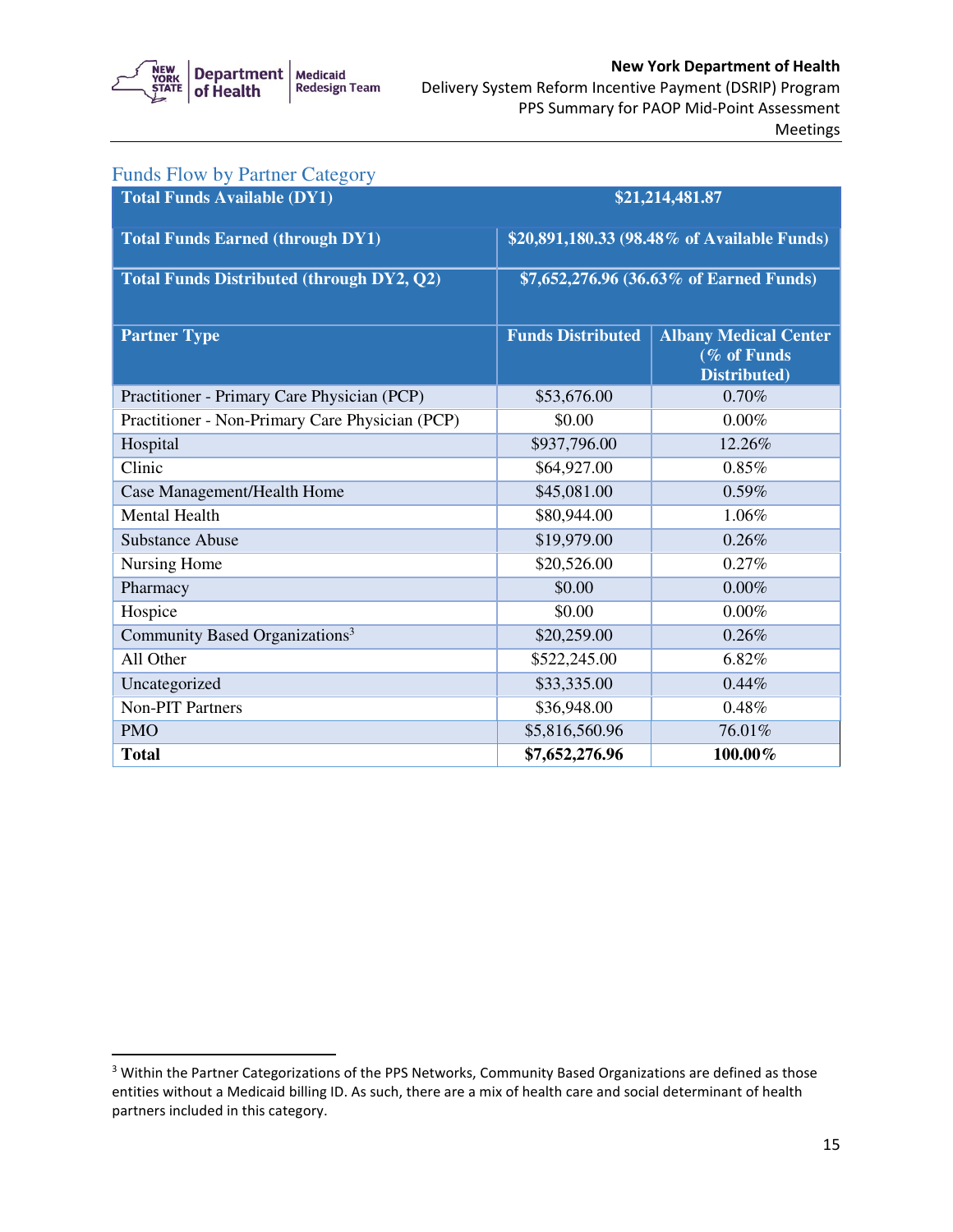

Meetings

| $\#$           | <b>PPS</b>                      | <b>Section</b> | <b>Focus Area</b>                                                                                                                                | <b>IA Recommendation</b>                                                                                                                                                                                                                                                                                                                                                                                              |
|----------------|---------------------------------|----------------|--------------------------------------------------------------------------------------------------------------------------------------------------|-----------------------------------------------------------------------------------------------------------------------------------------------------------------------------------------------------------------------------------------------------------------------------------------------------------------------------------------------------------------------------------------------------------------------|
| $\mathbf{1}$   | <b>Albany Medical</b><br>Center | Project        | 2.a.i.: Create<br>Integrated<br>Delivery<br>Systems that are<br>focused on<br>Evidence-Based<br>Medicine /<br>Population<br>Health<br>Management | The IA recommends that the<br>PPS develop a corrective action<br>plan to successfully complete<br>the project requirements that<br>the IA determined were not<br>completed by the PPS Speed &<br>Scale commitment date for this<br>project. The PPS must provide<br>a revised timeline for the<br>completion of the six project<br>requirements that were not<br>completed by DY2, Q2 as part<br>of this action plan. |
| $\overline{2}$ | <b>Albany Medical</b><br>Center | Project        | 2.b.iii.: ED care<br>triage for at-risk<br>populations                                                                                           | The IA recommends that the<br>PPS develop a corrective action<br>plan to successfully complete<br>the project requirement that the<br>IA determined was not<br>completed by the PPS Speed $&$<br>Scale commitment date for this<br>project. The PPS must provide<br>a revised timeline for the<br>completion of the one project<br>requirement that was not<br>completed by DY2, Q2 as part<br>of this action plan.   |
| 3              | <b>Albany Medical</b><br>Center | Project        | 3.b.i.: Evidence-<br>based strategies<br>for disease<br>management in<br>high risk/affected<br>population (adult<br>only)                        | The IA recommends that the<br>PPS develop a corrective action<br>plan to successfully complete<br>the project requirements that<br>the IA determined were not<br>completed by the PPS Speed &<br>Scale commitment date for this<br>project. The PPS must provide<br>a revised timeline for the<br>completion of the 13 project<br>requirements that were not<br>completed by DY2, Q2 as part<br>of this action plan.  |
| $\overline{4}$ | <b>Albany Medical</b><br>Center | Project        | $3.d.iii.$ :<br>Implementation<br>of evidence-<br>based medicine<br>guidelines for<br>asthma<br>management                                       | The IA recommends that the<br>PPS develop a corrective action<br>plan to successfully complete<br>the project requirements that<br>the IA determined were not<br>completed by the PPS Speed &<br>Scale commitment date for this                                                                                                                                                                                       |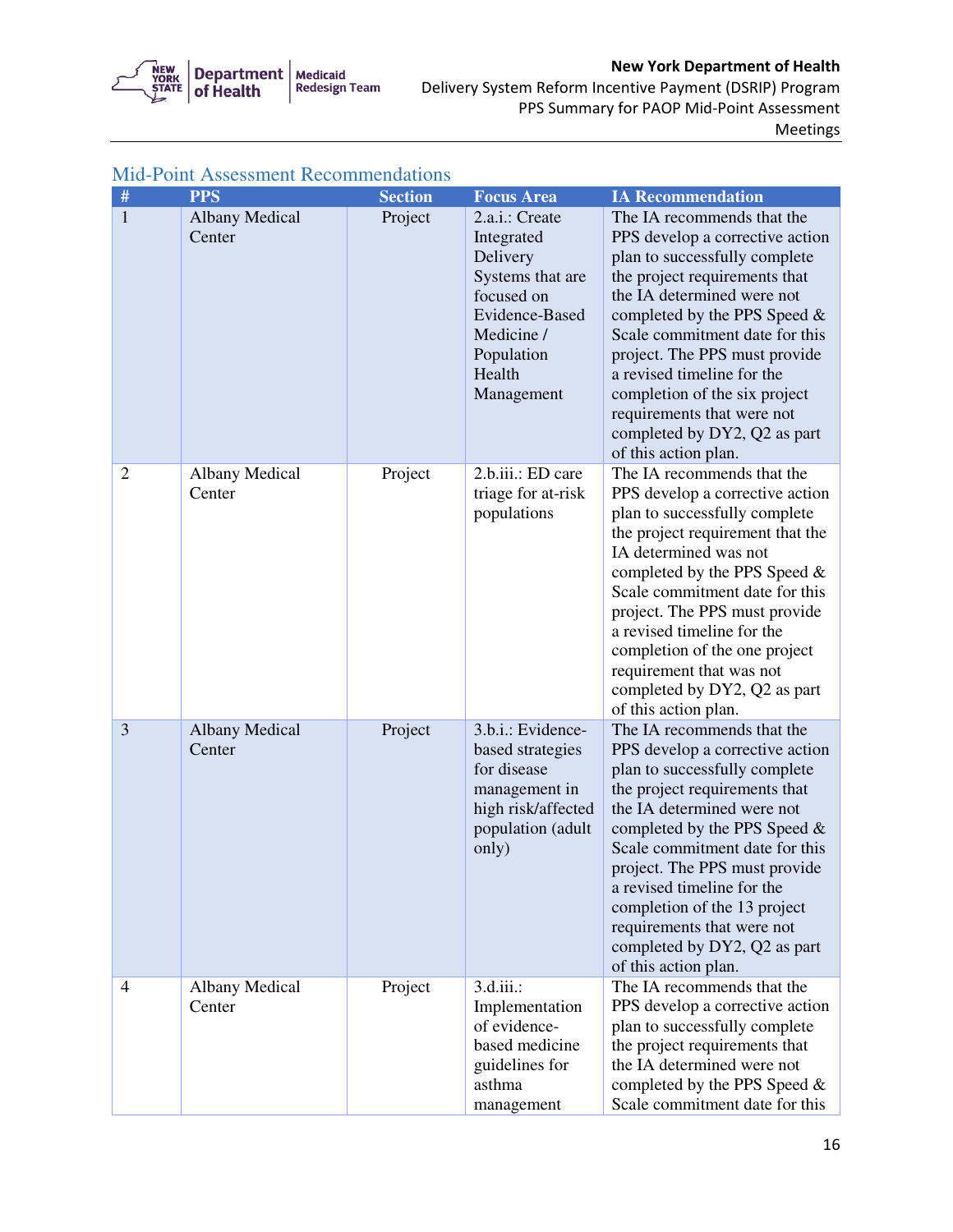

| #              | <b>PPS</b>                      | <b>Section</b> | <b>Focus Area</b>                                        | <b>IA Recommendation</b>                                                                                                                                                                                                                                                     |
|----------------|---------------------------------|----------------|----------------------------------------------------------|------------------------------------------------------------------------------------------------------------------------------------------------------------------------------------------------------------------------------------------------------------------------------|
|                |                                 |                |                                                          | project. The PPS must provide<br>a revised timeline for the<br>completion of the three project<br>requirements that were not<br>completed by DY2, Q2 as part<br>of this action plan.                                                                                         |
| 5              | <b>Albany Medical</b><br>Center | Organizational | Community<br><b>Based</b><br>Organization<br>Contracting | The IA recommends that the<br>PPS develop a clear strategy of<br>contracting with CBOs.                                                                                                                                                                                      |
| 6              | <b>Albany Medical</b><br>Center | Organizational | Community<br><b>Based</b><br>Organization<br>Contracting | The IA recommends that the<br>PPS finalize contracts with<br>partnering CBOs.                                                                                                                                                                                                |
| $\overline{7}$ | <b>Albany Medical</b><br>Center | Organizational | Cultural<br>Competency and<br><b>Health Literacy</b>     | The IA recommends that the<br>PPS develop an action plan to<br>implement its CCHL trainings<br>to partners.                                                                                                                                                                  |
| 8              | <b>Albany Medical</b><br>Center | Organizational | Primary Care<br>Plans                                    | The IA recommends that the<br>PPS develop a detailed action<br>plan to articulate what parts of<br>the current Primary Care Plan<br>have been implemented. The<br>IA also recommends that this<br>plan defines the planning phase<br>and implementation phase<br>discretely. |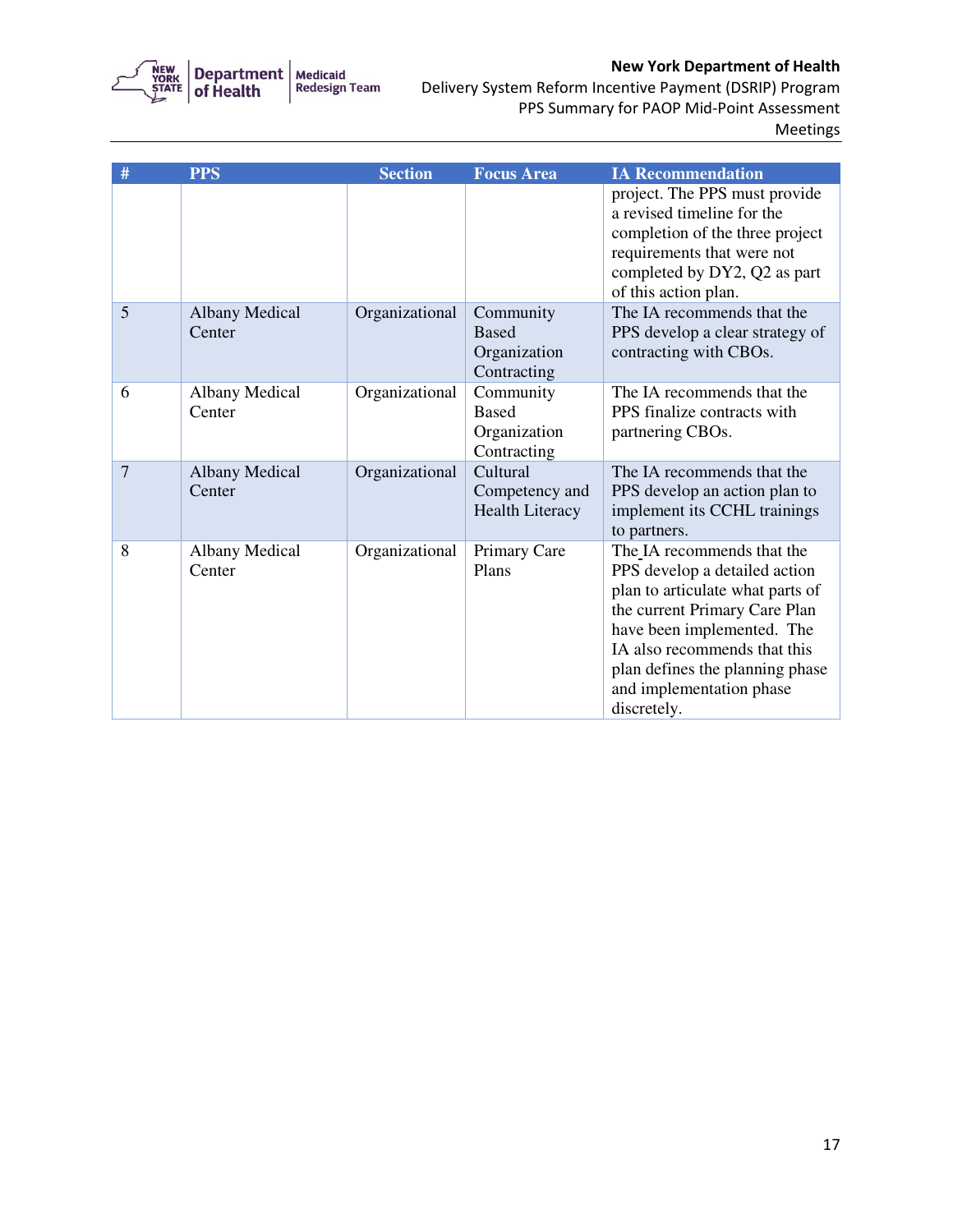

## **Alliance for Better Health Care**

#### PPS Overview

| <b>Lead Organization</b>                           | Alliance for Better Health Care, LLC             |
|----------------------------------------------------|--------------------------------------------------|
| <b>PPS Service Area</b>                            | Albany, Fulton, Montgomery, Rensselaer,          |
|                                                    | Schenectady, Saratoga                            |
| <b>Attribution for Performance</b>                 | 123, 484                                         |
| <b>Attribution for Performance (Project 2.d.i)</b> | 94,000                                           |
| <b>Attribution for Valuation</b>                   | 193,150                                          |
| <b>Total Award Dollars</b>                         | \$250,232,844                                    |
| <b>Core Team</b>                                   | Jacob Reider: Chief Executive Officer<br>1)      |
|                                                    | Meg Wallingford: Senior Vice President for<br>2) |
|                                                    | Transformation                                   |
|                                                    | Thomas McCarroll: Vice President,<br>3)          |
|                                                    | Performance Operations                           |
|                                                    | John Collins: Chief Medical Officer<br>4)        |
|                                                    | Melissa Russom: Director of<br>5)                |
|                                                    | <b>Communications and Stakeholder</b>            |
|                                                    | Management                                       |

| Project   | <b>Project Description</b>                                                                                                                                              |
|-----------|-------------------------------------------------------------------------------------------------------------------------------------------------------------------------|
| 2.a.i.    | Create Integrated Delivery Systems that are focused on Evidence-Based Medicine /<br><b>Population Health Management</b>                                                 |
| 2.b.iii.  | ED care triage for at-risk populations                                                                                                                                  |
| 2.b.iv.   | Care transitions intervention model to reduce 30-day readmissions for chronic health<br>conditions                                                                      |
| 2.b.viii. | Hospital-home care collaboration solutions                                                                                                                              |
| 2.d.i.    | Implementation of patient activation activities to engage, educate, and integrate the<br>uninsured and low/non-utilizing Medicaid populations into community based care |
| 3.a.i.    | Integration of primary care and behavioral health services                                                                                                              |
| 3.a.iv.   | Development of withdrawal management capabilities and appropriate enhanced abstinence<br>services within community-based addiction treatment programs                   |
| 3.d.ii.   | Expansion of asthma home-based self-management program                                                                                                                  |
| 3.g.i.    | Integration of palliative care into the Patient-centered medical home model                                                                                             |
| 4.a.iii.  | Strengthen Mental Health and Substance Abuse Infrastructure across Systems                                                                                              |
| 4.b.i.    | Promote tobacco use cessation, especially among low socioeconomic status populations<br>and those with poor mental health                                               |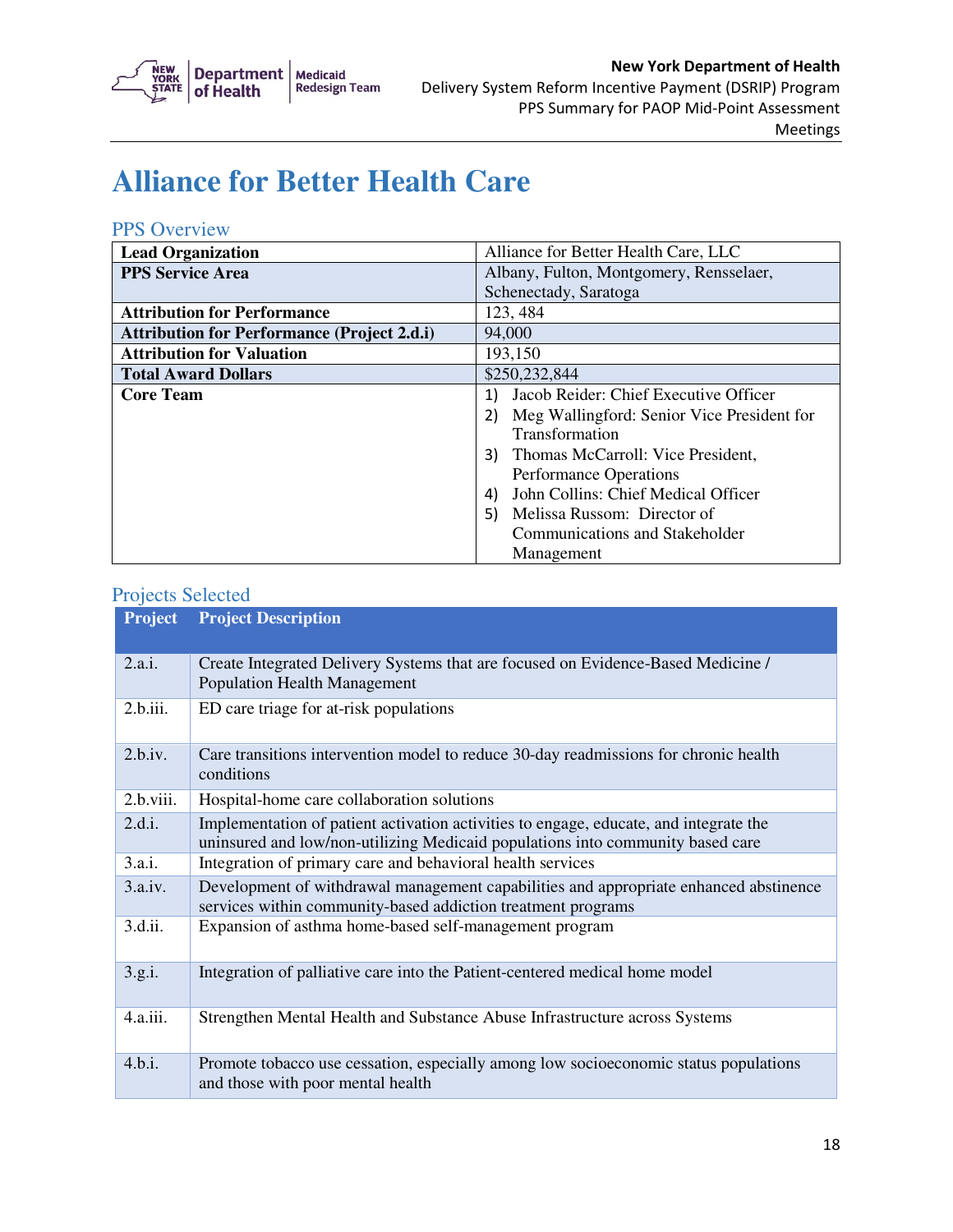

| <b>Funds Flow by Partner Category</b>                |                                             |                                             |
|------------------------------------------------------|---------------------------------------------|---------------------------------------------|
| <b>Total Funds Available (DY1)</b>                   |                                             | \$37,537,450.21                             |
| <b>Total Funds Earned (through DY1)</b>              | \$36,912,871.53 (98.34% of Available Funds) |                                             |
| <b>Total Funds Distributed (through)</b><br>DY2, Q2) | \$22,592,249.40 (61.20% of Earned Funds)    |                                             |
| <b>Partner Type</b>                                  | <b>Funds Distributed</b>                    | <b>Alliance</b><br>(% of Funds Distributed) |
| Practitioner - Primary Care Physician<br>(PCP)       | \$2,100,000.00                              | 9.30%                                       |
| Practitioner - Non-Primary Care<br>Physician (PCP)   | \$0.00                                      | $0.00\%$                                    |
| Hospital                                             | \$6,000,000.00                              | 26.56%                                      |
| Clinic                                               | \$5,250,400.00                              | 23.24%                                      |
| Case Management/Health Home                          | \$750,000.00                                | 3.32%                                       |
| Mental Health                                        | \$130,925.00                                | 0.58%                                       |
| <b>Substance Abuse</b>                               | \$150,000.00                                | 0.66%                                       |
| Nursing Home                                         | \$0.00                                      | 0.00%                                       |
| Pharmacy                                             | \$0.00                                      | 0.00%                                       |
| Hospice                                              | \$100,000.00                                | 0.44%                                       |
| Community Based Organizations <sup>4</sup>           | \$206,750.00                                | 0.92%                                       |
| All Other                                            | \$4,359,823.00                              | 19.30%                                      |
| Uncategorized                                        | \$0.00                                      | 0.00%                                       |
| <b>Non-PIT Partners</b>                              | \$0.00                                      | $0.00\%$                                    |
| <b>PMO</b>                                           | \$3,544,351.40                              | 15.69%                                      |
| <b>TOTAL</b>                                         | \$22,592,249.40                             | 100.00%                                     |

<sup>&</sup>lt;sup>4</sup> Within the Partner Categorizations of the PPS Networks, Community Based Organizations are defined as those entities without a Medicaid billing ID. As such, there are a mix of health care and social determinant of health partners included in this category.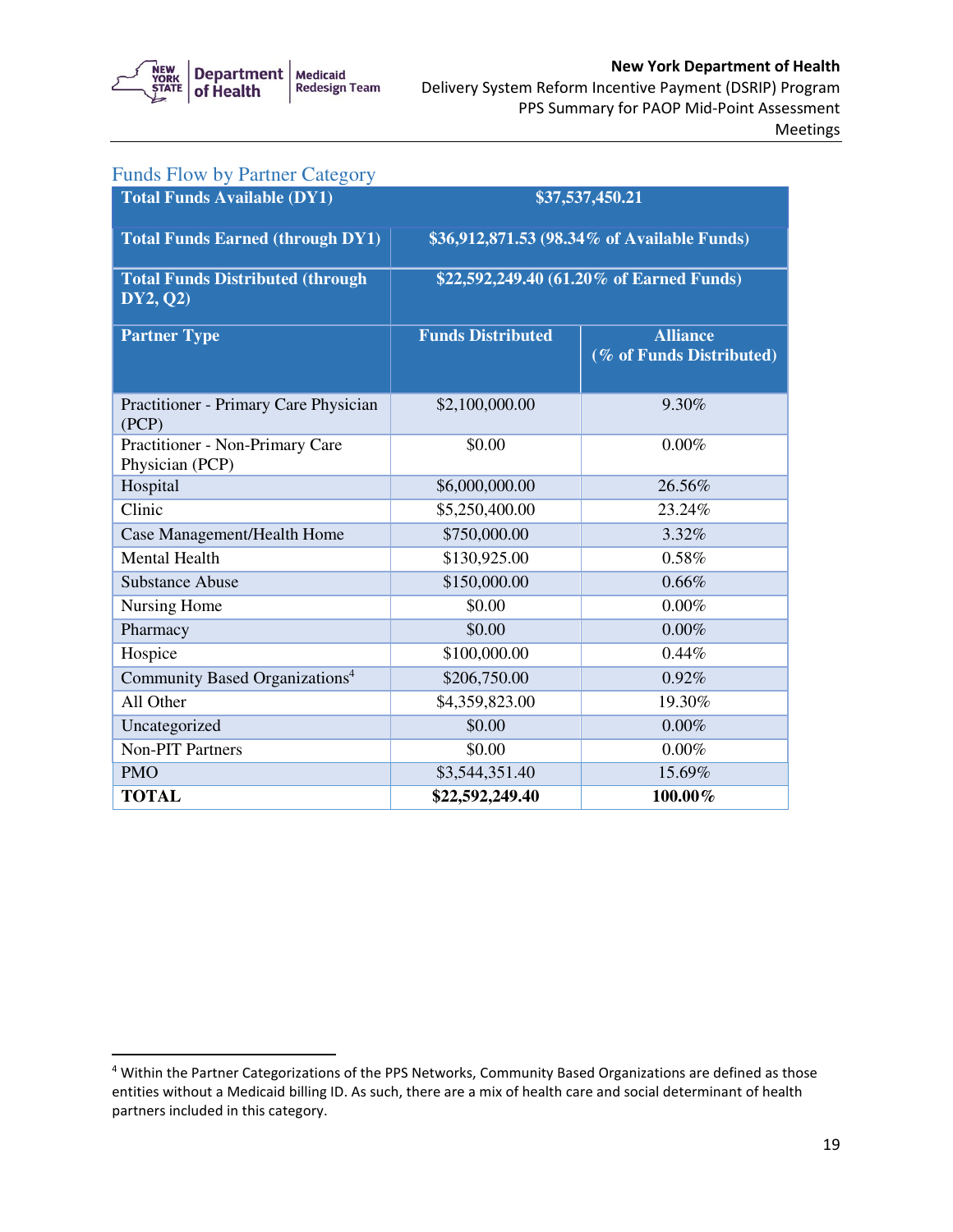

 Delivery System Reform Incentive Payment (DSRIP) Program PPS Summary for PAOP Mid-Point Assessment Meetings

| #              | <b>PPS</b>                                       | <b>Section</b> | <b>Focus Area</b>                                                                                                               | <b>IA Recommendation</b>                                                                                                                                                                                     |
|----------------|--------------------------------------------------|----------------|---------------------------------------------------------------------------------------------------------------------------------|--------------------------------------------------------------------------------------------------------------------------------------------------------------------------------------------------------------|
| $\mathbf{1}$   | <b>Alliance for Better</b><br><b>Health Care</b> | Project        | 2.b.iii: ED care<br>triage for at-risk<br>populations                                                                           | The IA recommends the PPS<br>develop a training strategy to<br>address the patient lack of<br>knowledge regarding the shift<br>to primary and preventive care<br>away from the ED.                           |
| $\overline{2}$ | <b>Alliance for Better</b><br><b>Health Care</b> | Project        | 2.b.iv: Care<br>transitions<br>intervention<br>model to reduce<br>$30$ -day<br>readmissions for<br>chronic health<br>conditions | The IA recommends the PPS<br>develop a strategy to centralize<br>the approach it is taking across<br>the network to address care<br>transitions and include<br>behavioral health and<br>psychosocial issues. |
| 3              | <b>Alliance for Better</b><br><b>Health Care</b> | Project        | 2.b.iv: Care<br>transitions<br>intervention<br>model to reduce<br>$30$ -day<br>readmissions for<br>chronic health<br>conditions | The IA recommends the PPS<br>educate their network partners<br>about the available models of<br>transitions of care.                                                                                         |
| $\overline{4}$ | <b>Alliance for Better</b><br><b>Health Care</b> | Project        | 2.b.viii:<br>Hospital-home<br>care<br>collaboration<br>solutions                                                                | The IA recommends the PPS<br>develop a strategy in<br>conjunction with home health<br>agencies to align the<br>documentation in order to<br>prevent miscommunication and<br>missing information.             |
| 5              | <b>Alliance for Better</b><br><b>Health Care</b> | Project        | 2.b.viii:<br>Hospital-home<br>care<br>collaboration<br>solutions                                                                | The IA recommends that the<br>PPS workforce committee<br>develop a strategy to recruit<br>home health aides.                                                                                                 |
| 6              | Alliance for Better<br><b>Health Care</b>        | Project        | 3.d.ii: Expansion<br>of asthma home-<br>based self-<br>management<br>program                                                    | The IA recommends the PPS<br>workforce committee develop a<br>strategy to recruit certified<br>asthma educators.                                                                                             |
| $\overline{7}$ | <b>Alliance for Better</b><br><b>Health Care</b> | Project        | 3.d.ii: Expansion<br>of asthma home-<br>based self-<br>management<br>program                                                    | The IA recommends the PPS<br>develop a standard curriculum<br>to train community health<br>workers in asthma home-based<br>self-management.                                                                  |
| 8              | <b>Alliance for Better</b><br><b>Health Care</b> | Project        | 3.d.ii: Expansion<br>of asthma home-                                                                                            | The IA recommends the PPS<br>develop a strategy to engage                                                                                                                                                    |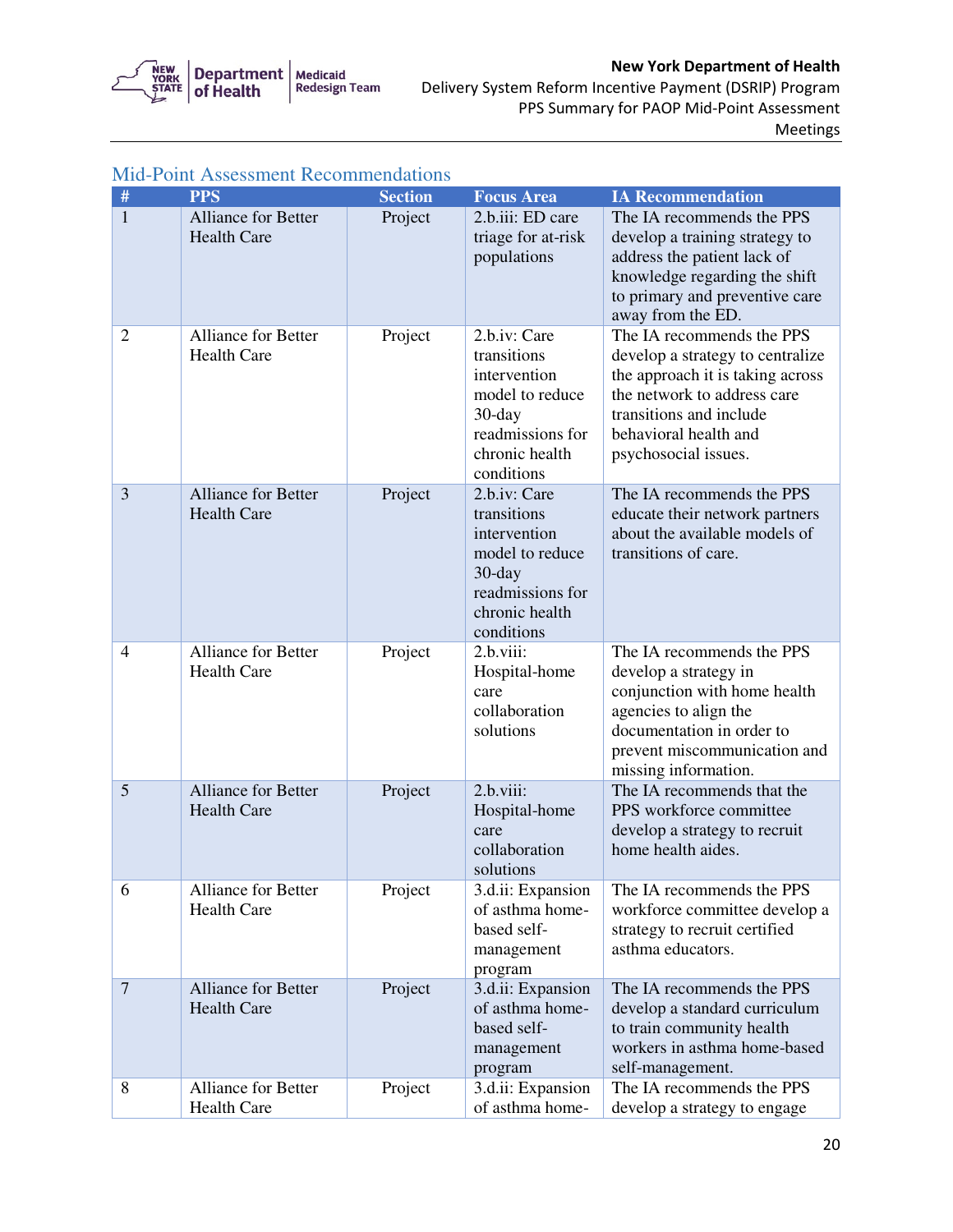

| $\#$ | <b>PPS</b>                                       | <b>Section</b> | <b>Focus Area</b>                                        | <b>IA Recommendation</b>                                                                                                                                                 |
|------|--------------------------------------------------|----------------|----------------------------------------------------------|--------------------------------------------------------------------------------------------------------------------------------------------------------------------------|
|      |                                                  |                | based self-<br>management<br>program                     | their patient population in this<br>project.                                                                                                                             |
| 9    | Alliance for Better<br><b>Health Care</b>        | Organizational | Community<br><b>Based</b><br>Organization<br>Contracting | The IA recommends that the<br>PPS develop an action plan to<br>address the contracting with<br>CBO <sub>s</sub> .                                                        |
| 10   | <b>Alliance for Better</b><br><b>Health Care</b> | Organizational | Cultural<br>Competency and<br><b>Health Literacy</b>     | The IA recommends that the<br>PPS develop a strategy to<br>address how it will measure the<br>effectiveness of their CCHL<br>outreach efforts across the PPS<br>network. |
| 11   | <b>Alliance for Better</b><br><b>Health Care</b> | Organizational | Cultural<br>Competency and<br><b>Health Literacy</b>     | The IA recommends that the<br>PPS develop a strategy to better<br>address the CCHL training<br>needs of its partners.                                                    |
| 12   | Alliance for Better<br><b>Health Care</b>        | Organizational | Cultural<br>Competency and<br><b>Health Literacy</b>     | The IA recommends the PPS<br>develop metrics to assess its<br>most effective strategies to<br>engage Medicaid members and<br>the uninsured.                              |
| 13   | <b>Alliance for Better</b><br><b>Health Care</b> | Organizational | Financial<br>Sustainability<br>and VBP                   | The IA requires the PPS to<br>assess the status of its network<br>partner's involvement in VBP.                                                                          |
| 14   | <b>Alliance for Better</b><br><b>Health Care</b> | Organizational | Financial<br>Sustainability<br>and VBP                   | The IA recommends that the<br>PPS establish a plan to further<br>educate and support their<br>partners move toward VBP<br>arrangements.                                  |
| 15   | <b>Alliance for Better</b><br><b>Health Care</b> | Organizational | Partner<br>Engagement                                    | The IA requires the PPS to<br>develop an action plan to<br>increase partner engagement, in<br>particular for PCPs and<br>Behavioral Health partners.                     |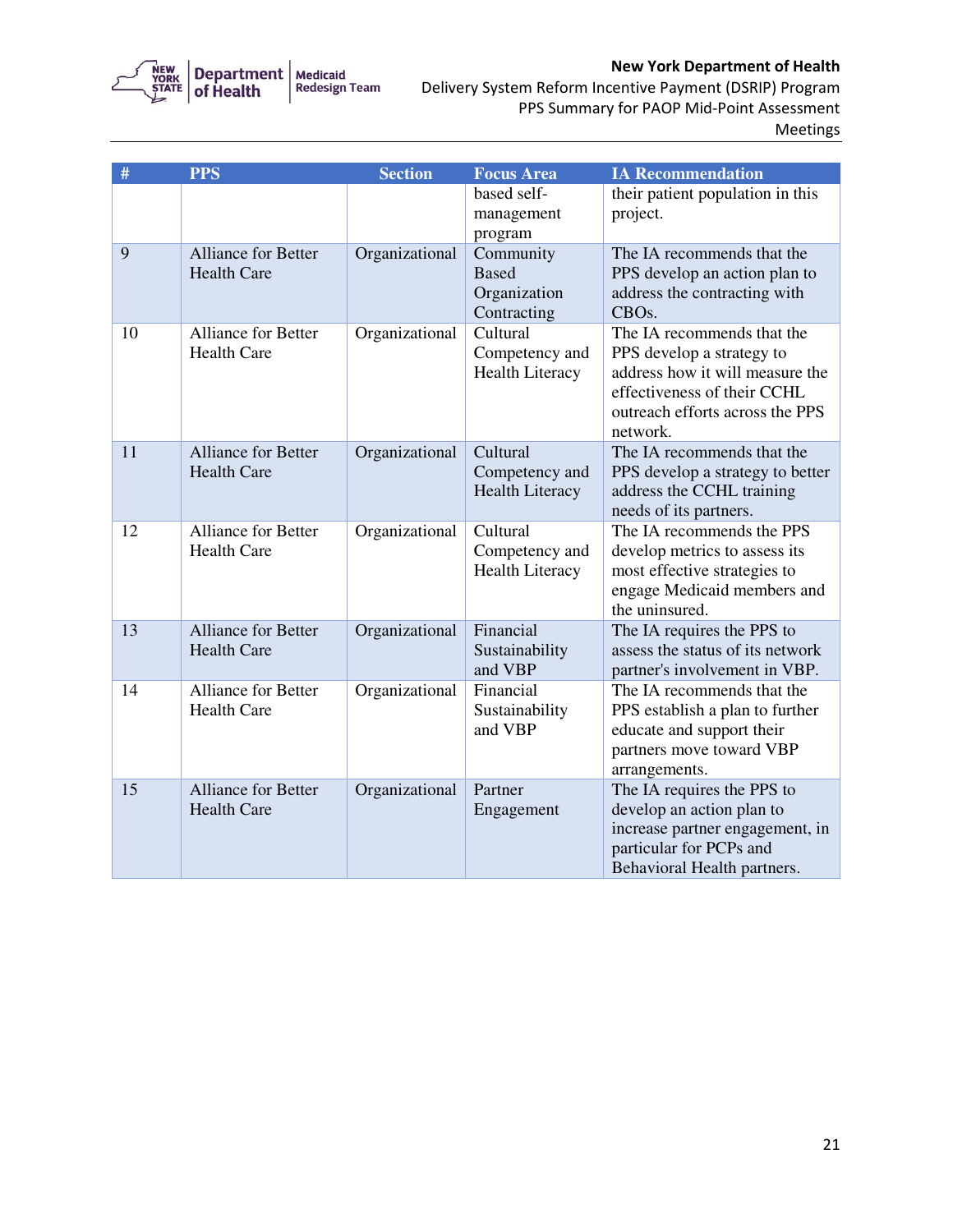

### **Bronx Health Access (Bronx-Lebanon)**

#### PPS Overview

| <b>Lead Organization</b>                           | Bronx Lebanon Hospital Center          |
|----------------------------------------------------|----------------------------------------|
| <b>PPS Service Area</b>                            | <b>Bronx</b>                           |
| <b>Attribution for Performance</b>                 | 142,054                                |
| <b>Attribution for Performance (Project 2.d.i)</b> | N/A                                    |
| <b>Attribution for Valuation</b>                   | 70,861                                 |
| <b>Total Award Dollars</b>                         | \$153,930,779                          |
| <b>Core Team</b>                                   | Dennis Maquiling – Executive Director, |
|                                                    | Bronx Lebanon                          |
|                                                    | Doris Saintil – Site Director          |
|                                                    | Steven Maggio – Senior Project Manager |
|                                                    | Suneel Parikh - PPS Medical Director   |

| Project  | <b>Project Description</b>                                                                                                                                                                            |
|----------|-------------------------------------------------------------------------------------------------------------------------------------------------------------------------------------------------------|
| 2.a.i.   | Create Integrated Delivery Systems that are focused on Evidence-Based Medicine /<br><b>Population Health Management</b>                                                                               |
| 2.a.iii. | Health Home At-Risk Intervention Program: Proactive management of higher risk patients<br>not currently eligible for Health Homes through access to high quality primary care and<br>support services |
| 2.b.i.   | Ambulatory Intensive Care Units (ICUs)                                                                                                                                                                |
| 2.b.iv.  | Care transitions intervention model to reduce 30 day readmissions for chronic health<br>conditions                                                                                                    |
| 3.a.i.   | Integration of primary care and behavioral health services                                                                                                                                            |
| 3.c.i.   | Evidence-based strategies for disease management in high risk/affected populations (adult<br>only)                                                                                                    |
| 3.d.ii.  | Expansion of asthma home-based self-management program                                                                                                                                                |
| 3.f.i.   | Increase support programs for maternal $\&$ child health (including high risk pregnancies)<br>(Example: Nurse-Family Partnership)                                                                     |
| 4.a.iii. | Strengthen Mental Health and Substance Abuse Infrastructure across Systems                                                                                                                            |
| 4.c.ii.  | Increase early access to, and retention in, HIV care                                                                                                                                                  |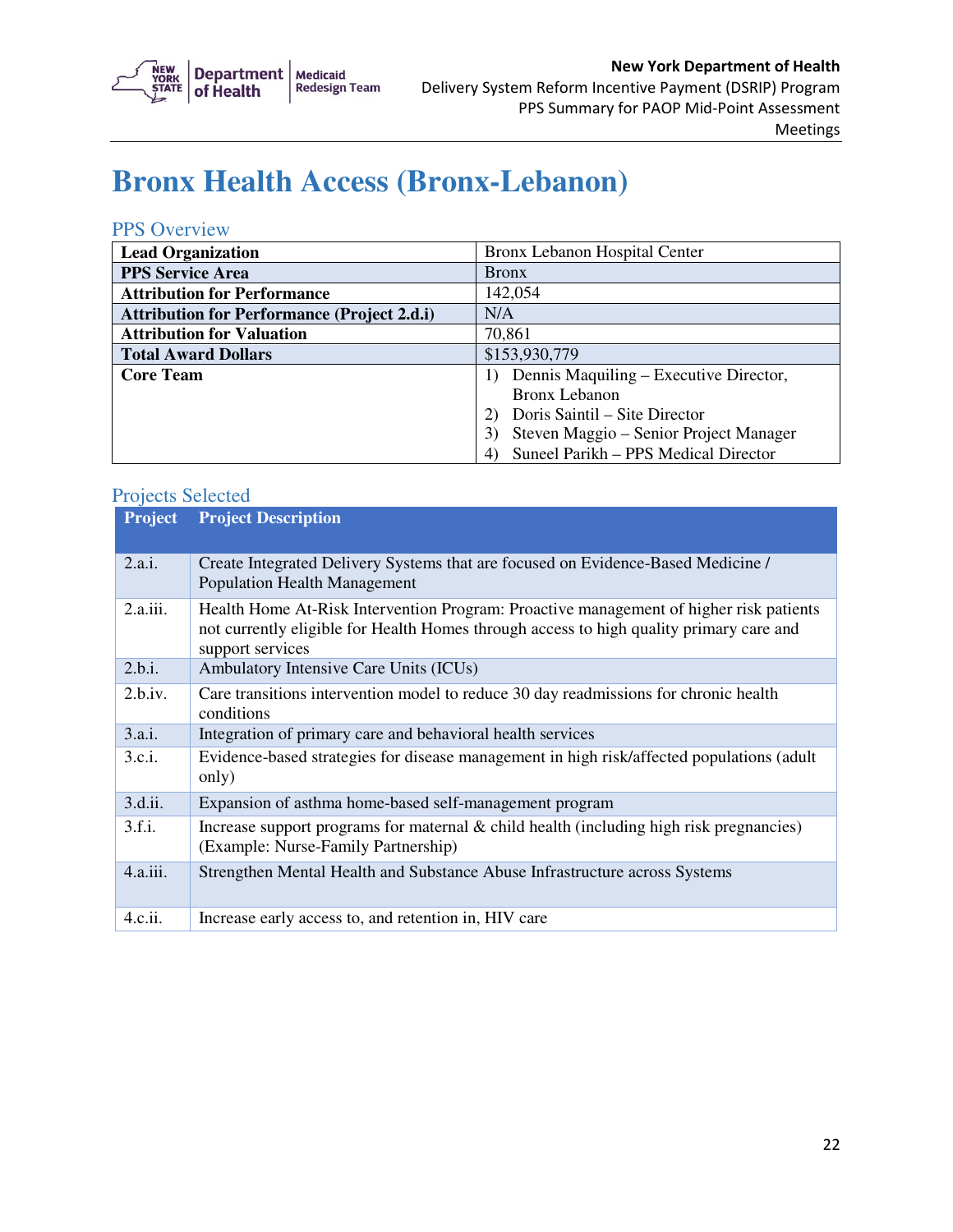

#### Delivery System Reform Incentive Payment (DSRIP) Program New York Department of Health PPS Summary for PAOP Mid-Point Assessment Meetings

| <b>Funds Flow by Partner Category</b>               |                          |                                                        |
|-----------------------------------------------------|--------------------------|--------------------------------------------------------|
| <b>Total Funds Available (DY1)</b>                  |                          | \$19,438,405.61                                        |
| <b>Total Funds Earned (through DY1)</b>             |                          | \$19,235,488.56 (98.96% of Available Funds)            |
| <b>Total Funds Distributed (through</b><br>DY2, Q2) |                          | \$3,944,925.75 (20.51% of Earned Funds)                |
| <b>Partner Type</b>                                 | <b>Funds Distributed</b> | <b>Bronx Health Access</b><br>(% of Funds Distributed) |
| Practitioner - Primary Care Physician<br>(PCP)      | \$21,042.15              | 0.53%                                                  |
| Practitioner - Non-Primary Care<br>Physician (PCP)  | \$15,087.13              | 0.38%                                                  |
| Hospital                                            | \$0.00                   | 0.00%                                                  |
| Clinic                                              | \$2,015,782.20           | 51.10%                                                 |
| Case Management/Health Home                         | \$244,979.34             | 6.21%                                                  |
| Mental Health                                       | \$0.00                   | 0.00%                                                  |
| <b>Substance Abuse</b>                              | \$45,157.55              | 1.14%                                                  |
| Nursing Home                                        | \$0.00                   | $0.00\%$                                               |
| Pharmacy                                            | \$13,488.99              | 0.34%                                                  |
| Hospice                                             | \$0.00                   | 0.00%                                                  |
| Community Based Organizations <sup>5</sup>          | \$13,488.99              | 0.34%                                                  |
| All Other                                           | \$130,636.43             | 3.31%                                                  |
| Uncategorized                                       | \$40,466.97              | 1.03%                                                  |
| <b>Non-PIT Partners</b>                             | \$0.00                   | 0.00%                                                  |
| <b>PMO</b>                                          | \$1,404,796.00           | 35.61%                                                 |
| <b>TOTAL</b>                                        | \$3,944,925.75           | 100.00%                                                |

 $5$  Within the Partner Categorizations of the PPS Networks, Community Based Organizations are defined as those entities without a Medicaid billing ID. As such, there are a mix of health care and social determinant of health partners included in this category.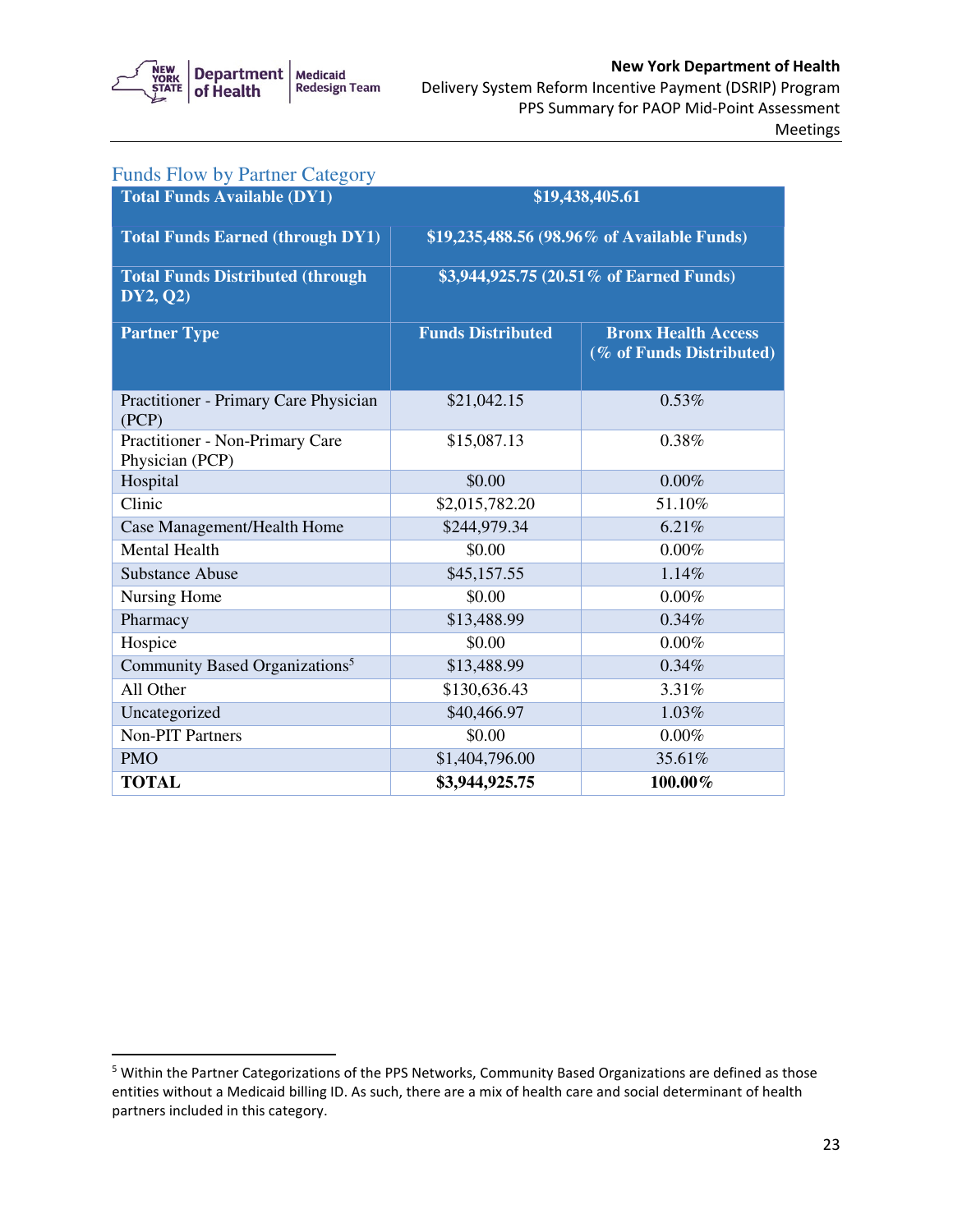

 Delivery System Reform Incentive Payment (DSRIP) Program PPS Summary for PAOP Mid-Point Assessment Meetings

| #              |                            |                |                   |                                  |
|----------------|----------------------------|----------------|-------------------|----------------------------------|
|                | <b>PPS</b>                 | <b>Section</b> | <b>Focus Area</b> | <b>IA Recommendation</b>         |
| 1              | <b>Bronx Health Access</b> | Project        | 2.a.iii: Health   | The IA recommends the PPS        |
|                | (Bronx-Lebanon)            |                | Home At-Risk      | create a plan to develop         |
|                |                            |                | Intervention      | incentives to providers in order |
|                |                            |                | Program           | to engage them in this project   |
|                |                            |                |                   | and encourage them to hire       |
|                |                            |                |                   | CHWs. The Action Plan            |
|                |                            |                |                   | should outline specific steps to |
|                |                            |                |                   | engage key PCP and Mental        |
|                |                            |                |                   | Health partners.                 |
| $\overline{2}$ | <b>Bronx Health Access</b> | Organizational | Partner           | The IA recommends that the       |
|                | (Bronx-Lebanon)            |                |                   | PPS develop and implement a      |
|                |                            |                | Engagement        | strategy for distributing funds  |
|                |                            |                |                   |                                  |
|                |                            |                |                   | to all partners to ensure        |
|                |                            |                |                   | continued engagement of those    |
|                |                            |                |                   | partners in supporting the PPS   |
|                |                            |                |                   | to be successful in reaching     |
|                |                            |                |                   | project milestones,              |
|                |                            |                |                   | performance metrics, and         |
|                |                            |                |                   | earning Achievement Values.      |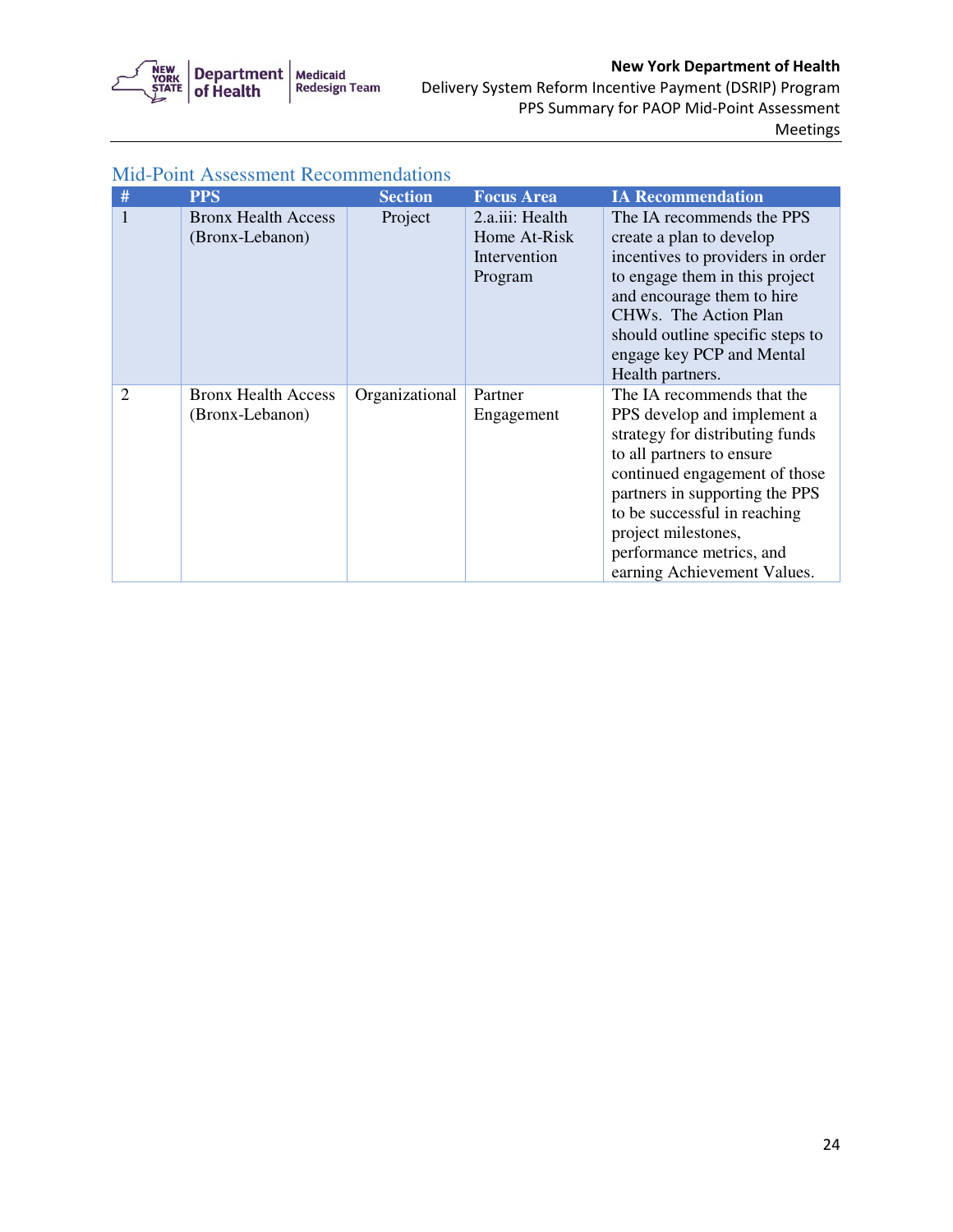

## **Bronx Partners for Health Communities (St. Barnabas)**

#### PPS Overview

| <b>Lead Organization</b>                           | St. Barnabas Hospital                      |
|----------------------------------------------------|--------------------------------------------|
| <b>PPS Service Area</b>                            | <b>Bronx</b>                               |
| <b>Attribution for Performance</b>                 | 356,863                                    |
| <b>Attribution for Performance (Project 2.d.i)</b> | N/A                                        |
| <b>Attribution for Valuation</b>                   | 159,201                                    |
| <b>Total Award Dollars</b>                         | \$384,271,362                              |
| <b>Core Team</b>                                   | Leonard Walsh – Chief Operations Officer   |
|                                                    | Irene Kaufmann – Executive Director, DSRIP |
|                                                    | J. Robin Moon – Senior Director, DSRIP     |
|                                                    | Care Delivery & Practice Innovations       |
|                                                    | Dr. Amanda Ascher - Medical Director<br>4) |

| <b>Project</b> | <b>Project Description</b>                                                                                                                                                                                                   |
|----------------|------------------------------------------------------------------------------------------------------------------------------------------------------------------------------------------------------------------------------|
| 2.a.i.         | Create Integrated Delivery Systems that are focused on Evidence-Based Medicine /<br><b>Population Health Management</b>                                                                                                      |
| 2.a.iii.       | Health Home At-Risk Intervention Program: Proactive management of higher risk patients<br>not currently eligible for Health Homes through access to high quality primary care and<br>support services                        |
| 2.b.iii.       | ED care triage for at-risk populations                                                                                                                                                                                       |
| 2.b.iv.        | Care transitions intervention model to reduce 30-day readmission for chronic health<br>conditions                                                                                                                            |
| 3.a.i.         | Integration of primary care and behavioral health services                                                                                                                                                                   |
| 3.b.i.         | Evidence-based strategies for disease management in high risk/affected populations<br>(adults only) (Cardiovascular Health)                                                                                                  |
| 3.c.i.         | Evidence-based strategies for disease management in high risk/affected populations<br>(adults only) (Diabetes)                                                                                                               |
| 3.d.ii.        | Expansion of asthma home-based self-management program                                                                                                                                                                       |
| 4.a.iii.       | Strengthen Mental Health and Substance Abuse Infrastructure across Systems                                                                                                                                                   |
| 4.c.ii.        | Increase Access to High Quality Chronic Disease Preventive Care and Management in<br>Both Clinical and Community Settings (Note: This project targets chronic diseases that are<br>not included in domain 3, such as cancer) |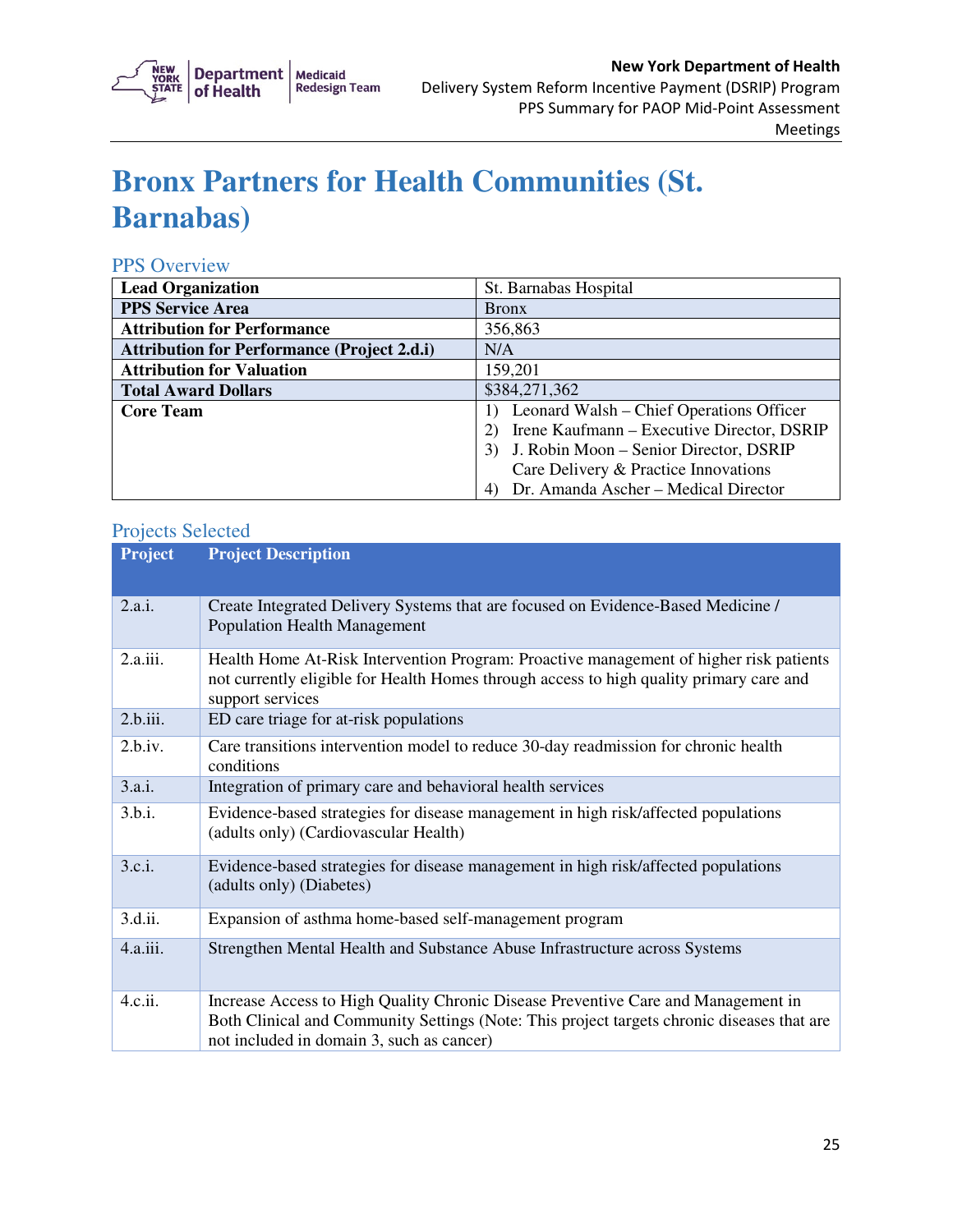

#### Delivery System Reform Incentive Payment (DSRIP) Program New York Department of Health PPS Summary for PAOP Mid-Point Assessment Meetings

| <b>Funds Flow by Partner Category</b>              |                          |                                             |
|----------------------------------------------------|--------------------------|---------------------------------------------|
| <b>Total Funds Available (DY1)</b>                 |                          | \$48,058,146.86                             |
| <b>Total Funds Earned (through DY1)</b>            |                          | \$48,000,126.41 (99.88% of Available Funds) |
| <b>Total Funds Distributed (through DY2, Q2)</b>   |                          | \$36,132,645.00 (75.28% of Earned Funds)    |
| <b>Partner Type</b>                                | <b>Funds Distributed</b> | <b>BPHC</b><br>(% of Funds Distributed)     |
| Practitioner - Primary Care Physician (PCP)        | \$0.00                   | 0.00%                                       |
| Practitioner - Non-Primary Care Physician<br>(PCP) | \$0.00                   | 0.00%                                       |
| Hospital                                           | \$13,066,322.00          | 36.16%                                      |
| Clinic                                             | \$2,197,246.00           | 6.08%                                       |
| Case Management/Health Home                        | \$0.00                   | 0.00%                                       |
| <b>Mental Health</b>                               | \$384,536.00             | 1.06%                                       |
| <b>Substance Abuse</b>                             | \$0.00                   | 0.00%                                       |
| Nursing Home                                       | \$0.00                   | 0.00%                                       |
| Pharmacy                                           | \$0.00                   | 0.00%                                       |
| Hospice                                            | \$0.00                   | 0.00%                                       |
| Community Based Organizations <sup>6</sup>         | \$2,920,589.00           | 8.08%                                       |
| All Other                                          | \$0.00                   | 0.00%                                       |
| Uncategorized                                      | \$318,932.00             | 0.88%                                       |
| <b>Non-PIT Partners</b>                            | \$37,500                 | 0.10%                                       |
| <b>PMO</b>                                         | \$17,207,520.00          | 47.62%                                      |
| <b>TOTAL</b>                                       | \$36,132,645.00          | 100.00%                                     |

 $6$  Within the Partner Categorizations of the PPS Networks, Community Based Organizations are defined as those entities without a Medicaid billing ID. As such, there are a mix of health care and social determinant of health partners included in this category.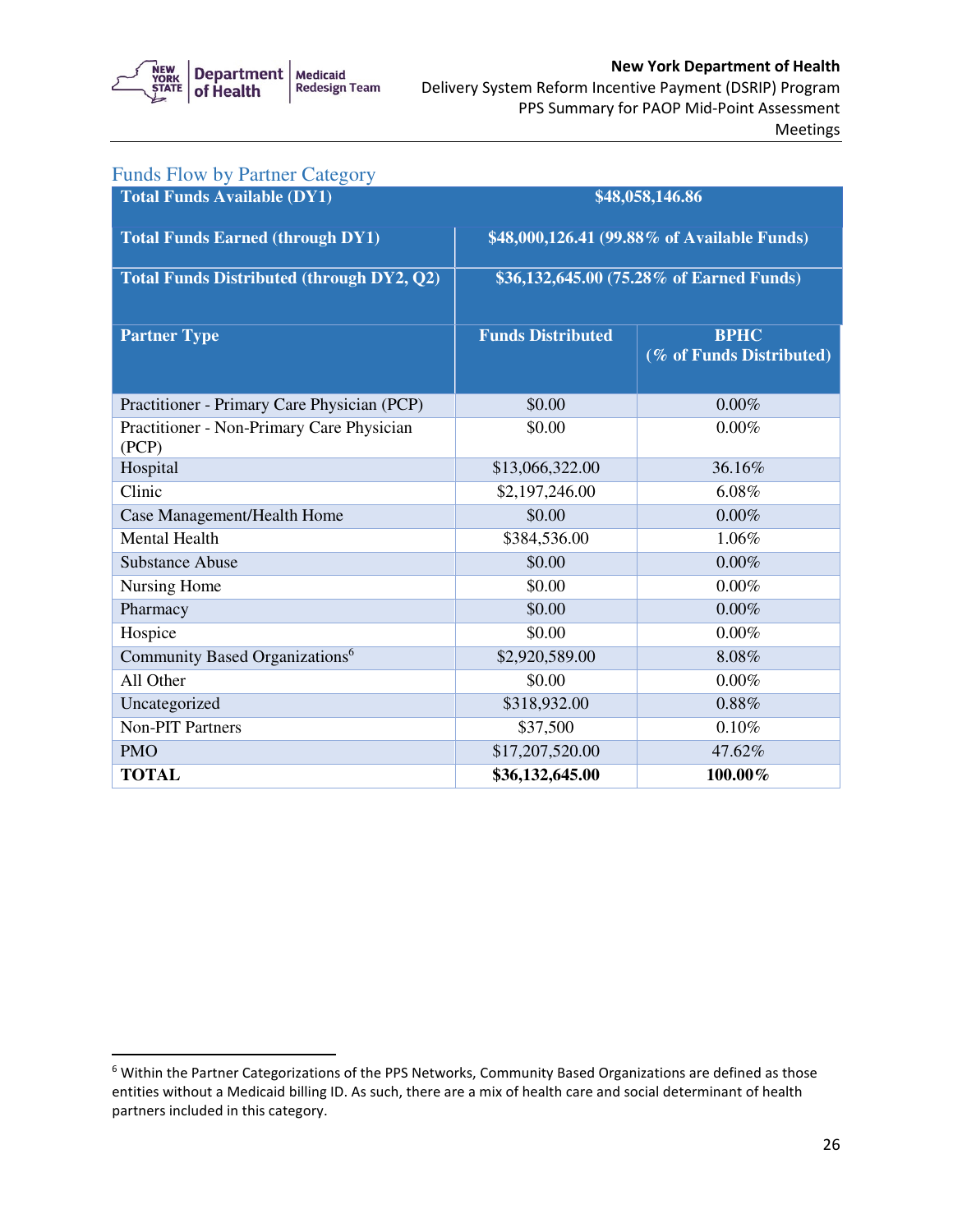

 Delivery System Reform Incentive Payment (DSRIP) Program PPS Summary for PAOP Mid-Point Assessment Meetings

| #              | <b>PPS</b>                                                      | <b>Section</b> | <b>Focus Area</b>                                          | <b>IA Recommendation</b>                                                                                                                                                                                                                                                                                                                                                                         |
|----------------|-----------------------------------------------------------------|----------------|------------------------------------------------------------|--------------------------------------------------------------------------------------------------------------------------------------------------------------------------------------------------------------------------------------------------------------------------------------------------------------------------------------------------------------------------------------------------|
| $\mathbf{1}$   | <b>Bronx Partners for</b><br><b>Health Communities</b><br>(SBH) | Project        | 2.a.iii: Health<br>Home At-Risk<br>Intervention<br>Program | The IA recommends that the<br>PPS create a plan to address the<br>shortage of qualified and<br>trained staff to engage in this<br>project, thus improving the<br>availability of proper care<br>management and creating a<br>foundation for appropriate<br>referrals.                                                                                                                            |
| $\overline{2}$ | <b>Bronx Partners for</b><br><b>Health Communities</b><br>(SBH) | Project        | 2.a.iii: Health<br>Home At-Risk<br>Intervention<br>Program | The IA recommends the PPS<br>work with its partners in<br>deciding on a vendor to provide<br>IT solutions. The PPS will need<br>to work with the vendor and<br>network partners to address<br>interoperability requirements<br>that will enable the necessary<br>data exchange for proper care<br>management planning and<br>documentation, as well as<br>accurate patient engagement<br>counts. |
| $\overline{3}$ | <b>Bronx Partners for</b><br><b>Health Communities</b><br>(SBH) | Organizational | Partner<br>Engagement                                      | The IA recommends that the<br>PPS develop a strategy to<br>increase partner engagement<br>across all project, with a<br>specific focus on Mental Health<br>patterns for Domain 3a<br>projects.                                                                                                                                                                                                   |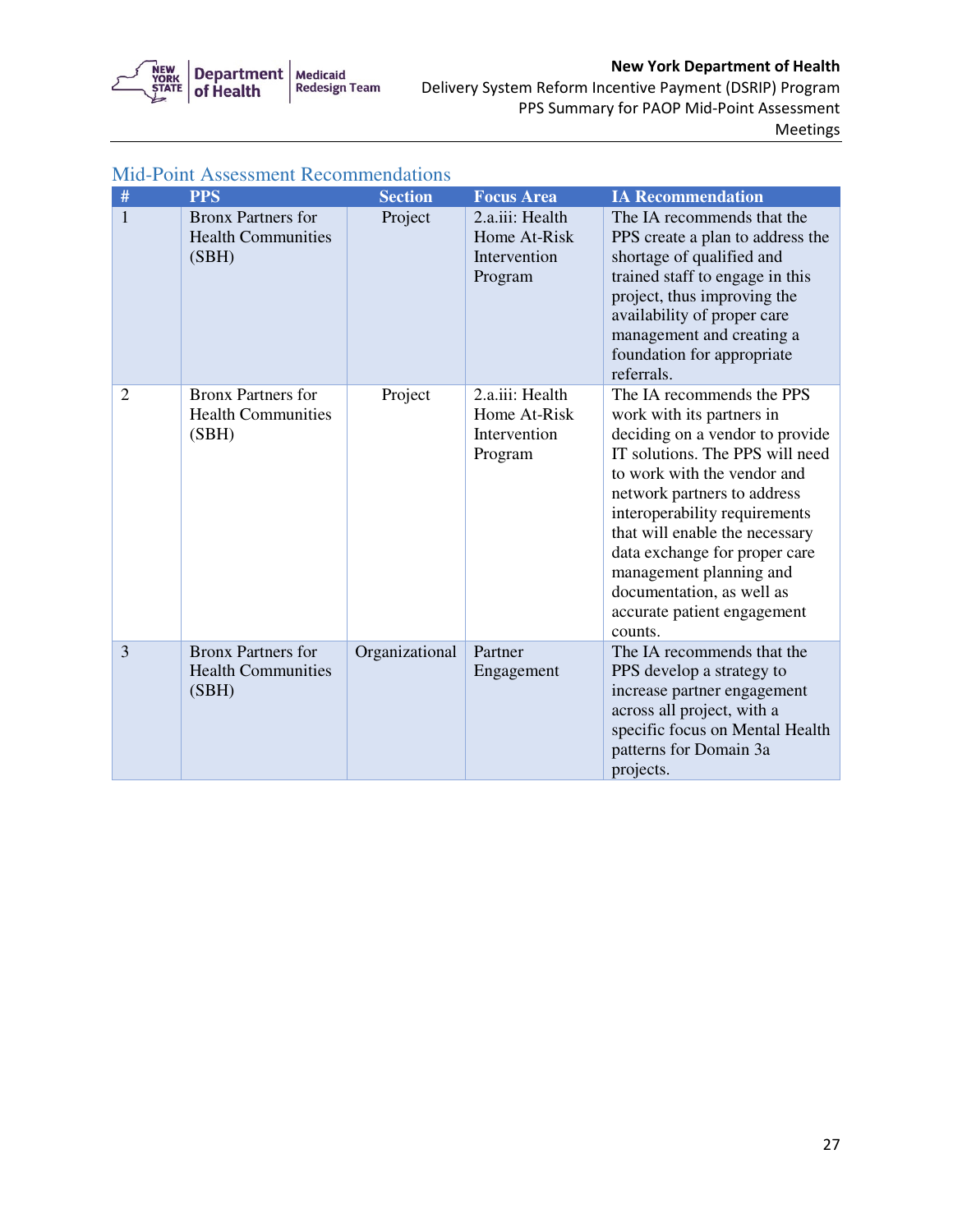

### **Care Compass Network**

#### PPS Overview

| <b>Lead Organization</b>                           | Care Compass Network (a.k.a Southern Tier    |  |  |
|----------------------------------------------------|----------------------------------------------|--|--|
|                                                    | Rural Integrated Performing Provider System) |  |  |
| <b>PPS Service Area</b>                            | Broome, Chemung, Chenango, Cortland,         |  |  |
|                                                    | Delaware, Schuyler, Steuben, Tioga, and      |  |  |
|                                                    | <b>Tompkins Counties</b>                     |  |  |
| <b>Attribution for Performance</b>                 | 102,386                                      |  |  |
| <b>Attribution for Performance (Project 2.d.i)</b> | 97,548                                       |  |  |
| <b>Attribution for Valuation</b>                   | 186,101                                      |  |  |
| <b>Total Award Dollars</b>                         | \$224,540,275                                |  |  |
| <b>Core Team</b>                                   | Mark Ropiecki: DSRIP Executive Director      |  |  |
|                                                    | Robin Kinslow-Evans: Strategic Advisor       |  |  |
|                                                    | Robert Carangelo: Finance Officer<br>3       |  |  |

| <b>Project</b> | <b>Project Description</b>                                                                                                                                              |
|----------------|-------------------------------------------------------------------------------------------------------------------------------------------------------------------------|
| 2.a.i.         | Create Integrated Delivery Systems that are focused on Evidence-Based Medicine / Population<br><b>Health Management</b>                                                 |
| 2.b.iv.        | Care transitions intervention model to reduce 30 day readmissions for chronic health conditions                                                                         |
| 2.b.vii.       | Implementing the INTERACT project (inpatient transfer avoidance program for SNF)                                                                                        |
| 2.c.i.         | Development of community-based health navigation services                                                                                                               |
| 2.d.i.         | Implementation of Patient Activation activities to engage, educate, and integrate the uninsured<br>and low/non-utilizing Medicaid populations into community based care |
| 3.a.i.         | Integration of primary care and behavioral health services                                                                                                              |
| 3.a.ii.        | Behavioral Health community crisis stabilization services                                                                                                               |
| 3.b.i.         | Evidence-based strategies for disease management in high risk/affected populations (adult only)                                                                         |
| 3.g.i.         | Integration of palliative care into the PCMH model                                                                                                                      |
| 4.a.iii.       | Strengthen Mental Health and Substance Abuse infrastructure across Systems                                                                                              |
| 4.b.ii.        | Increase access to high quality chronic disease preventive care and management in both clinical<br>and community settings                                               |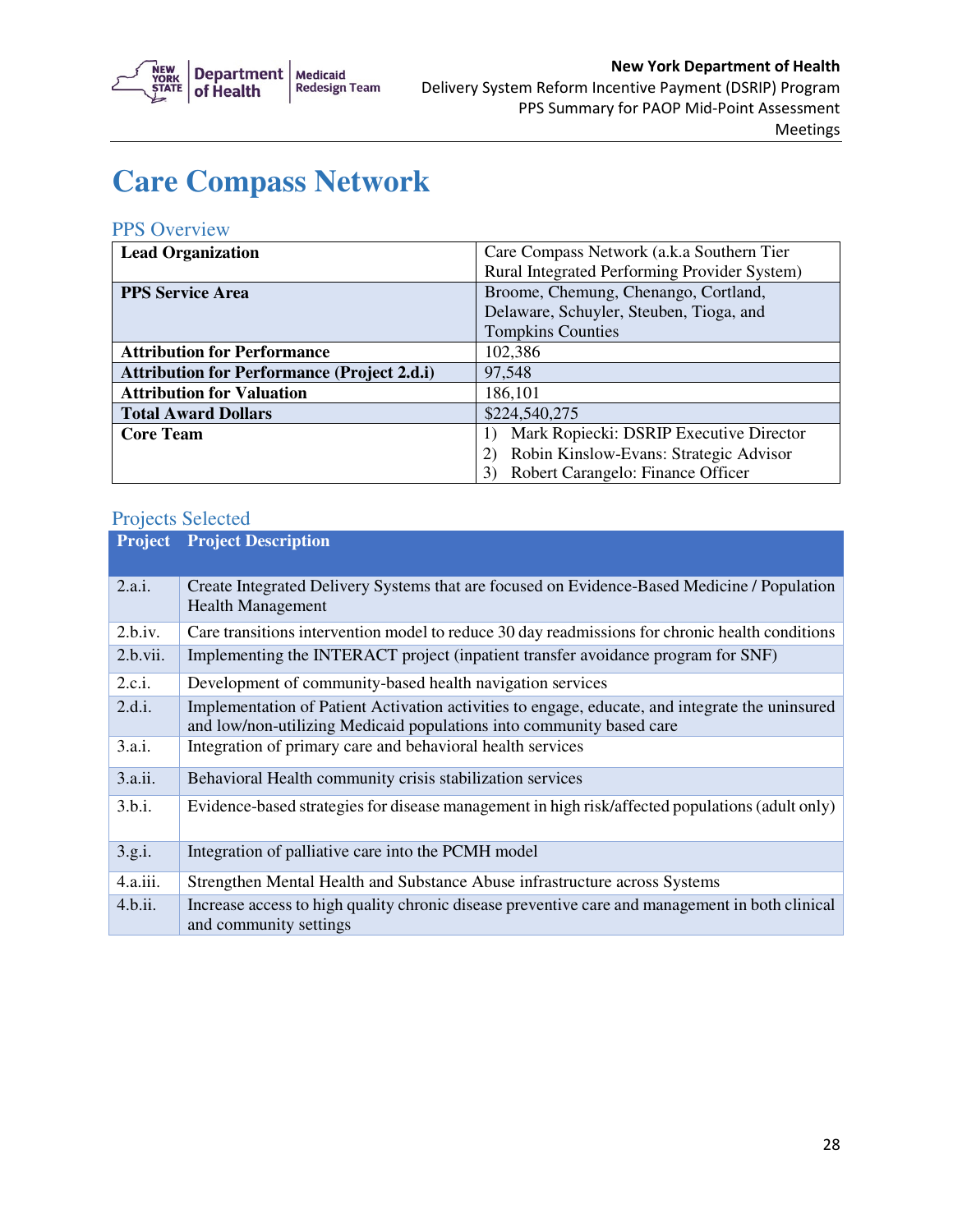

#### Delivery System Reform Incentive Payment (DSRIP) Program New York Department of Health PPS Summary for PAOP Mid-Point Assessment Meetings

| <b>Funds Flow by Partner Category</b>                |                                             |                                                 |
|------------------------------------------------------|---------------------------------------------|-------------------------------------------------|
| <b>Total Funds Available (DY1)</b>                   |                                             | \$33,825,792.21                                 |
| <b>Total Funds Earned (through DY1)</b>              | \$33,258,037.14 (98.32% of Available Funds) |                                                 |
| <b>Total Funds Distributed (through)</b><br>DY2, Q2) | \$2,804,647.00 (8.43% of Earned Funds)      |                                                 |
| <b>Partner Type</b>                                  | <b>Funds Distributed</b>                    | <b>Care Compass</b><br>(% of Funds Distributed) |
| Practitioner - Primary Care Physician<br>(PCP)       | \$0.00                                      | $0.00\%$                                        |
| Practitioner - Non-Primary Care<br>Physician (PCP)   | \$0.00                                      | 0.00%                                           |
| Hospital                                             | \$10,830.00                                 | $0.39\%$                                        |
| Clinic                                               | \$5,255.00                                  | 0.19%                                           |
| Case Management/Health Home                          | \$0.00                                      | $0.00\%$                                        |
| <b>Mental Health</b>                                 | \$4,397.50                                  | 0.16%                                           |
| <b>Substance Abuse</b>                               | \$6,730.00                                  | 0.24%                                           |
| Nursing Home                                         | \$17,265.00                                 | 0.62%                                           |
| Pharmacy                                             | \$3,160.00                                  | 0.11%                                           |
| Hospice                                              | \$0.00                                      | 0.00%                                           |
| Community Based Organizations <sup>7</sup>           | \$21,257.50                                 | 0.76%                                           |
| All Other                                            | \$9,345.00                                  | 0.33%                                           |
| Uncategorized                                        | \$101,240.00                                | 3.61%                                           |
| <b>Non-PIT Partners</b>                              | \$0.00                                      | 0.00%                                           |
| <b>PMO</b>                                           | \$2,625,167.00                              | 93.60%                                          |
| <b>TOTAL</b>                                         | \$2,804,647.00                              | 100.00%                                         |

 $7$  Within the Partner Categorizations of the PPS Networks, Community Based Organizations are defined as those entities without a Medicaid billing ID. As such, there are a mix of health care and social determinant of health partners included in this category.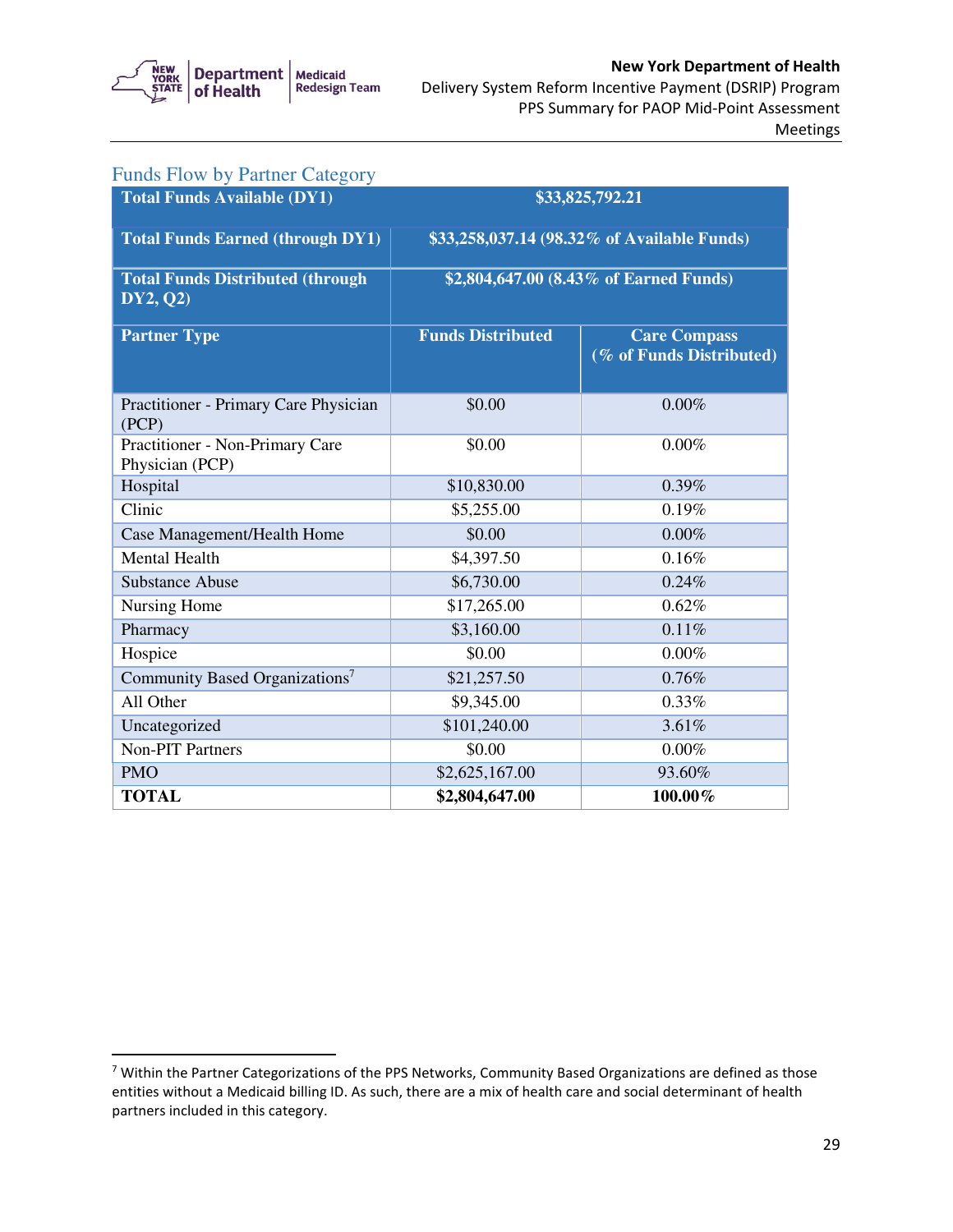

 Delivery System Reform Incentive Payment (DSRIP) Program PPS Summary for PAOP Mid-Point Assessment Meetings

| #              | <b>PPS</b>                     | <b>Section</b> | <b>Focus Area</b>                                                                                                            | <b>IA Recommendation</b>                                                                                                                                                                              |
|----------------|--------------------------------|----------------|------------------------------------------------------------------------------------------------------------------------------|-------------------------------------------------------------------------------------------------------------------------------------------------------------------------------------------------------|
| $\mathbf{1}$   | Care Compass<br><b>Network</b> | Project        | 2.a.i: Create<br>Integrated<br>Delivery<br><b>Systems</b>                                                                    | The IA recommends the PPS<br>develop a strategy to increase<br>partner engagement to support<br>the successful implementation<br>of this project and in meeting<br>the PPS' DSRIP goals.              |
| $\overline{2}$ | Care Compass<br>Network        | Project        | 2.b.iv: Care<br>transitions<br>intervention<br>model to reduce<br>30 day<br>readmissions for<br>chronic health<br>conditions | The IA recommends the PPS<br>develop a strategy to increase<br>partner and community<br>engagement.                                                                                                   |
| 3              | Care Compass<br><b>Network</b> | Project        | 2.b.iv: Care<br>transitions<br>intervention<br>model to reduce<br>30 day<br>readmissions for<br>chronic health<br>conditions | The IA recommends the PPS<br>develop a plan to increase<br>outreach and education<br>materials to partners.                                                                                           |
| $\overline{4}$ | Care Compass<br>Network        | Project        | $2.d.i$ :<br>Implementation<br>of Patient<br>Activation<br>Activities                                                        | The IA recommends the PPS<br>develop a strategy to assist<br>partners in better identifying<br>the targeted population for this<br>project.                                                           |
| 5              | Care Compass<br><b>Network</b> | Project        | $2.d.i$ :<br>Implementation<br>of Patient<br>Activation<br>Activities                                                        | The IA recommends the PPS<br>develop a plan to increase<br>outreach and education<br>materials to partners with<br>respect to patient activation<br>measures.                                         |
| 6              | Care Compass<br>Network        | Project        | $2.d.i$ :<br>Implementation<br>of Patient<br>Activation<br>Activities                                                        | The IA recommends the PPS<br>create a plan to address the<br>shortage of primary care<br>physicians engaged in this<br>project in order to meet their<br>project implementation speed<br>commitments. |
| $\overline{7}$ | Care Compass<br><b>Network</b> | Project        | 3.a.i: Integration<br>of primary care<br>and behavioral<br>health services                                                   | The IA recommends the PPS<br>create a plan to address the<br>shortage of primary care<br>physicians engaged in this<br>project in order to meet their                                                 |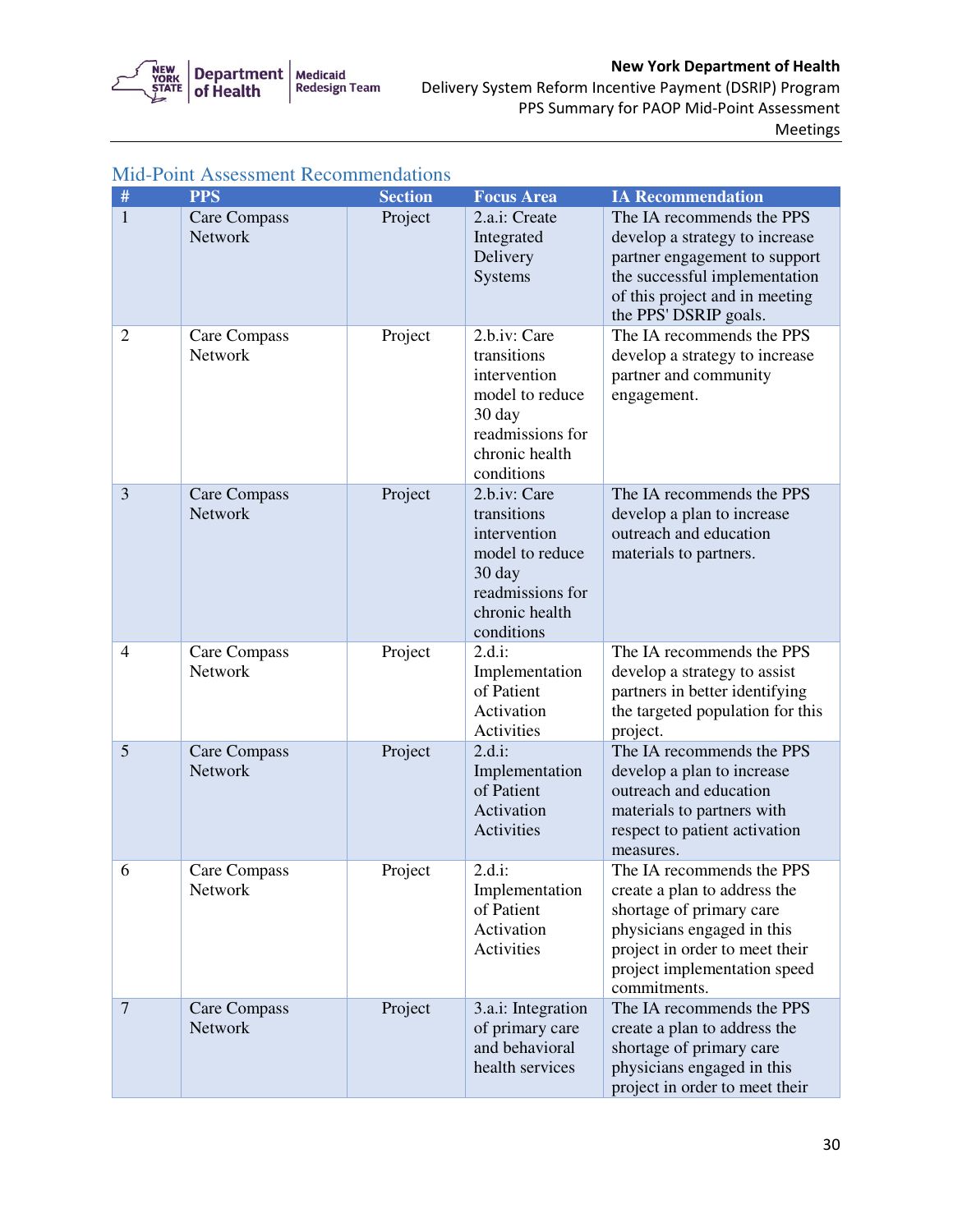

| #  | <b>PPS</b>                     | <b>Section</b> | <b>Focus Area</b>                                                                                                         | <b>IA Recommendation</b>                                                                                                                                                                                                                                                                                                                                                                                                                                         |
|----|--------------------------------|----------------|---------------------------------------------------------------------------------------------------------------------------|------------------------------------------------------------------------------------------------------------------------------------------------------------------------------------------------------------------------------------------------------------------------------------------------------------------------------------------------------------------------------------------------------------------------------------------------------------------|
|    |                                |                |                                                                                                                           | project implementation speed<br>commitments.                                                                                                                                                                                                                                                                                                                                                                                                                     |
| 8  | Care Compass<br>Network        | Project        | 3.a.i: Integration<br>of primary care<br>and behavioral<br>health services                                                | The IA recommends the PPS<br>develop a plan to address the<br>workforce challenges with<br>licensed behavioral health<br>specialists and care<br>coordinators.                                                                                                                                                                                                                                                                                                   |
| 9  | Care Compass<br>Network        | Project        | 3.b.i: Evidence-<br>based strategies<br>for disease<br>management in<br>high risk/affected<br>populations<br>(adult only) | The IA requires the PPS<br>develop a comprehensive<br>action plan to address the<br>implementation of this project<br>in consultation with the Project<br><b>Advisory Committee (PAC)</b><br>that must be reviewed and<br>approved by the Board of<br>Directors. This Action Plan<br>must detail how the PPS will<br>monitor and intervene when<br>project milestones, partner<br>engagement, or patient<br>engagement for this project fall<br>behind schedule. |
| 10 | Care Compass<br>Network        | Project        | 3.b.i: Evidence-<br>based strategies<br>for disease<br>management in<br>high risk/affected<br>populations<br>(adult only) | The PPS should develop a<br>strategy to educate their<br>partners on the value of DSRIP<br>in order to increase their<br>engagement.                                                                                                                                                                                                                                                                                                                             |
| 11 | Care Compass<br><b>Network</b> | Project        | 3.b.i: Evidence-<br>based strategies<br>for disease<br>management in<br>high risk/affected<br>populations<br>(adult only) | To address the issue of partner<br>reluctance to participate in this<br>project due to perceived lack of<br>reimbursement, the PPS should<br>develop creative strategies,<br>either in the form of services,<br>consultation, or work with a<br>vendor to assist the PPS in this<br>outreach.                                                                                                                                                                    |
| 12 | Care Compass<br>Network        | Project        | 3.b.i: Evidence-<br>based strategies<br>for disease<br>management in<br>high risk/affected<br>populations<br>(adult only) | In order to address the issue of<br>identifying targeted panels of<br>patients eligible to be included<br>in this project, the IA<br>recommends that the PPS<br>convene a group of<br>stakeholders to develop a                                                                                                                                                                                                                                                  |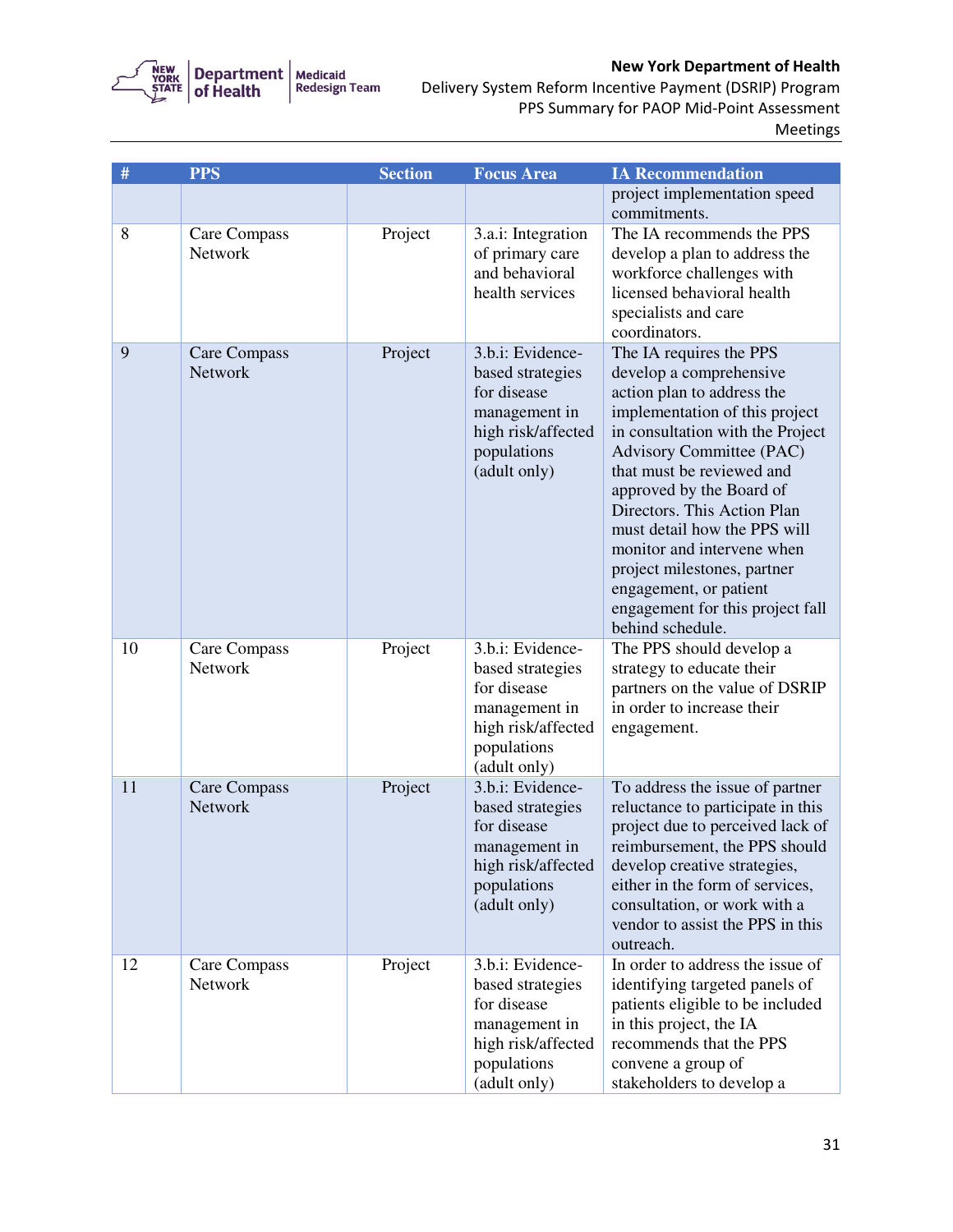

| $\#$ | <b>PPS</b>                     | <b>Section</b> | <b>Focus Area</b>                                                  | <b>IA Recommendation</b>                                                                                                                                                                                                                                                                                                                                                                                                                                  |
|------|--------------------------------|----------------|--------------------------------------------------------------------|-----------------------------------------------------------------------------------------------------------------------------------------------------------------------------------------------------------------------------------------------------------------------------------------------------------------------------------------------------------------------------------------------------------------------------------------------------------|
|      |                                |                |                                                                    | strategy to develop common<br>solutions.                                                                                                                                                                                                                                                                                                                                                                                                                  |
| 13   | Care Compass<br>Network        | Project        | 3.g.i: Integration<br>of palliative care<br>into the PCMH<br>Model | The IA requires the PPS<br>develop a comprehensive<br>action plan to address the<br>implementation of this project<br>in consultation with the Project<br>Advisory Committee (PAC)<br>that must be reviewed and<br>approved by the Board of<br>Directors. This Action Plan<br>must detail how the PPS will<br>monitor and intervene when<br>project milestones, partner<br>engagement, or patient<br>engagement for this project fall<br>behind schedule. |
| 14   | Care Compass<br>Network        | Project        | 3.g.i: Integration<br>of palliative care<br>into the PCMH<br>Model | The IA recommends that the<br>PPS finalize its contracting<br>arrangements with their<br>partners and begin flowing<br>funds.                                                                                                                                                                                                                                                                                                                             |
| 15   | Care Compass<br><b>Network</b> | Project        | 3.g.i: Integration<br>of palliative care<br>into the PCMH<br>Model | To address the issue of partner<br>reluctance to participate in this<br>project due to perceived lack of<br>reimbursement, the PPS should<br>develop creative strategies,<br>either in the form of services,<br>consultation, or work with a<br>vendor to assist the PPS in<br>outreach.                                                                                                                                                                  |
| 16   | Care Compass<br>Network        | Organizational | Community<br><b>Based</b><br>Organization<br>Contracting           | The IA recommends that the<br>PPS accelerate finalizing<br>contracts with its partnering<br><b>Community Based</b><br>Organizations in order to fully<br>implement projects.                                                                                                                                                                                                                                                                              |
| 17   | Care Compass<br>Network        | Organizational | Cultural<br>Competency and<br><b>Health Literacy</b>               | The IA recommends that the<br>PPS develop an action plan to<br>roll out its trainings to its<br>workforce and partners.                                                                                                                                                                                                                                                                                                                                   |
| 18   | Care Compass<br>Network        | Organizational | Cultural<br>Competency and<br><b>Health Literacy</b>               | The IA recommends that the<br>PPS develop metrics to assess<br>its most effective strategies to<br>engage Medicaid members and<br>the uninsured.                                                                                                                                                                                                                                                                                                          |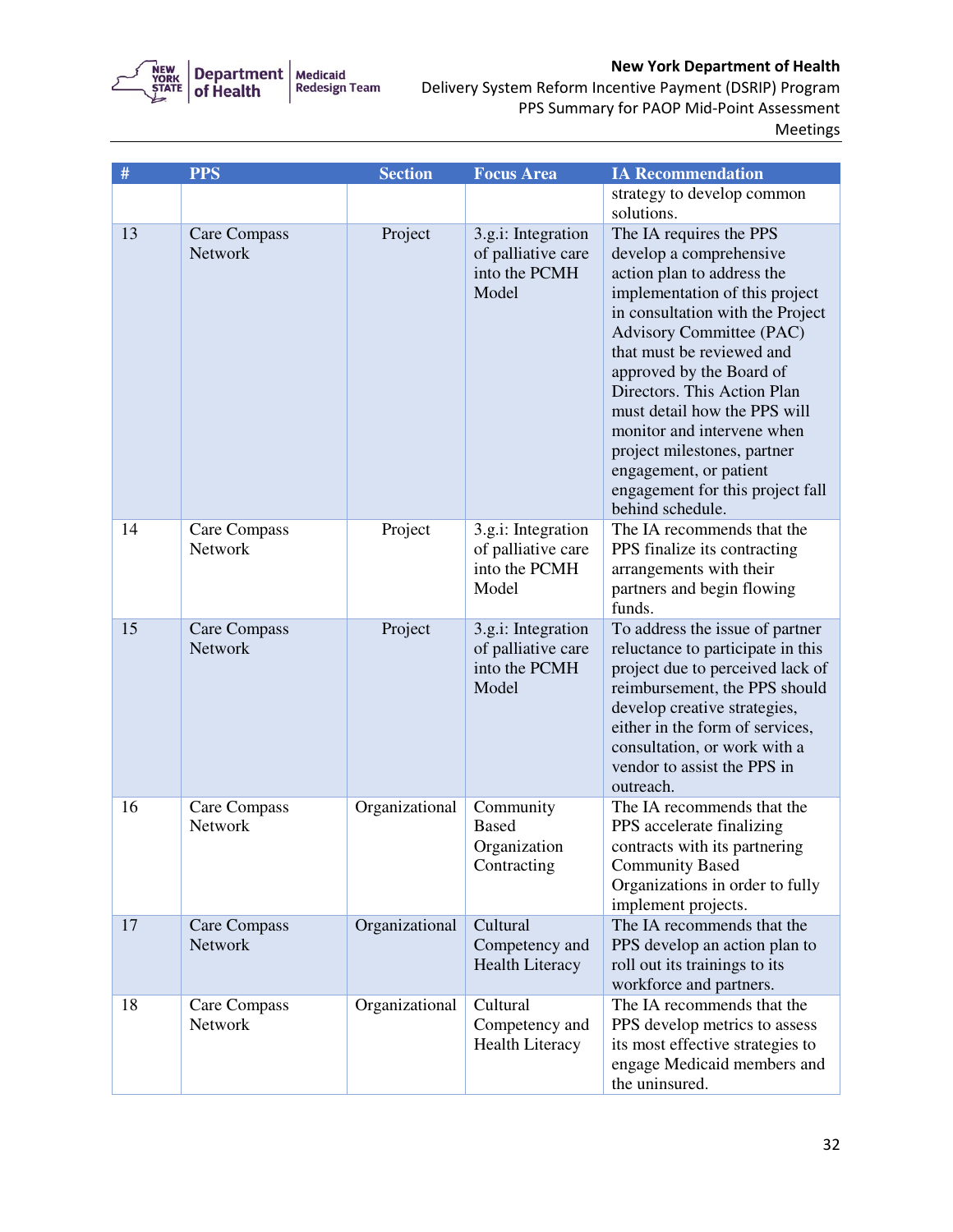

| #  | <b>PPS</b>                     | <b>Section</b> | <b>Focus Area</b>                      | <b>IA Recommendation</b>                                                                                                                                                                                                                                                                                                                                                                                                          |
|----|--------------------------------|----------------|----------------------------------------|-----------------------------------------------------------------------------------------------------------------------------------------------------------------------------------------------------------------------------------------------------------------------------------------------------------------------------------------------------------------------------------------------------------------------------------|
| 19 | Care Compass<br>Network        | Organizational | Financial<br>Sustainability<br>and VBP | The IA recommends that the<br>PPS establish a plan to further<br>educate and support their<br>partners move toward VBP<br>arrangements.                                                                                                                                                                                                                                                                                           |
| 20 | Care Compass<br><b>Network</b> | Organizational | Partner<br>Engagement                  | The IA recommends that the<br>PPS develop a strategy to<br>increase partner engagement<br>throughout the PPS,<br>particularly with Primary Care<br>Providers and Non-Primary<br>Care Providers.                                                                                                                                                                                                                                   |
| 21 | Care Compass<br><b>Network</b> | Organizational | Patient<br>Engagement                  | The IA requires the PPS to<br>develop a plan to increase<br>patient engagement across all<br>projects.                                                                                                                                                                                                                                                                                                                            |
| 22 | Care Compass<br><b>Network</b> | Organizational | Primary Care<br>Plans                  | The IA recommends that the<br>PPS develop an action plan to<br>address the deficiencies<br>identified in the Primary Care<br>Plan, notably the lack of<br>specificity on the primary care<br>strategy of the PPS, the limited<br>detail on progress towards<br>implementation of the primary<br>care strategies, and the role of<br>the PPS in monitoring and<br>overseeing the implementation<br>of the primary care strategies. |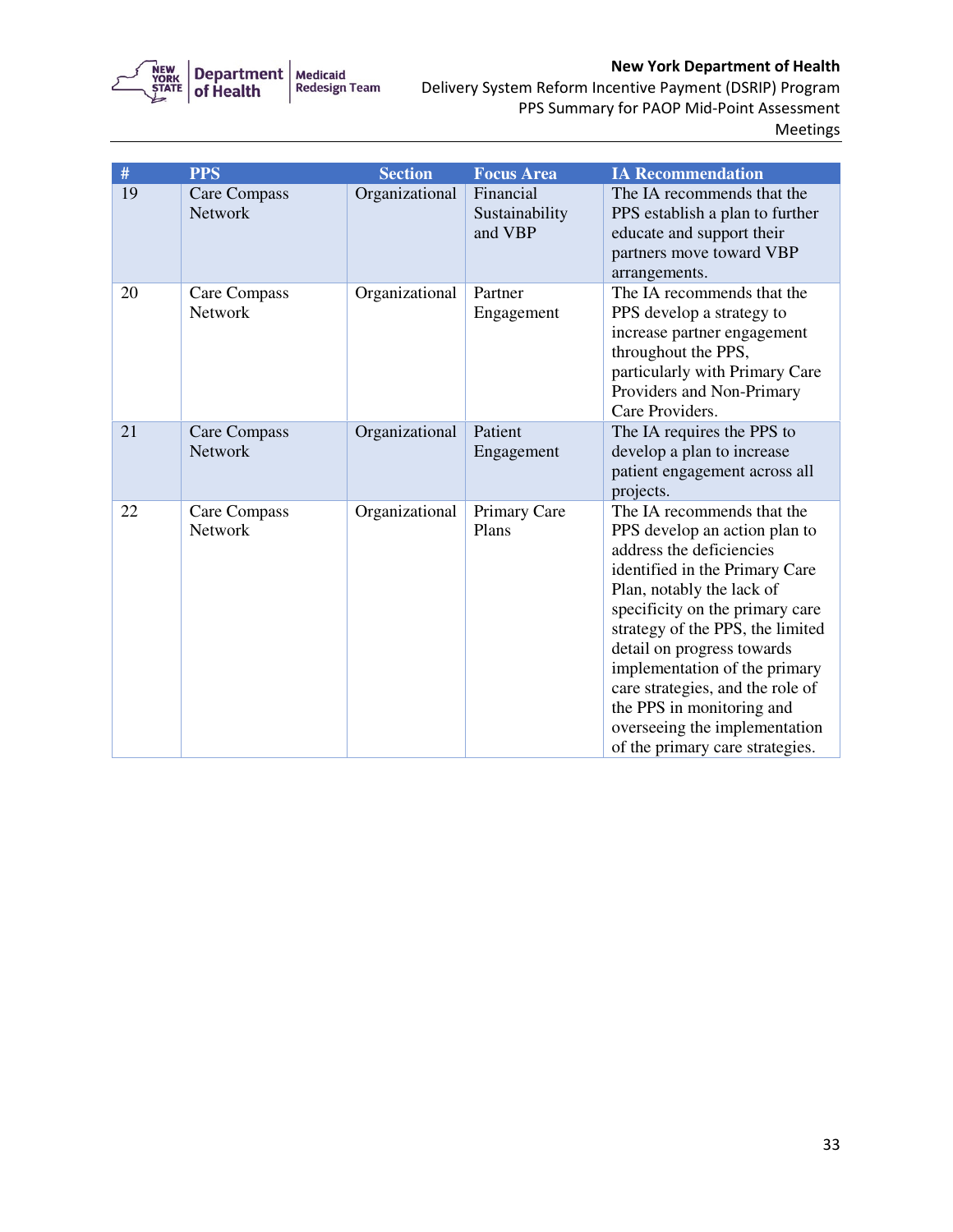

## **Central New York Care Collaborative**

#### PPS Overview

| <b>Lead Organization</b>                           | Central New York Care Collaborative         |  |
|----------------------------------------------------|---------------------------------------------|--|
| <b>PPS Service Area</b>                            | Cayuga, Lewis, Madison, Oneida, Onondaga,   |  |
|                                                    | Oswego                                      |  |
| <b>Attribution for Performance</b>                 | 186,744                                     |  |
| <b>Attribution for Performance (Project 2.d.i)</b> |                                             |  |
| <b>Attribution for Valuation</b>                   | 262,144                                     |  |
| <b>Total Award Dollars</b>                         | \$323,029,955                               |  |
| <b>Core Team</b>                                   | Virginia Opipare: Executive Director        |  |
|                                                    | Lauren Wetterhahn: Director of Program      |  |
|                                                    | <b>Operations and Strategy</b>              |  |
|                                                    | Joe Reilly: Chief Information Officer<br>3) |  |

| <b>Project</b> | <b>Project Description</b>                                                                                                                                                                            |
|----------------|-------------------------------------------------------------------------------------------------------------------------------------------------------------------------------------------------------|
| 2.a.i.         | Create Integrated Delivery Systems that are focused on Evidence-Based Medicine /<br><b>Population Health Management</b>                                                                               |
| 2.a.iii.       | Health Home At-Risk Intervention Program: Proactive management of higher risk patients<br>not currently eligible for Health Homes through access to high quality primary care and<br>support services |
| 2.b.iii.       | ED care triage for at-risk patients                                                                                                                                                                   |
| 2.b.iv.        | Care transitions intervention model to reduce 30 day readmissions for chronic health<br>conditions                                                                                                    |
| 2.d.i.         | Implementation of Patient Activation activities to engage, educate, and integrate the uninsured<br>and low/non-utilizing Medicaid populations into community based care                               |
| 3.a.i.         | Integration of primary care and behavioral health services                                                                                                                                            |
| 3.a.ii.        | Behavioral Health community crisis stabilization services                                                                                                                                             |
| 3.b.i.         | Evidence-based strategies for disease management in high risk/affected populations (adult<br>only)                                                                                                    |
| 3.g.i.         | Integration of palliative care into the PCMH model                                                                                                                                                    |
| 4.a.iii.       | Strengthen Mental Health and Substance Abuse infrastructure across Systems                                                                                                                            |
| 4.d.i.         | Reduce premature births                                                                                                                                                                               |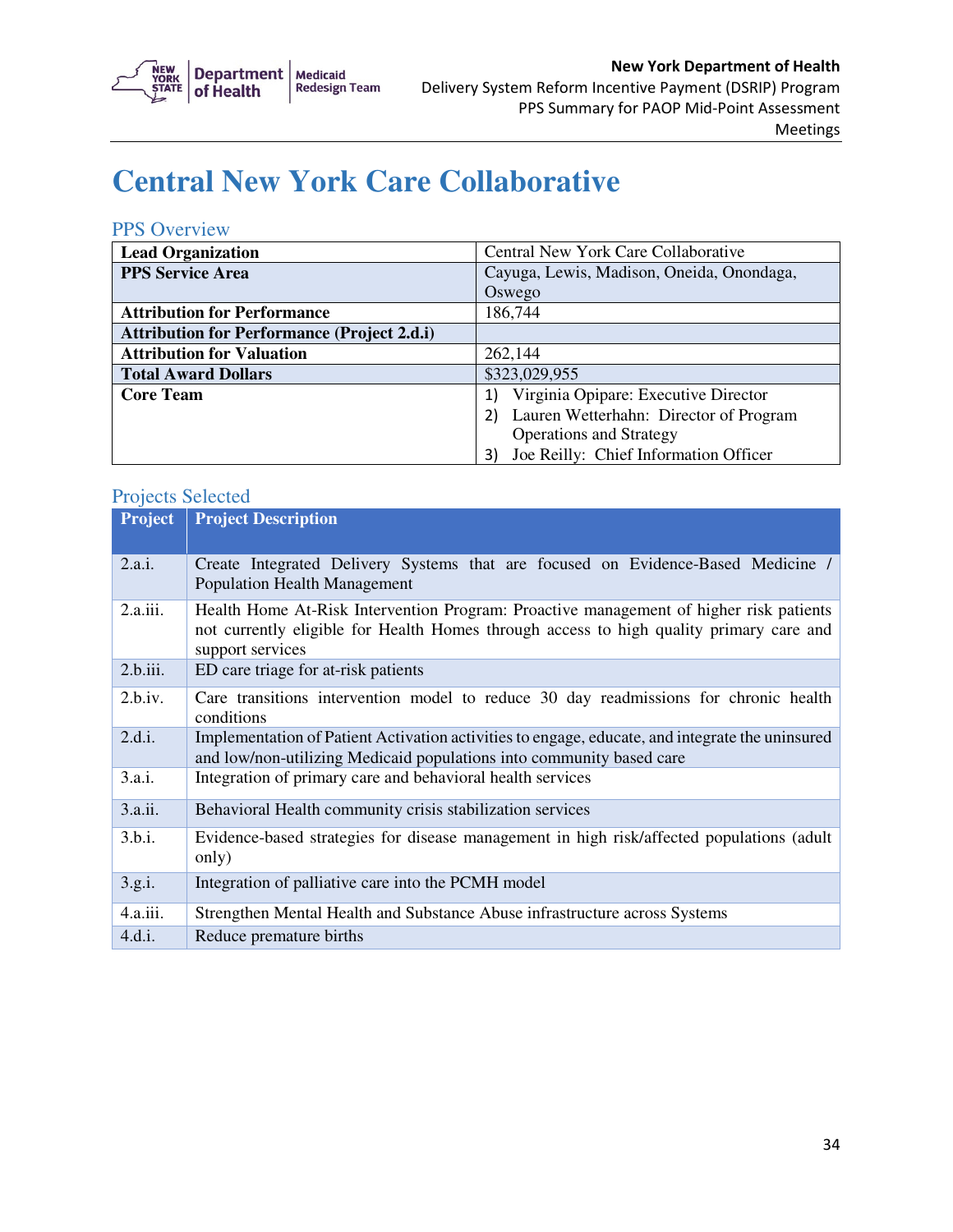

 $\mathbf{H}$ 

#### Delivery System Reform Incentive Payment (DSRIP) Program New York Department of Health PPS Summary for PAOP Mid-Point Assessment

| Meetings |  |
|----------|--|
|----------|--|

| <b>Funds Flow by Partner Category</b>                |                                             |                                             |
|------------------------------------------------------|---------------------------------------------|---------------------------------------------|
| <b>Total Funds Available (DY1)</b>                   |                                             | \$42,464,808.32                             |
| <b>Total Funds Earned (through DY1)</b>              | \$42,013,143.76 (98.94% of Available Funds) |                                             |
| <b>Total Funds Distributed (through)</b><br>DY2, Q2) | \$10,008,030.79 (23.82% of Earned Funds)    |                                             |
| <b>Partner Type</b>                                  | <b>Funds Distributed</b>                    | <b>CNYCC</b><br>(% of Funds<br>Distributed) |
| Practitioner - Primary Care Physician<br>(PCP)       | \$0.00                                      | 0.00%                                       |
| Practitioner - Non-Primary Care<br>Physician (PCP)   | \$0.00                                      | 0.00%                                       |
| Hospital                                             | \$4,927,906.27                              | 49.24%                                      |
| Clinic                                               | \$1,160,921.82                              | 11.60%                                      |
| Case Management/Health Home                          | \$97,003.25                                 | 0.97%                                       |
| <b>Mental Health</b>                                 | \$215,758.44                                | 2.16%                                       |
| <b>Substance Abuse</b>                               | \$45,343.55                                 | 0.45%                                       |
| Nursing Home                                         | \$146,193.49                                | 1.46%                                       |
| Pharmacy                                             | \$4,164.35                                  | 0.04%                                       |
| Hospice                                              | \$12,874.15                                 | 0.13%                                       |
| Community Based Organizations <sup>8</sup>           | \$6,678.87                                  | 0.07%                                       |
| All Other                                            | \$303,596.24                                | 3.03%                                       |
| Uncategorized                                        | \$19,914.05                                 | 0.20%                                       |
| <b>Non-PIT Partners</b>                              | \$71,318.31                                 | 0.71%                                       |
| <b>PMO</b>                                           | \$2,996,358.00                              | 29.94%                                      |
| <b>TOTAL</b>                                         | \$10,080,030.79                             | 100.00%                                     |

<sup>&</sup>lt;sup>8</sup> Within the Partner Categorizations of the PPS Networks, Community Based Organizations are defined as those entities without a Medicaid billing ID. As such, there are a mix of health care and social determinant of health partners included in this category.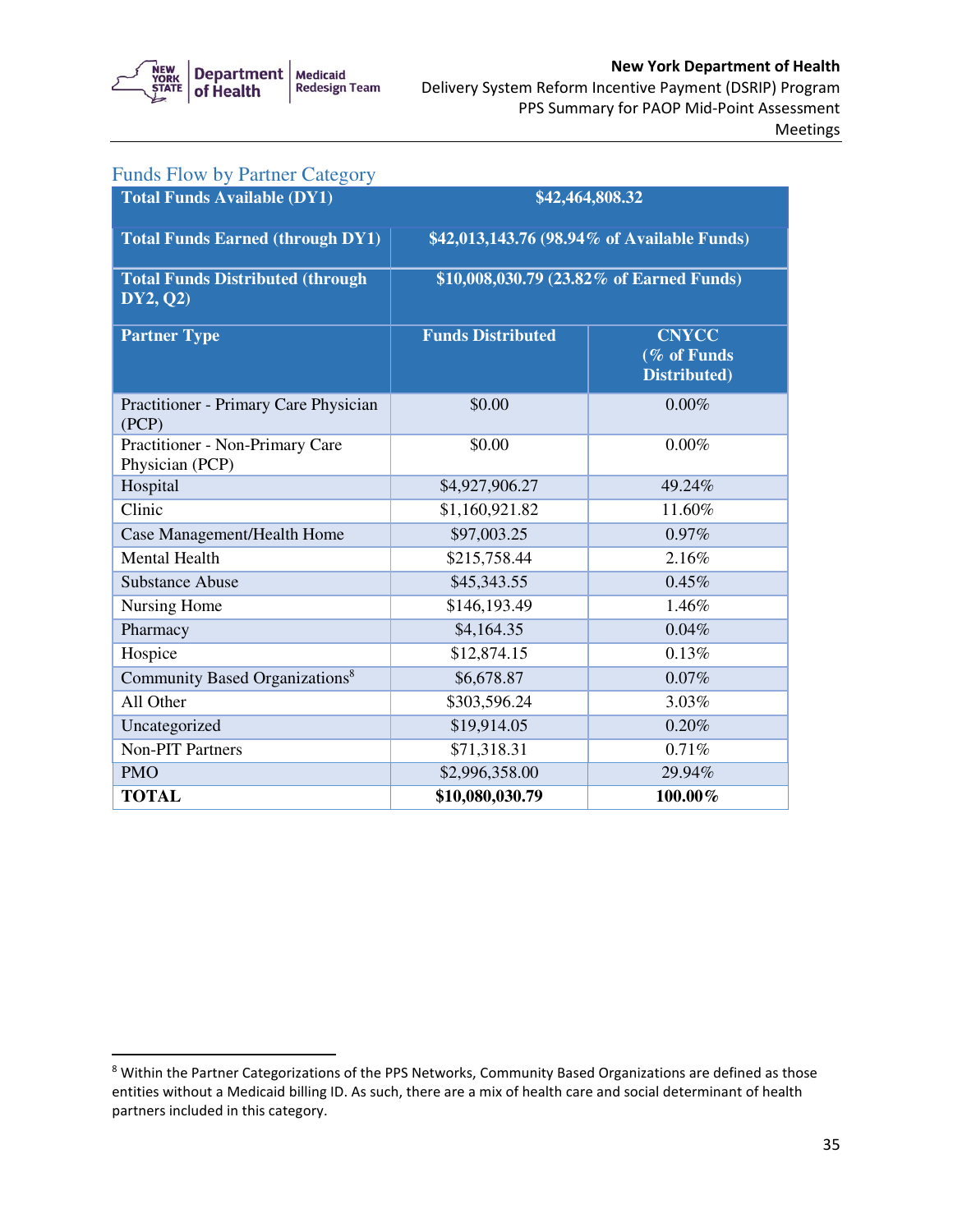

|                | <b>Mid-Point Assessment Recommendations</b>   |                |                                                                       |                                                                                                                                                                                                                                          |  |
|----------------|-----------------------------------------------|----------------|-----------------------------------------------------------------------|------------------------------------------------------------------------------------------------------------------------------------------------------------------------------------------------------------------------------------------|--|
| #              | <b>PPS</b>                                    | <b>Section</b> | <b>Focus Area</b>                                                     | <b>IA Recommendation</b>                                                                                                                                                                                                                 |  |
| $\mathbf{1}$   | <b>Central New York</b><br>Care Collaborative | Project        | 2.a.iii: Health<br>Home At-Risk<br>Intervention<br>Program            | The IA recommends that the<br>PPS develop a training plan to<br>educate PCPs on the care<br>coordination requirements for<br>this project.                                                                                               |  |
| $\overline{2}$ | <b>Central New York</b><br>Care Collaborative | Project        | 2.a.iii: Health<br>Home At-Risk<br>Intervention<br>Program            | The IA recommends that the<br>PPS develop a care<br>coordination resource to<br>support PCPs.                                                                                                                                            |  |
| 3              | <b>Central New York</b><br>Care Collaborative | Project        | 2.a.iii: Health<br>Home At-Risk<br>Intervention<br>Program            | The IA recommends that the<br>PPS establish a system for<br>identifying the targeted patients<br>to assist the PCPs for this<br>project as part of overall PPS<br>population health strategy in<br>working with its network<br>partners. |  |
| $\overline{4}$ | <b>Central New York</b><br>Care Collaborative | Project        | $2.d.i$ :<br>Implementation<br>of Patient<br>Activation<br>Activities | The IA recommends that the<br>PPS finalize the contracts with<br>partners participating in this<br>project.                                                                                                                              |  |
| 5              | <b>Central New York</b><br>Care Collaborative | Project        | $2.d.i$ :<br>Implementation<br>of Patient<br>Activation<br>Activities | The IA recommends that the<br>PPS increase the trainings<br>available to assist partners in<br>implementing this project.                                                                                                                |  |
| 6              | <b>Central New York</b><br>Care Collaborative | Organizational | Community<br><b>Based</b><br>Organization<br>Contracting              | The IA recommends that the<br>PPS develop a clear strategy of<br>contracting with CBOs.                                                                                                                                                  |  |
| $\overline{7}$ | <b>Central New York</b><br>Care Collaborative | Organizational | Community<br><b>Based</b><br>Organization<br>Contracting              | The IA recommends that the<br>PPS finalize contracts with<br>partnering CBOs.                                                                                                                                                            |  |
| 8              | <b>Central New York</b><br>Care Collaborative | Organizational | Cultural<br>Competency and<br><b>Health Literacy</b>                  | The IA recommends that the<br>PPS develop an action plan to<br>roll out its trainings to partners.                                                                                                                                       |  |
| 9              | <b>Central New York</b><br>Care Collaborative | Organizational | Cultural<br>Competency and<br><b>Health Literacy</b>                  | The IA recommends that the<br>PPS develop metrics to assess<br>its most effective strategies to<br>engage Medicaid members and<br>the uninsured.                                                                                         |  |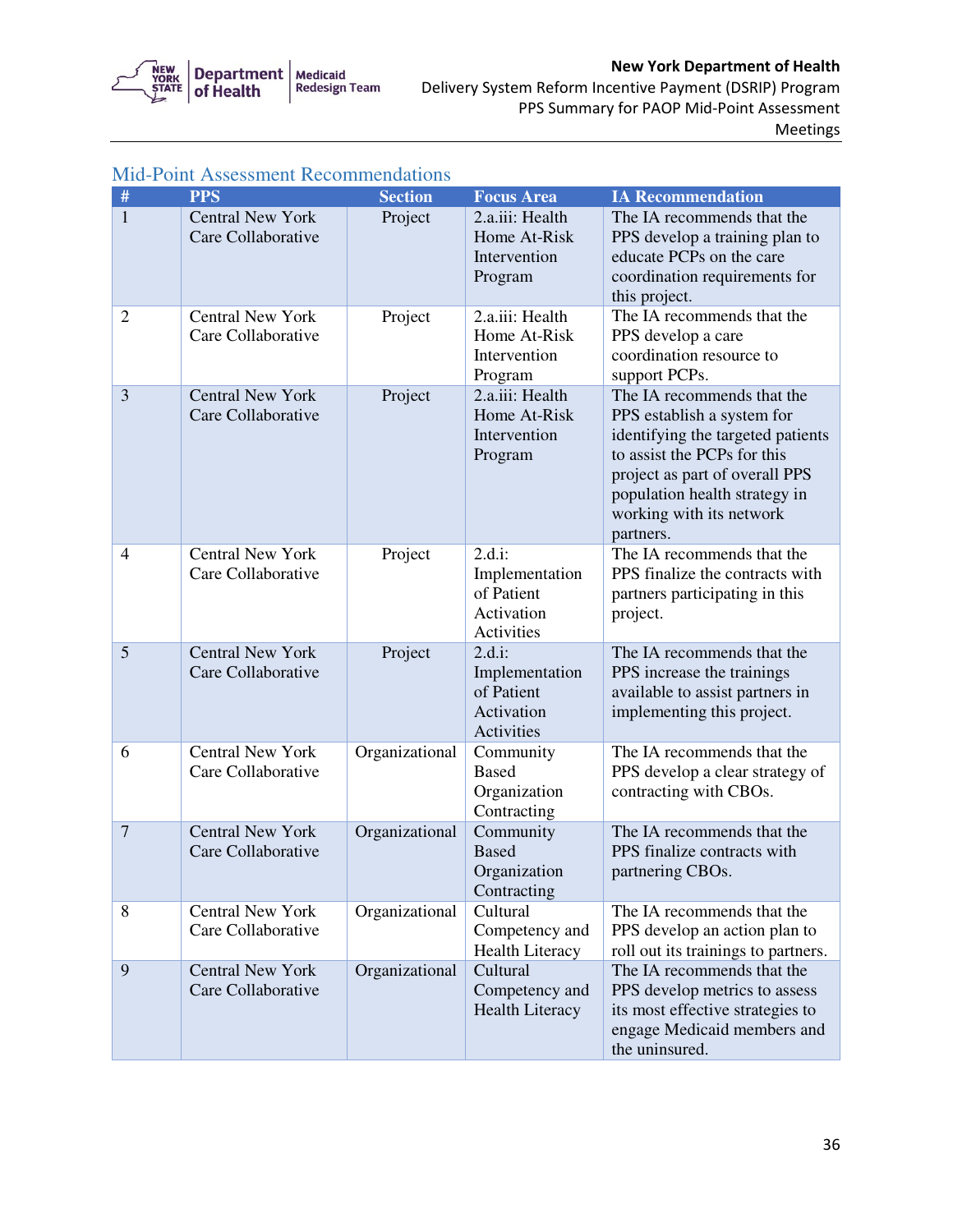

 Delivery System Reform Incentive Payment (DSRIP) Program PPS Summary for PAOP Mid-Point Assessment Meetings

| #  | <b>PPS</b>                                    | <b>Section</b> | <b>Focus Area</b>                      | <b>IA Recommendation</b>                                                                                                                                                      |
|----|-----------------------------------------------|----------------|----------------------------------------|-------------------------------------------------------------------------------------------------------------------------------------------------------------------------------|
| 10 | <b>Central New York</b><br>Care Collaborative | Organizational | Financial<br>Sustainability<br>and VBP | The IA recommends that the<br>PPS hire a Finance Director.                                                                                                                    |
| 11 | <b>Central New York</b><br>Care Collaborative | Organizational | <b>Primary Care</b><br>Plans           | The IA recommends that the<br>PPS develop an action plan to<br>detail how the PPS will move<br>its approach to primary care<br>from the planning stages to<br>implementation. |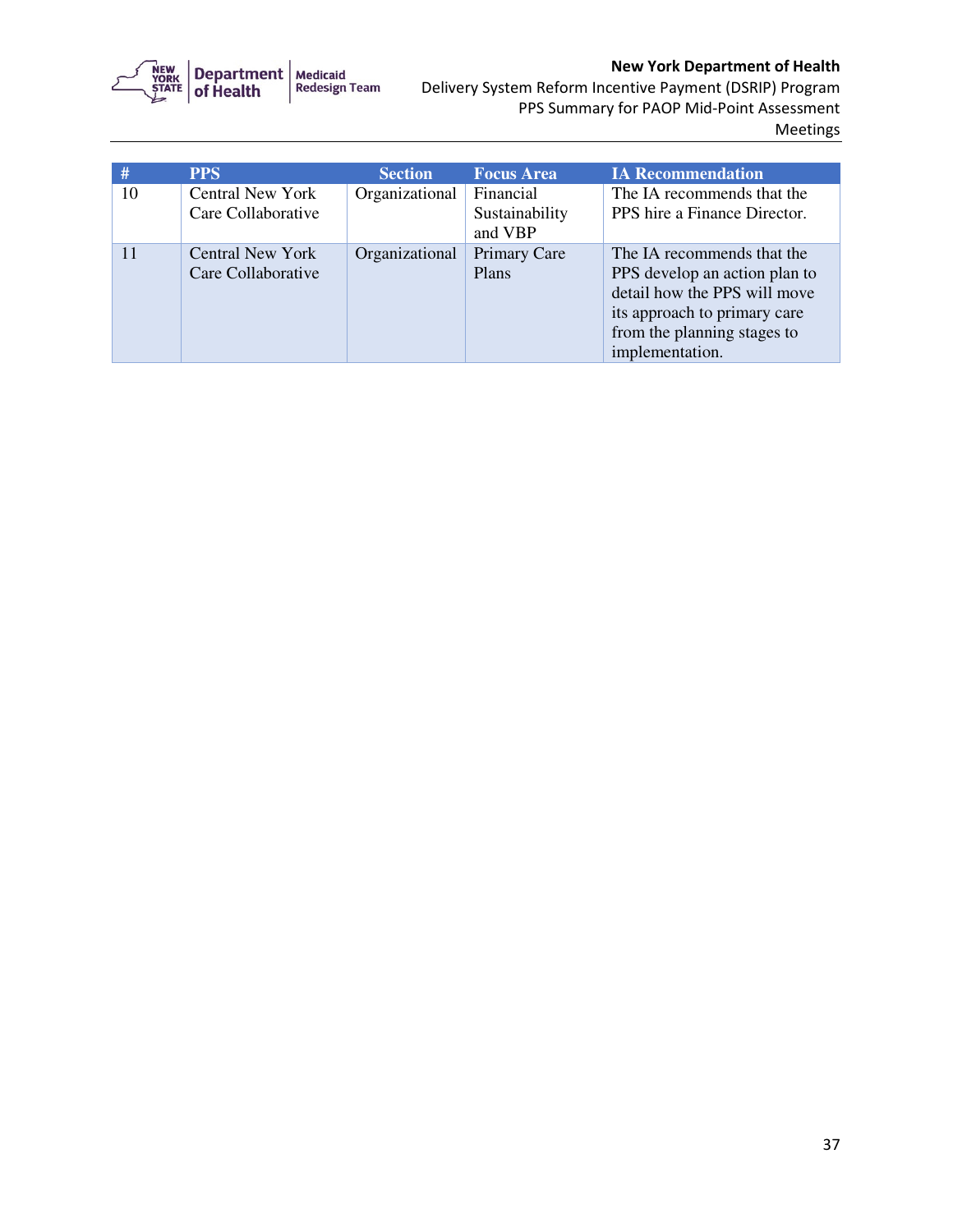

# **Community Care of Brooklyn (Maimonides)**

### PPS Overview

| <b>Lead Organization</b>                           | Maimonides Medical Center                        |  |
|----------------------------------------------------|--------------------------------------------------|--|
| <b>PPS Service Area</b>                            | Brooklyn, Queens                                 |  |
| <b>Attribution for Performance</b>                 | 448,420                                          |  |
| <b>Attribution for Performance (Project 2.d.i)</b> | N/A                                              |  |
| <b>Attribution for Valuation</b>                   | 212,586                                          |  |
| <b>Total Award Dollars</b>                         | \$489,039,450                                    |  |
| <b>Core Team</b>                                   | Dr. David Cohen - PPS Lead, CEO                  |  |
|                                                    | Dr. Karen Nelson - Chief Medical Officer         |  |
|                                                    | Caroline Greene – Chief Administration and<br>3) |  |
|                                                    | <b>Financial Officer</b>                         |  |

| <b>Project</b> | <b>Project Description</b>                                                                                                                                                                            |  |  |
|----------------|-------------------------------------------------------------------------------------------------------------------------------------------------------------------------------------------------------|--|--|
| 2.a.i.         | Create Integrated Delivery Systems that are focused on Evidence-Based Medicine /<br><b>Population Health Management</b>                                                                               |  |  |
| 2.a.iii.       | Health Home At-Risk Intervention Program: Proactive management of higher risk patients<br>not currently eligible for Health Homes through access to high quality primary care and<br>support services |  |  |
| 2.b.iii.       | ED care triage for at-risk populations                                                                                                                                                                |  |  |
| 2.b.i.v.       | Care transitions intervention model to reduce 30 day readmissions for chronic health<br>conditions                                                                                                    |  |  |
| 3.a.i.         | Integration of primary care and behavioral health services                                                                                                                                            |  |  |
| 3.b.i.         | Evidence-based strategies for disease management in high risk/affected populations (adult<br>only) (Cardiovascular health)                                                                            |  |  |
| 3.d.ii.        | Expansion of asthma home-based self-management program                                                                                                                                                |  |  |
| 3.g.i.         | Integration of palliative care into the PCMH Model                                                                                                                                                    |  |  |
| 4.a.iii.       | Strengthen Mental Health and Substance Abuse Infrastructure across Systems                                                                                                                            |  |  |
| 4.c.ii.        | Increase early access to, and retention in, HIV care                                                                                                                                                  |  |  |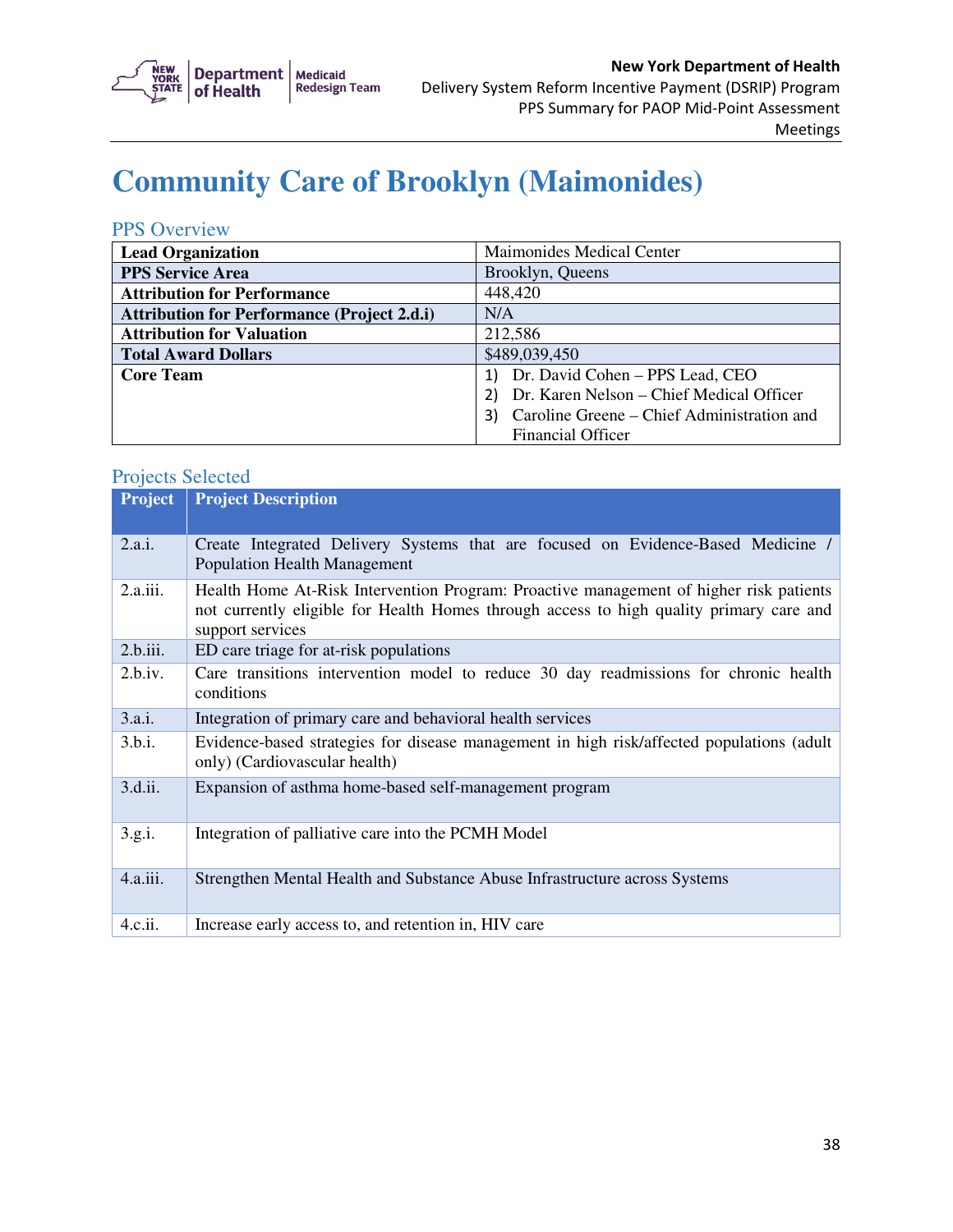

## Delivery System Reform Incentive Payment (DSRIP) Program New York Department of Health PPS Summary for PAOP Mid-Point Assessment

| <b>Funds Flow by Partner Category</b>                |                                              |                                        |  |
|------------------------------------------------------|----------------------------------------------|----------------------------------------|--|
| <b>Total Funds Available (DY1)</b>                   | \$61,274,725.54                              |                                        |  |
| <b>Total Funds Earned (through DY1)</b>              | \$61,274,725.54 (100.00% of Available Funds) |                                        |  |
| <b>Total Funds Distributed (through)</b><br>DY2, Q2) | \$26,519,732.46 (43.28% of Earned Funds)     |                                        |  |
| <b>Partner Type</b>                                  | <b>Funds Distributed</b>                     | <b>CCB</b><br>(% of Funds Distributed) |  |
| Practitioner - Primary Care Physician<br>(PCP)       | \$662,856.31                                 | 2.50%                                  |  |
| Practitioner - Non-Primary Care<br>Physician (PCP)   | \$0.00                                       | 0.00%                                  |  |
| Hospital                                             | \$9,184,905.11                               | 34.63%                                 |  |
| Clinic                                               | \$1,246,465.03                               | 4.70%                                  |  |
| Case Management/Health Home                          | \$714,213.34                                 | 2.69%                                  |  |
| <b>Mental Health</b>                                 | \$96,598.37                                  | 0.36%                                  |  |
| <b>Substance Abuse</b>                               | \$0.00                                       | $0.00\%$                               |  |
| Nursing Home                                         | \$0.00                                       | $0.00\%$                               |  |
| Pharmacy                                             | \$0.00                                       | $0.00\%$                               |  |
| Hospice                                              | \$0.00                                       | 0.00%                                  |  |
| Community Based Organizations <sup>9</sup>           | \$2,182,835.86                               | 8.23%                                  |  |
| All Other                                            | \$734,656.46                                 | 2.77%                                  |  |
| Uncategorized                                        | \$436,769.29                                 | 1.65%                                  |  |
| <b>Non-PIT Partners</b>                              | \$15,945.76                                  | 0.06%                                  |  |
| <b>PMO</b>                                           | \$11,244,486.93                              | 42.40%                                 |  |
| <b>TOTAL</b>                                         | \$26,519,732.46                              | 100.00%                                |  |

### Mid-Point Assessment Recommendations

| <b>PPS</b>        | <b>Section</b> | <b>Focus Area</b> | <b>IA Recommendation</b>   |
|-------------------|----------------|-------------------|----------------------------|
| <b>Maimonides</b> | N/A            | N/A               | No recommendations have    |
|                   |                |                   | been made by the IA at the |
|                   |                |                   | Mid-Point Assessment.      |

 $9$  Within the Partner Categorizations of the PPS Networks, Community Based Organizations are defined as those entities without a Medicaid billing ID. As such, there are a mix of health care and social determinant of health partners included in this category.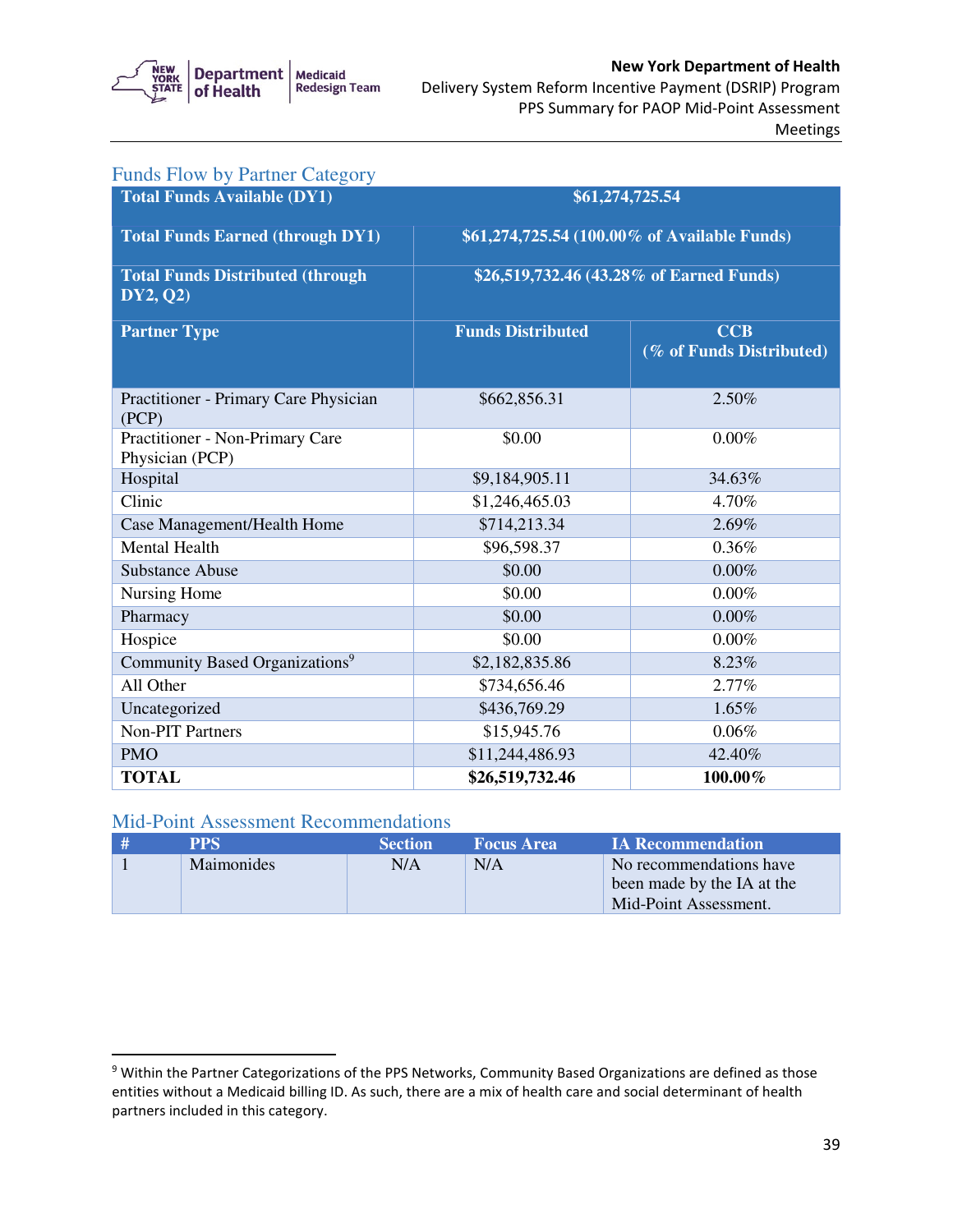

# **Community Partners of Western NY (Sisters of Charity Hospital)**

### PPS Overview

| <b>Lead Organization</b>                           | Sisters of Charity Hospital              |  |
|----------------------------------------------------|------------------------------------------|--|
| <b>PPS Service Area</b>                            | Chautauqua, Erie, Niagara                |  |
| <b>Attribution for Performance</b>                 | 85,278                                   |  |
| <b>Attribution for Performance (Project 2.d.i)</b> | N/A                                      |  |
| <b>Attribution for Valuation</b>                   | 43,375                                   |  |
| <b>Total Award Dollars</b>                         | \$92,253,402                             |  |
| <b>Core Team</b>                                   | Amy White-Storfer, Director              |  |
|                                                    | Carlos Santos, MD, Chief Medical Officer |  |
|                                                    | Phyllis Gunning, Director of Clinical    |  |
|                                                    | Programs                                 |  |

| <b>Project</b> | <b>Project Description</b>                                                                                                        |  |
|----------------|-----------------------------------------------------------------------------------------------------------------------------------|--|
| 2.a.i.         | Create Integrated Delivery Systems that are focused on Evidence-Based Medicine /<br><b>Population Health Management</b>           |  |
| 2.b.iii.       | ED care triage for at-risk populations                                                                                            |  |
| 2.b.iv.        | Care transitions intervention model to reduce 30 day readmissions for chronic health<br>conditions                                |  |
| 2.c.ii.        | Expand usage of telemedicine in underserved areas to provide access to otherwise scarce<br>services                               |  |
| 3.a.i.         | Integration of primary care and behavioral health services                                                                        |  |
| 3.b.i.         | Evidence-based strategies for disease management in high risk/affected populations (adult<br>only)                                |  |
| 3.f.i.         | Increase support programs for maternal $\&$ child health (including high risk pregnancies)<br>(Example: Nurse-Family Partnership) |  |
| 3.g.i.         | Integration of palliative care into the PCMH Model                                                                                |  |
| 4.a.i.         | Promote mental, emotional and behavioral (MEB) well-being in communities                                                          |  |
| 4.b.i.         | Promote tobacco use cessation, especially among low SES populations and those with poor<br>mental health                          |  |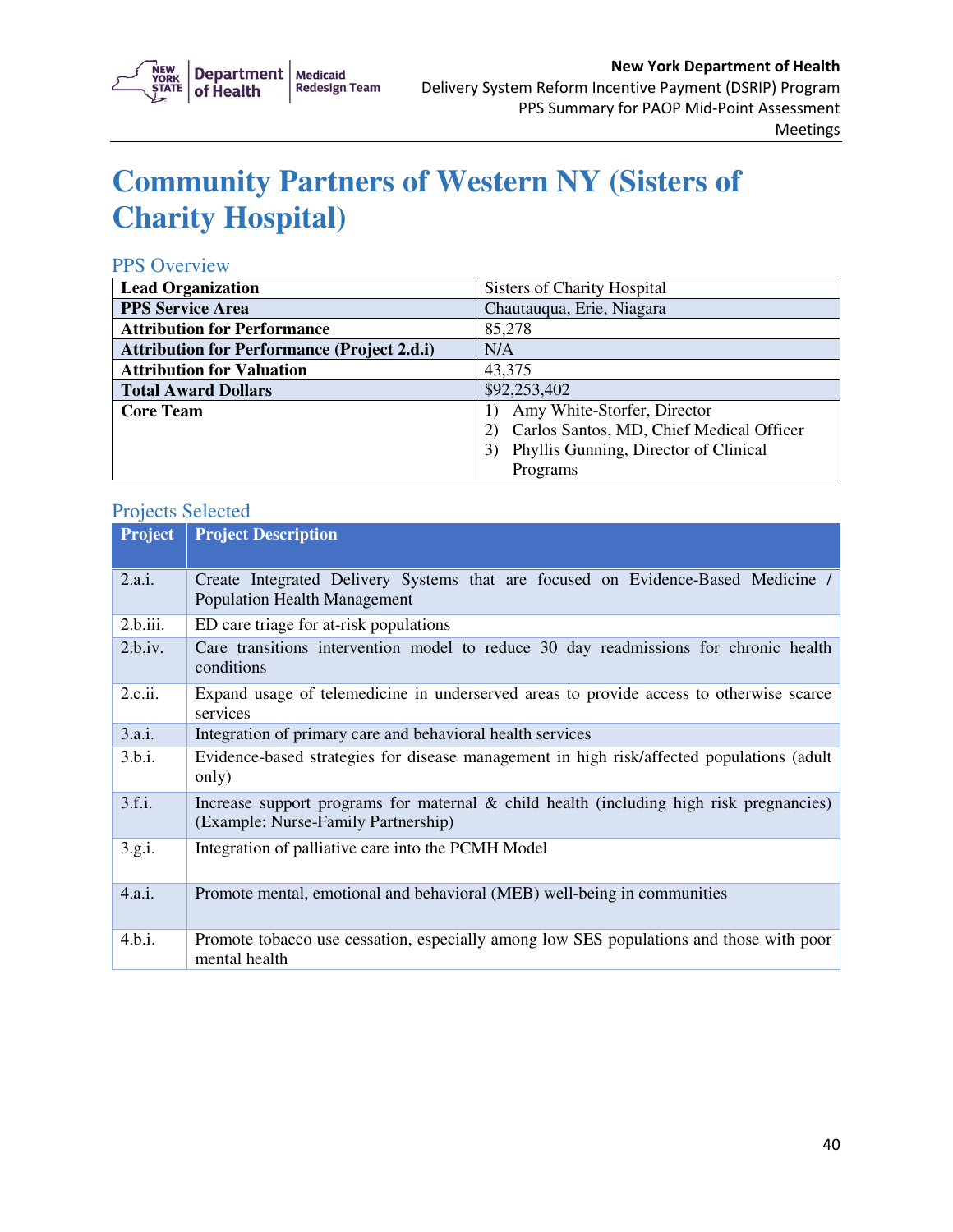

| <b>Funds Flow by Partner Category</b>               |                                             |                                          |  |
|-----------------------------------------------------|---------------------------------------------|------------------------------------------|--|
| <b>Total Funds Available (DY1)</b>                  | \$11,642,656.72                             |                                          |  |
| <b>Total Funds Earned (through DY1)</b>             | \$11,569,832.48 (99.37% of Available Funds) |                                          |  |
| <b>Total Funds Distributed (through</b><br>DY2, Q2) | \$7,911,089.65 (68.38% of Earned Funds)     |                                          |  |
| <b>Partner Type</b>                                 | <b>Funds Distributed</b>                    | <b>CPWNY</b> (% of Funds<br>distributed) |  |
| Practitioner - Primary Care Physician<br>(PCP)      | \$1,000,740.00                              | 12.65%                                   |  |
| Practitioner - Non-Primary Care<br>Physician (PCP)  | \$77,093.00                                 | 0.97%                                    |  |
| Hospital                                            | \$2,924,517.00                              | 36.97%                                   |  |
| Clinic                                              | \$0.00                                      | $0.00\%$                                 |  |
| Case Management/Health Home                         | \$13,009.00                                 | 0.16%                                    |  |
| <b>Mental Health</b>                                | \$0.00                                      | 0.00%                                    |  |
| <b>Substance Abuse</b>                              | \$0.00                                      | 0.00%                                    |  |
| Nursing Home                                        | \$0.00                                      | 0.00%                                    |  |
| Pharmacy                                            | \$0.00                                      | 0.00%                                    |  |
| Hospice                                             | \$150,768.00                                | 1.91%                                    |  |
| Community Based Organizations <sup>10</sup>         | \$2,579,928.87                              | 32.61%                                   |  |
| All Other                                           | \$0.00                                      | $0.00\%$                                 |  |
| Uncategorized                                       | \$62,162.00                                 | 0.79%                                    |  |
| <b>Non-PIT Partners</b>                             | \$0.00                                      | $0.00\%$                                 |  |
| <b>PMO</b>                                          | \$1,102,871.78                              | 13.94%                                   |  |
| <b>TOTAL</b>                                        | \$7,911,089.65                              | 100.00%                                  |  |

 $10$  Within the Partner Categorizations of the PPS Networks, Community Based Organizations are defined as those entities without a Medicaid billing ID. As such, there are a mix of health care and social determinant of health partners included in this category.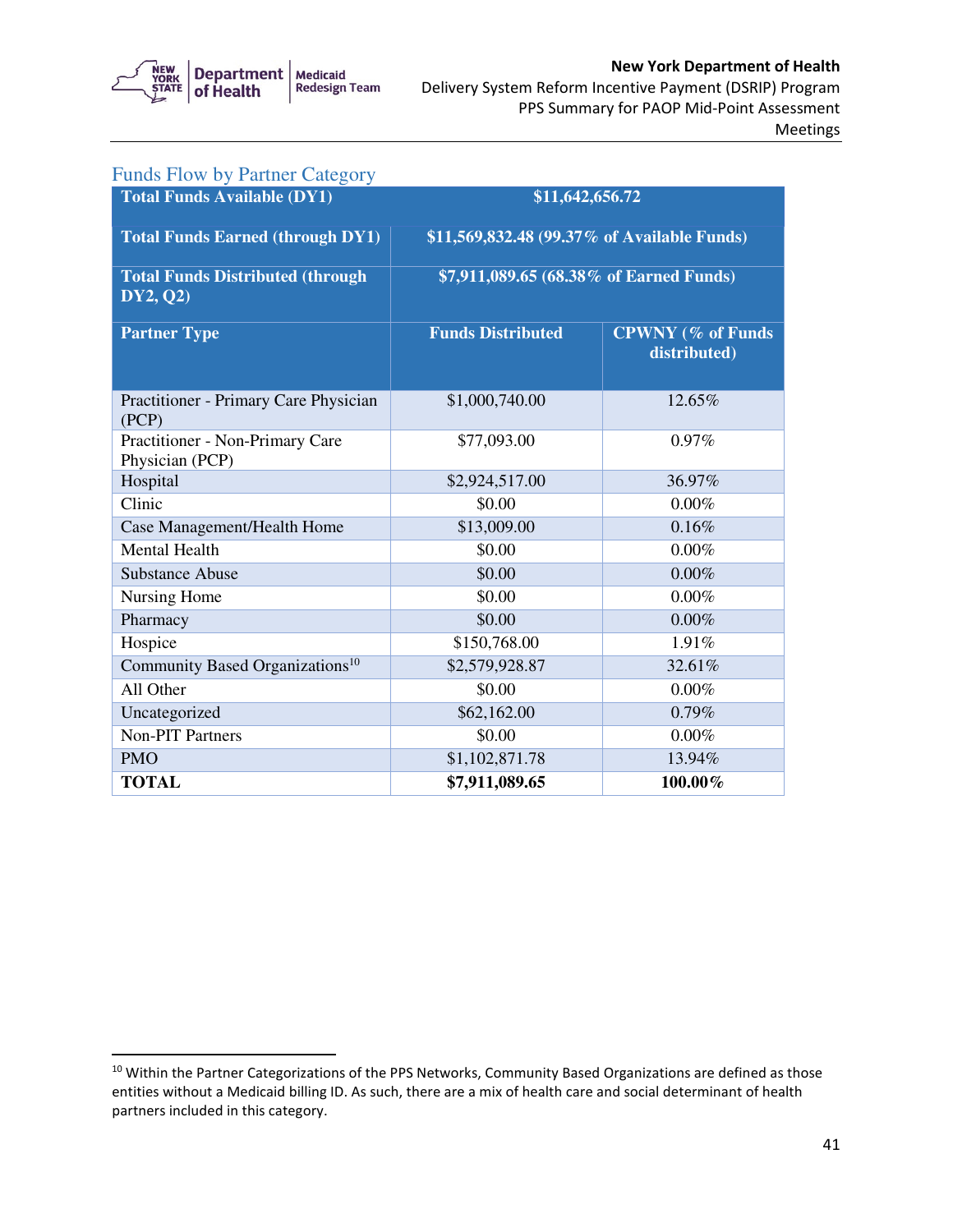

 Delivery System Reform Incentive Payment (DSRIP) Program PPS Summary for PAOP Mid-Point Assessment Meetings

| #              | <b>PPS</b>                                                  | <b>Section</b> | <b>Focus Area</b>                                                                                                              | <b>IA Recommendation</b>                                                                                                                                                                                                                                                                                                                 |
|----------------|-------------------------------------------------------------|----------------|--------------------------------------------------------------------------------------------------------------------------------|------------------------------------------------------------------------------------------------------------------------------------------------------------------------------------------------------------------------------------------------------------------------------------------------------------------------------------------|
| $\mathbf{1}$   | <b>Community Partners</b><br>of Western New<br>York (CPWNY) | Project        | 2.b.iii.: ED care<br>triage for at-risk<br>populations                                                                         | The IA recommends the PPS<br>create a systematic process of<br>triaging patients who are not<br>linked to a Health Home, to a<br>PCP in order to (1) Increase<br>engagement of a broad patient<br>population; (2) Meet patient<br>engagement targets; and (3)<br>Ensure access to services<br>before getting linked to a<br>Health Home. |
| $\overline{2}$ | <b>Community Partners</b><br>of Western New<br>York (CPWNY) | Project        | 2.b.iii.: ED care<br>triage for at-risk<br>populations                                                                         | The IA recommends the PPS<br>create a plan to address the<br>shortage of primary care<br>physicians engaged in this<br>project.                                                                                                                                                                                                          |
| 3              | <b>Community Partners</b><br>of Western New<br>York (CPWNY) | Project        | 2.c.ii.: Expand<br>usage of<br>telemedicine in<br>underserved<br>areas to provide<br>access to<br>otherwise scarce<br>services | The IA recommends the PPS<br>develop an action plan to<br>shorten the credentialing<br>process of providers in order to<br>improve the patient and partner<br>engagement shortcomings.                                                                                                                                                   |
| $\overline{4}$ | <b>Community Partners</b><br>of Western New<br>York (CPWNY) | Project        | 3.f.i.: Increase<br>support programs<br>for maternal &<br>child health<br>(including high<br>risk pregnancies)                 | The IA recommends that the<br>PPS explore opportunities to<br>expand the services for this<br>project into Erie County which<br>is a part of the PPS service area<br>and impacts a significant<br>portion of the patient<br>population.                                                                                                  |
| 5              | <b>Community Partners</b><br>of Western New<br>York (CPWNY) | Project        | 3.g.i: Integration<br>of palliative care<br>into the PCMH<br>Model                                                             | The IA recommends that the<br>PPS create an action plan to<br>increase the presence of<br>palliative team members in<br>primary care practices in order<br>to increase referrals, which will<br>further improve patient<br>engagement shortcomings.                                                                                      |
| 6              | <b>Community Partners</b><br>of Western New<br>York (CPWNY) | Project        | 3.g.i: Integration<br>of palliative care<br>into the PCMH<br>Model                                                             | The PPS should also create a<br>plan to continue partner<br>engagement beyond the<br>original training.                                                                                                                                                                                                                                  |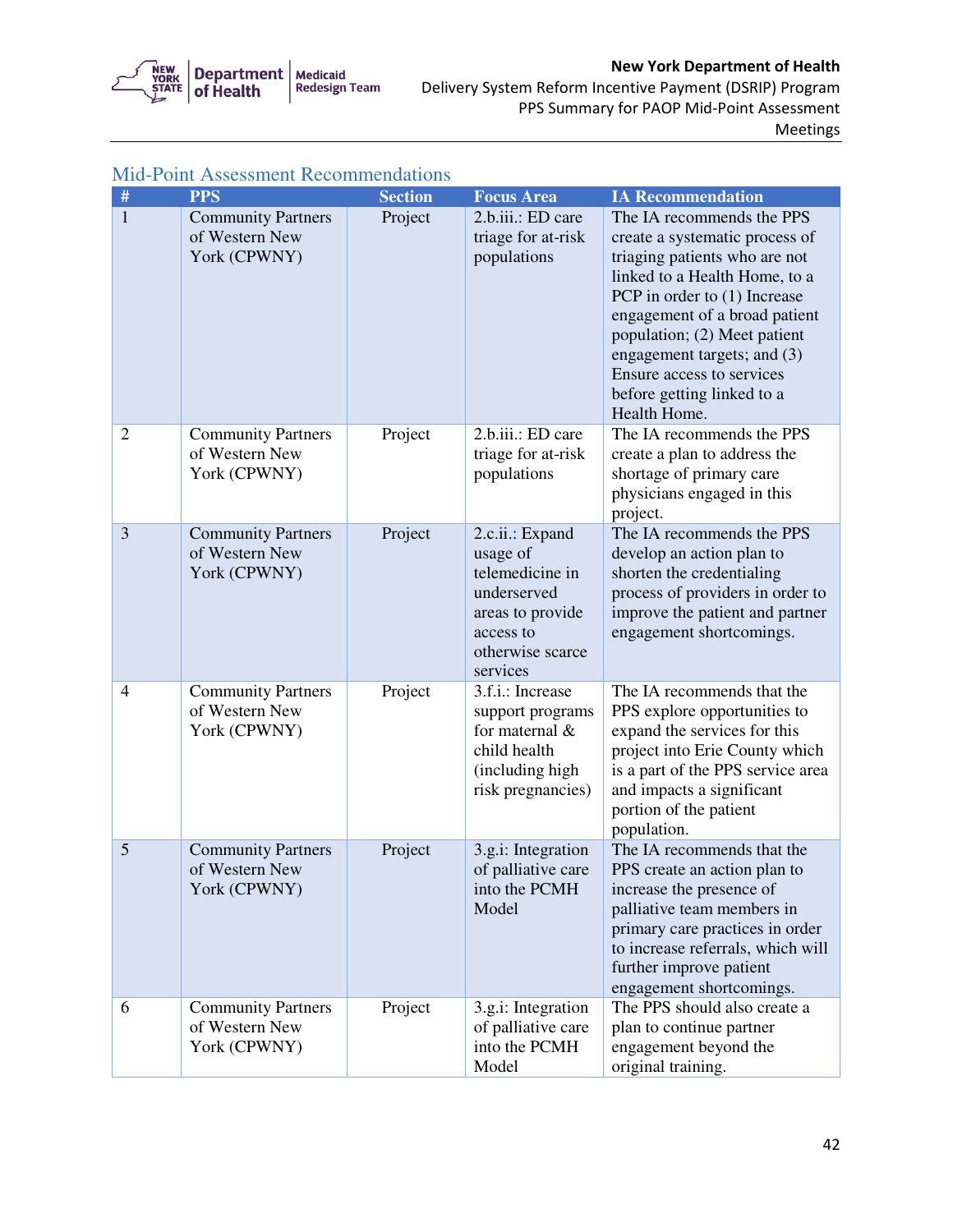

 Delivery System Reform Incentive Payment (DSRIP) Program PPS Summary for PAOP Mid-Point Assessment Meetings

| #              | <b>PPS</b>                                                  | <b>Section</b> | <b>Focus Area</b>                      | <b>IA Recommendation</b>                                                                                                                                                                                                                                                                                  |
|----------------|-------------------------------------------------------------|----------------|----------------------------------------|-----------------------------------------------------------------------------------------------------------------------------------------------------------------------------------------------------------------------------------------------------------------------------------------------------------|
| $\overline{7}$ | <b>Community Partners</b><br>of Western New<br>York (CPWNY) | Organizational | Financial<br>Sustainability<br>and VBP | The IA recommends that the<br>PPS establish a plan to further<br>educate and support their<br>partners move toward VBP<br>arrangements.                                                                                                                                                                   |
| 8              | <b>Community Partners</b><br>of Western New<br>York (CPWNY) | Organizational | Partner<br>Engagement                  | The IA recommends that the<br>PPS develop a strategy to<br>increase partner engagement<br>throughout the PPS network.<br>The limited partner engagement<br>across multiple projects is a<br>significant risk to the ability of<br>the PPS to implement its<br>DSRIP projects and meet the<br>DSRIP goals. |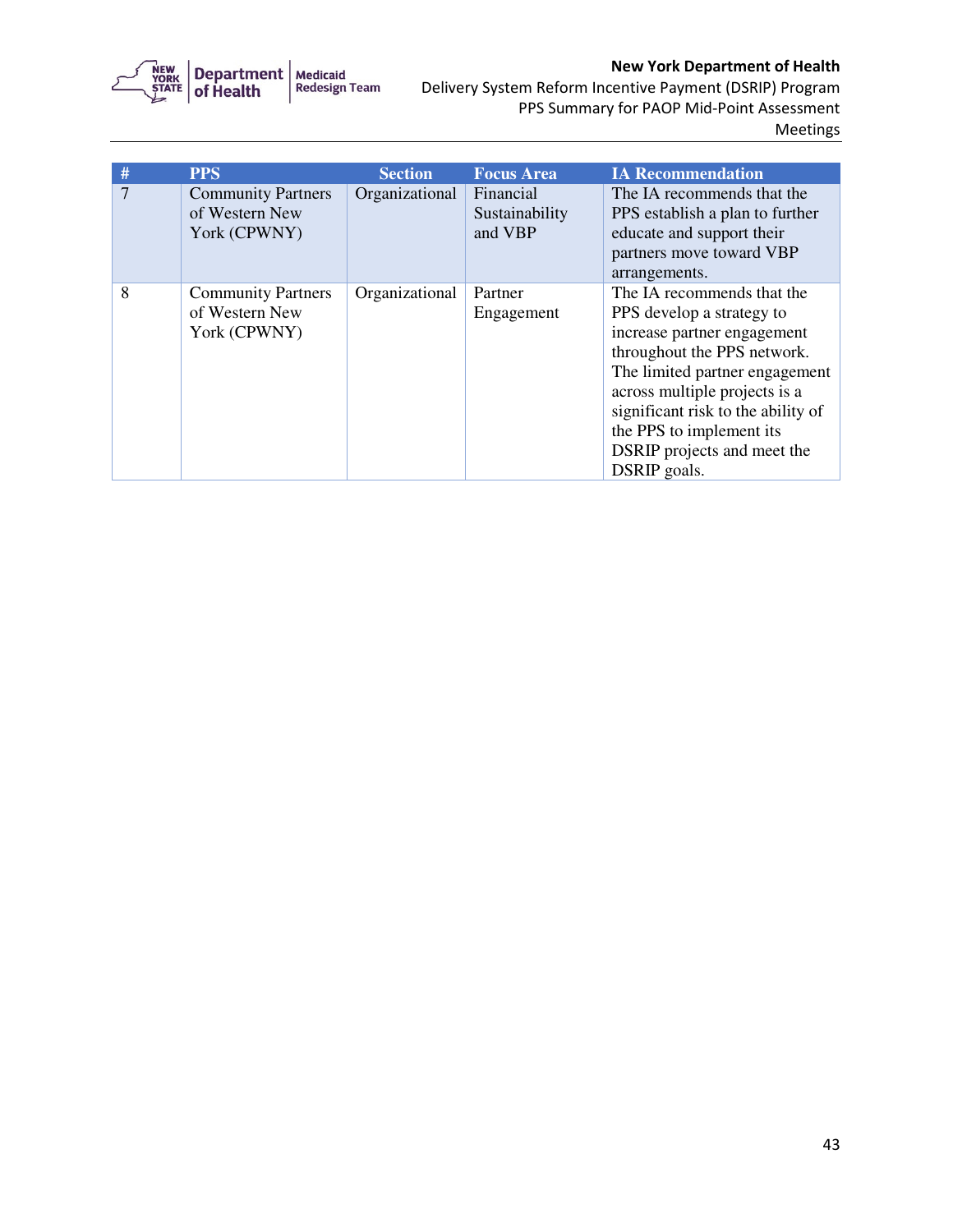

# **Finger Lakes PPS**

### PPS Overview

| <b>Lead Organization</b>                           | <b>Finger Lakes PPS</b>                          |  |
|----------------------------------------------------|--------------------------------------------------|--|
| <b>PPS Service Area</b>                            | Allegany, Cayuga, Chemung, Genesee,              |  |
|                                                    | Livingston, Monroe, Ontario, Orleans, Seneca,    |  |
|                                                    | Steuben, Wayne, Wyoming, Yates                   |  |
| <b>Attribution for Performance</b>                 | 296,058                                          |  |
| <b>Attribution for Performance (Project 2.d.i)</b> |                                                  |  |
| <b>Attribution for Valuation</b>                   | 413,289                                          |  |
| <b>Total Award Dollars</b>                         | \$565,448,177                                    |  |
| <b>Core Team</b>                                   | Carol Tegas: Executive Director<br>1)            |  |
|                                                    | Janet King: Director, Project Management         |  |
|                                                    | Office                                           |  |
|                                                    | Jose Rosario: IT Director<br>3)                  |  |
|                                                    | Dr. Sahar Elezabi: Chief Medical Officer<br>4)   |  |
|                                                    | Peter Bauman: Director of DSRIP Operations<br>5) |  |

| Project  | <b>Project Description</b>                                                                                                                                                                                                  |
|----------|-----------------------------------------------------------------------------------------------------------------------------------------------------------------------------------------------------------------------------|
| 2.a.i.   | Create Integrated Delivery Systems that are focused on Evidence-Based Medicine /<br><b>Population Health Management</b>                                                                                                     |
| 2.b.iii. | ED care triage for at-risk populations                                                                                                                                                                                      |
| 2.b.iv.  | Care transitions intervention model to reduce 30 day readmissions for chronic health<br>conditions                                                                                                                          |
| 2.b.vi.  | Transitional supportive housing services                                                                                                                                                                                    |
| 2.d.i.   | Implementation of Patient Activation Activities to Engage, Educate and Integrate the<br>uninsured and low/non-utilizing Medicaid populations into Community Based Care                                                      |
| 3.a.i.   | Integration of primary care and behavioral health services                                                                                                                                                                  |
| 3.a.ii.  | Behavioral health community crisis stabilization services                                                                                                                                                                   |
| 3.a.v.   | Behavioral Interventions Paradigm (BIP) in Nursing Homes                                                                                                                                                                    |
| 3.f.i.   | Increase support programs for maternal $\&$ child health (including high risk pregnancies)<br>(Example: Nurse-Family Partnership)                                                                                           |
| 4.a.iii. | Strengthen Mental Health and Substance Abuse Infrastructure across Systems                                                                                                                                                  |
| 4.b.ii.  | Increase Access to High Quality Chronic Disease Preventive Care and Management in Both<br>Clinical and Community Settings (Note: This project targets chronic diseases that are not<br>included in domain 3, such as cancer |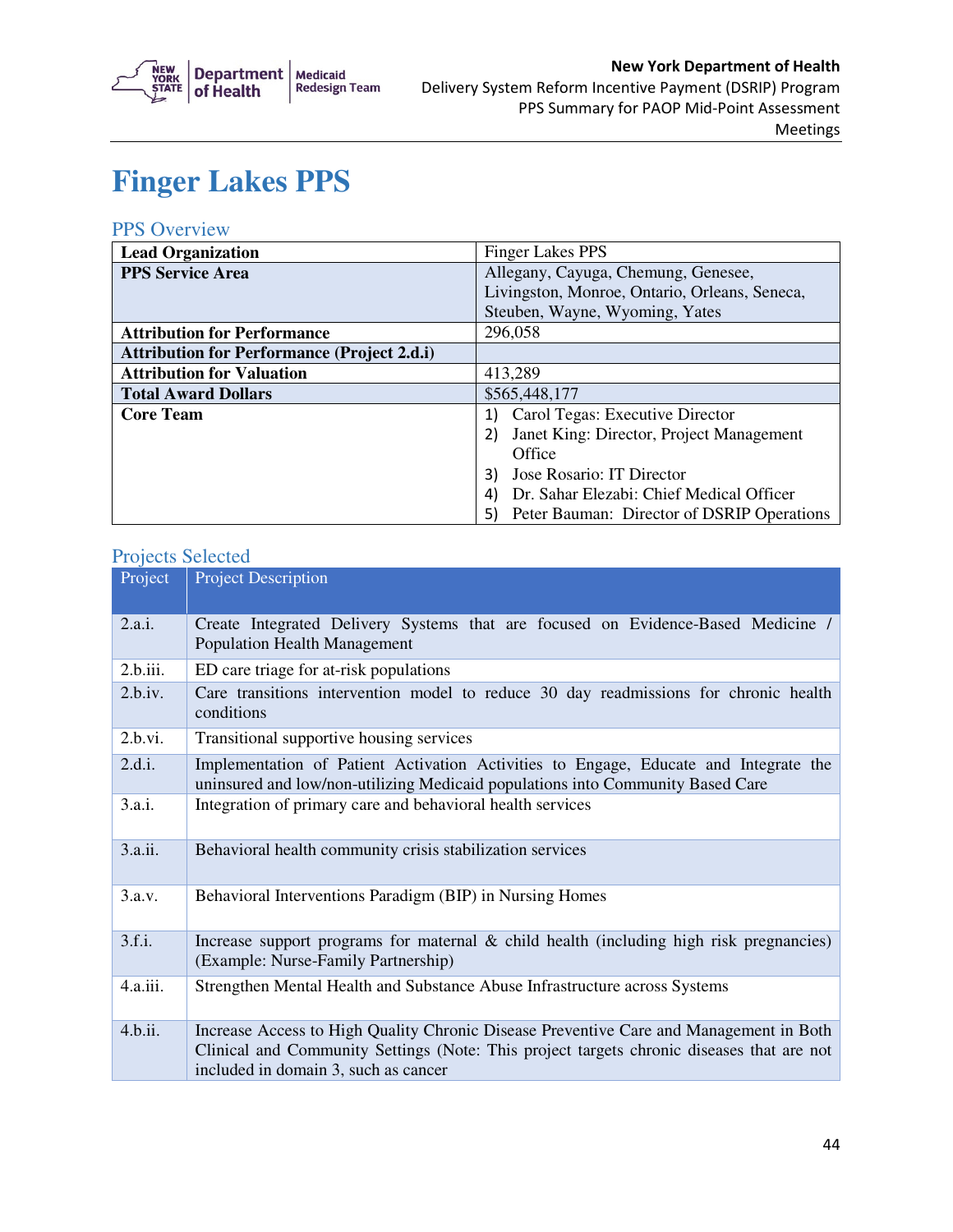

| <b>Funds Flow by Partner Category</b>               |                                           |                                          |  |  |
|-----------------------------------------------------|-------------------------------------------|------------------------------------------|--|--|
| <b>Total Funds Available (DY1)</b>                  |                                           | \$84,536,164.97                          |  |  |
| <b>Total Funds Earned (through DY1)</b>             | \$84,536,164.97 (100% of Available Funds) |                                          |  |  |
| <b>Total Funds Distributed (through</b><br>DY2, Q2) | \$33,418,909.43 (39.53% of Earned Funds)  |                                          |  |  |
| <b>Partner Type</b>                                 | <b>Funds Distributed</b>                  | <b>FLPPS</b><br>(% of Funds Distributed) |  |  |
| Practitioner - Primary Care Physician<br>(PCP)      | \$442,585.89                              | 1.32%                                    |  |  |
| Practitioner - Non-Primary Care<br>Physician (PCP)  | \$0.00                                    | $0.00\%$                                 |  |  |
| Hospital                                            | \$19,561,196.60                           | 58.53%                                   |  |  |
| Clinic                                              | \$2,886,257.64                            | 8.64%                                    |  |  |
| Case Management/Health Home                         | \$117,499.64                              | 0.35%                                    |  |  |
| <b>Mental Health</b>                                | \$251,142.05                              | 0.75%                                    |  |  |
| <b>Substance Abuse</b>                              | \$238,022.84                              | 0.71%                                    |  |  |
| Nursing Home                                        | \$47,690.55                               | 0.14%                                    |  |  |
| Pharmacy                                            | \$6,000.00                                | 0.02%                                    |  |  |
| Hospice                                             | \$6,000.00                                | 0.02%                                    |  |  |
| Community Based Organizations <sup>11</sup>         | \$383,955.18                              | 1.15%                                    |  |  |
| All Other                                           | \$744,455.86                              | 2.23%                                    |  |  |
| Uncategorized                                       | \$226,386.18                              | 0.68%                                    |  |  |
| <b>Non-PIT Partners</b>                             | \$139,205.00                              | 0.42%                                    |  |  |
| <b>PMO</b>                                          | \$8,368,512.00                            | 25.04%                                   |  |  |
| <b>TOTAL</b>                                        | \$33,418,909.43                           | 100.00%                                  |  |  |

 $11$  Within the Partner Categorizations of the PPS Networks, Community Based Organizations are defined as those entities without a Medicaid billing ID. As such, there are a mix of health care and social determinant of health partners included in this category.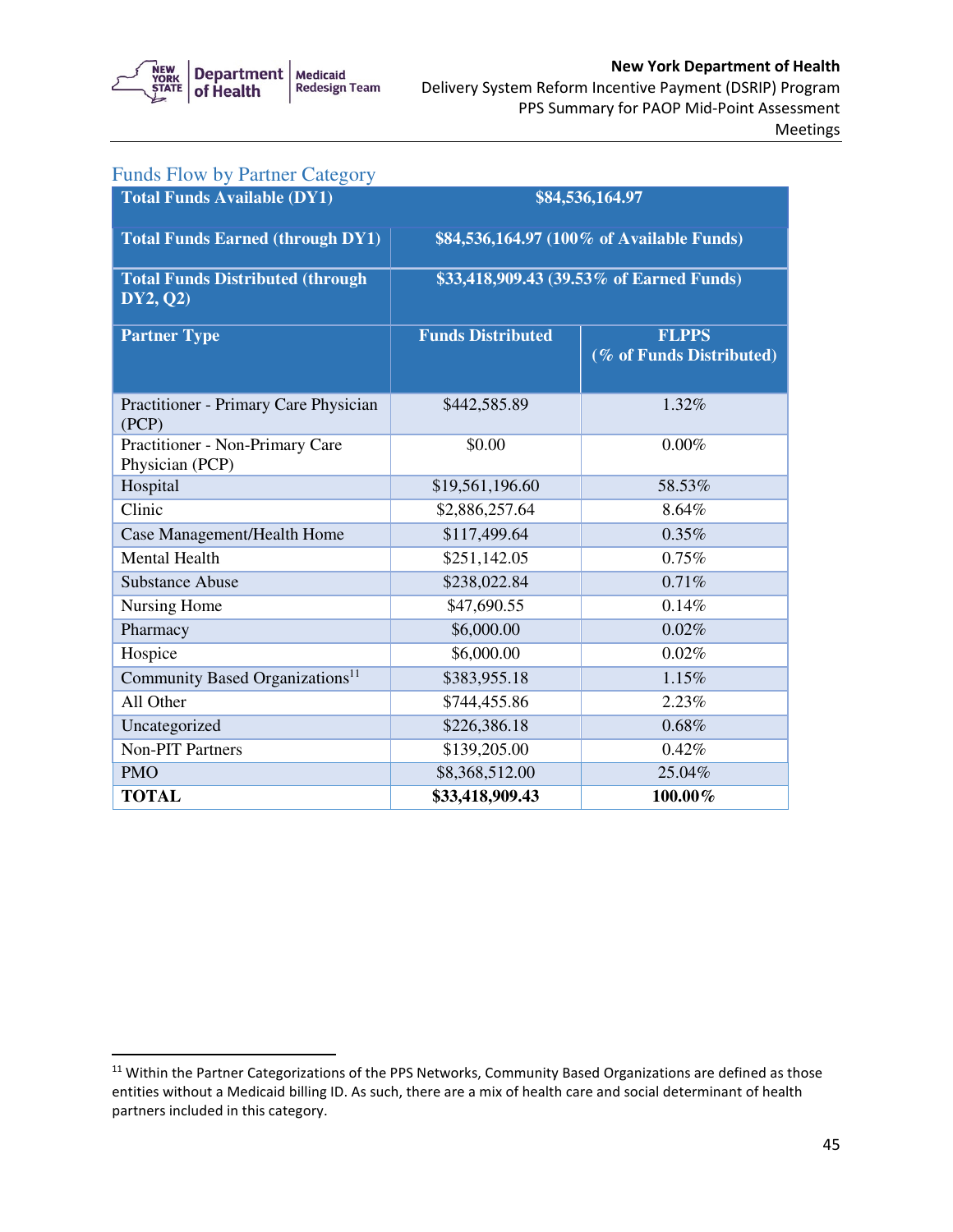

 Delivery System Reform Incentive Payment (DSRIP) Program PPS Summary for PAOP Mid-Point Assessment Meetings

| #              | <b>PPS</b>                         | <b>Section</b> | <b>Focus Area</b>                                                          | <b>IA Recommendation</b>                                                                                                                                                                                                                                                                                                                                                                                                                                                                                                                   |
|----------------|------------------------------------|----------------|----------------------------------------------------------------------------|--------------------------------------------------------------------------------------------------------------------------------------------------------------------------------------------------------------------------------------------------------------------------------------------------------------------------------------------------------------------------------------------------------------------------------------------------------------------------------------------------------------------------------------------|
| $\mathbf{1}$   | <b>Finger Lakes PPS</b><br>(FLPPS) | Project        | 2.d.i:<br>Implementation<br>of Patient<br>Activation<br>Activities         | The IA recommends the PPS<br>develop an action plan to<br>increase CBO and other partner<br>participation in this project.                                                                                                                                                                                                                                                                                                                                                                                                                 |
| $\overline{2}$ | <b>Finger Lakes PPS</b><br>(FLPPS) | Project        | $2.d.i$ :<br>Implementation<br>of Patient<br>Activation<br>Activities      | The IA recommends the PPS<br>develop an action plan to<br>educate CBOs on their vital<br>role in the DSRIP program.                                                                                                                                                                                                                                                                                                                                                                                                                        |
| 3              | <b>Finger Lakes PPS</b><br>(FLPPS) | Project        | 3.a.i: Integration<br>of primary care<br>and behavioral<br>health services | The IA recommends that the<br>PPS develop an action plan to<br>identify and introduce<br>opportunities for mental health<br>professionals to partner with<br>primary care providers,<br>especially in more rural parts of<br>their region. The data in this<br>assessment indicates that<br>FLPPS has only engaged five<br>Mental Health and Primary<br>Care Providers to date. The<br>PPS' success in implementing<br>this project will not only impact<br>its ability to earn performance<br>funding but also High<br>Performance Funds. |
| $\overline{4}$ | <b>Finger Lakes PPS</b><br>(FLPPS) | Organizational | Cultural<br>Competency and<br><b>Health Literacy</b>                       | The IA recommends that the<br>PPS develop an action plan to<br>roll out its trainings to<br>workforce and partners with<br>specific dates. FLPPS must<br>also develop metrics to assess<br>its most effective strategies to<br>engage Medicaid members and<br>the uninsured and report out on<br>these strategies to the IA.                                                                                                                                                                                                               |
| 5              | <b>Finger Lakes PPS</b><br>(FLPPS) | Organizational | Financial<br>Sustainability<br>and VBP                                     | The IA recommends that the<br>PPS create an action plan to<br>address the assessment of its<br>network partners for VBP<br>readiness, and establish a plan<br>to further educate and support<br>their partners' moves toward<br>VBP arrangements.                                                                                                                                                                                                                                                                                          |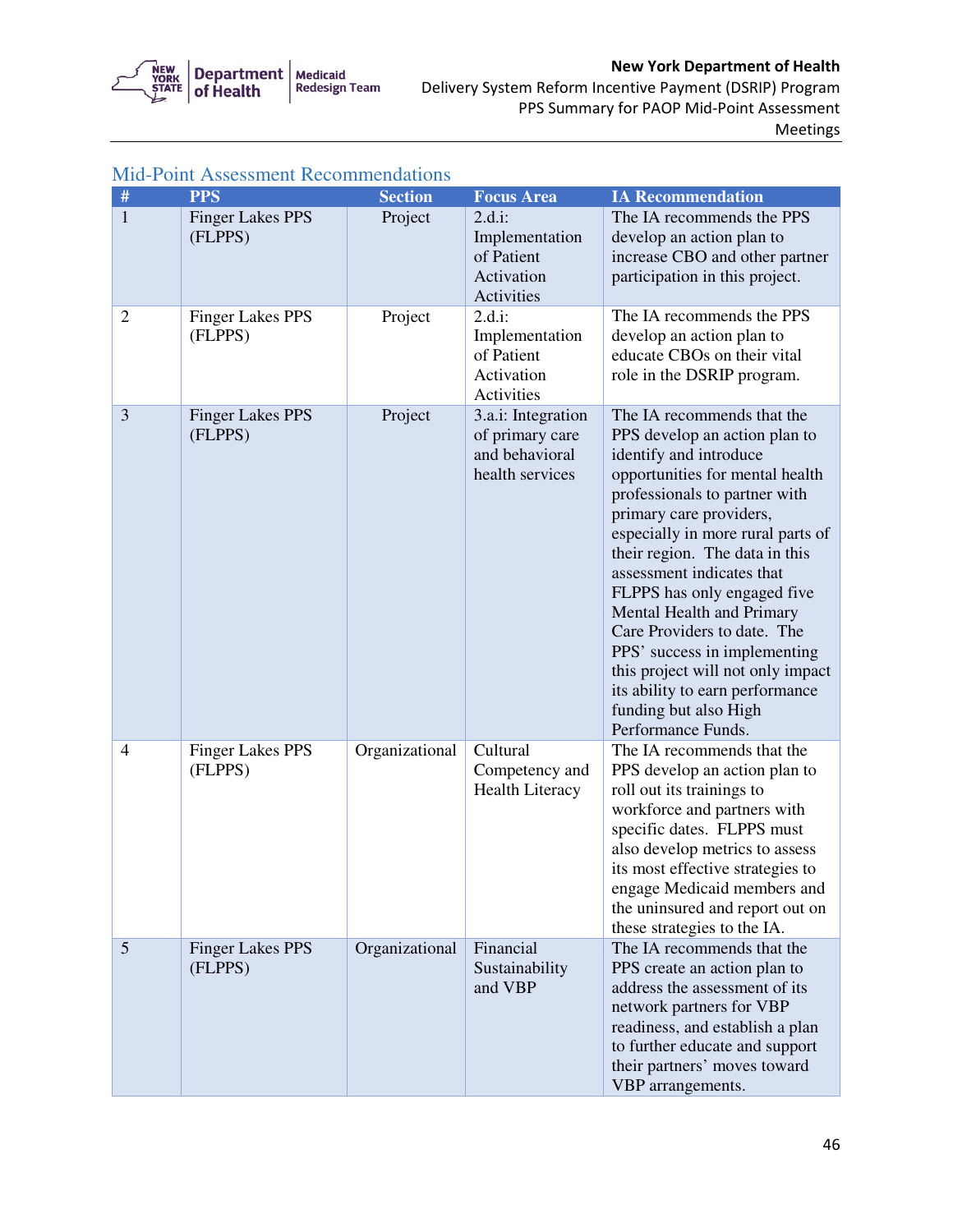

 Delivery System Reform Incentive Payment (DSRIP) Program PPS Summary for PAOP Mid-Point Assessment Meetings

|             | <b>PPS</b>              | <b>Section</b> | <b>Focus Area</b> | <b>IA Recommendation</b>         |
|-------------|-------------------------|----------------|-------------------|----------------------------------|
| $\mathbf b$ | <b>Finger Lakes PPS</b> | Organizational | Partner           | The IA requires the PPS to       |
|             | (FLPPS)                 |                | Engagement        | develop an action plan to        |
|             |                         |                |                   | increase partner engagement.     |
|             |                         |                |                   | The plan needs to provide        |
|             |                         |                |                   | specific details by each project |
|             |                         |                |                   | for partner engagement.          |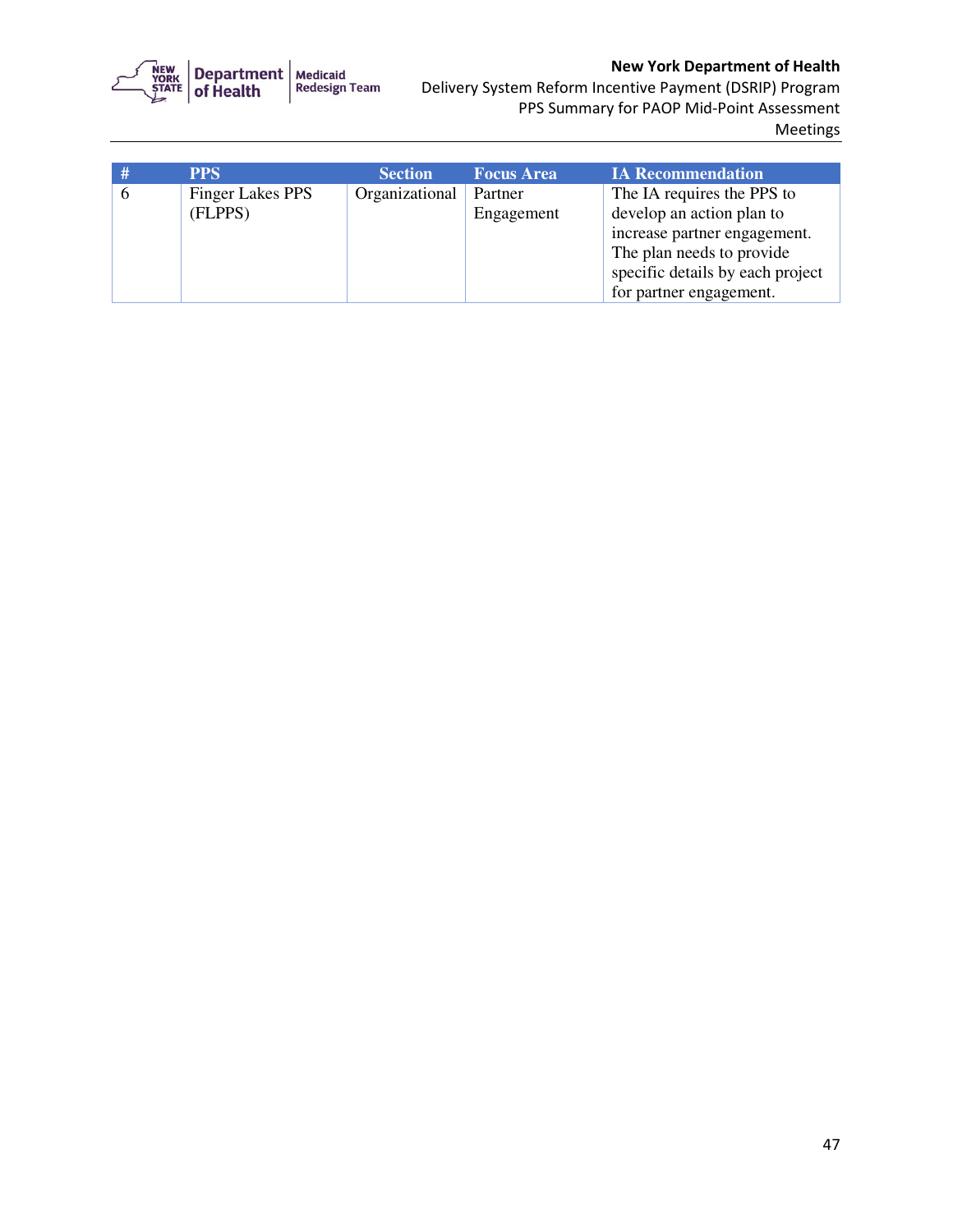

# **Leatherstocking Collaborative Health Partners (Bassett)**

### PPS Overview

| <b>Lead Organization</b>                           | <b>Bassett Medical Center</b>                                                                                                                                                                                                                                                                                                                                                                                                                                                                                                                                                                                            |
|----------------------------------------------------|--------------------------------------------------------------------------------------------------------------------------------------------------------------------------------------------------------------------------------------------------------------------------------------------------------------------------------------------------------------------------------------------------------------------------------------------------------------------------------------------------------------------------------------------------------------------------------------------------------------------------|
| <b>PPS Service Area</b>                            | Delaware, Herkimer, Madison, Otsego, Schoharie                                                                                                                                                                                                                                                                                                                                                                                                                                                                                                                                                                           |
| <b>Attribution for Performance</b>                 | 41,716                                                                                                                                                                                                                                                                                                                                                                                                                                                                                                                                                                                                                   |
| <b>Attribution for Performance (Project 2.d.i)</b> |                                                                                                                                                                                                                                                                                                                                                                                                                                                                                                                                                                                                                          |
| <b>Attribution for Valuation</b>                   | 62,043                                                                                                                                                                                                                                                                                                                                                                                                                                                                                                                                                                                                                   |
| <b>Total Award Dollars</b>                         | \$71,839,378                                                                                                                                                                                                                                                                                                                                                                                                                                                                                                                                                                                                             |
| <b>Core Team</b>                                   | Sue van der Sommen: DSRIP Executive<br>$\left( \right)$<br>Director<br>Tom Manion: Director of Operations $\&$<br>2)<br><b>Strategic Planning</b><br>Amy Van Kampen: Director of Performance<br>3 <sup>)</sup><br><b>Metrics</b><br>Dr. James Anderson: Medical Director,<br>4)<br><b>Behavioral Health and Integrated Services</b><br>Swathi Gurjala: DSRIP Program Manager<br>5)<br>Wendy Kiuber: Network Operations<br>6)<br>Coordinator<br>Dr. Steven Heneghan: Chief Medical Officer<br>7)<br><b>Mallory Mattson: Network Operations</b><br>8)<br>Manager<br>Kara Travis: Senior Director, Patient<br>9<br>Services |

| <b>Project</b> | <b>Project Description</b>                                                                                                                                                                                                |
|----------------|---------------------------------------------------------------------------------------------------------------------------------------------------------------------------------------------------------------------------|
| 2.a.ii.        | Increase certification of primary care practitioners with PCMH certification and/or Advanced<br>Primary Care Models (as developed under the NYS Health Innovation Plan (SHIP))                                            |
| 2.b.vii.       | Implementing the INTERACT project (inpatient transfer avoidance program for SNF)                                                                                                                                          |
| 2.b.viii.      | Hospital-Home Care Collaborative Solutions                                                                                                                                                                                |
| 2.c.i.         | Development of community-based health navigation services                                                                                                                                                                 |
| 2.d.i          | Implementation of Patient Activation activities to engage, educate, and integrate the uninsured<br>and low/non-utilizing Medicaid populations into community based care                                                   |
| 3.a.i.         | Integration of primary care and behavioral health services                                                                                                                                                                |
| 3.a.iv.        | Development of Withdrawal Management (e.g., ambulatory detoxification, ancillary<br>withdrawal services) capabilities and appropriate enhanced abstinence services within<br>community-based addiction treatment programs |
| 3.d.iii.       | Implementation of evidence-based medicine guidelines for asthma management                                                                                                                                                |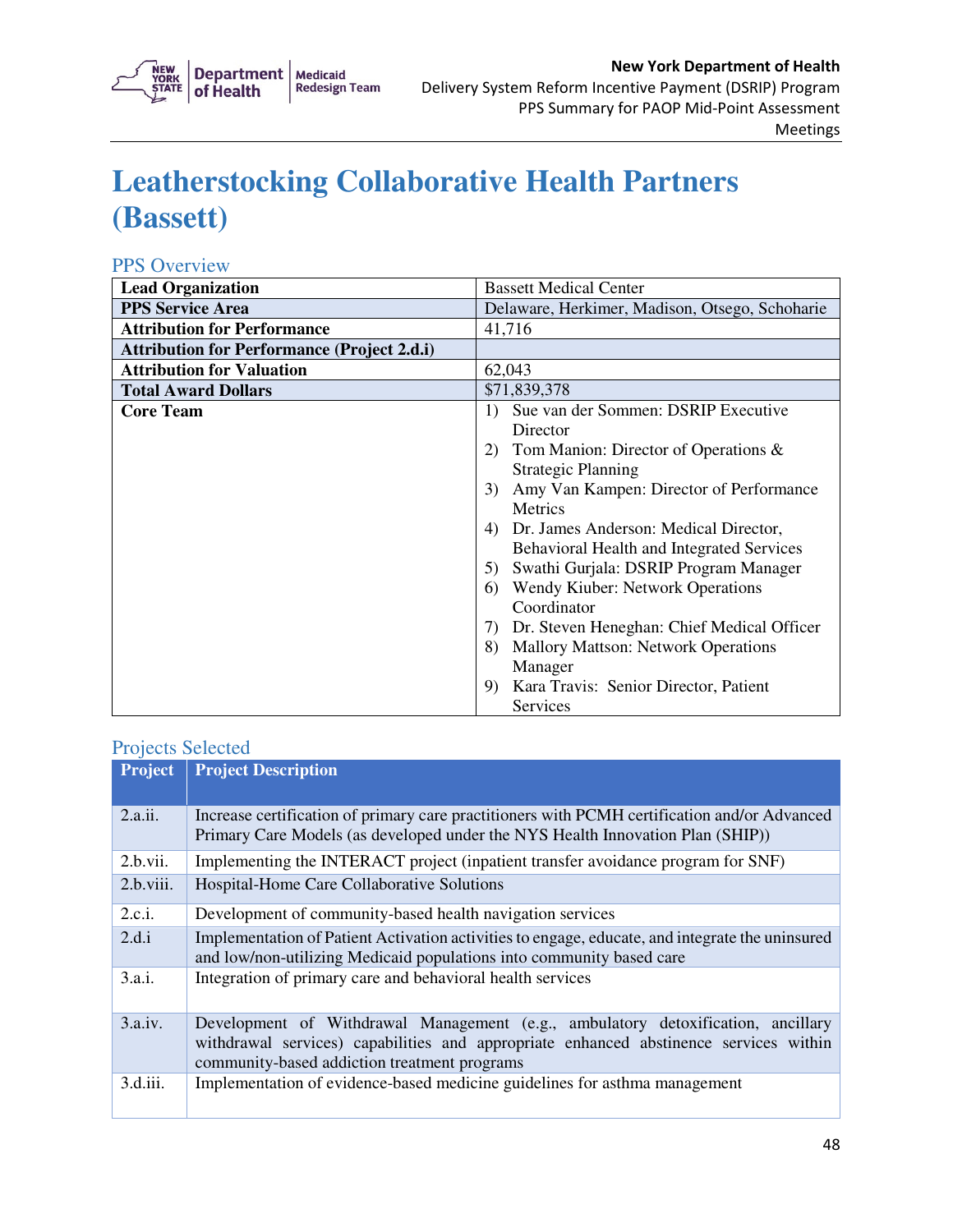|  | <b>STATE</b> Department Medicaid<br>STATE of Health Redesign Team |  |
|--|-------------------------------------------------------------------|--|
|--|-------------------------------------------------------------------|--|

| 3.g.i.   | Integration of palliative care into the PCMH model                                                       |
|----------|----------------------------------------------------------------------------------------------------------|
| 4.a.iii. | Strengthen Mental Health and Substance Abuse infrastructure across Systems                               |
| 4.b.i.   | Promote tobacco use cessation, especially among low SES populations and those with poor<br>mental health |

## Funds Flow by Partner Category

| <b>Total Funds Available (DY1)</b>                  | \$10,670,793.28                             |                                         |  |
|-----------------------------------------------------|---------------------------------------------|-----------------------------------------|--|
| <b>Total Funds Earned (through DY1)</b>             | \$10,428,994.55 (97.73% of Available Funds) |                                         |  |
| <b>Total Funds Distributed (through</b><br>DY2, Q2) | \$8,985,993.64 (86.16% of Earned Funds)     |                                         |  |
| <b>Partner Type</b>                                 | <b>Funds Distributed</b>                    | <b>LCHP</b><br>(% of Funds Distributed) |  |
| Practitioner - Primary Care Physician<br>(PCP)      | \$0.00                                      | $0.00\%$                                |  |
| Practitioner - Non-Primary Care<br>Physician (PCP)  | \$0.00                                      | 0.00%                                   |  |
| Hospital                                            | \$4,797,087.56                              | 53.38%                                  |  |
| Clinic                                              | \$48,346.85                                 | 0.54%                                   |  |
| Case Management/Health Home                         | \$90,731.01                                 | 1.01%                                   |  |
| <b>Mental Health</b>                                | \$3,131,63                                  | 0.03%                                   |  |
| <b>Substance Abuse</b>                              | \$93,541.81                                 | 1.04%                                   |  |
| Nursing Home                                        | \$703,306.71                                | 7.83%                                   |  |
| Pharmacy                                            | \$0.00                                      | 0.00%                                   |  |
| Hospice                                             | \$55,303.03                                 | 0.62%                                   |  |
| Community Based Organizations <sup>12</sup>         | \$50,034.28                                 | 0.56%                                   |  |
| All Other                                           | \$356,578.37                                | 3.97%                                   |  |
| Uncategorized                                       | \$274,812.39                                | 3.06%                                   |  |
| <b>Non-PIT Partners</b>                             | \$303.00                                    | 0.00%                                   |  |
| <b>PMO</b>                                          | \$2,512,817.00                              | 27.96%                                  |  |
| <b>TOTAL</b>                                        | \$8,985,993.64                              | 100.00%                                 |  |

 $12$  Within the Partner Categorizations of the PPS Networks, Community Based Organizations are defined as those entities without a Medicaid billing ID. As such, there are a mix of health care and social determinant of health partners included in this category.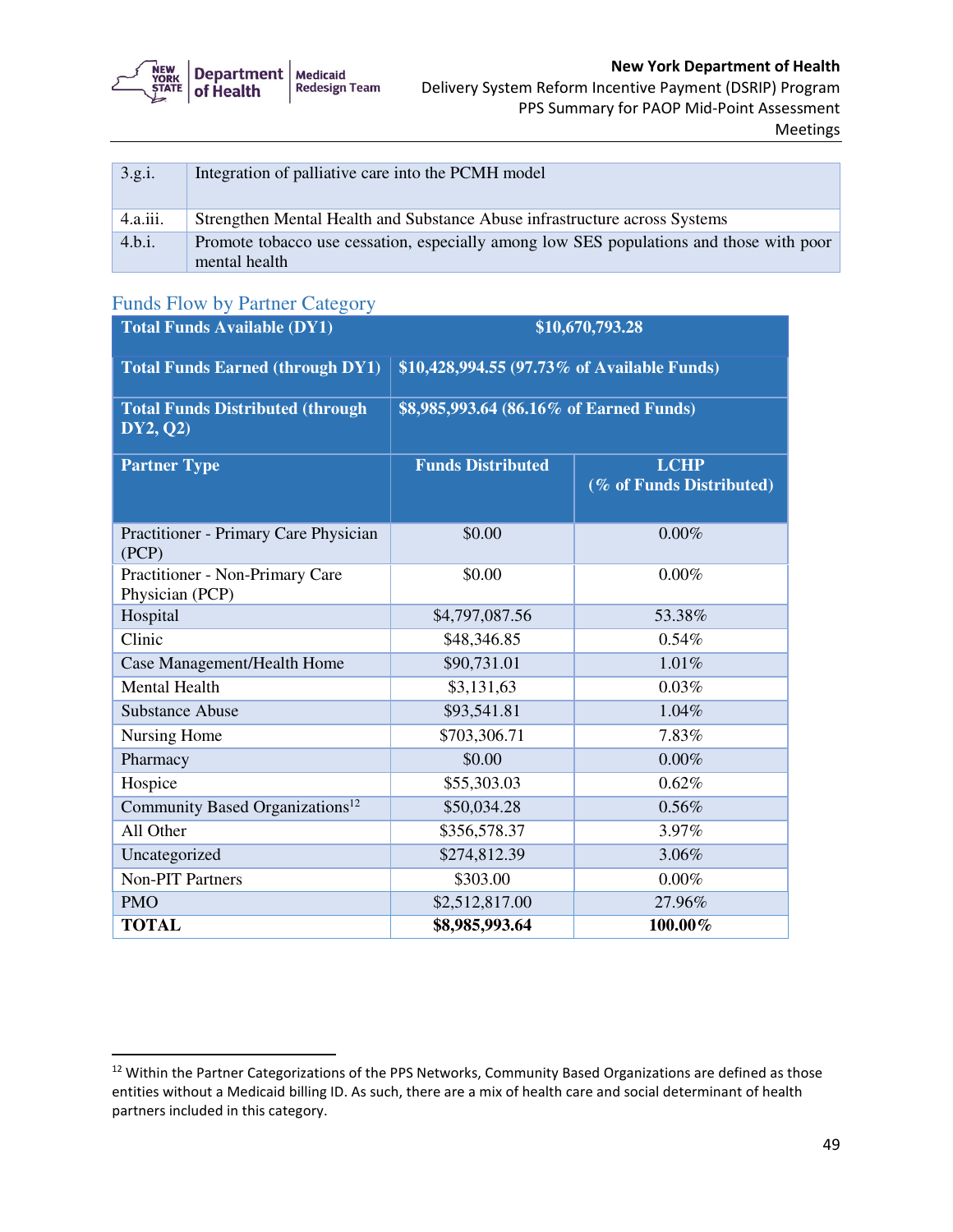

 Delivery System Reform Incentive Payment (DSRIP) Program PPS Summary for PAOP Mid-Point Assessment Meetings

| $\mathbf{1}$   | <b>PPS</b>                                                                         | <b>Section</b> | <b>Focus Area</b>                                                                    | <b>IA Recommendation</b>                                                                                                                                                                                                                                                                                  |
|----------------|------------------------------------------------------------------------------------|----------------|--------------------------------------------------------------------------------------|-----------------------------------------------------------------------------------------------------------------------------------------------------------------------------------------------------------------------------------------------------------------------------------------------------------|
| $\mathbf{1}$   | Leatherstocking<br><b>Collaborative Health</b><br><b>Partners PPS</b><br>(Bassett) | Project        | $2.c.i.$ :<br>Development of<br>community-<br>based health<br>navigation<br>services | The IA recommends the PPS<br>develop a training strategy to<br>educate their partners and the<br>targeted population about<br>community based health<br>navigation services.                                                                                                                              |
| $\overline{2}$ | Leatherstocking<br><b>Collaborative Health</b><br><b>Partners PPS</b><br>(Bassett) | Project        | $2.d.i$ :<br>Implementation<br>of Patient<br>Activation<br>Activities                | The IA recommends the PPS<br>develop a strategy to assist<br>partners in better identifying<br>the targeted population for this<br>project.                                                                                                                                                               |
| 3              | Leatherstocking<br><b>Collaborative Health</b><br><b>Partners PPS</b><br>(Bassett) | Project        | $2.d.i$ :<br>Implementation<br>of Patient<br>Activation<br>Activities                | The IA recommends the PPS<br>develop plan to increase<br>outreach and education<br>materials to partners with<br>respect to patient activation<br>measures.                                                                                                                                               |
| $\overline{4}$ | Leatherstocking<br><b>Collaborative Health</b><br><b>Partners PPS</b><br>(Bassett) | Project        | $2.d.i$ :<br>Implementation<br>of Patient<br>Activation<br>Activities                | The IA recommends the PPS<br>create a plan to address the<br>shortage of primary care<br>physicians engaged in this<br>project in order to meet their<br>project implementation speed<br>commitments.                                                                                                     |
| 5              | Leatherstocking<br><b>Collaborative Health</b><br><b>Partners PPS</b><br>(Bassett) | Project        | 3.g.i: Integration<br>of palliative care<br>into the PCMH<br>Model                   | The IA recommends that the<br>PPS create an action plan to<br>increase collaboration between<br>palliative care team members<br>and primary care practices<br>(either onsite or via<br>telemedicine) in order to<br>increase referrals, which will<br>further improve patient<br>engagement shortcomings. |
| 6              | Leatherstocking<br><b>Collaborative Health</b><br><b>Partners PPS</b><br>(Bassett) | Organizational | Governance                                                                           | The IA recommends the PPS<br>hire a Compliance Officer who<br>reports directly to the EGB.                                                                                                                                                                                                                |
| $\overline{7}$ | Leatherstocking<br><b>Collaborative Health</b><br><b>Partners PPS</b><br>(Bassett) | Organizational | Partner<br>Engagement                                                                | The IA recommends LCHP<br>strengthen their community and<br>partner education and<br>engagement, in particular with<br>entities outside the lead entity,<br><b>Bassett Healthcare.</b>                                                                                                                    |
| 8              | Leatherstocking<br>Collaborative Health                                            | Organizational | Primary Care<br>Plans                                                                | The IA recommends that the<br>PPS develop an action plan to                                                                                                                                                                                                                                               |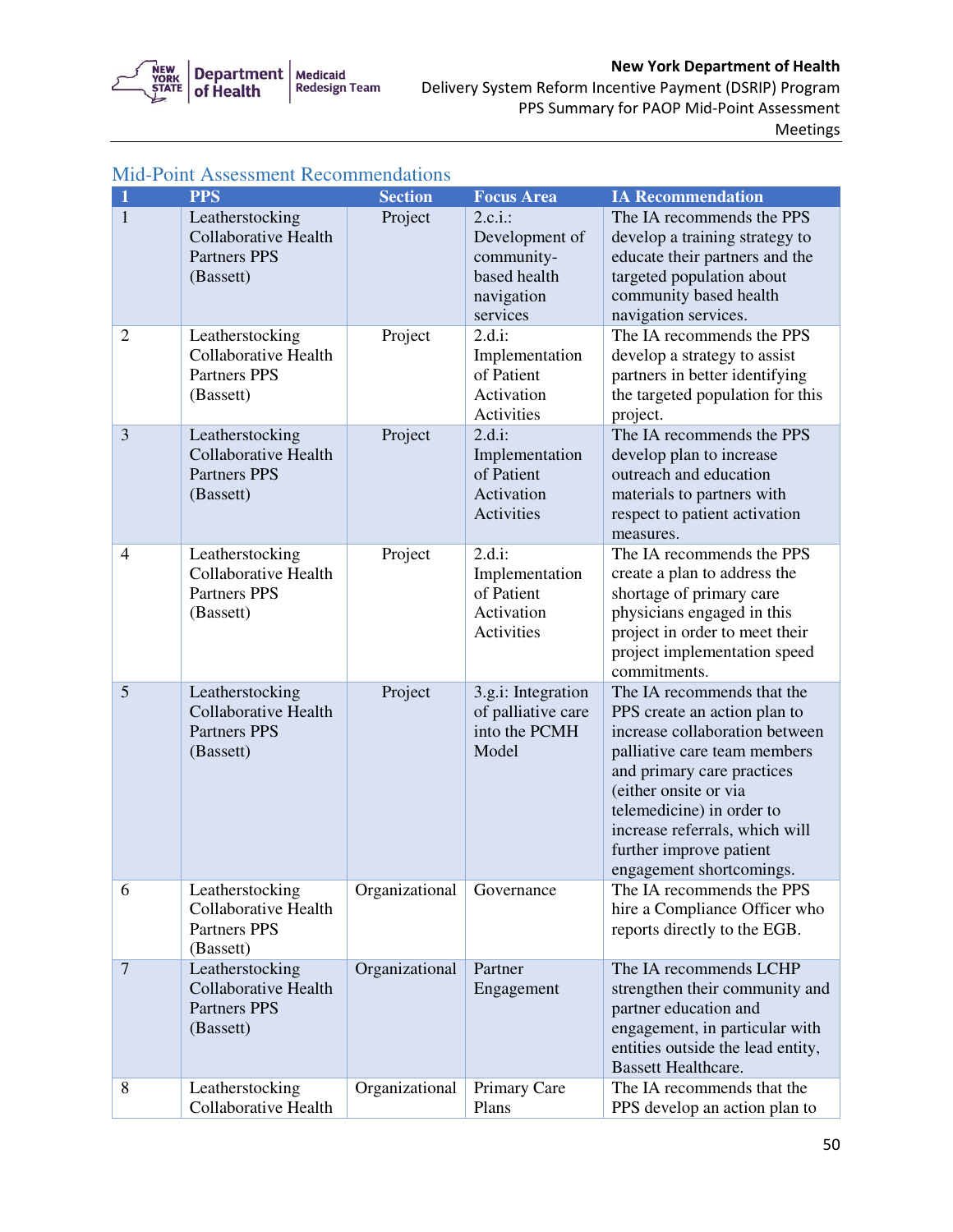

 Delivery System Reform Incentive Payment (DSRIP) Program PPS Summary for PAOP Mid-Point Assessment Meetings

|   | <b>PPS</b>                                                                         | <b>Section</b> | <b>Focus Area</b>            | <b>IA Recommendation</b>                                                                                                                                                                                                                                            |
|---|------------------------------------------------------------------------------------|----------------|------------------------------|---------------------------------------------------------------------------------------------------------------------------------------------------------------------------------------------------------------------------------------------------------------------|
|   | Partners PPS<br>(Bassett)                                                          |                |                              | address the concerns raised in<br>the Primary Care Plan, notably<br>the lack of an overall approach<br>or strategic plan for primary<br>care and the limited detail on<br>the scale of implementation<br>efforts.                                                   |
| 9 | Leatherstocking<br><b>Collaborative Health</b><br><b>Partners PPS</b><br>(Bassett) | Organizational | <b>Primary Care</b><br>Plans | The IA recommends that the<br>PPS develop an action plan to<br>document its approach to<br>addressing the challenges<br>identified for compensation<br>models and incentives for<br>providers that will impact the<br>PPS' primary care strategy<br>related to VBP. |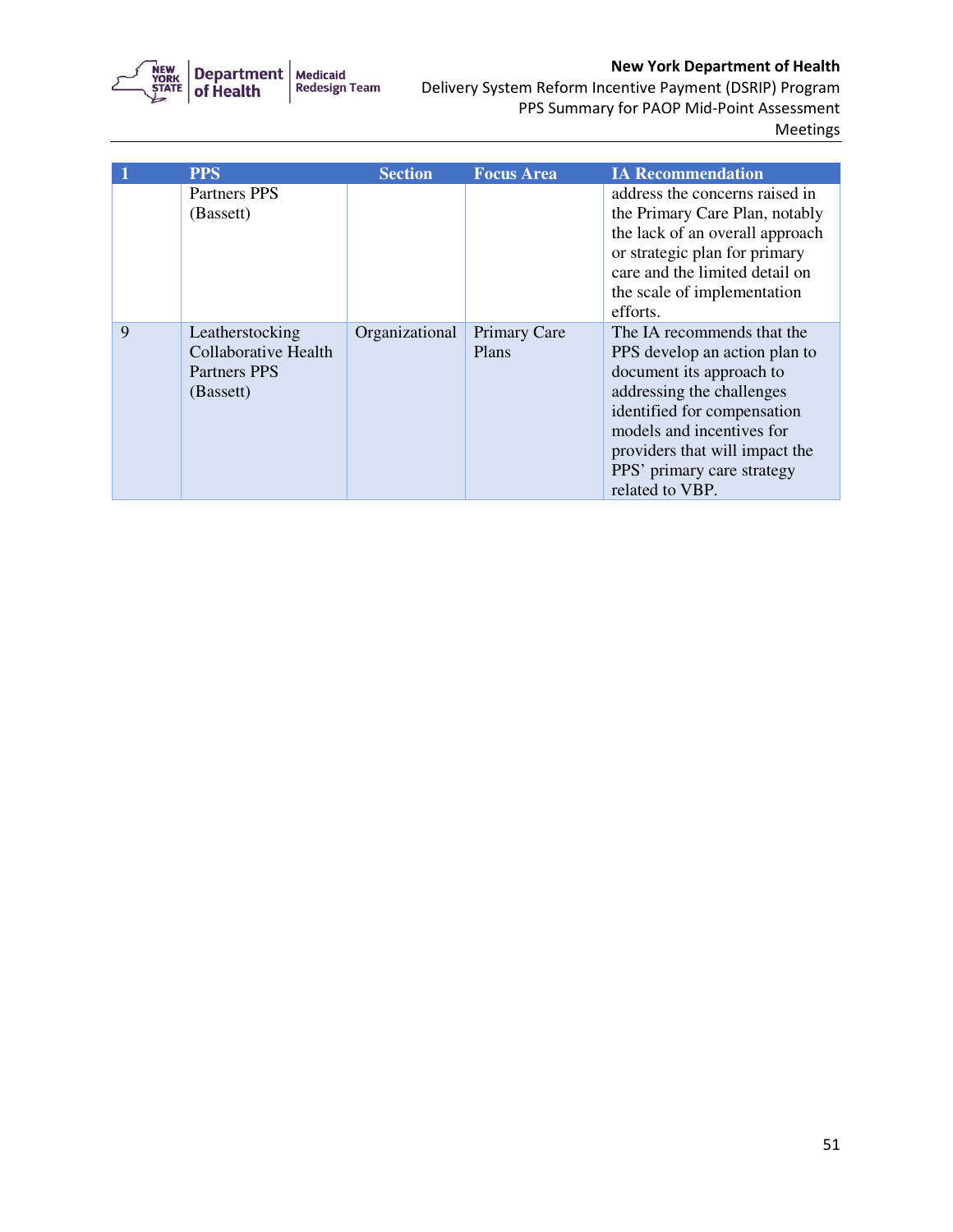

## **Millennium Collaborative Care**

### PPS Overview

| <b>Lead Organization</b>                           | Erie County Medical Center                          |
|----------------------------------------------------|-----------------------------------------------------|
| <b>PPS Service Area</b>                            | Allegany, Cattaraugus, Chautauqua, Erie,            |
|                                                    | Genesee, Niagara, Orleans, Wyoming                  |
| <b>Attribution for Performance</b>                 | 252,737                                             |
| <b>Attribution for Performance (Project 2.d.i)</b> |                                                     |
| <b>Attribution for Valuation</b>                   | 309,457                                             |
| <b>Total Award Dollars</b>                         | \$243,019,729                                       |
| <b>Core Team</b>                                   | Al Hammonds, Executive Director<br>$\left  \right $ |
|                                                    | Anthony J. Billietier, MD, Chief Medical<br>2)      |
|                                                    | Officer                                             |
|                                                    | Michelle Mercer, RN, Chief Clinical<br>3)           |
|                                                    | <b>Integration Officer</b>                          |
|                                                    | Jan Brown, Director of Human Resources<br>4)        |
|                                                    | Juan Santiago, Administrative Director<br>5)        |
|                                                    | Katherine Panzarella, Director of Finance<br>6)     |
|                                                    | Christine Blidy, Chief Network Officer<br>7)        |
|                                                    | Tammy Fox, Director, Project Management             |
|                                                    | Office                                              |

| <b>Project</b> | <b>Project Description</b>                                                                                                                                              |  |  |
|----------------|-------------------------------------------------------------------------------------------------------------------------------------------------------------------------|--|--|
| 2.a.i.         | Create Integrated Delivery Systems that are focused on Evidence-Based Medicine /<br><b>Population Health Management</b>                                                 |  |  |
| 2.b.iii.       | ED care triage for at-risk patients                                                                                                                                     |  |  |
| 2.b.vii.       | Implementing the INTERACT project (inpatient transfer avoidance program for SNF)                                                                                        |  |  |
| 2.b.viii.      | Hospital-Home Care Collaborative Solutions                                                                                                                              |  |  |
| 2.d.i.         | Implementation of Patient Activation activities to engage, educate, and integrate the uninsured<br>and low/non-utilizing Medicaid populations into community based care |  |  |
| 3.a.i.         | Integration of primary care and behavioral health services                                                                                                              |  |  |
| 3.a.ii.        | Behavioral Health community crisis stabilization services                                                                                                               |  |  |
| 3.b.i.         | Evidence-based strategies for disease management in high risk/affected populations (adult<br>only)                                                                      |  |  |
| 3.f.i.         | Increase support programs for maternal $\&$ child health (including high risk pregnancies)<br>(Example: Nurse-Family Partnership)                                       |  |  |
| 4.a.i.         | Promote mental, emotional and behavioral (MEB) well-being in communities                                                                                                |  |  |
| 4.d.i.         | Reduce premature births                                                                                                                                                 |  |  |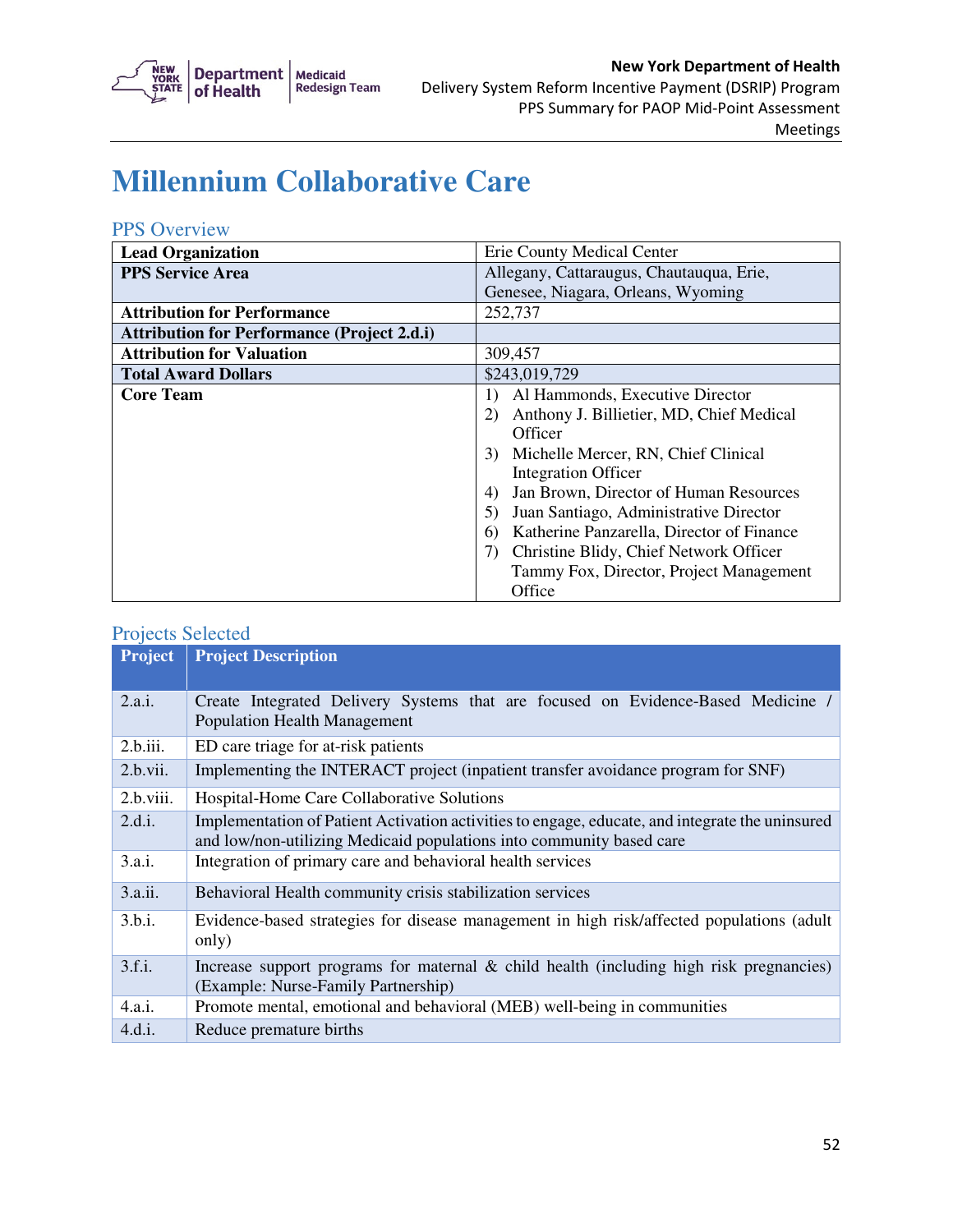

Meetings

| <b>Funds Flow by Partner Category</b>                |                          |                                               |  |
|------------------------------------------------------|--------------------------|-----------------------------------------------|--|
| <b>Total Funds Available (DY1)</b>                   | \$34,271,286.07          |                                               |  |
| <b>Total Funds Earned (through DY1)</b>              |                          | \$33,704,481.48 (98.35% of Available Funds)   |  |
| <b>Total Funds Distributed (through)</b><br>DY2, Q2) |                          | \$16,916,710.23 (50.19% of Earned Funds)      |  |
| <b>Partner Type</b>                                  | <b>Funds Distributed</b> | <b>Millennium</b><br>(% of Funds Distributed) |  |
| Practitioner - Primary Care Physician<br>(PCP)       | \$0.00                   | 0.00%                                         |  |
| Practitioner - Non-Primary Care<br>Physician (PCP)   | \$0.00                   | $0.00\%$                                      |  |
| Hospital                                             | \$2,223,245.36           | 13.14%                                        |  |
| Clinic                                               | \$1,339,456.00           | 7.92%                                         |  |
| Case Management/Health Home                          | \$81,364.88              | 0.48%                                         |  |
| <b>Mental Health</b>                                 | \$1,580,343.00           | 9.34%                                         |  |
| <b>Substance Abuse</b>                               | \$343,246.00             | 2.03%                                         |  |
| Nursing Home                                         | \$889,118.00             | 5.26%                                         |  |
| Pharmacy                                             | \$0.00                   | 0.00%                                         |  |
| Hospice                                              | \$0.00                   | $0.00\%$                                      |  |
| Community Based Organizations <sup>13</sup>          | \$1,793,897.75           | 10.60%                                        |  |
| All Other                                            | \$1,268,553.00           | 7.50%                                         |  |
| Uncategorized                                        | \$62.50                  | 0.00%                                         |  |
| <b>Non-PIT Partners</b>                              | \$1,010,395.23           | 5.97%                                         |  |
| <b>PMO</b>                                           | \$6,387,028.51           | 37.76%                                        |  |
| <b>TOTAL</b>                                         | \$16,916,710.23          | 100.00%                                       |  |

 $13$  Within the Partner Categorizations of the PPS Networks, Community Based Organizations are defined as those entities without a Medicaid billing ID. As such, there are a mix of health care and social determinant of health partners included in this category.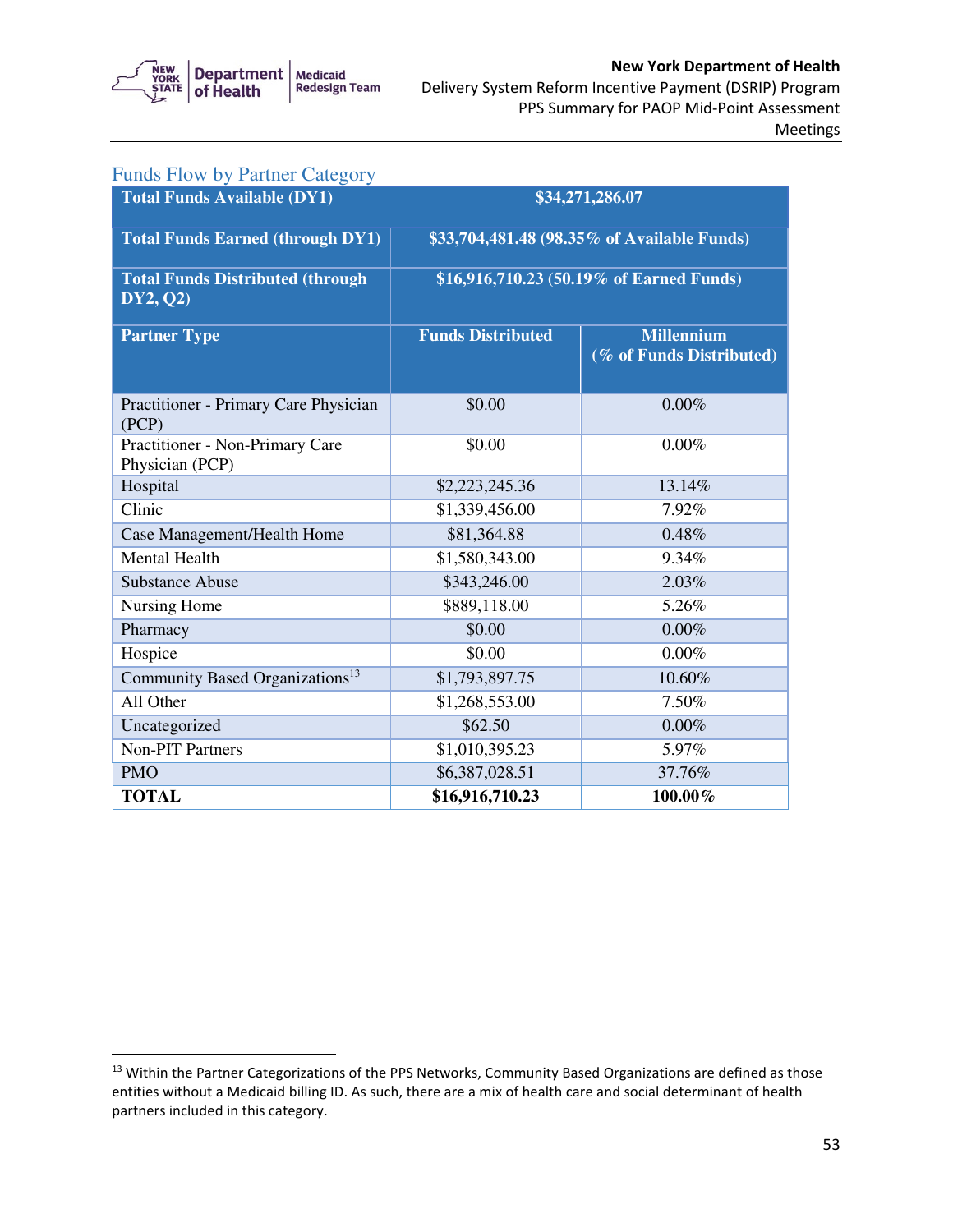

 Delivery System Reform Incentive Payment (DSRIP) Program PPS Summary for PAOP Mid-Point Assessment Meetings

| #              | <b>PPS</b>                              | <b>Section</b> | <b>Focus Area</b>                      | <b>IA Recommendation</b>                                                                                                                                                                                                                                                                                                          |
|----------------|-----------------------------------------|----------------|----------------------------------------|-----------------------------------------------------------------------------------------------------------------------------------------------------------------------------------------------------------------------------------------------------------------------------------------------------------------------------------|
| 1              | Millennium<br>Collaborative Care        | Organizational | Financial<br>Sustainability<br>and VBP | The IA recommends that the<br>PPS establish a plan to further<br>educate and support their<br>partners move toward VBP<br>arrangements.                                                                                                                                                                                           |
| $\overline{2}$ | Millennium<br>Collaborative Care        | Organizational | Partner<br>Engagement                  | The PPS must develop a plan<br>for more actively engaging its<br>network partners across all<br>projects to ensure the<br>successful completion of<br>project milestones and meeting<br>all DSRIP performance goals.                                                                                                              |
| 3              | Millennium<br><b>Collaborative Care</b> | Organizational | Primary Care<br>Plans                  | The IA recommends that the<br>PPS develop a plan to address<br>the limited data presented in the<br>Primary Care Plan for baseline<br>capacity, HPSA, and workforce<br>needs to better understand and<br>address any potential<br>challenges to the primary care<br>plan efforts resulting from<br>limited primary care capacity. |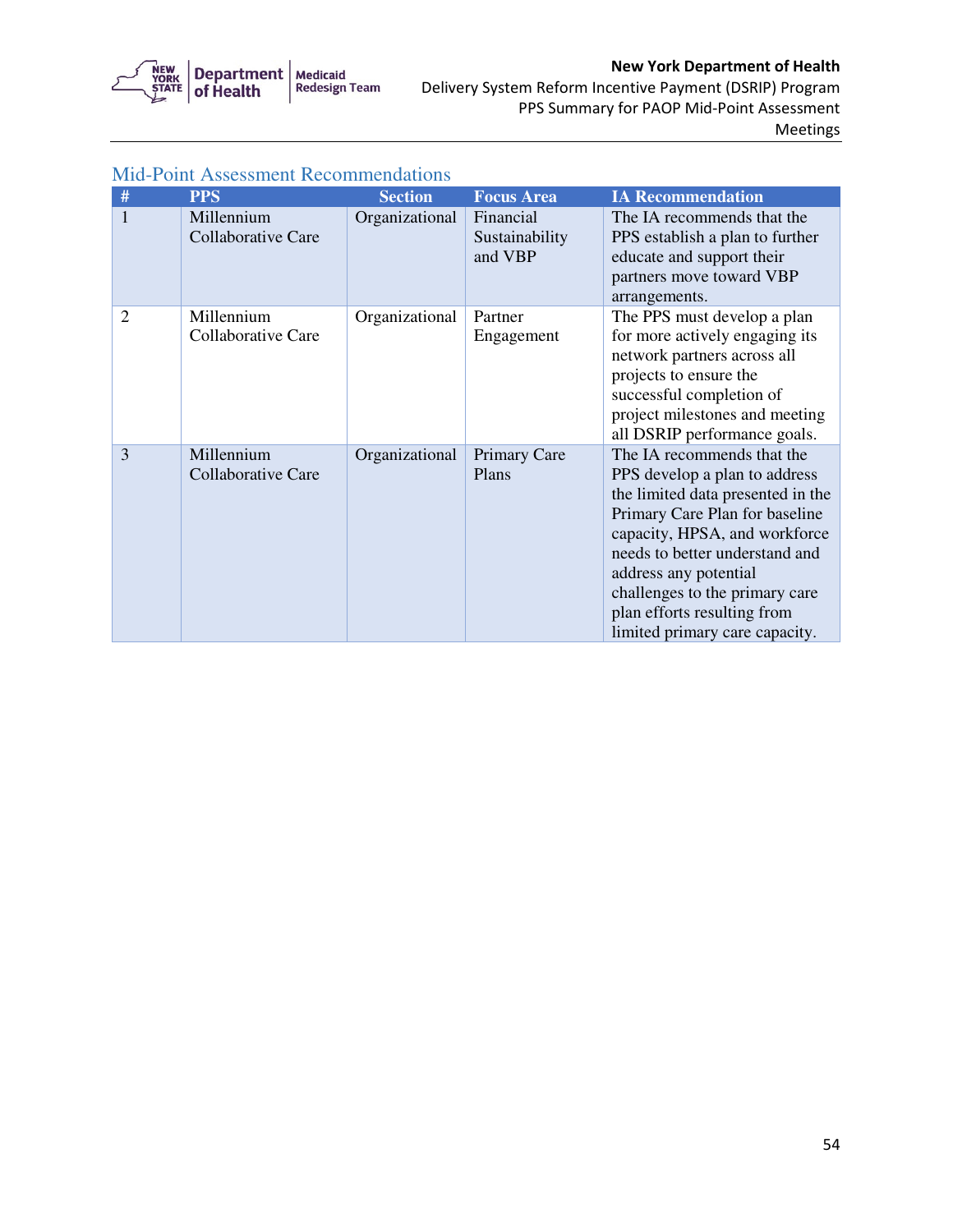

# **Montefiore Hudson Valley Collaborative**

### PPS Overview

| <b>Lead Organization</b>           | Montefiore Health System                         |
|------------------------------------|--------------------------------------------------|
| <b>PPS Service Area</b>            | Dutchess, Orange, Putnam, Rockland, Sullivan,    |
|                                    | Ulster, Westchester                              |
| <b>Attribution for Performance</b> | 229,654                                          |
| <b>Attribution for Valuation</b>   | 105,752                                          |
| <b>Total Award Dollars</b>         | \$249,071,149                                    |
| <b>Core Team</b>                   | Allison McGuire: Hudson Valley                   |
|                                    | Collaborative, DSRIP ED                          |
|                                    | Marlene Ripa: Hudson Valley Collaborative,<br>2) |
|                                    | <b>DSRIP</b> Coordinator                         |
|                                    | Dr. Damara Gutnick: Hudson Valley                |
|                                    | Collaborative, CMO                               |
|                                    | Bayard King: Hudson Valley Collaborative,<br>4)  |
|                                    | <b>CFO</b>                                       |

| <b>Project</b> | <b>Project Description</b>                                                                                                                                                                            |
|----------------|-------------------------------------------------------------------------------------------------------------------------------------------------------------------------------------------------------|
| 2.a.i.         | Create integrated delivery systems that are focused on evidence-based medicine /<br>population health management                                                                                      |
| 2.a.iii.       | Health home at-risk intervention program: proactive management of higher risk patients<br>not currently eligible for Health Homes through access to high quality primary care and<br>support services |
| 2.a.iv.        | Created a medical village using existing hospital infrastructure                                                                                                                                      |
| 2.b.iii.       | ED care triage for at-risk populations                                                                                                                                                                |
| 3.a.i.         | Integration of primary care and behavioral health services                                                                                                                                            |
| 3.a.ii.        | Behavioral health community crisis stabilization services                                                                                                                                             |
| 3.b.i.         | Evidence-based strategies for disease management in high risk/affected populations (adult<br>only) (cardiovascular health)                                                                            |
| 3.d.iii.       | Implementation of evidence- based medicine guidelines for asthma management                                                                                                                           |
| 4.b.i.         | Promote tobacco use cessation, especially among low socioeconomic status populations<br>and those with poor mental health                                                                             |
| 4.b.ii.        | Increase access to high quality chronic disease preventive care and management in both<br>clinical and community settings                                                                             |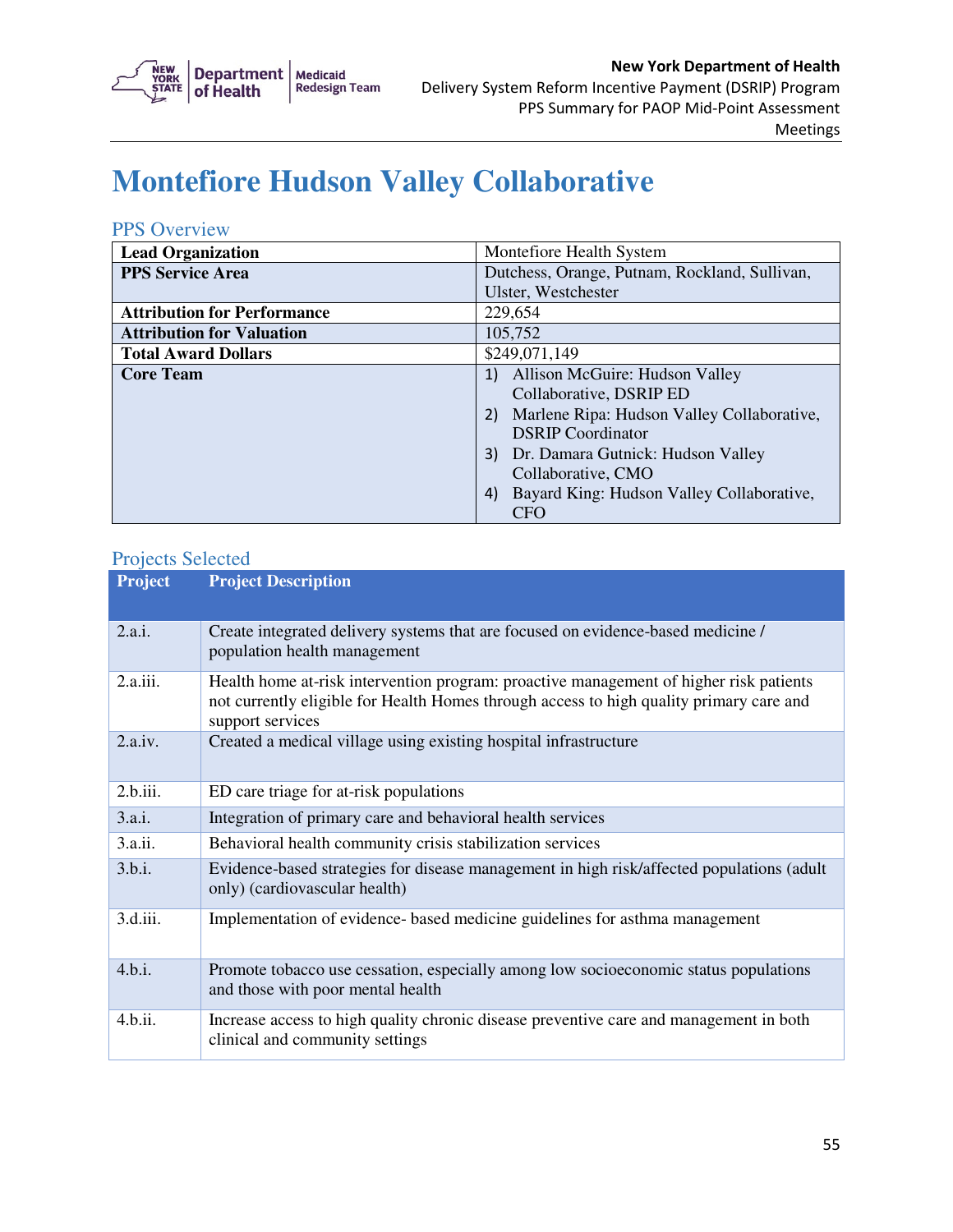

## Delivery System Reform Incentive Payment (DSRIP) Program New York Department of Health PPS Summary for PAOP Mid-Point Assessment

Meetings

| <b>Funds Flow by Partner Category</b>            |                                             |                                               |  |
|--------------------------------------------------|---------------------------------------------|-----------------------------------------------|--|
| <b>Total Funds Available (DY1)</b>               |                                             | \$31,677,077.80                               |  |
| <b>Total Funds Earned (through DY1)</b>          | \$31,501,511.94 (99.45% of Available Funds) |                                               |  |
| <b>Total Funds Distributed (through DY2, Q2)</b> | \$19,313,051.01 (61.31% of Earned Funds)    |                                               |  |
| <b>Partner Type</b>                              | <b>Funds Distributed</b>                    | <b>Montefiore</b><br>(% of Funds Distributed) |  |
| Practitioner - Primary Care Physician (PCP)      | \$1,292,307.85                              | 6.69%                                         |  |
| Practitioner - Non-Primary Care Physician (PCP)  | \$214,229.69                                | 1.11%                                         |  |
| Hospital                                         | \$1,859,935.29                              | 9.63%                                         |  |
| Clinic                                           | \$2,228,004.03                              | 11.54%                                        |  |
| Case Management/Health Home                      | \$388,911.34                                | 2.01%                                         |  |
| <b>Mental Health</b>                             | \$1,680,965.73                              | 8.70%                                         |  |
| <b>Substance Abuse</b>                           | \$1,169,049.21                              | 6.05%                                         |  |
| Nursing Home                                     | \$43,372.76                                 | 0.22%                                         |  |
| Pharmacy                                         | \$6,532.00                                  | 0.03%                                         |  |
| Hospice                                          | \$272.69                                    | 0.00%                                         |  |
| Community Based Organizations <sup>14</sup>      | \$8,650.25                                  | 0.04%                                         |  |
| All Other                                        | \$482,554.17                                | 2.50%                                         |  |
| Uncategorized                                    | \$0.00                                      | $0.00\%$                                      |  |
| Non-PIT Partners                                 | \$0.00                                      | 0.00%                                         |  |
| <b>PMO</b>                                       | \$9,938,266.00                              | 51.46%                                        |  |
| <b>TOTAL</b>                                     | \$19,020,426.43                             | 100.00%                                       |  |

### Mid-Point Assessment Recommendations

| <b>PPS</b>           | <b>Section</b> | <b>Focus Area</b> | <b>IA Recommendation</b>   |
|----------------------|----------------|-------------------|----------------------------|
| Montefiore Hudson    | N/A            | N/A               | No recommendations have    |
| Valley Collaborative |                |                   | been made by the IA at the |
|                      |                |                   | Mid-Point Assessment.      |

 $14$  Within the Partner Categorizations of the PPS Networks, Community Based Organizations are defined as those entities without a Medicaid billing ID. As such, there are a mix of health care and social determinant of health partners included in this category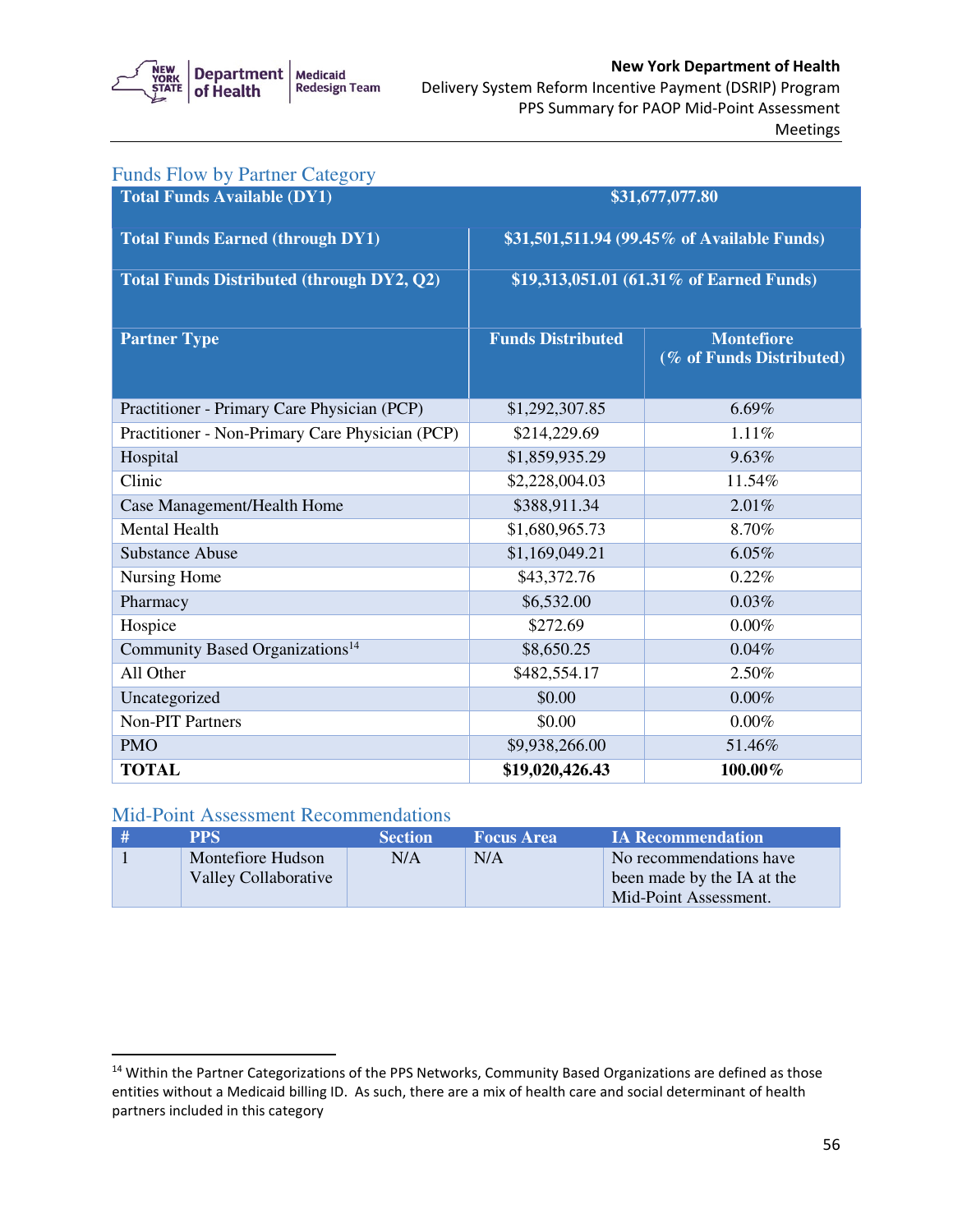

# **Mount Sinai PPS**

## PPS Overview

| <b>Lead Organization</b>                           | Mount Sinai Health System                       |
|----------------------------------------------------|-------------------------------------------------|
| <b>PPS Service Area</b>                            | Brooklyn, Queens                                |
| <b>Attribution for Performance</b>                 | 364,804                                         |
| <b>Attribution for Performance (Project 2.d.i)</b> |                                                 |
| <b>Attribution for Valuation</b>                   | 136,370                                         |
| <b>Total Award Dollars</b>                         | \$389,900,648                                   |
| <b>Core Team</b>                                   | Art Gianelli — President, MSPPS<br>$\mathbf{D}$ |
|                                                    | Jill Huck – Executive Director of PMO,<br>2)    |
|                                                    | <b>MSPPS</b>                                    |
|                                                    | Dr. Edwidge Thomas — Medical Director,<br>3)    |
|                                                    | <b>MSPPS</b>                                    |
|                                                    | Patti Cuartas, — Senior Director of IT,<br>4)   |
|                                                    | <b>MSPPS</b>                                    |
|                                                    | Stefani Rodiguez — Associate Director of<br>5)  |
|                                                    | Projects, MSPPS                                 |
|                                                    | Dr. Brian Wong—Medical Director,<br>6)          |
|                                                    | <b>Behavioral Health</b>                        |

| <b>Project</b> | <b>Project Description</b>                                                                 |  |  |
|----------------|--------------------------------------------------------------------------------------------|--|--|
|                |                                                                                            |  |  |
| 2.a.i.         | Create Integrated Delivery Systems that are focused on Evidence-Based Medicine /           |  |  |
|                | <b>Population Health Management</b>                                                        |  |  |
| 2.b.i.v.       | Care transitions intervention model to reduce 30 day readmissions for chronic health       |  |  |
|                | conditions                                                                                 |  |  |
| 2.b.viii.      | Hospital-Home Care Collaboration Solutions                                                 |  |  |
| 2.c.i.         | Development of community-based health navigation services                                  |  |  |
| 3.a.i.         | Integration of primary care and behavioral health services                                 |  |  |
| 3.a.iii.       | Implementation of evidence-based medication adherence programs (MAP) in community          |  |  |
|                | based sites for                                                                            |  |  |
|                | behavioral health medication compliance                                                    |  |  |
| 3.b.i.         | Evidence-based strategies for disease management in high risk/affected populations (adult  |  |  |
|                | only)                                                                                      |  |  |
| 3.c.i.         | Evidence-based strategies for disease management in high risk/affected populations (adults |  |  |
|                | only)                                                                                      |  |  |
|                |                                                                                            |  |  |
| 4.b.ii.        | Increase Access to High Quality Chronic Disease Preventive Care and Management in Both     |  |  |
|                | Clinical and Community Settings (Note: This project targets chronic diseases that are not  |  |  |
|                | included in domain 3, such as cancer                                                       |  |  |
| 4.c.ii.        | Increase early access to, and retention in, HIV care                                       |  |  |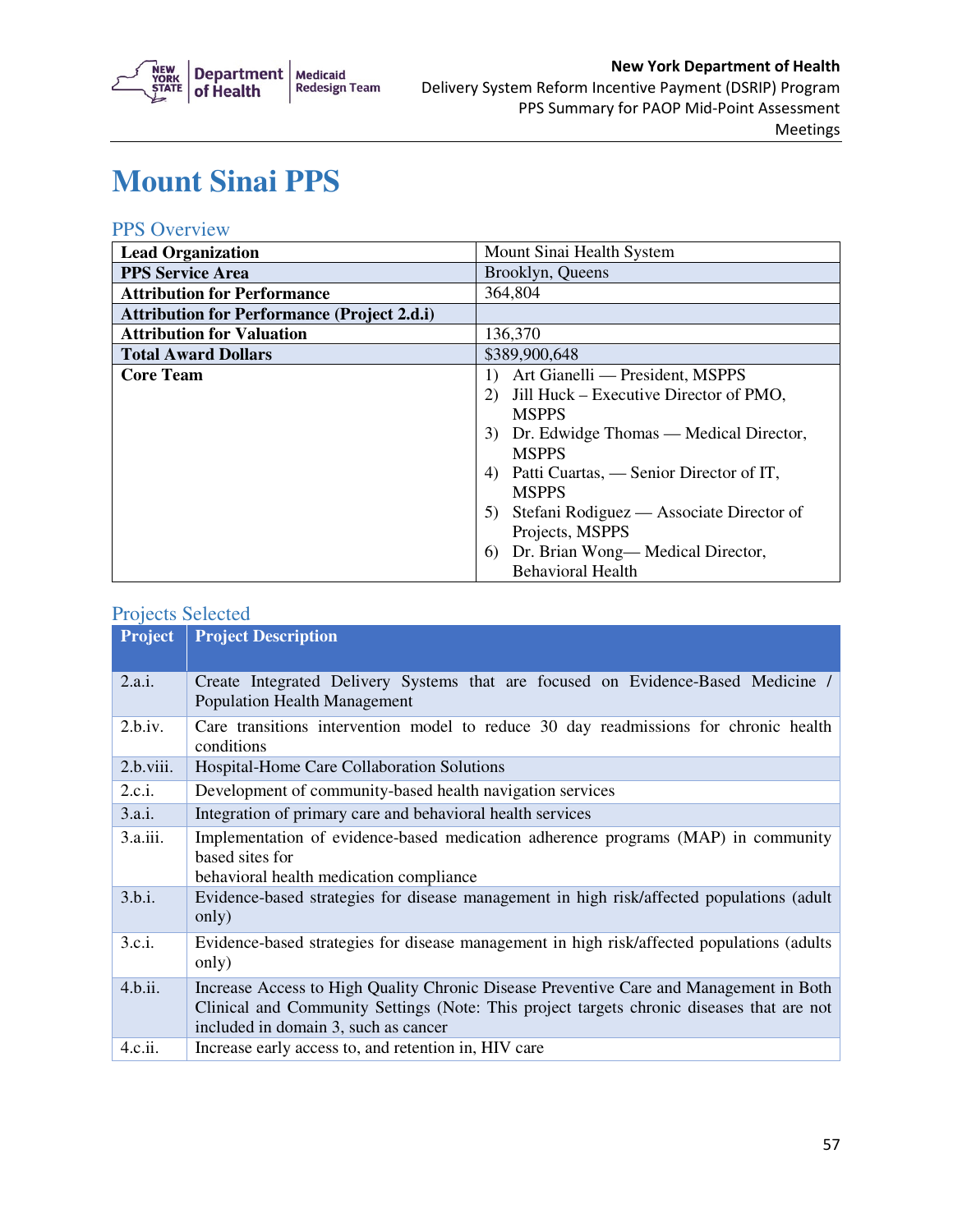

#### Delivery System Reform Incentive Payment (DSRIP) Program New York Department of Health PPS Summary for PAOP Mid-Point Assessment Meetings

| <b>Funds Flow by Partner Category</b>                |                          |                                                |  |
|------------------------------------------------------|--------------------------|------------------------------------------------|--|
| <b>Total Funds Available (DY1)</b>                   | \$47,377,903.32          |                                                |  |
| <b>Total Funds Earned (through DY1)</b>              |                          | \$46,991,131.82 (99.18% of Available Funds)    |  |
| <b>Total Funds Distributed (through)</b><br>DY2, Q2) |                          | \$30,823,046.78 (65.59% of Earned Funds)       |  |
| <b>Partner Type</b>                                  | <b>Funds Distributed</b> | <b>Mount Sinai</b><br>(% of Funds Distributed) |  |
| Practitioner - Primary Care Physician<br>(PCP)       | \$58,740.80              | 0.19%                                          |  |
| Practitioner - Non-Primary Care<br>Physician (PCP)   | \$155.95                 | $0.00\%$                                       |  |
| Hospital                                             | \$1,039,526.62           | 3.37%                                          |  |
| Clinic                                               | \$2,431,581.68           | 7.89%                                          |  |
| Case Management/Health Home                          | \$390,968.17             | 1.27%                                          |  |
| <b>Mental Health</b>                                 | \$1,081,673.31           | 3.51%                                          |  |
| <b>Substance Abuse</b>                               | \$294,402.02             | 0.96%                                          |  |
| Nursing Home                                         | \$43,016.34              | 0.14%                                          |  |
| Pharmacy                                             | \$245,599.11             | 0.80%                                          |  |
| Hospice                                              | \$247,117.93             | 0.80%                                          |  |
| Community Based Organizations <sup>15</sup>          | \$245,576.68             | 0.80%                                          |  |
| All Other                                            | \$2,740,595.24           | 8.89%                                          |  |
| Uncategorized                                        | \$107,648.65             | 0.35%                                          |  |
| <b>Non-PIT Partners</b>                              | \$48,027.30              | 0.16%                                          |  |
| <b>PMO</b>                                           | \$21,848,417.00          | 70.88%                                         |  |
| <b>TOTAL</b>                                         | \$30,784,865.26          | 100.00%                                        |  |

<sup>&</sup>lt;sup>15</sup> Within the Partner Categorizations of the PPS Networks, Community Based Organizations are defined as those entities without a Medicaid billing ID. As such, there are a mix of health care and social determinant of health partners included in this category.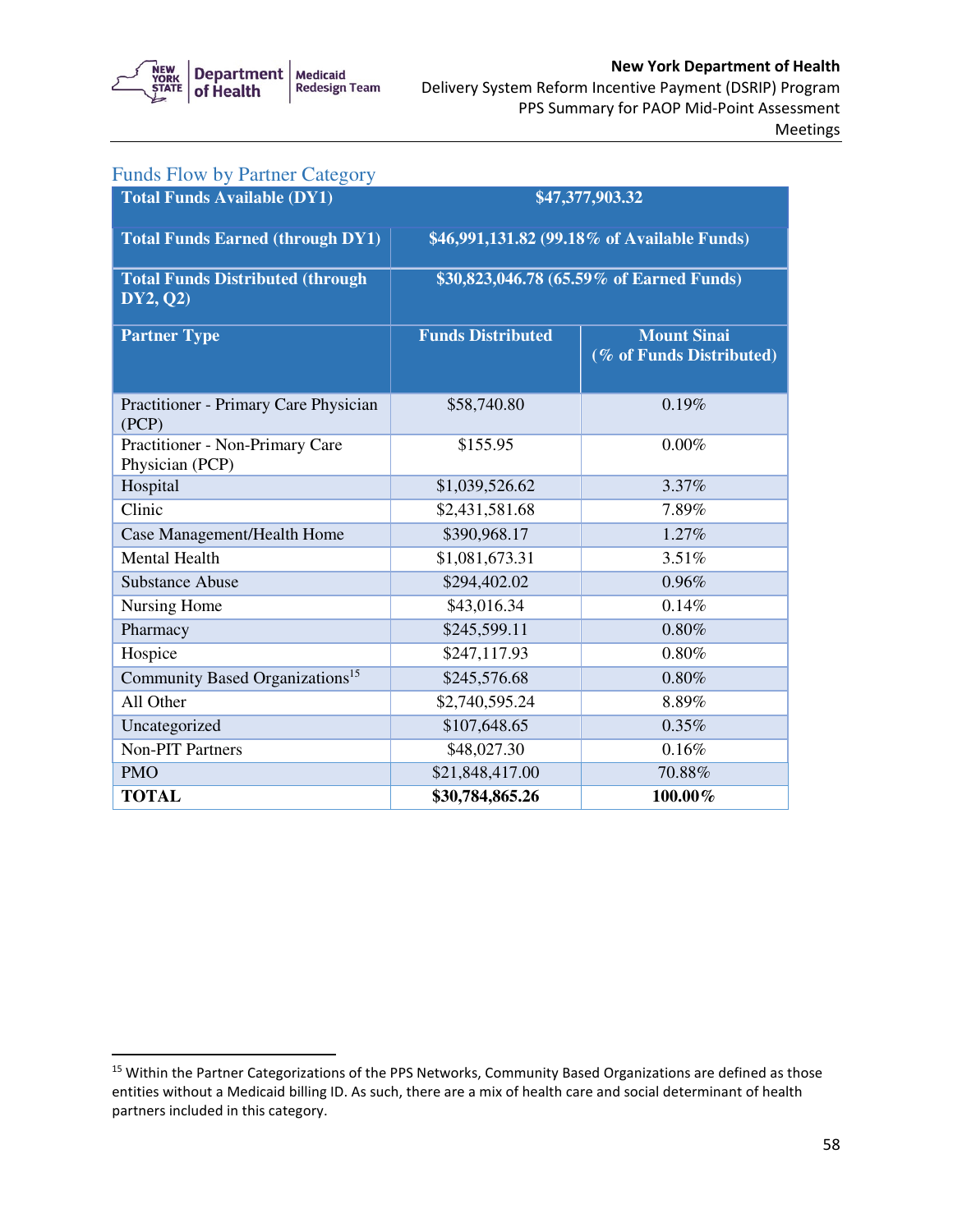

 Delivery System Reform Incentive Payment (DSRIP) Program PPS Summary for PAOP Mid-Point Assessment Meetings

| #              | <b>PPS</b>             | <b>Section</b> | <b>Focus Area</b>                                                                                                                                                                    | <b>IA Recommendation</b>                                                                                                                                                                                                                                         |
|----------------|------------------------|----------------|--------------------------------------------------------------------------------------------------------------------------------------------------------------------------------------|------------------------------------------------------------------------------------------------------------------------------------------------------------------------------------------------------------------------------------------------------------------|
| 1              | <b>Mount Sinai PPS</b> | Project        | $3.a.iii$ :<br>Implementation<br>of evidence-<br>based medication<br>adherence<br>programs (MAP)<br>in community<br>based sites for<br>behavioral health<br>medication<br>compliance | The IA recommends the PPS<br>review its current plan for<br>implementing this project and<br>develop a plan to initiate efforts<br>on all required project<br>milestones.                                                                                        |
| $\overline{2}$ | <b>Mount Sinai PPS</b> | Organizational | Partner<br>Engagement                                                                                                                                                                | The IA recommends that the<br>PPS develop a strategy to<br>increase partner engagement<br>across all projects being<br>implement and across all<br>partner categories with a<br>specific focus on increasing the<br>engagement of Primary Care<br>Practitioners. |
| 3              | <b>Mount Sinai PPS</b> | Organizational | Primary Care<br>Plans                                                                                                                                                                | The IA recommends that the<br>PPS develop a detailed action<br>plan with specific dates and<br>deliverables for the various<br>Primary Care Plan strategies.                                                                                                     |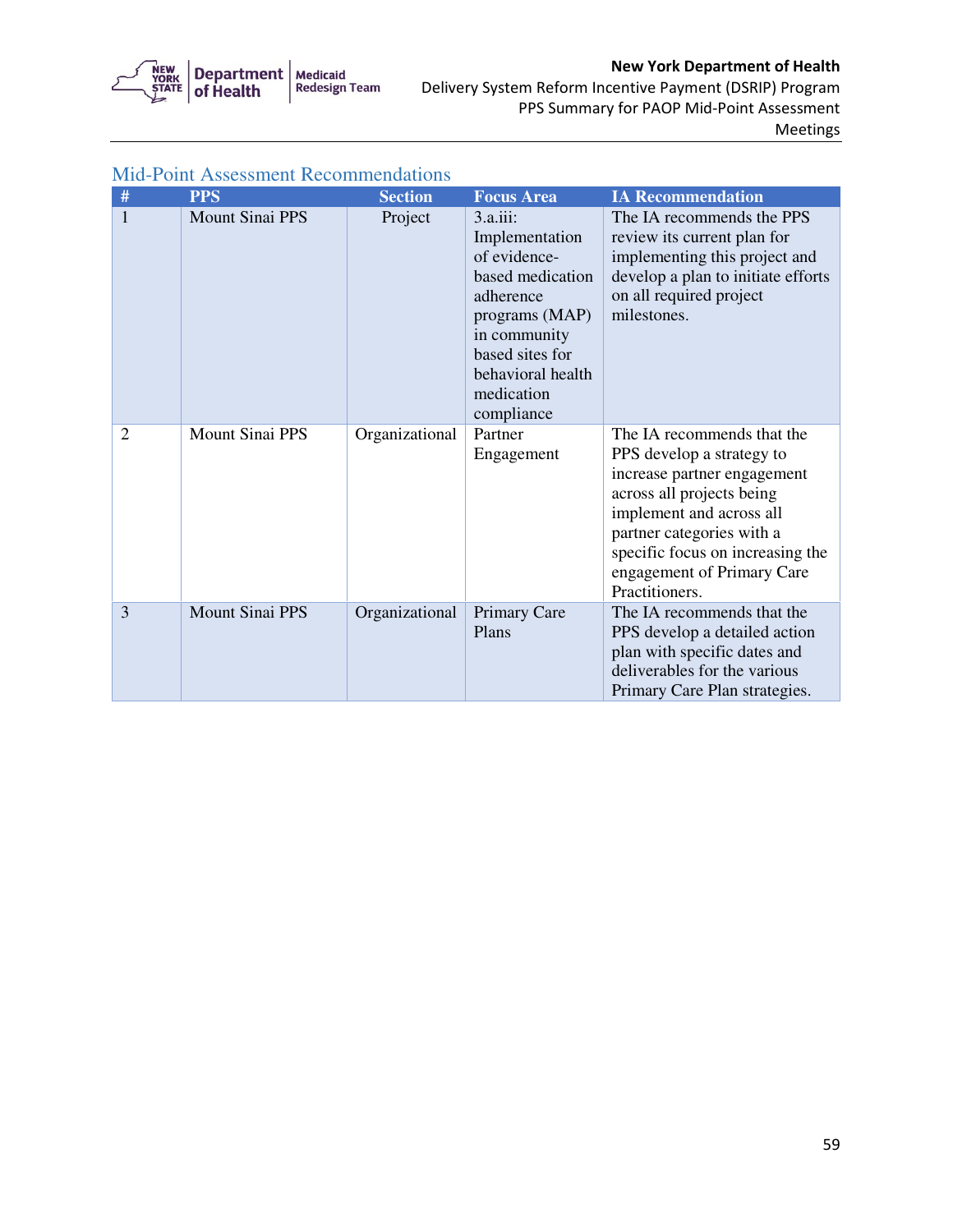

## **Nassau Queens PPS**

### PPS Overview

| <b>Lead Organization</b>                           | <b>Nassau University Medical Center</b>         |
|----------------------------------------------------|-------------------------------------------------|
| <b>PPS Service Area</b>                            | Nassau, Queens                                  |
| <b>Attribution for Performance</b>                 | 417,162                                         |
| <b>Attribution for Performance (Project 2.d.i)</b> | 281,301                                         |
| <b>Attribution for Valuation</b>                   | 1,030,400                                       |
| <b>Total Award Dollars</b>                         | \$535,396,603                                   |
| <b>Core Team</b>                                   | Robert Hettenbach, Executive Director<br>1)     |
|                                                    | Gilberto Burgos, MD, Medical Director           |
|                                                    | Ha Nguyen, Director of Project Operations<br>3) |
|                                                    | Nancy Copperman, Cultural Competency and        |
|                                                    | <b>Health Literacy Director</b>                 |
|                                                    | Thomas Poccia, Finance Director<br>5)           |
|                                                    | Karen Czizk, Workforce Director<br>6)           |
|                                                    | Thomas Melilo, Communications Director          |
|                                                    | Megan Ryan, Compliance Director                 |

| <b>Project</b> | <b>Project Description</b>                                                                                                                                             |
|----------------|------------------------------------------------------------------------------------------------------------------------------------------------------------------------|
| 2.a.i.         | Create Integrated Delivery Systems that are focused on Evidence-Based Medicine /<br><b>Population Health Management</b>                                                |
| 2.b.ii.        | Development of co-located primary care services in the emergency department (ED)                                                                                       |
| 2.b.iv.        | Care transitions intervention model to reduce 30 day readmissions for chronic health<br>conditions                                                                     |
| 2.b.vii.       | Implementing the INTERACT project (inpatient transfer avoidance program for SNF)                                                                                       |
| 2.d.i.         | Implementation of Patient Activation Activities to Engage, Educate and Integrate the<br>uninsured and low/non-utilizing Medicaid populations into Community Based Care |
| 3.a.i.         | Integration of primary care and behavioral health services                                                                                                             |
| 3.a.ii.        | Behavioral health community crisis stabilization services                                                                                                              |
| 3.b.i.         | Evidence-based strategies for disease management in high risk/affected populations (adult<br>only) (Cardiovascular Health)                                             |
| 3.c.i.         | Evidence-based strategies for disease management in high risk/affected populations (adults)<br>only) (Diabetes Care)                                                   |
| 4.a.iii.       | Strengthen Mental Health and Substance Abuse Infrastructure across Systems                                                                                             |
| 4.b.i.         | Promote tobacco use cessation, especially among low SES populations and those with poor<br>mental health.                                                              |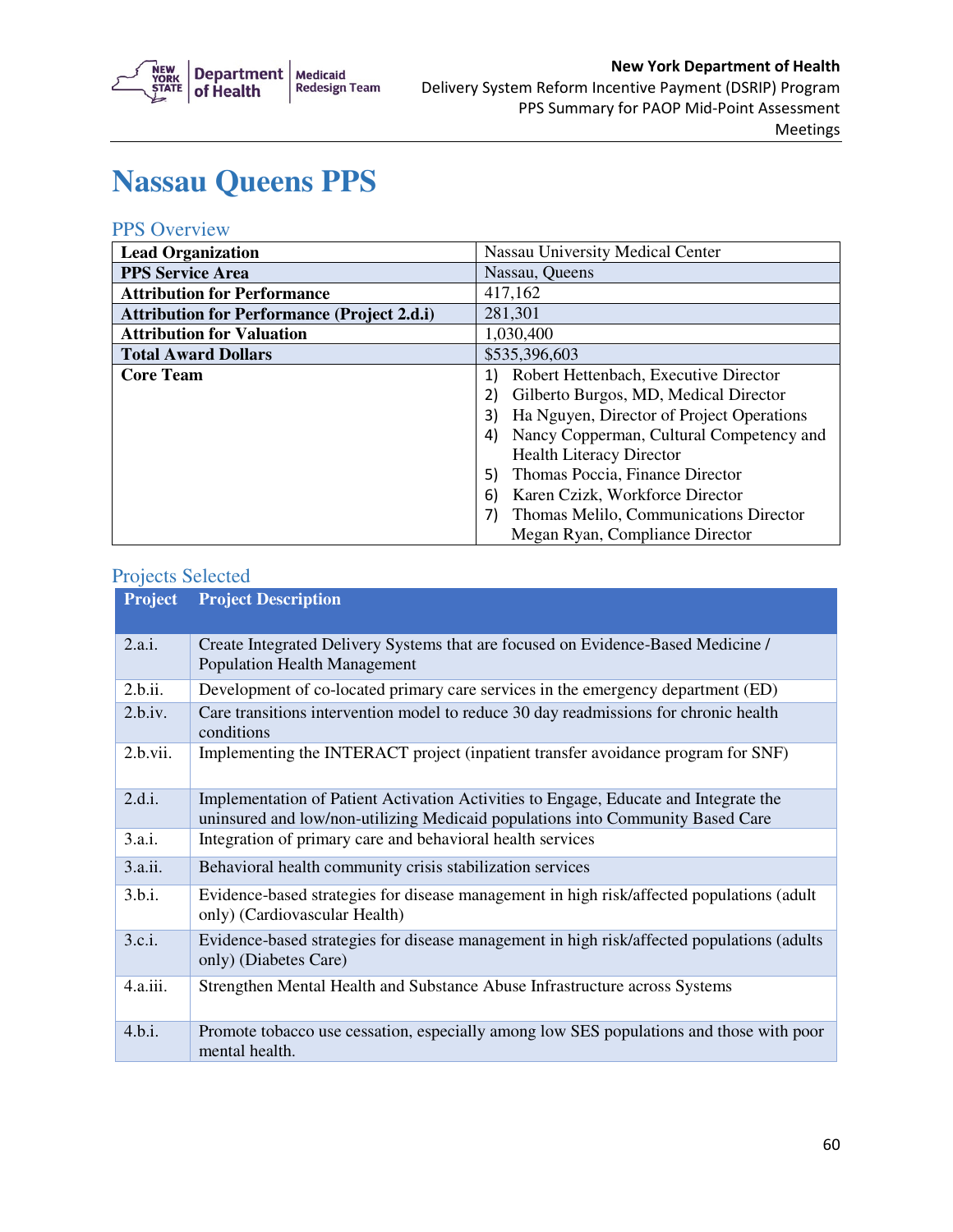

#### Delivery System Reform Incentive Payment (DSRIP) Program New York Department of Health PPS Summary for PAOP Mid-Point Assessment Meetings

| <b>Funds Flow by Partner Category</b>              |                                             |                                                  |  |
|----------------------------------------------------|---------------------------------------------|--------------------------------------------------|--|
| <b>Total Funds Available (DY1)</b>                 |                                             | \$77,696,913.56                                  |  |
| <b>Total Funds Earned (through DY1)</b>            | \$76,188,200.78 (98.06% of Available Funds) |                                                  |  |
| <b>Total Funds Distributed (through DY2, Q2)</b>   | \$32,843,141.26 (43.11% of Earned Funds)    |                                                  |  |
| <b>Partner Type</b>                                | <b>Funds Distributed</b>                    | <b>Nassau Queens</b><br>(% of Funds Distributed) |  |
| Practitioner - Primary Care Physician (PCP)        | \$0.00                                      | 0.00%                                            |  |
| Practitioner - Non-Primary Care Physician<br>(PCP) | \$0.00                                      | 0.00%                                            |  |
| Hospital                                           | \$26,641,000.00                             | 81.12%                                           |  |
| Clinic                                             | \$0.00                                      | $0.00\%$                                         |  |
| Case Management/Health Home                        | \$0.00                                      | 0.00%                                            |  |
| <b>Mental Health</b>                               | \$2,000,000.00                              | 6.09%                                            |  |
| <b>Substance Abuse</b>                             | \$0.00                                      | 0.00%                                            |  |
| Nursing Home                                       | \$0.00                                      | $0.00\%$                                         |  |
| Pharmacy                                           | \$0.00                                      | 0.00%                                            |  |
| Hospice                                            | \$0.00                                      | 0.00%                                            |  |
| Community Based Organizations <sup>16</sup>        | \$0.00                                      | 0.00%                                            |  |
| All Other                                          | \$0.00                                      | 0.00%                                            |  |
| Uncategorized                                      | \$0.00                                      | 0.00%                                            |  |
| <b>Non-PIT Partners</b>                            | \$0.00                                      | 0.00%                                            |  |
| <b>PMO</b>                                         | \$4,202,141.26                              | 12.79%                                           |  |
| <b>TOTAL</b>                                       | \$32,843,141.26                             | 100.00%                                          |  |

 $16$  Within the Partner Categorizations of the PPS Networks, Community Based Organizations are defined as those entities without a Medicaid billing ID. As such, there are a mix of health care and social determinant of health partners included in this category.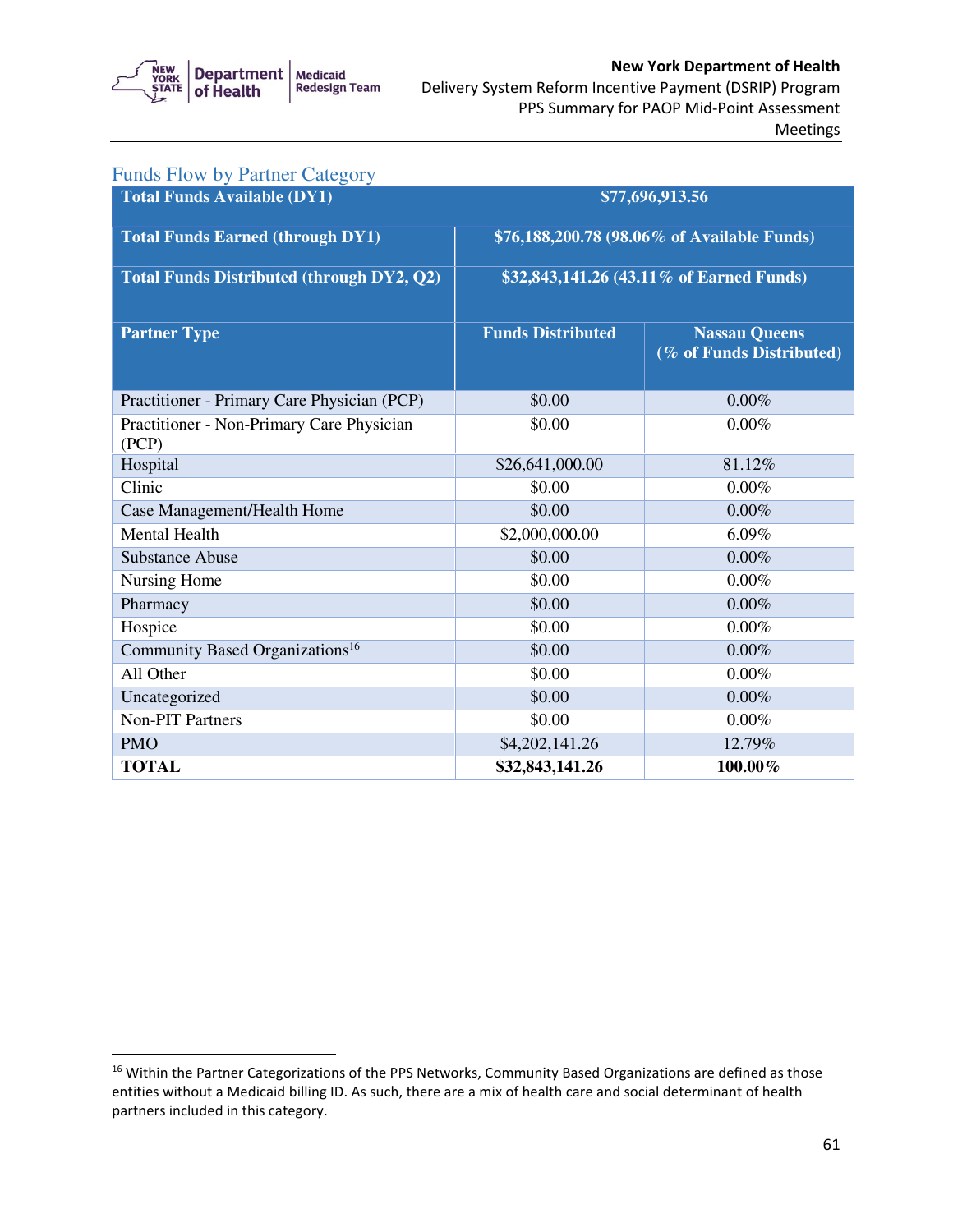

 Delivery System Reform Incentive Payment (DSRIP) Program PPS Summary for PAOP Mid-Point Assessment Meetings

| #              | <b>PPS</b>                                            | <b>Section</b> | <b>Focus Area</b>                                                                                                                                       | <b>IA Recommendation</b>                                                                                                                                                                                                                                                                                                                                                                                                                                                                                                         |
|----------------|-------------------------------------------------------|----------------|---------------------------------------------------------------------------------------------------------------------------------------------------------|----------------------------------------------------------------------------------------------------------------------------------------------------------------------------------------------------------------------------------------------------------------------------------------------------------------------------------------------------------------------------------------------------------------------------------------------------------------------------------------------------------------------------------|
| $\mathbf{1}$   | <b>Nassau Queens</b><br>Performing Provider<br>System | Project        | 2.a.i: Create<br>Integrated<br>Delivery<br>Systems                                                                                                      | The IA recommends the PPS<br>develop a strategy to increase<br>partner engagement to support<br>the successful implementation<br>of this projects and in meeting<br>the PPS' DSRIP goals.                                                                                                                                                                                                                                                                                                                                        |
| $\overline{2}$ | Nassau Queens<br>Performing Provider<br>System        | Project        | 2.a.i: Create<br>Integrated<br>Delivery<br>Systems                                                                                                      | The IA recommends that the<br>PPS provide a detailed plan for<br>how each Hub will implement<br>its own PCMH recognition<br>strategy for primary care<br>physicians.                                                                                                                                                                                                                                                                                                                                                             |
| 3              | Nassau Queens<br>Performing Provider<br>System        | Project        | $2.d.i$ :<br>Implementation<br>of Patient<br>Activation<br>Activities                                                                                   | The IA recommends that the<br>PPS detail how the new vendor<br>IT platform will accelerate the<br>low Partner and Patient<br>Engagement for this project.                                                                                                                                                                                                                                                                                                                                                                        |
| $\overline{4}$ | Nassau Queens<br>Performing Provider<br>System        | Project        | 3.a.i: Integration<br>of primary care<br>and behavioral<br>health services                                                                              | The IA recommends that the<br>PPS and its hubs detail a "train<br>the trainer" plan between the<br>providers with positive<br>experiences with this project to<br>other physicians in the<br>Network.                                                                                                                                                                                                                                                                                                                            |
| 5              | <b>Nassau Queens</b><br>Performing Provider<br>System | Project        | 3.a.ii: Behavioral<br>health<br>community crisis<br>stabilization<br>services                                                                           | The IA recommends that the<br>PPS outline the specifics<br>related to how the hub model<br>will produce better results for<br>this project.                                                                                                                                                                                                                                                                                                                                                                                      |
| 6              | Nassau Queens<br>Performing Provider<br>System        | Project        | 3.b.i: Evidence-<br>based strategies<br>for disease<br>management in<br>high risk/affected<br>populations<br>(adult only)<br>(Cardiovascular<br>Health) | The PPS narrative addressed<br>challenges surrounding PCP<br>engagement in this project and<br>sought to mitigate this<br>challenge by incentivizing<br>providers to obtain PCMH<br>certification. This is neither a<br>requirement nor a barrier to<br>implementing this project. As<br>this project focuses on disease<br>management for cardiovascular<br>health the IA recommends that<br>the PPS create a plan to engage<br>the proper patient and partner<br>types while focusing on the<br>purpose of the project and the |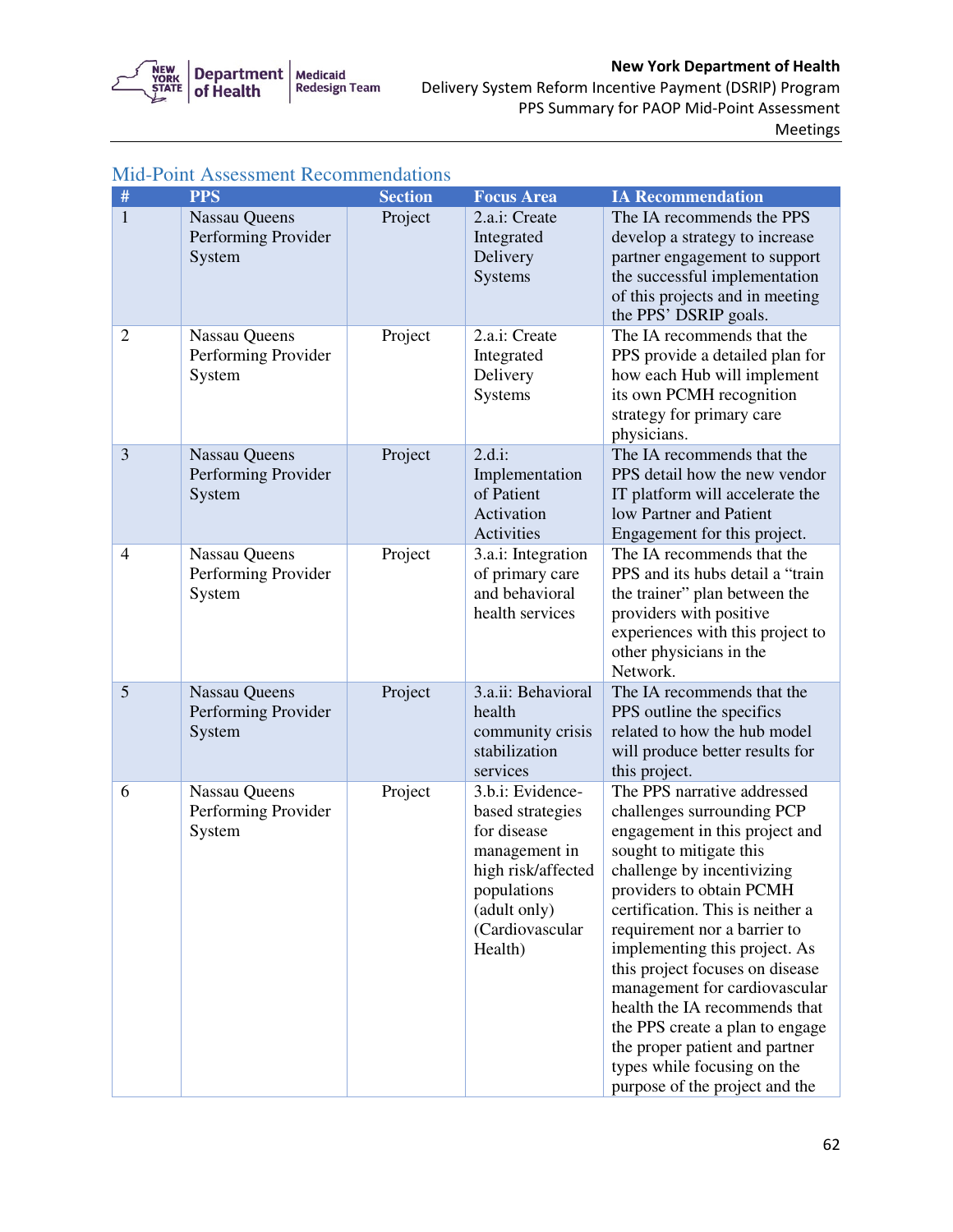

 Delivery System Reform Incentive Payment (DSRIP) Program PPS Summary for PAOP Mid-Point Assessment Meetings

| $\#$           | <b>PPS</b>                                  | <b>Section</b> | <b>Focus Area</b>                    | <b>IA Recommendation</b>                                         |
|----------------|---------------------------------------------|----------------|--------------------------------------|------------------------------------------------------------------|
|                |                                             |                |                                      | successful implementation of                                     |
|                |                                             |                |                                      | the same.                                                        |
| $\overline{7}$ | <b>Nassau Queens</b><br>Performing Provider | Project        | 3.c.i: Evidence-<br>based strategies | The PPS narrative addressed<br>challenges surrounding PCP        |
|                | System                                      |                | for disease                          | engagement in this project and                                   |
|                |                                             |                | management in                        | sought to mitigate this                                          |
|                |                                             |                | high risk/affected                   | challenge by incentivizing                                       |
|                |                                             |                | populations                          | providers to obtain PCMH                                         |
|                |                                             |                | (adults only)                        | certification. This is neither a                                 |
|                |                                             |                | (Diabetes Care)                      | requirement nor a barrier to                                     |
|                |                                             |                |                                      | implementing this project. As<br>this project focuses on disease |
|                |                                             |                |                                      | management for diabetes, the                                     |
|                |                                             |                |                                      | IA recommends that the PPS                                       |
|                |                                             |                |                                      | create a plan to engage the                                      |
|                |                                             |                |                                      | proper patient and partner types                                 |
|                |                                             |                |                                      | while focusing on the purpose                                    |
|                |                                             |                |                                      | of the project and the<br>successful implementation of           |
|                |                                             |                |                                      | the same.                                                        |
| 8              | Nassau Queens                               | Organizational | Partner                              | The IA recommends that the                                       |
|                | Performing Provider                         |                | Engagement                           | PPS develop a strategy to                                        |
|                | System                                      |                |                                      | increase partner engagement                                      |
|                |                                             |                |                                      | throughout its target area, with                                 |
|                |                                             |                |                                      | a specific emphasis on<br>engaging Behavioral Health             |
|                |                                             |                |                                      | (Mental Health and Substance                                     |
|                |                                             |                |                                      | Abuse) and PCP partners.                                         |
|                |                                             |                |                                      | Behavioral health providers and                                  |
|                |                                             |                |                                      | integration with primary care                                    |
|                |                                             |                |                                      | are essential to realize the                                     |
|                |                                             |                |                                      | project goals of behavioral<br>health integration and to be      |
|                |                                             |                |                                      | able to earn the high                                            |
|                |                                             |                |                                      | performance funds.                                               |
| 9              | <b>Nassau Queens</b>                        | Organizational | Patient                              | The IA recommends that the                                       |
|                | Performing Provider                         |                | Engagement                           | PPS develop a strategy to                                        |
|                | System                                      |                |                                      | increase and consistently                                        |
|                |                                             |                |                                      | maintain patient engagement<br>levels throughout its target      |
|                |                                             |                |                                      | area. This is another high risk                                  |
|                |                                             |                |                                      | area where the PPS has                                           |
|                |                                             |                |                                      | previously missed targets and                                    |
|                |                                             |                |                                      | associated DSRIP payments.                                       |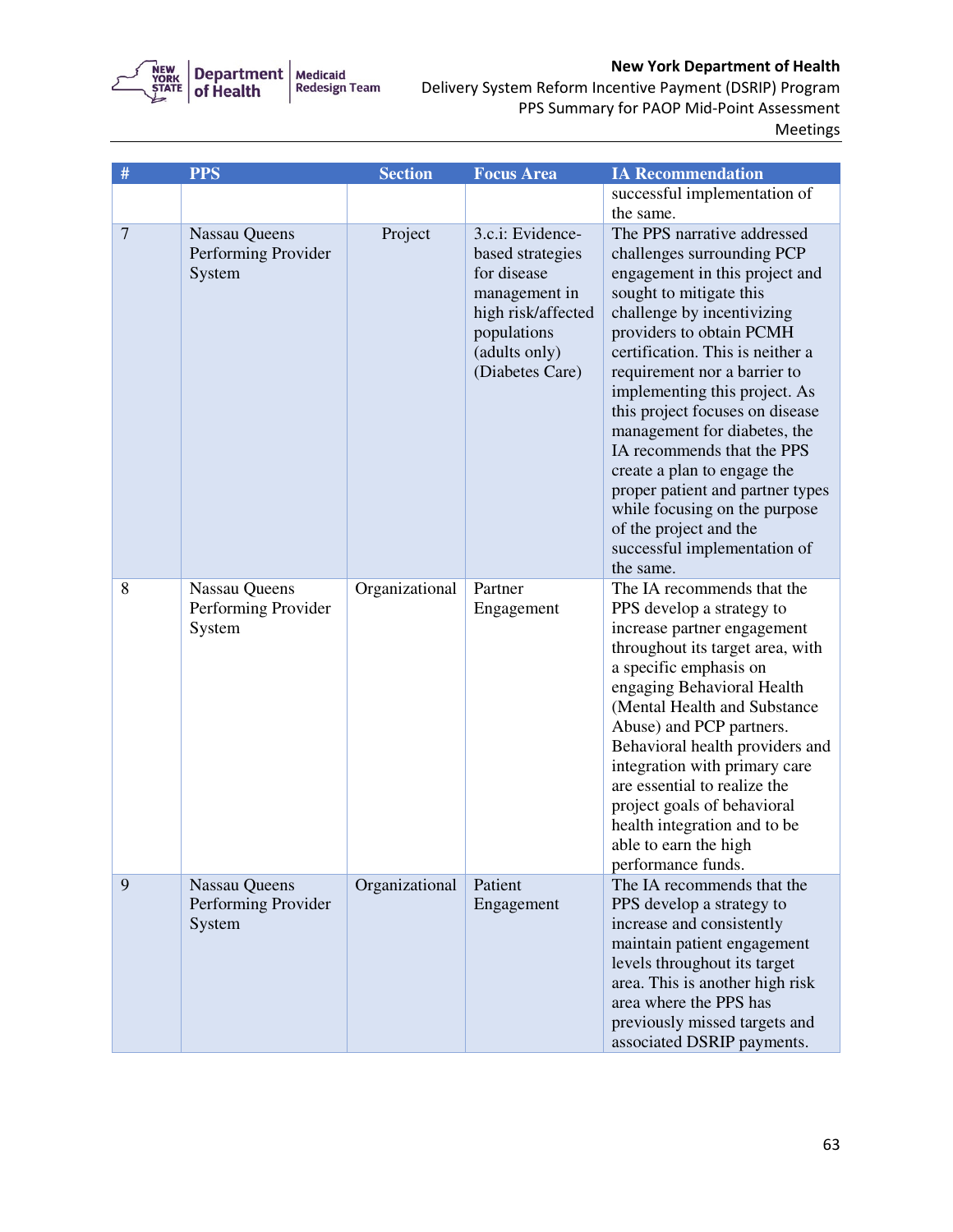

## **New York Presbyterian - Queens**

### PPS Overview

| <b>Lead Organization</b>                           | New York Presbyterian/Queens                                                                                                                                                                                                                                 |
|----------------------------------------------------|--------------------------------------------------------------------------------------------------------------------------------------------------------------------------------------------------------------------------------------------------------------|
| <b>PPS Service Area</b>                            | <b>Oueens</b>                                                                                                                                                                                                                                                |
| <b>Attribution for Performance</b>                 | 29,627                                                                                                                                                                                                                                                       |
| <b>Attribution for Performance (Project 2.d.i)</b> |                                                                                                                                                                                                                                                              |
| <b>Attribution for Valuation</b>                   | 12,962                                                                                                                                                                                                                                                       |
| <b>Total Award Dollars</b>                         | \$31,776,993                                                                                                                                                                                                                                                 |
| <b>Core Team</b>                                   | Maureen Buglino – Vice President for<br>Community Medicine and Emergency<br>Medicine<br>Maria D'Urso – Administrative Director,<br><b>Community Medicine</b><br>Sadia Choudhury - Executive Director<br>3)<br>Dr. Robert Crupi – Chief Medical Officer<br>41 |

| <b>Project</b> | <b>Project Description</b>                                                                                                                                                                                        |
|----------------|-------------------------------------------------------------------------------------------------------------------------------------------------------------------------------------------------------------------|
| 2.a.ii.        | Increase certification of primary care practitioners with patient centered medical home<br>(PCMH) certification and/or advanced primary care models (as developed under the NYS<br>Health Innovation Plan (SHIP)) |
| 2.b.v.         | Care transitions intervention for skilled nursing facility (SNF) residents                                                                                                                                        |
| 2.b.vii.       | Implementing the INTERACT project (inpatient transfer avoidance program for SNF)                                                                                                                                  |
| 2.b.viii.      | Hospital-home care collaboration solutions                                                                                                                                                                        |
| 3.a.i.         | Integration of primary care and behavioral health services                                                                                                                                                        |
| 3.b.i.         | Evidence-based strategies for disease management in high risk/affected populations (adult<br>only) (cardiovascular health)                                                                                        |
| 3.d.ii.        | Expansion of Asthma Home-Based Self-Management Program                                                                                                                                                            |
| 3.g.ii.        | Integration of palliative care into nursing homes                                                                                                                                                                 |
| 4.c.ii.        | Increase early access to, and retention in, HIV care                                                                                                                                                              |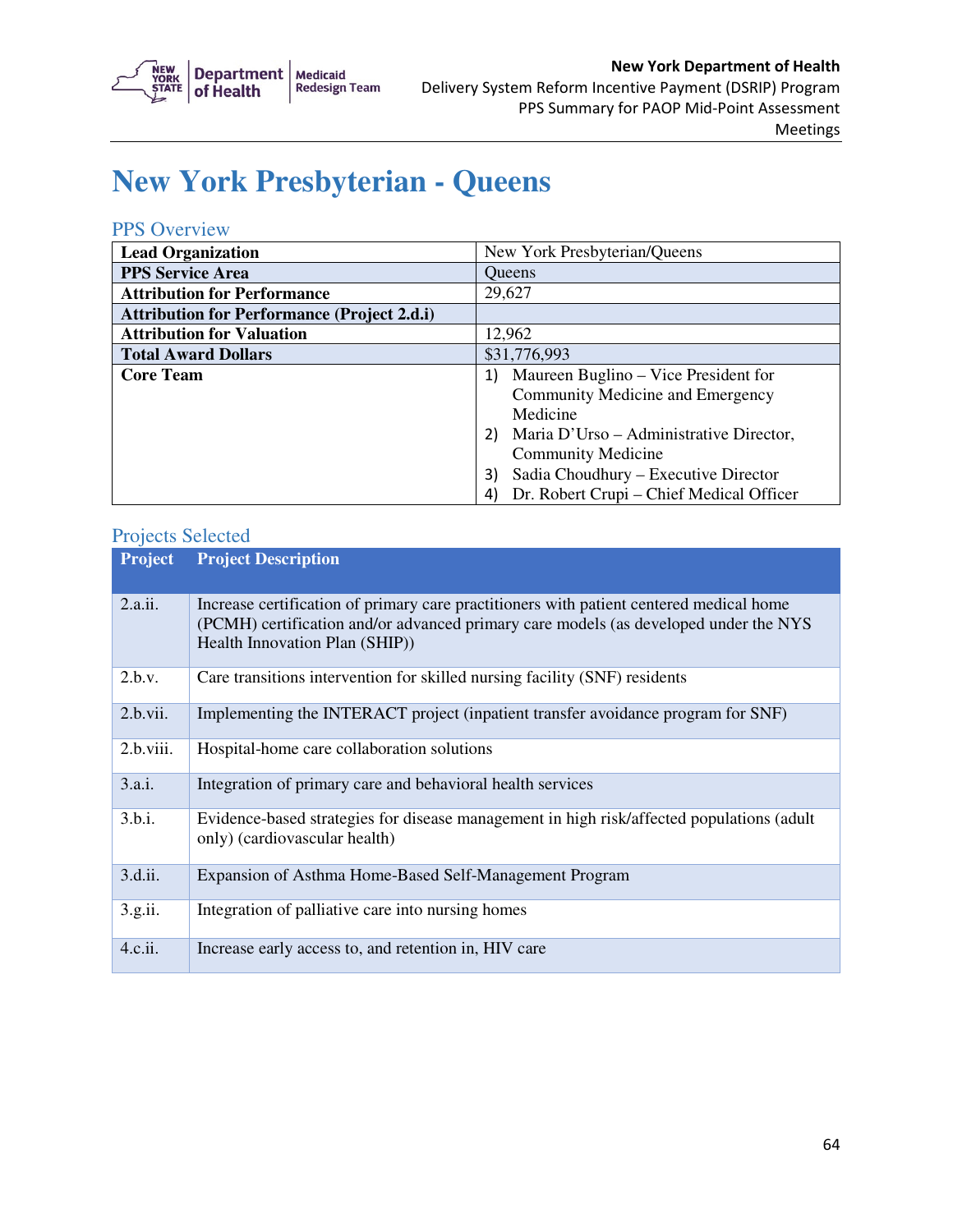

| <b>Funds Flow by Partner Category</b>                |                                             |                                         |  |
|------------------------------------------------------|---------------------------------------------|-----------------------------------------|--|
| <b>Total Funds Available (DY1)</b>                   |                                             | \$3,873,313.65                          |  |
| <b>Total Funds Earned (through DY1)</b>              | \$3,873,313.65 (100.00% of Available Funds) |                                         |  |
| <b>Total Funds Distributed (through)</b><br>DY2, Q2) | \$845,758.44 (21.84% of Earned Funds)       |                                         |  |
| <b>Partner Type</b>                                  | <b>Funds Distributed</b>                    | <b>NYPO</b><br>(% of Funds Distributed) |  |
| Practitioner - Primary Care Physician<br>(PCP)       | \$11,541.98                                 | 1.36%                                   |  |
| Practitioner - Non-Primary Care<br>Physician (PCP)   | \$0.00                                      | 0.00%                                   |  |
| Hospital                                             | \$213,157.32                                | 25.20%                                  |  |
| Clinic                                               | \$72,087.55                                 | 8.52%                                   |  |
| Case Management/Health Home                          | \$0.00                                      | 0.00%                                   |  |
| <b>Mental Health</b>                                 | \$29,791.48                                 | 3.52%                                   |  |
| <b>Substance Abuse</b>                               | \$0.00                                      | 0.00%                                   |  |
| Nursing Home                                         | \$60,675.00                                 | 7.17%                                   |  |
| Pharmacy                                             | \$0.00                                      | 0.00%                                   |  |
| Hospice                                              | \$1,974.00                                  | 0.23%                                   |  |
| Community Based Organizations <sup>17</sup>          | \$33,334.00                                 | 3.94%                                   |  |
| All Other                                            | \$14,865.24                                 | 1.76%                                   |  |
| Uncategorized                                        | \$22,459.00                                 | 2.66%                                   |  |
| <b>Non-PIT Partners</b>                              | \$0.00                                      | $0.00\%$                                |  |
| <b>PMO</b>                                           | \$385,872.87                                | 45.62%                                  |  |
| <b>TOTAL</b>                                         | \$845,758.44                                | 100.00%                                 |  |

### Mid-Point Assessment Recommendations

| <b>PPS</b>     | <b>Section</b> | <b>Focus Area</b> | <b>IA Recommendation</b>   |
|----------------|----------------|-------------------|----------------------------|
| New York       | N/A            | N/A               | No recommendations have    |
| Presbyterian – |                |                   | been made by the IA at the |
| <b>Oueens</b>  |                |                   | Mid-Point Assessment.      |

 $17$  Within the Partner Categorizations of the PPS Networks, Community Based Organizations are defined as those entities without a Medicaid billing ID. As such, there are a mix of health care and social determinant of health partners included in this category.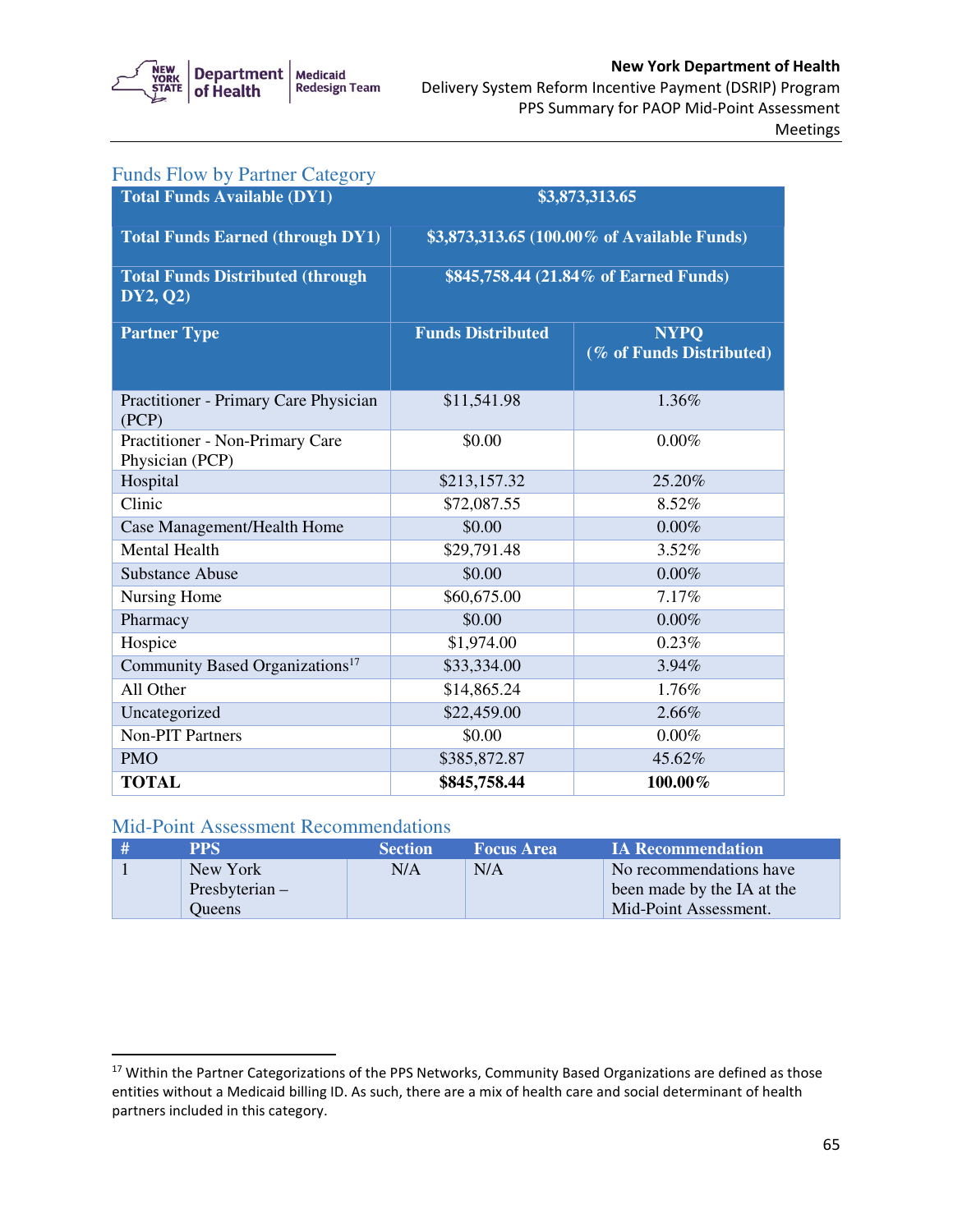

# **North Country Initiative (Samaritan)**

### PPS Overview

| <b>Lead Organization</b>           | North Country Initiative (Hospital - Samaritan                                                                                                                                                                                                                                                                                                                                                                                                                                                                                                                                                                                                          |  |
|------------------------------------|---------------------------------------------------------------------------------------------------------------------------------------------------------------------------------------------------------------------------------------------------------------------------------------------------------------------------------------------------------------------------------------------------------------------------------------------------------------------------------------------------------------------------------------------------------------------------------------------------------------------------------------------------------|--|
|                                    | Medical Center was original lead applicant)                                                                                                                                                                                                                                                                                                                                                                                                                                                                                                                                                                                                             |  |
| <b>PPS Service Area</b>            | Jefferson, Lewis, St. Lawrence Counties                                                                                                                                                                                                                                                                                                                                                                                                                                                                                                                                                                                                                 |  |
| <b>Attribution for Performance</b> | 39,755                                                                                                                                                                                                                                                                                                                                                                                                                                                                                                                                                                                                                                                  |  |
| <b>Attribution for Valuation</b>   | 61,994                                                                                                                                                                                                                                                                                                                                                                                                                                                                                                                                                                                                                                                  |  |
| <b>Total Award Dollars</b>         | \$78,062,821                                                                                                                                                                                                                                                                                                                                                                                                                                                                                                                                                                                                                                            |  |
| <b>Core Team</b>                   | Erika Flint: Executive Director, Fort Drum<br>1)<br>Regional Health Planning Organization<br>Brian Marcolini: Director, Fort Drum<br>2)<br>Regional Health Planning Organization<br>Thomas Carman: CEO, Samaritan Medical<br>3)<br>Center<br>Tracy Leonard: Deputy Director, Fort Drum<br>4)<br>Regional Health Planning Organization<br>Ian Gant: Population Health Program<br>5)<br>Manager, Fort Drum Regional Health<br><b>Planning Organization</b><br>Corey Zeigler: CIO, Fort Drum Regional<br>6)<br>Health Planning Organization (Note: Corey is<br>also the CIO Steering Committee Co-Chair)<br>Lindsay Knowlton: DSRIP Finance Director<br>7) |  |

| <b>Project</b> | <b>Project Description</b>                                                                                                                                                                                 |
|----------------|------------------------------------------------------------------------------------------------------------------------------------------------------------------------------------------------------------|
| 2.a.i.         | Create Integrated Delivery Systems that are focused on Evidence-Based Medicine /<br><b>Population Health Management</b>                                                                                    |
| 2.a.ii.        | Increase certification of primary care practitioners with patient centered medical home<br>certification and/or advanced primary care models (as developed under the NYS Health<br>Innovation Plan (SHIP)) |
| 2.a.iv.        | Created a medical village using existing hospital infrastructure                                                                                                                                           |
| 2.b.iv.        | Care transitions intervention model to reduce 30 day readmissions for chronic health<br>conditions                                                                                                         |
| 2.d.i.         | Implementation of patient activation activities to engage, educate and integrate the<br>uninsured and low/non-utilizing Medicaid populations into community based care.                                    |
| 3.a.i.         | Integration of primary care and behavioral health services                                                                                                                                                 |
| 3.b.i.         | Evidence-based strategies for disease management in high risk/affected populations (adult<br>only) (cardiovascular health)                                                                                 |
| 3.c.i.         | Evidence-based strategies for disease management in high risk/affected populations (adults)<br>only) (diabetes care)                                                                                       |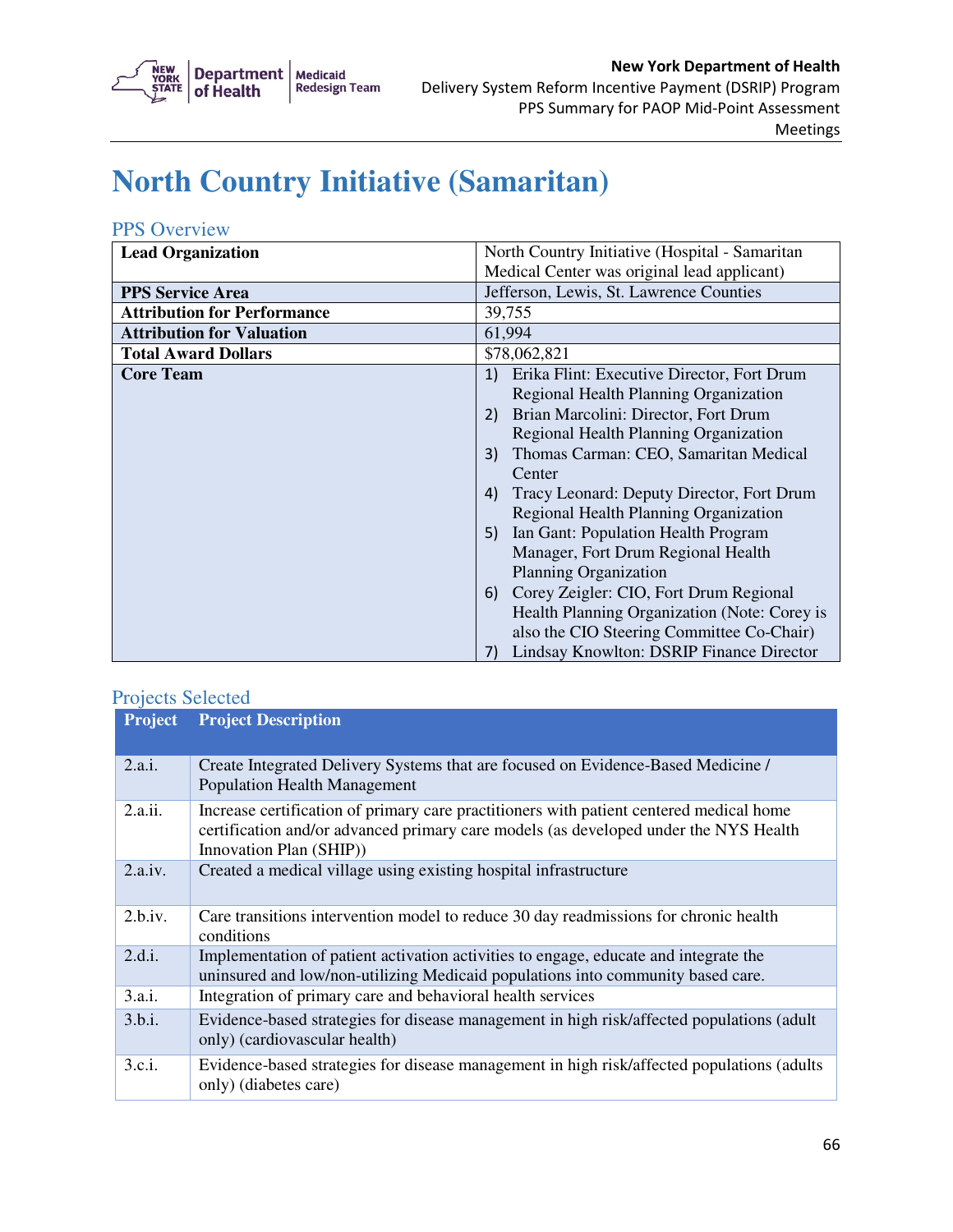

| 3.c.ii.  | Implementation of evidence-based strategies for disease management in high risk/affected<br>populations (adults only) (diabetes care) |
|----------|---------------------------------------------------------------------------------------------------------------------------------------|
| 4.a.iii. | Strengthen mental health and substance abuse infrastructure across systems                                                            |
| 4.b.ii.  | Increase access to high quality chronic disease preventive care and management in both<br>clinical and community settings             |

### Funds Flow by Partner Category

| <b>Total Funds Available (DY1)</b>                   | \$11,688,961.00                              |                                        |  |
|------------------------------------------------------|----------------------------------------------|----------------------------------------|--|
| <b>Total Funds Earned (through DY1)</b>              | \$11,688,961.00 (100.00% of Available Funds) |                                        |  |
| <b>Total Funds Distributed (through)</b><br>DY2, Q2) | \$7,794,988.51 (66.69% of Earned Funds)      |                                        |  |
| <b>Partner Type</b>                                  | <b>Funds Distributed</b>                     | <b>NCI</b><br>(% of Funds Distributed) |  |
| Practitioner - Primary Care Physician<br>(PCP)       | \$276,501.21                                 | 3.55%                                  |  |
| Practitioner - Non-Primary Care<br>Physician (PCP)   | \$74,086.88                                  | 0.95%                                  |  |
| Hospital                                             | \$911,871.81                                 | 11.70%                                 |  |
| Clinic                                               | \$2,742,251.48                               | 35.18%                                 |  |
| Case Management/Health Home                          | \$115,580.21                                 | 1.48%                                  |  |
| <b>Mental Health</b>                                 | \$718,875.21                                 | 9.22%                                  |  |
| <b>Substance Abuse</b>                               | \$129,162.55                                 | 1.66%                                  |  |
| Nursing Home                                         | \$76,763.86                                  | 0.98%                                  |  |
| Pharmacy                                             | \$8,944.66                                   | 0.11%                                  |  |
| Hospice                                              | \$10,899.35                                  | 0.14%                                  |  |
| Community Based Organizations <sup>18</sup>          | \$108,374.20                                 | 1.39%                                  |  |
| All Other                                            | \$108,121.09                                 | 1.39%                                  |  |
| Uncategorized                                        | \$49,967.20                                  | 0.64%                                  |  |
| <b>Non-PIT Partners</b>                              | \$0.00                                       | $0.00\%$                               |  |
| <b>PMO</b>                                           | \$2,463,588.80                               | 31.60%                                 |  |
| <b>TOTAL</b>                                         | \$7,794,988.51                               | 100.00%                                |  |

 $18$  Within the Partner Categorizations of the PPS Networks, Community Based Organizations are defined as those entities without a Medicaid billing ID. As such, there are a mix of health care and social determinant of health partners included in this category.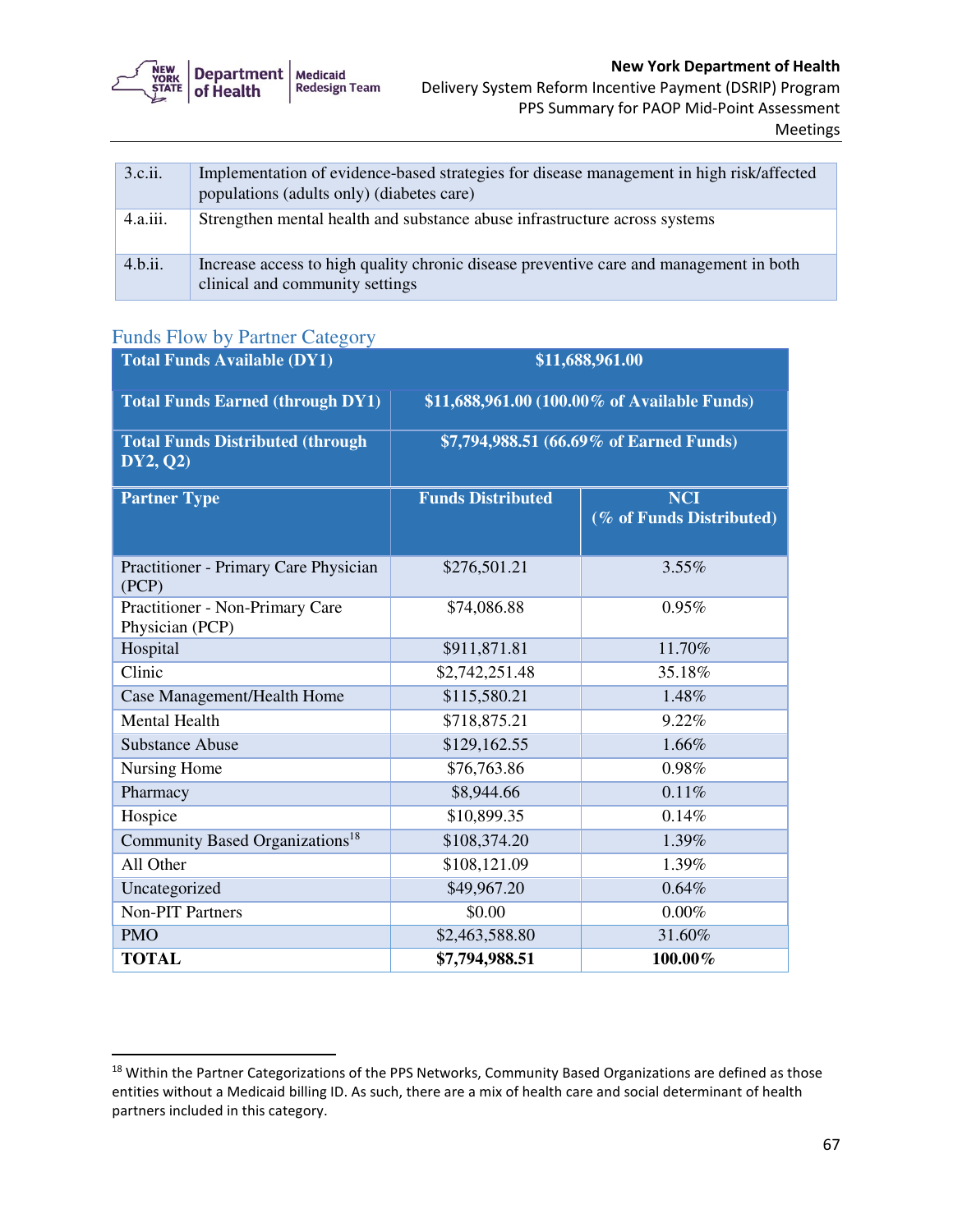

| - # | <b>PPS</b>             | <b>Section</b> | <b>Focus Area</b> | <b>IA Recommendation</b>      |
|-----|------------------------|----------------|-------------------|-------------------------------|
|     | North Country          | Organizational | Financial         | The IA recommends the PPS     |
|     | Initiative (Samaritan) |                | Sustainability    | develop a strategy to enhance |
|     |                        |                | and VBP           | partner engagement with       |
|     |                        |                |                   | MCOs to achieve VBP goals.    |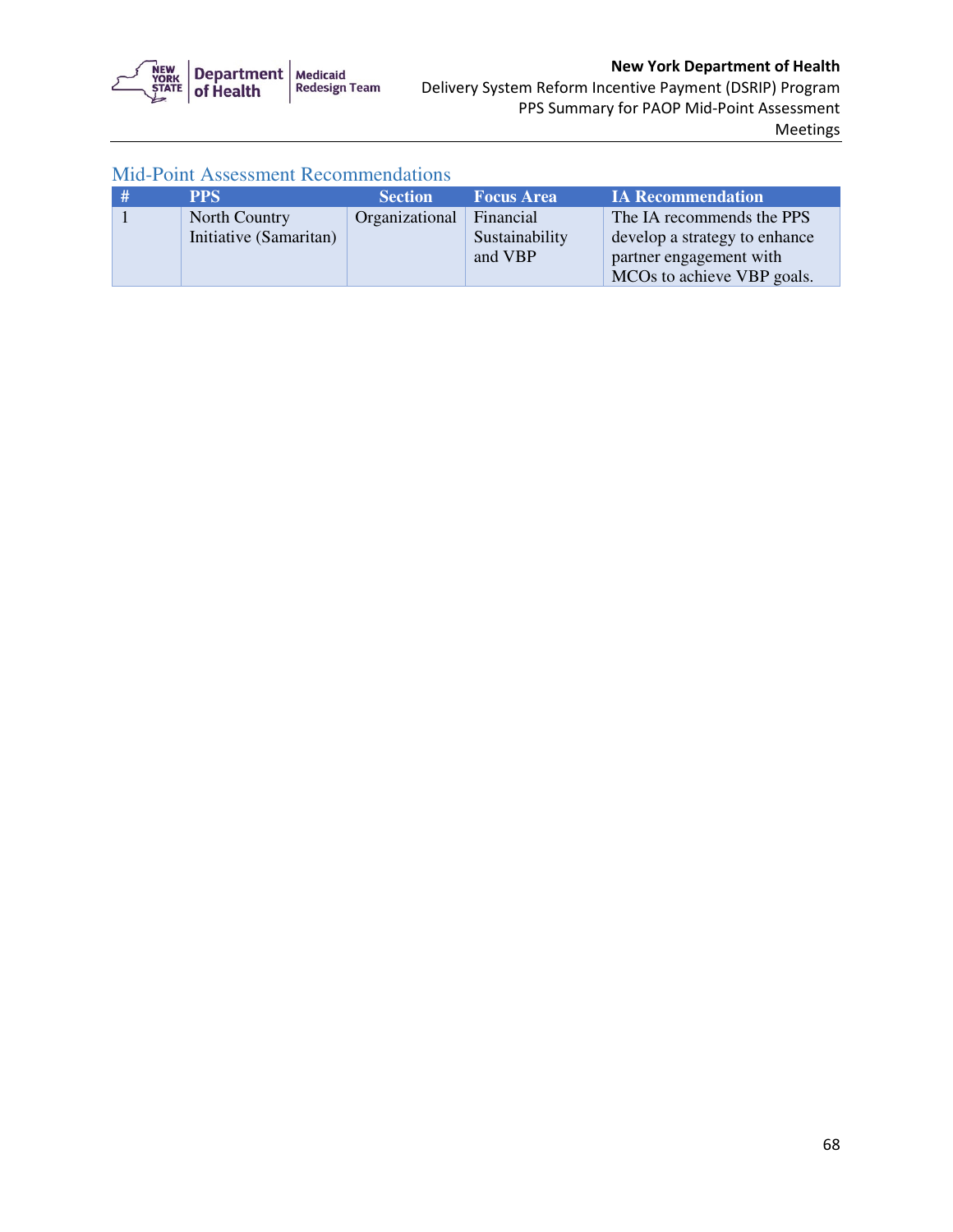

## **NYU Lutheran PPS**

### PPS Overview

| <b>Lead Organization</b>                           | NYU Lutheran Medical Center                     |
|----------------------------------------------------|-------------------------------------------------|
| <b>PPS Service Area</b>                            | <b>Brooklyn</b>                                 |
| <b>Attribution for Performance</b>                 | 116,211                                         |
| <b>Attribution for Performance (Project 2.d.i)</b> |                                                 |
| <b>Attribution for Valuation</b>                   | 74,326                                          |
| <b>Total Award Dollars</b>                         | \$127,740,537                                   |
| <b>Core Team</b>                                   | Larry McReynolds – Executive Sponsor            |
|                                                    | Alessandra Taverna-Trani – Executive            |
|                                                    | Director                                        |
|                                                    | Dr. Isaac Dapkins – Chief Medical Officer<br>3) |
|                                                    | Lisa Vancheri – Director, Long Range<br>4)      |
|                                                    | Financial Planning, NYU Langone                 |

| <b>Project</b> | <b>Project Description</b>                                                                                              |
|----------------|-------------------------------------------------------------------------------------------------------------------------|
| 2.a.i.         | Create Integrated Delivery Systems that are focused on Evidence-Based Medicine /<br><b>Population Health Management</b> |
| 2.b.iii.       | ED care triage for at-risk populations                                                                                  |
| 2.b.ix.        | Implementation of observational programs in hospitals                                                                   |
| 2.c.i.         | Development of community-based health navigation services                                                               |
| 3.a.i.         | Integration of primary care and behavioral health services                                                              |
| 3.c.i.         | Evidence-based strategies for disease management in high risk/affected populations (adults)<br>only) (Diabetes Care)    |
| 3.d.ii.        | Expansion of asthma home-based self-management program                                                                  |
| 4.b.i.         | Promote tobacco use cessation, especially among low SES populations and those with poor<br>mental health.               |
| 4.c.ii.        | Increase early access to, and retention in, HIV care                                                                    |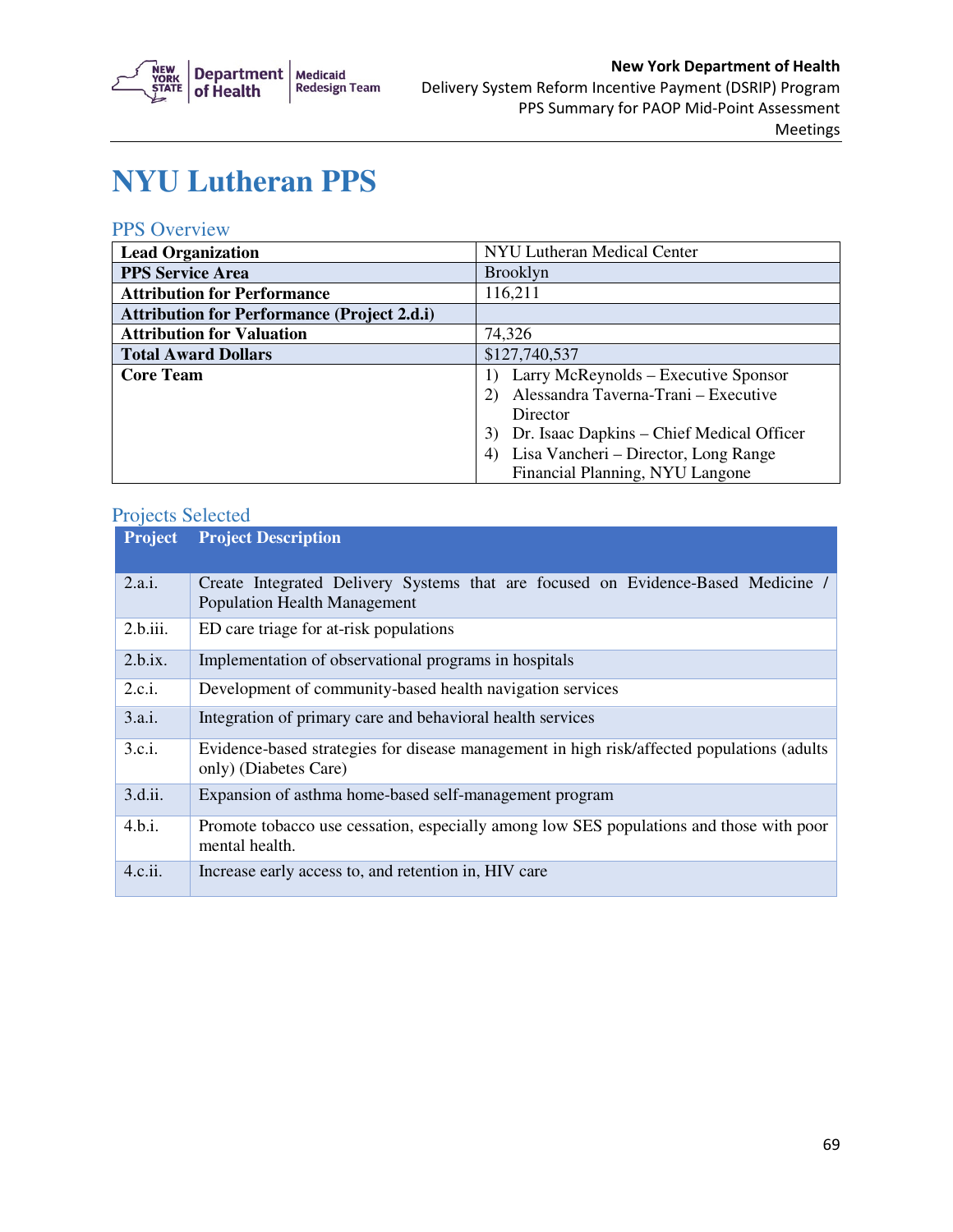

| <b>Funds Flow by Partner Category</b>               |                          |                                                 |
|-----------------------------------------------------|--------------------------|-------------------------------------------------|
| <b>Total Funds Available (DY1)</b>                  |                          | \$16,492,433.47                                 |
| <b>Total Funds Earned (through DY1)</b>             |                          | \$16,475,414.50 (99.90% of Available Funds)     |
| <b>Total Funds Distributed (through</b><br>DY2, Q2) |                          | \$7,598,768.27 (46.12% of Earned Funds)         |
| <b>Partner Type</b>                                 | <b>Funds Distributed</b> | <b>NYU</b> Lutheran<br>(% of Funds Distributed) |
| Practitioner - Primary Care Physician<br>(PCP)      | \$0.00                   | 0.00%                                           |
| Practitioner - Non-Primary Care<br>Physician (PCP)  | \$0.00                   | $0.00\%$                                        |
| Hospital                                            | \$663,702.00             | 8.73%                                           |
| Clinic                                              | \$2,110,315.27           | 27.77%                                          |
| Case Management/Health Home                         | \$0.00                   | 0.00%                                           |
| <b>Mental Health</b>                                | \$0.00                   | 0.00%                                           |
| <b>Substance Abuse</b>                              | \$25,000.00              | 0.33%                                           |
| Nursing Home                                        | \$0.00                   | $0.00\%$                                        |
| Pharmacy                                            | \$0.00                   | 0.00%                                           |
| Hospice                                             | \$0.00                   | $0.00\%$                                        |
| Community Based Organizations <sup>19</sup>         | \$125,115.00             | 1.65%                                           |
| All Other                                           | \$123,678.00             | 1.63%                                           |
| Uncategorized                                       | \$49,262.00              | 0.65%                                           |
| <b>Non-PIT Partners</b>                             | \$57,604.00              | 0.76%                                           |
| <b>PMO</b>                                          | \$4,444,092.00           | 58.48%                                          |
| <b>TOTAL</b>                                        | \$7,598,768.27           | 100.00%                                         |

 $19$  Within the Partner Categorizations of the PPS Networks, Community Based Organizations are defined as those entities without a Medicaid billing ID. As such, there are a mix of health care and social determinant of health partners included in this category.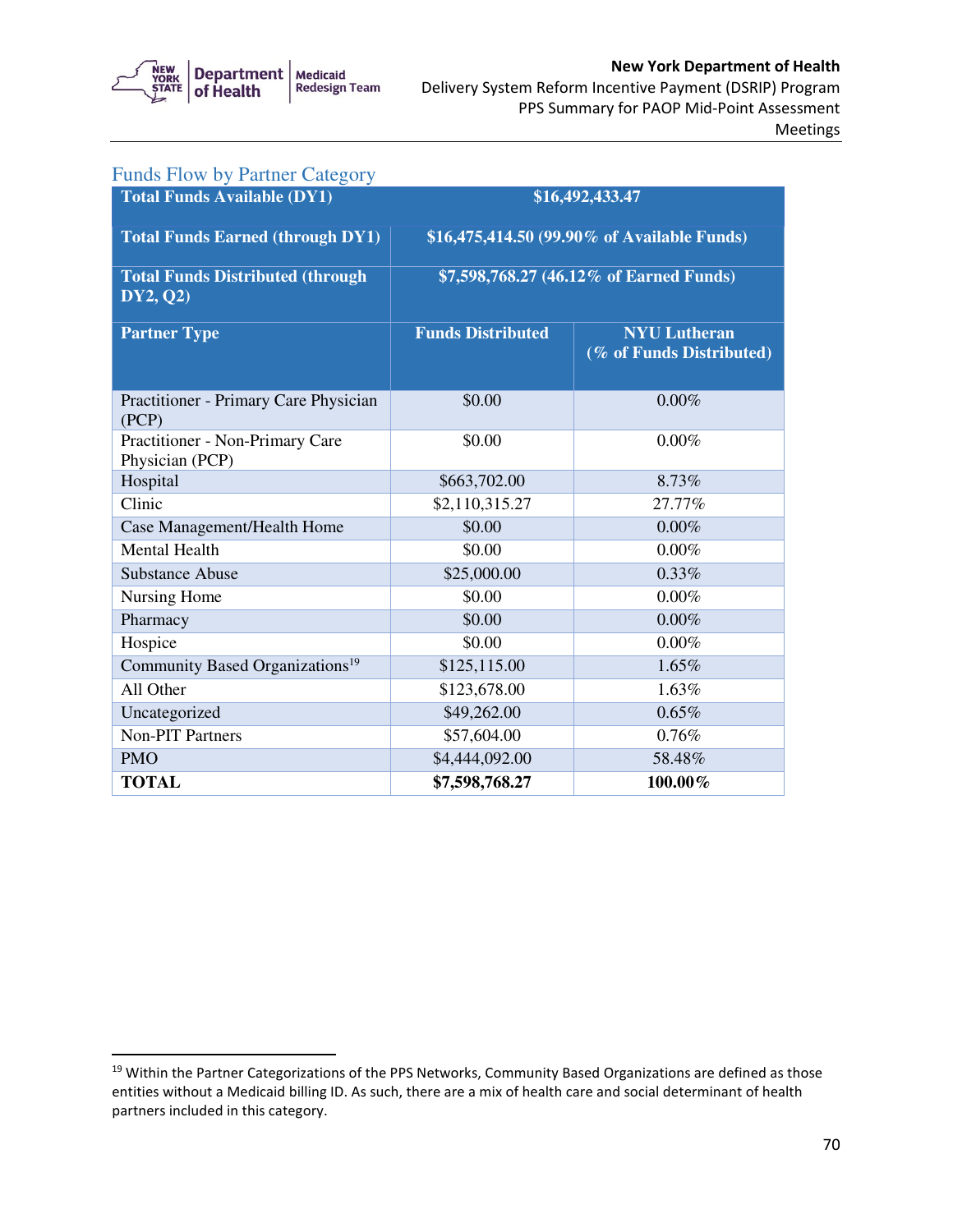

 Delivery System Reform Incentive Payment (DSRIP) Program PPS Summary for PAOP Mid-Point Assessment Meetings

| #              | <b>PPS</b>              | <b>Section</b> | <b>Focus Area</b>                                                             | <b>IA Recommendation</b>                                                                                                                                                                                                                                                                                                                                              |
|----------------|-------------------------|----------------|-------------------------------------------------------------------------------|-----------------------------------------------------------------------------------------------------------------------------------------------------------------------------------------------------------------------------------------------------------------------------------------------------------------------------------------------------------------------|
| $\mathbf{1}$   | <b>NYU Lutheran PPS</b> | Project        | 3.d.ii.: Expansion<br>of asthma home-<br>based self-<br>management<br>program | The IA recommends the PPS<br>develop an action plan to<br>educate patients on the benefits<br>of home-based asthma visits in<br>order to engage patients in the<br>project. The PPS must also<br>create a plan to expedite the<br>time needed to negotiate with<br>vendors and integrate home<br>visits into the infrastructure to<br>engage partners in the project. |
| $\overline{2}$ | <b>NYU Lutheran PPS</b> | Organizational | Community<br><b>Based</b><br>Organization<br>Contracting                      | The IA recommends the PPS<br>create a plan and commit<br>resources for the engagement of<br>CBOs in all areas the PPS<br>articulated in its Community<br>Engagement Plan.                                                                                                                                                                                             |
| $\overline{3}$ | <b>NYU Lutheran PPS</b> | Organizational | Partner<br>Engagement                                                         | The IA recommends that the<br>PPS develop a strategy for<br>ensuring partner engagement<br>across all projects being<br>implemented by the PPS.                                                                                                                                                                                                                       |
| $\overline{4}$ | <b>NYU Lutheran PPS</b> | Organizational | Primary Care<br>Plans                                                         | The IA recommends the PPS<br>develop an action plan to<br>address the concerns related to<br>sufficient primary care capacity<br>in the Primary Care Plan.                                                                                                                                                                                                            |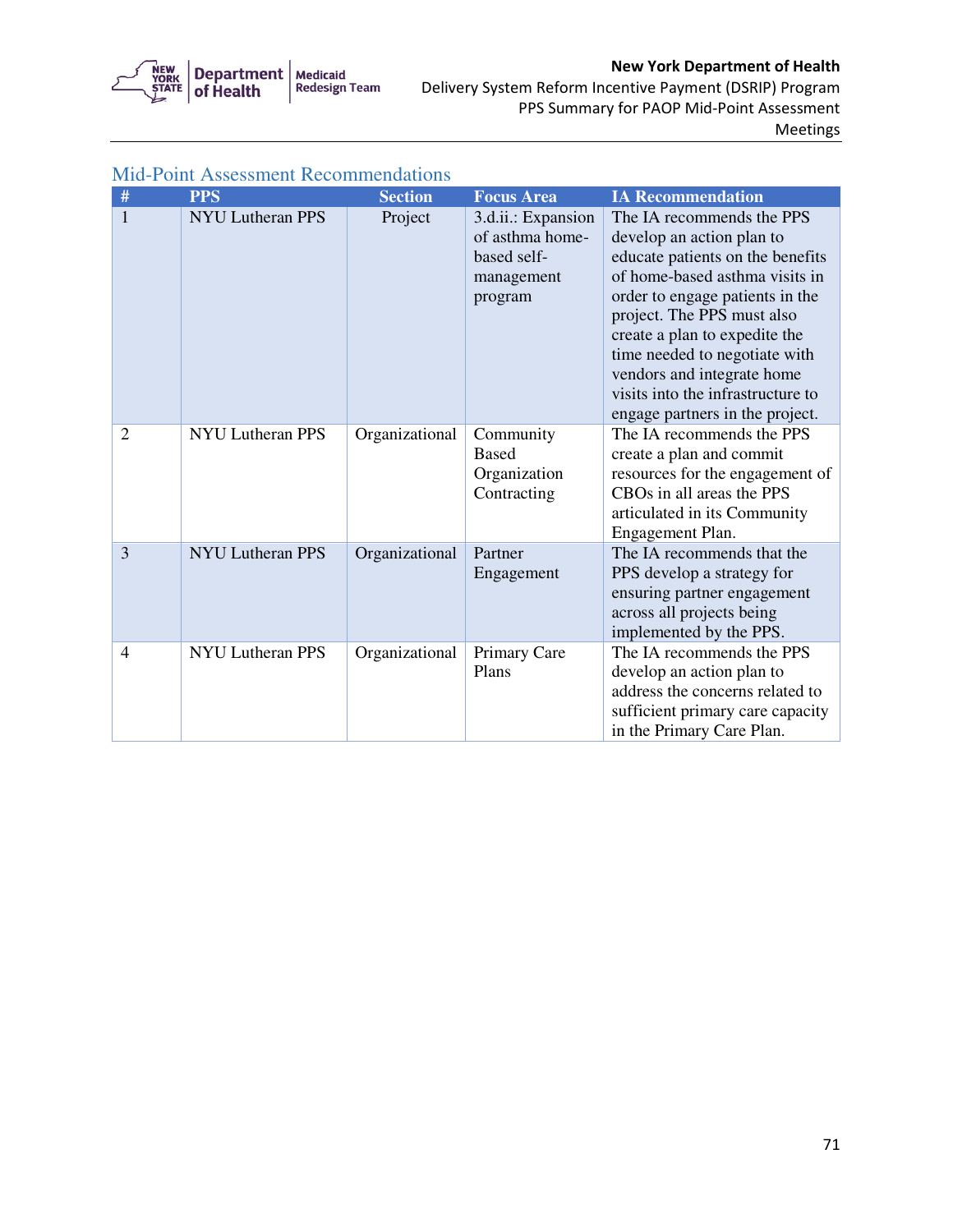

# **OneCity Health (NYC HHC)**

### PPS Overview

| <b>Lead Organization</b>                           | New York City Health + Hospitals         |
|----------------------------------------------------|------------------------------------------|
| <b>PPS Service Area</b>                            | Brooklyn, Bronx, Manhattan, Queens       |
| <b>Attribution for Performance</b>                 | 657,070                                  |
| <b>Attribution for Performance (Project 2.d.i)</b> | 2,097,260                                |
| <b>Attribution for Valuation</b>                   | 2,760,602                                |
| <b>Total Award Dollars</b>                         | \$1,215,165,724                          |
| <b>Core Team</b>                                   | Dr. Christina Jenkins - PPS Lead/ CEO    |
|                                                    | Inez Sieben - COO                        |
|                                                    | Wilbur Yen – Chief of Staff              |
|                                                    | Dr. Anna Flattau — CMO                   |
|                                                    | Nicole Jordan-Martin – Executive Manager |

| Project  | <b>Project Description</b>                                                                                                                                                                            |
|----------|-------------------------------------------------------------------------------------------------------------------------------------------------------------------------------------------------------|
| 2.a.i.   | Create Integrated Delivery Systems that are focused on Evidence-Based Medicine /<br><b>Population Health Management</b>                                                                               |
| 2.a.iii. | Health Home At-Risk Intervention Program: Proactive management of higher risk patients<br>not currently<br>eligible for Health Homes through access to high quality primary care and support services |
| 2.b.iii. | ED care triage for at-risk populations                                                                                                                                                                |
| 2.b.iv.  | Care transitions intervention model to reduce 30 day readmissions for chronic health<br>conditions                                                                                                    |
| 2.d.i.   | Implementation of Patient Activation Activities to Engage, Educate and Integrate the<br>uninsured and low/non-utilizing Medicaid populations into Community Based Care                                |
| 3.a.i.   | Integration of primary care and behavioral health services                                                                                                                                            |
| 3.b.i.   | Evidence-based strategies for disease management in high risk/affected populations (adult<br>only)                                                                                                    |
| 3.d.ii.  | Expansion of asthma home-based self-management program                                                                                                                                                |
| 3.g.i.   | Integration of palliative care into the PCMH Model                                                                                                                                                    |
| 4.a.iii. | Strengthen Mental Health and Substance Abuse Infrastructure across Systems                                                                                                                            |
| 4.c.ii.  | Increase early access to, and retention in, HIV care                                                                                                                                                  |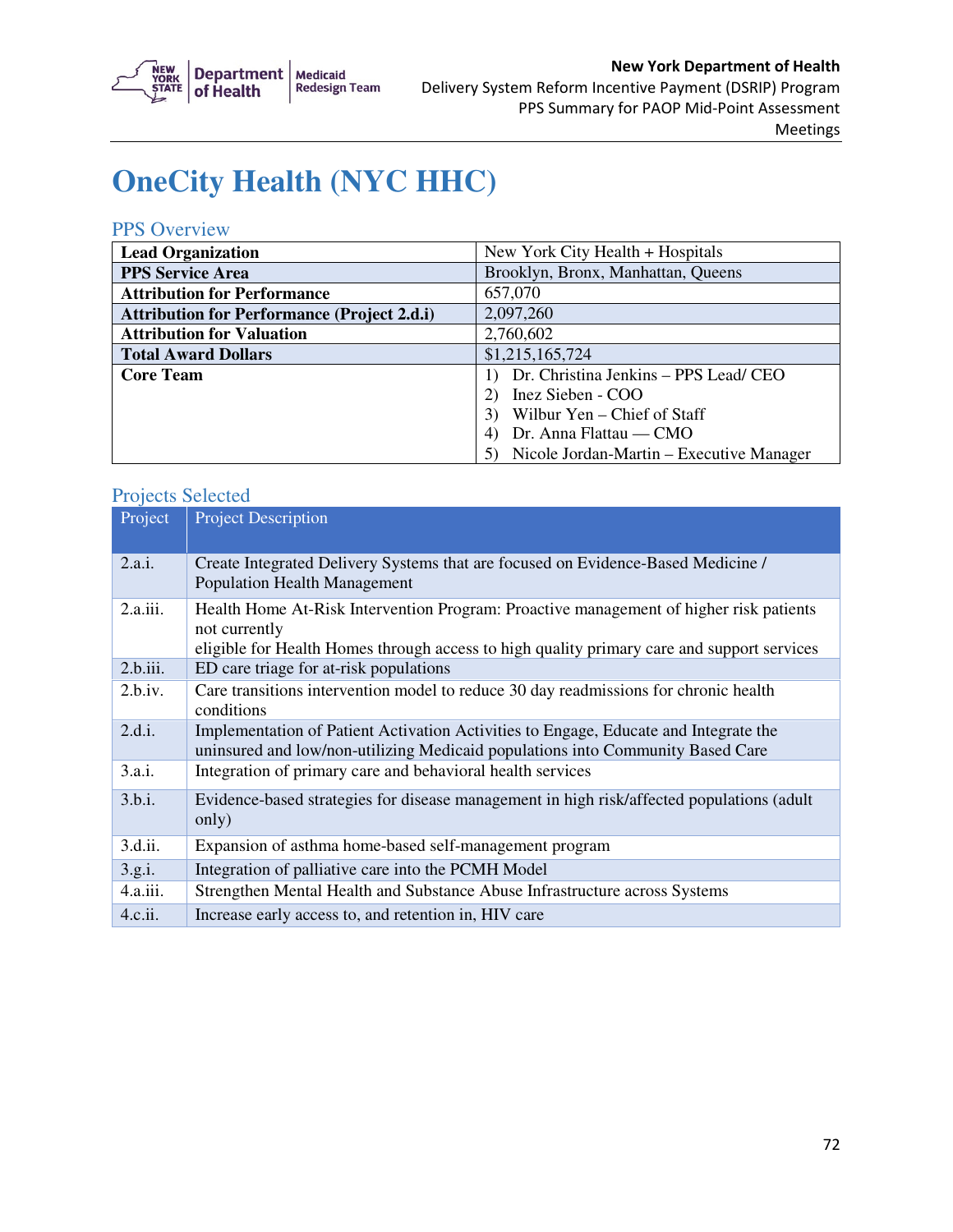

| <b>Funds Flow by Partner Category</b>                |                                         |                                              |
|------------------------------------------------------|-----------------------------------------|----------------------------------------------|
| <b>Total Funds Available (DY1)</b>                   |                                         | \$185,217,395.43                             |
| <b>Total Funds Earned (through DY1)</b>              |                                         | \$184,985,371.51 (99.87% of Available Funds) |
| <b>Total Funds Distributed (through)</b><br>DY2, Q2) | \$16,817,150.41 (9.09% of Earned Funds) |                                              |
| <b>Partner Type</b>                                  | <b>Funds Distributed</b>                | <b>NYC HHC</b><br>(% of Funds Distributed)   |
| Practitioner - Primary Care Physician<br>(PCP)       | \$6,238.55                              | 0.04%                                        |
| Practitioner - Non-Primary Care<br>Physician (PCP)   | \$1,361.77                              | 0.01%                                        |
| Hospital                                             | \$114,909.68                            | 0.68%                                        |
| Clinic                                               | \$84,361.57                             | 0.50%                                        |
| Case Management/Health Home                          | \$76,924.15                             | 0.46%                                        |
| <b>Mental Health</b>                                 | \$66,476.39                             | 0.40%                                        |
| <b>Substance Abuse</b>                               | \$3,289.85                              | 0.02%                                        |
| Nursing Home                                         | \$9,534.74                              | 0.06%                                        |
| Pharmacy                                             | \$11,465.99                             | 0.07%                                        |
| Hospice                                              | \$2,175.89                              | 0.01%                                        |
| Community Based Organizations <sup>20</sup>          | \$159,402.52                            | 0.95%                                        |
| All Other                                            | \$224,646.59                            | 1.34%                                        |
| Uncategorized                                        | \$50,799.72                             | 0.30%                                        |
| <b>Non-PIT Partners</b>                              | \$42,427.00                             | 0.25%                                        |
| <b>PMO</b>                                           | \$15,963,136.00                         | 94.92%                                       |
| <b>TOTAL</b>                                         | \$16,817,150.41                         | 100.00%                                      |

<sup>&</sup>lt;sup>20</sup> Within the Partner Categorizations of the PPS Networks, Community Based Organizations are defined as those entities without a Medicaid billing ID. As such, there are a mix of health care and social determinant of health partners included in this category.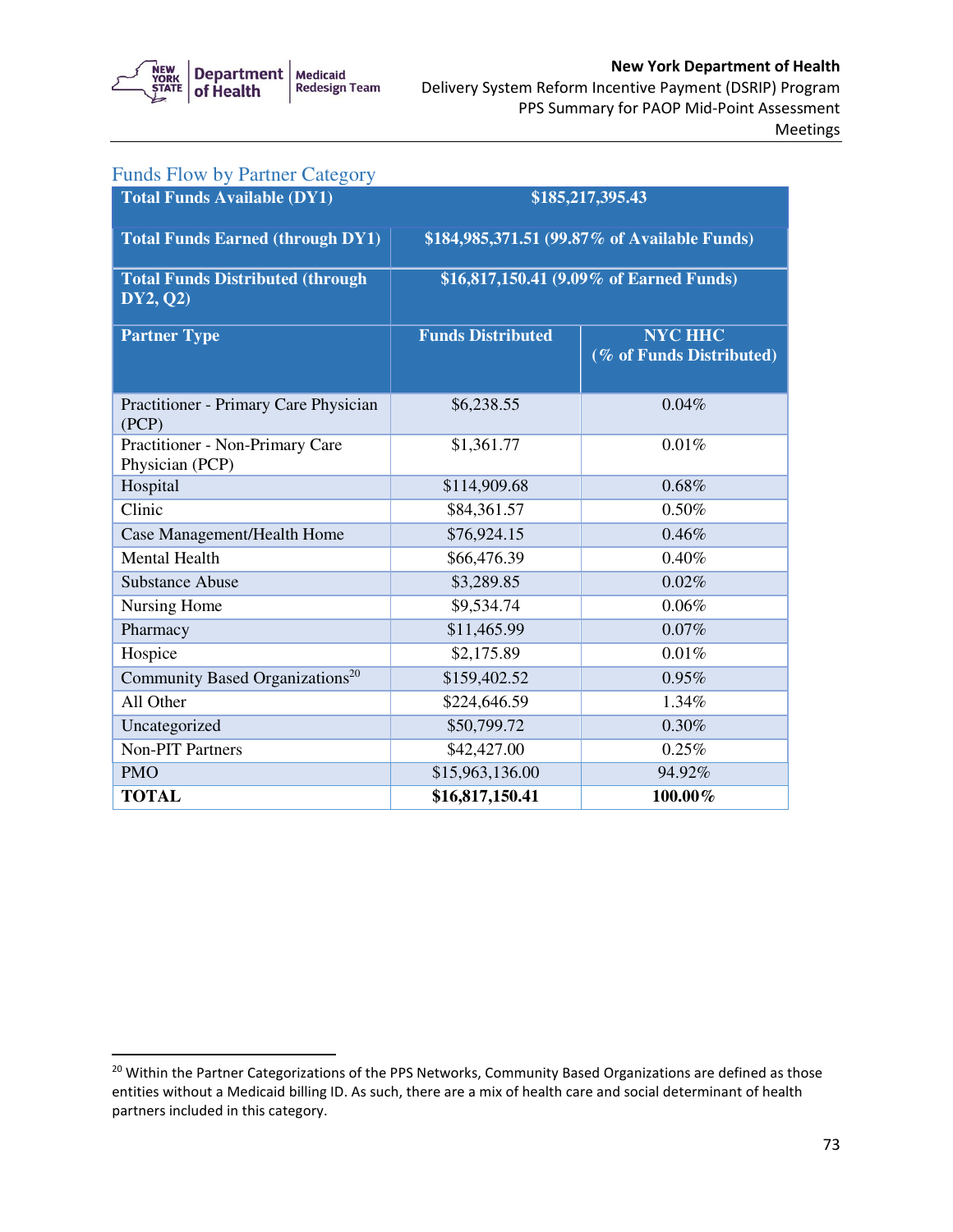

# New York Department of Health

 Delivery System Reform Incentive Payment (DSRIP) Program PPS Summary for PAOP Mid-Point Assessment Meetings

|                | <b>Mid-Point Assessment Recommendations</b> |                |                                                                              |                                                                                                                                                                                                                       |  |
|----------------|---------------------------------------------|----------------|------------------------------------------------------------------------------|-----------------------------------------------------------------------------------------------------------------------------------------------------------------------------------------------------------------------|--|
| $\#$           | <b>PPS</b>                                  | <b>Section</b> | <b>Focus Area</b>                                                            | <b>IA Recommendation</b>                                                                                                                                                                                              |  |
| $\mathbf{1}$   | <b>OneCity Health</b><br>(HHC)              | Project        | 2.a.i: Create<br>Integrated<br>Delivery<br>Systems                           | The IA recommends that the<br>PPS develop a plan to increase<br>partner engagement to ensure<br>the PPS I able to successfully<br>meet project implementation<br>milestones, performance<br>metrics, and DSRIP goals. |  |
| $\overline{2}$ | OneCity Health<br>(HHC)                     | Project        | 3.d.ii: Expansion<br>of asthma home-<br>based self-<br>management<br>program | The IA recommends the PPS<br>continue to pursue workforce<br>solutions through its identified<br>workforce partners to foster<br>workforce pipeline for<br>necessary workers with<br>appropriate skillsets.           |  |
| $\overline{3}$ | <b>OneCity Health</b><br>(HHC)              | Project        | 3.d.ii: Expansion<br>of asthma home-<br>based self-<br>management<br>program | The IA recommends the PPS<br>continue to collaborate with the<br>NYS Asthma Regional<br>Coalitions to provide asthma<br>education certification<br>trainings.                                                         |  |
| $\overline{4}$ | OneCity Health<br>(HHC)                     | Organizational | <b>Funds Flow</b>                                                            | The IA recommends that the<br>PPS accelerate a contracting<br>strategy to distribute funds to<br>their partners to promote more<br>engagement.                                                                        |  |
| 5              | <b>OneCity Health</b><br>(HHC)              | Organizational | Partner<br>Engagement                                                        | The IA recommends that the<br>PPS develop an action plan to<br>increase partner engagement<br>across all projects being<br>implemented by the PPS.                                                                    |  |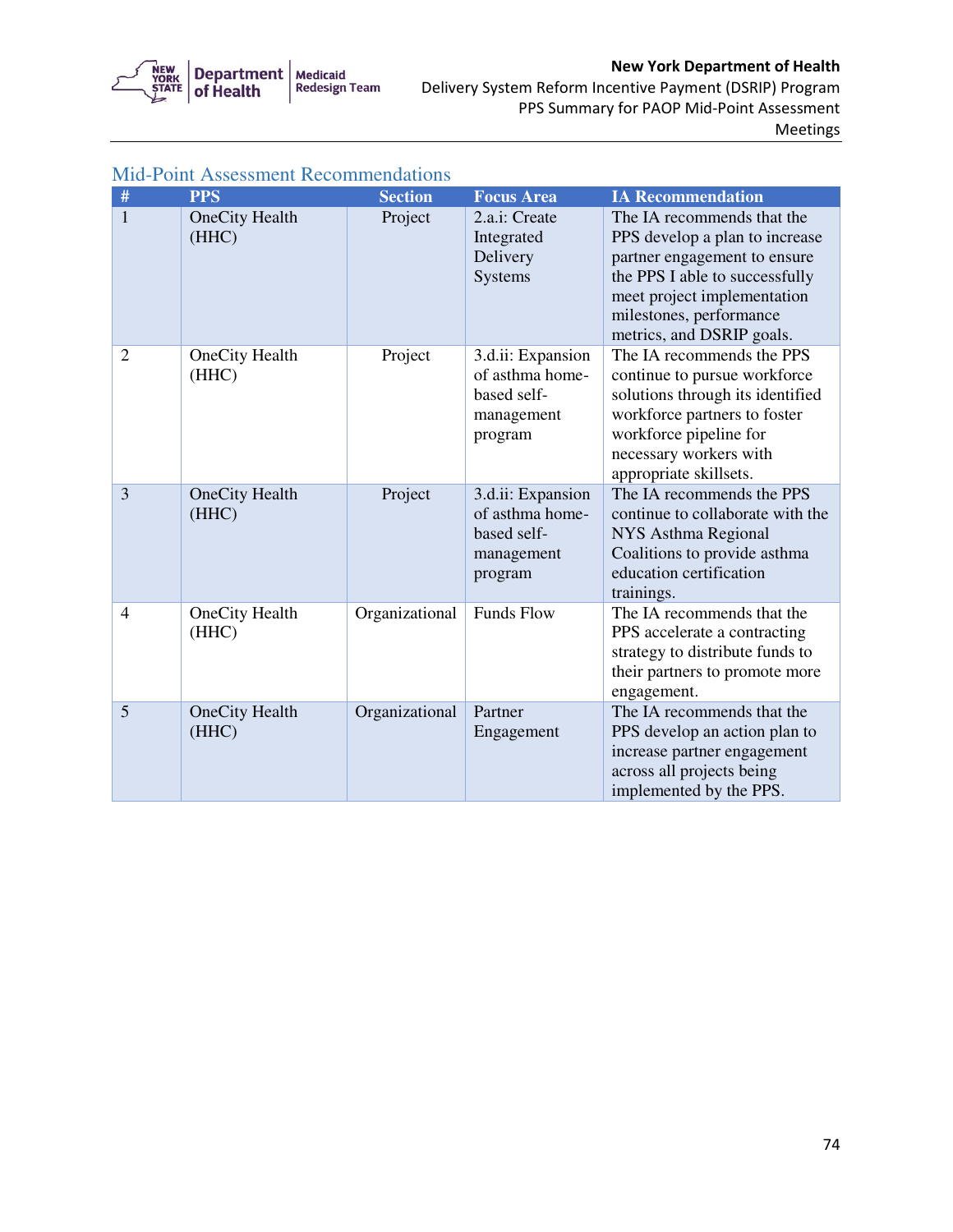

# **Refuah Community Health Collaborative**

#### PPS Overview

| <b>Lead Organization</b>           | Refuah Health Center (FQHC)                  |
|------------------------------------|----------------------------------------------|
| <b>PPS Service Area</b>            | Orange and Rockland Counties                 |
| <b>Attribution for Performance</b> | 42,153                                       |
| <b>Attribution for Valuation</b>   | 26,804                                       |
| <b>Total Award Dollars</b>         | \$45,634,589                                 |
| <b>Core Team</b>                   | Chanie Sternberg: Refuah Health Center,      |
|                                    | President and CEO                            |
|                                    | 2) Dr. Corinna Manini: Refuah Health Center, |
|                                    | <b>Medical Director</b>                      |
|                                    | Rachel Merk: CTO, Refuah Health Center<br>3) |
|                                    | Alexandra Khorover: Legal Council            |
|                                    | Shaindy Landerer: Director of Finance        |

| <b>Project</b> | <b>Project Description</b>                                                                                                                                                       |
|----------------|----------------------------------------------------------------------------------------------------------------------------------------------------------------------------------|
| 2.a.i          | Create Integrated Delivery Systems that are focused on Evidence-Based Medicine /<br><b>Population Health Management</b>                                                          |
| 2.a.ii         | Increase certification of primary care practitioners with PCMH certification and/or<br>Advanced Primary Care Models (as developed under the NYS Health Innovation Plan<br>(SHIP) |
| 2.c.i          | Development of community-based health navigation services                                                                                                                        |
| 3.a.i          | Integration of primary care and behavioral health services                                                                                                                       |
| 3.a.ii         | Behavioral health community crisis stabilization services                                                                                                                        |
| 3.a.iii        | Implementation of evidence-based medication adherence programs (MAP) in community<br>based sites for behavioral health medication compliance                                     |
| 4.b.i          | Promote tobacco use cessation, especially among low SES populations and those with poor<br>mental health.                                                                        |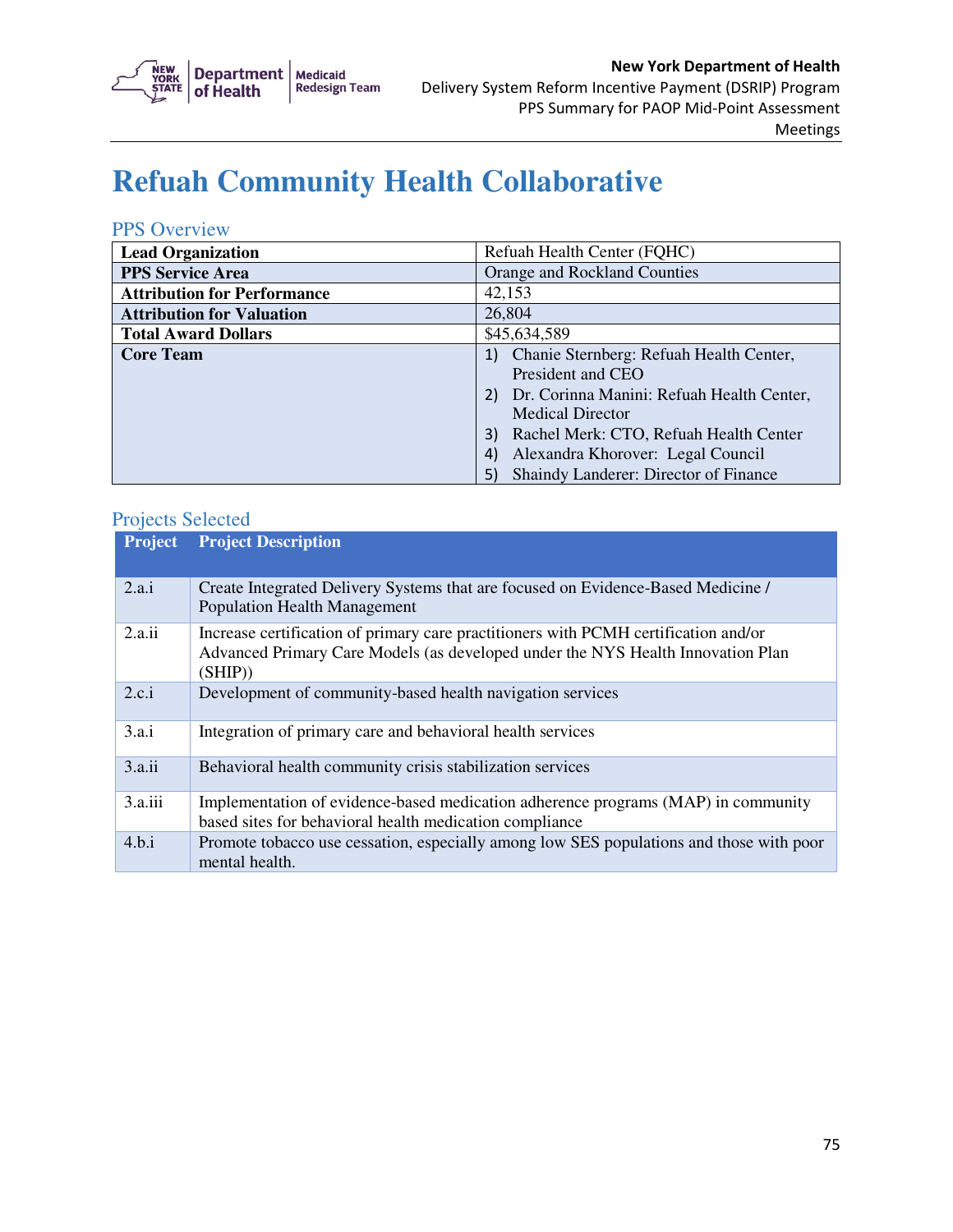

| <b>Funds Flow by Partner Category</b>                |                                             |                                           |
|------------------------------------------------------|---------------------------------------------|-------------------------------------------|
| <b>Total Funds Available (DY1)</b>                   |                                             | \$5,760,035.23                            |
| <b>Total Funds Earned (through DY1)</b>              | \$5,760,035.23 (100.00% of Available Funds) |                                           |
| <b>Total Funds Distributed (through)</b><br>DY2, Q2) | \$2,362,160.44 (41.01% of Earned Funds)     |                                           |
| <b>Partner Type</b>                                  | <b>Funds Distributed</b>                    | <b>Refuah</b><br>(% of Funds Distributed) |
| Practitioner - Primary Care Physician<br>(PCP)       | \$0.00                                      | 0.00%                                     |
| Practitioner - Non-Primary Care<br>Physician (PCP)   | \$0.00                                      | 0.00%                                     |
| Hospital                                             | \$7,500.00                                  | 0.32%                                     |
| Clinic                                               | \$659,172.00                                | 27.91%                                    |
| Case Management/Health Home                          | \$19,500.00                                 | 0.83%                                     |
| <b>Mental Health</b>                                 | \$28,000.00                                 | 1.19%                                     |
| <b>Substance Abuse</b>                               | \$21,000.00                                 | 0.89%                                     |
| Nursing Home                                         | \$11,500.00                                 | 0.49%                                     |
| Pharmacy                                             | \$1,500.00                                  | 0.06%                                     |
| Hospice                                              | \$4,000.00                                  | 0.17%                                     |
| Community Based Organizations <sup>21</sup>          | \$27,000.00                                 | 1.14%                                     |
| All Other                                            | \$42,000.00                                 | 1.78%                                     |
| Uncategorized                                        | \$14,000.00                                 | 0.59%                                     |
| <b>Non-PIT Partners</b>                              | \$0.00                                      | $0.00\%$                                  |
| <b>PMO</b>                                           | \$1,526,988.44                              | 64.64%                                    |
| <b>TOTAL</b>                                         | \$2,362,160.44                              | $100.00\%$                                |

 $21$  Within the Partner Categorizations of the PPS Networks, Community Based Organizations are defined as those entities without a Medicaid billing ID. As such, there are a mix of health care and social determinant of health partners included in this category.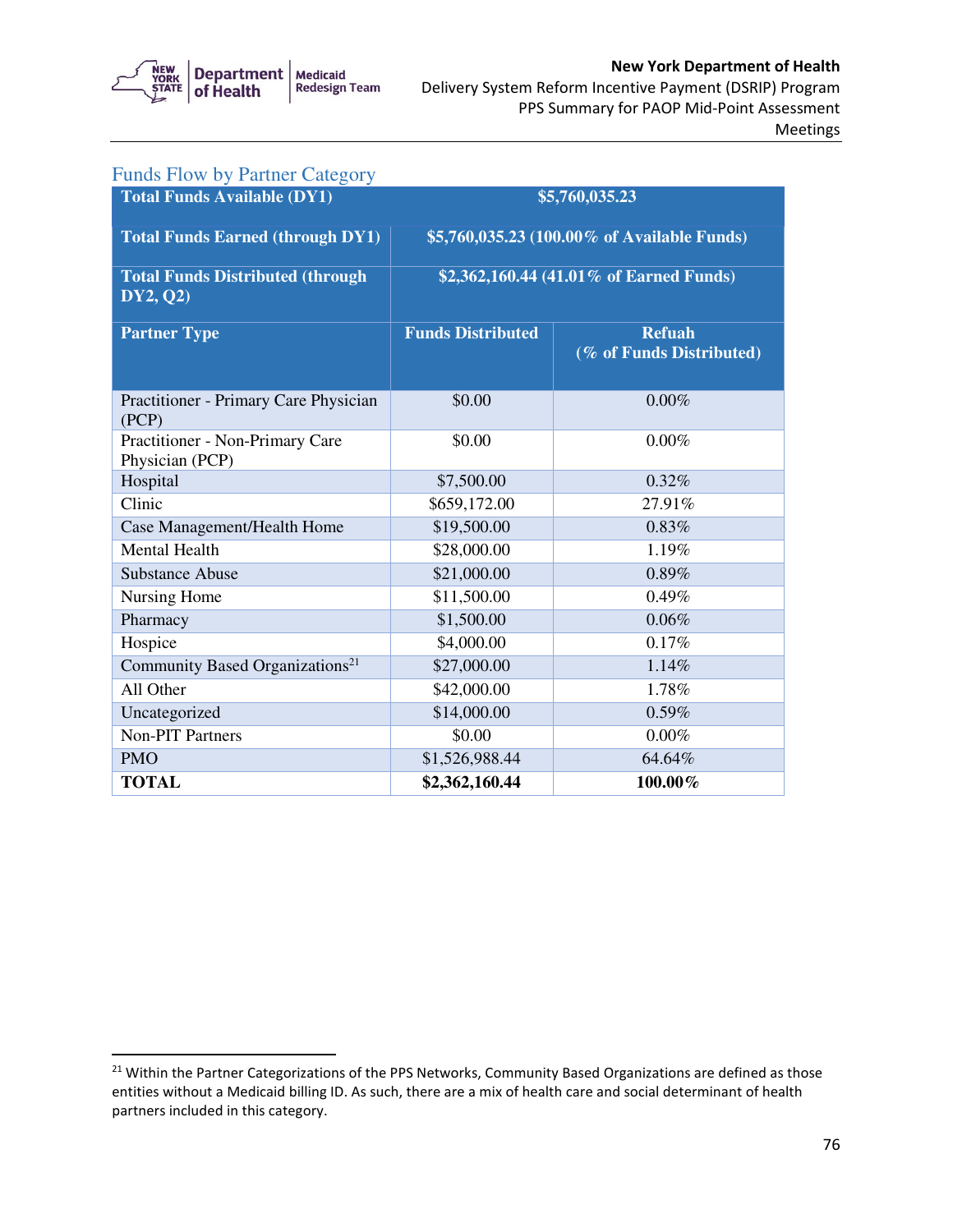

 Delivery System Reform Incentive Payment (DSRIP) Program PPS Summary for PAOP Mid-Point Assessment Meetings

| # | <b>PPS</b>                  | <b>Section</b> | <b>Focus Area</b>      | <b>IA Recommendation</b>          |
|---|-----------------------------|----------------|------------------------|-----------------------------------|
|   | <b>Refuah Community</b>     | Organizational | Cultural               | Although the PPS is utilizing a   |
|   | <b>Health Collaborative</b> |                | Competency and         | pre- and post-test to measure     |
|   |                             |                | <b>Health Literacy</b> | provider knowledge, it is not     |
|   |                             |                |                        | clear what measures the PPS is    |
|   |                             |                |                        | using to assess the effectiveness |
|   |                             |                |                        | of the cultural and linguistic    |
|   |                             |                |                        | training when applied by          |
|   |                             |                |                        | partners in the network. The IA   |
|   |                             |                |                        | recommends that the PPS           |
|   |                             |                |                        | develop measures to assess the    |
|   |                             |                |                        | current cultural competency of    |
|   |                             |                |                        | the clinical providers within its |
|   |                             |                |                        | network along with the impact     |
|   |                             |                |                        | any cultural competency           |
|   |                             |                |                        | training provided to the same     |
|   |                             |                |                        | providers to address the          |
|   |                             |                |                        | effectiveness of its CCHL         |
|   |                             |                |                        | trainings.                        |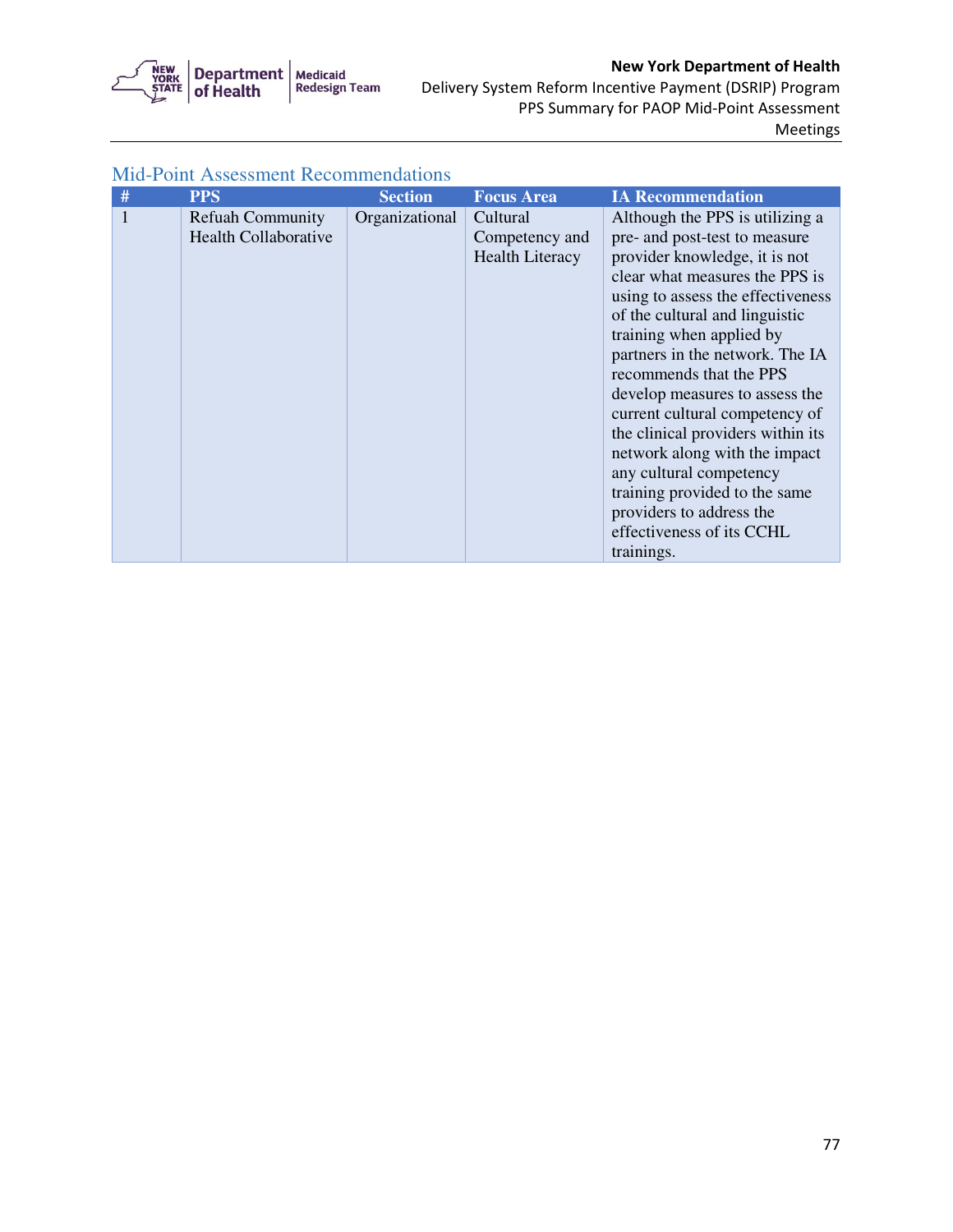

#### Delivery System Reform Incentive Payment (DSRIP) Program New York Department of Health PPS Summary for PAOP Mid-Point Assessment Meetings

# **Staten Island PPS**

### PPS Overview

| <b>Lead Organization</b>                           | <b>Staten Island PPS</b>                                  |  |
|----------------------------------------------------|-----------------------------------------------------------|--|
| <b>PPS Service Area</b>                            | Staten Island                                             |  |
| <b>Attribution for Performance</b>                 | 76,295                                                    |  |
| <b>Attribution for Performance (Project 2.d.i)</b> | 96,782                                                    |  |
| <b>Attribution for Valuation</b>                   | 180,268                                                   |  |
| <b>Total Award Dollars</b>                         | \$217,087,986                                             |  |
| <b>Core Team</b>                                   | Joe Conte – Executive Director, DSRIP<br>$\left  \right $ |  |
|                                                    | Dr. Salvatore Volpe – CMO, DSRIP<br>2)                    |  |
|                                                    | William Myhre - Sr. Director of Workforce,<br>3)          |  |
|                                                    | <b>DSRIP</b>                                              |  |
|                                                    | Anyi Chen - IT, DSRIP<br>4)                               |  |
|                                                    | Victoria Njoku-Anokam – Director of<br>5)                 |  |
|                                                    | <b>Behavioral Health</b>                                  |  |
|                                                    | Jessica Steinhart – Director of Ambulatory<br>6)          |  |
|                                                    | Initiatives                                               |  |
|                                                    | Lashana Lewis – Finance Lead<br>7)                        |  |
|                                                    | Celina Ramsey – Dr. Health Literacy,<br>8)                |  |
|                                                    | Diversity and Outreach, DSRIP                             |  |

|           | <b>Project Project Description</b>                                                                                                                                                                                        |
|-----------|---------------------------------------------------------------------------------------------------------------------------------------------------------------------------------------------------------------------------|
| 2.a.iii.  | Health Home At-Risk Intervention Program: Proactive management of higher risk patients<br>not currently eligible for Health Homes through access to high quality primary care and<br>support services                     |
| 2.b.iv.   | Care transitions intervention model to reduce 30 day readmissions for chronic health<br>conditions                                                                                                                        |
| 2.b.vii.  | Implementing the INTERACT project (inpatient transfer avoidance program for SNF)                                                                                                                                          |
| 2.b.viii. | Hospital-home care collaboration solutions                                                                                                                                                                                |
| 2.d.i.    | Implementation of Patient Activation Activities to Engage, Educate and Integrate the<br>uninsured and low/non-utilizing Medicaid populations into Community Based Care                                                    |
| 3.a.i.    | Integration of primary care and behavioral health services                                                                                                                                                                |
| 3.a.iv.   | Development of Withdrawal Management (e.g., ambulatory detoxification, ancillary<br>withdrawal services) capabilities and appropriate enhanced abstinence services within<br>community-based addiction treatment programs |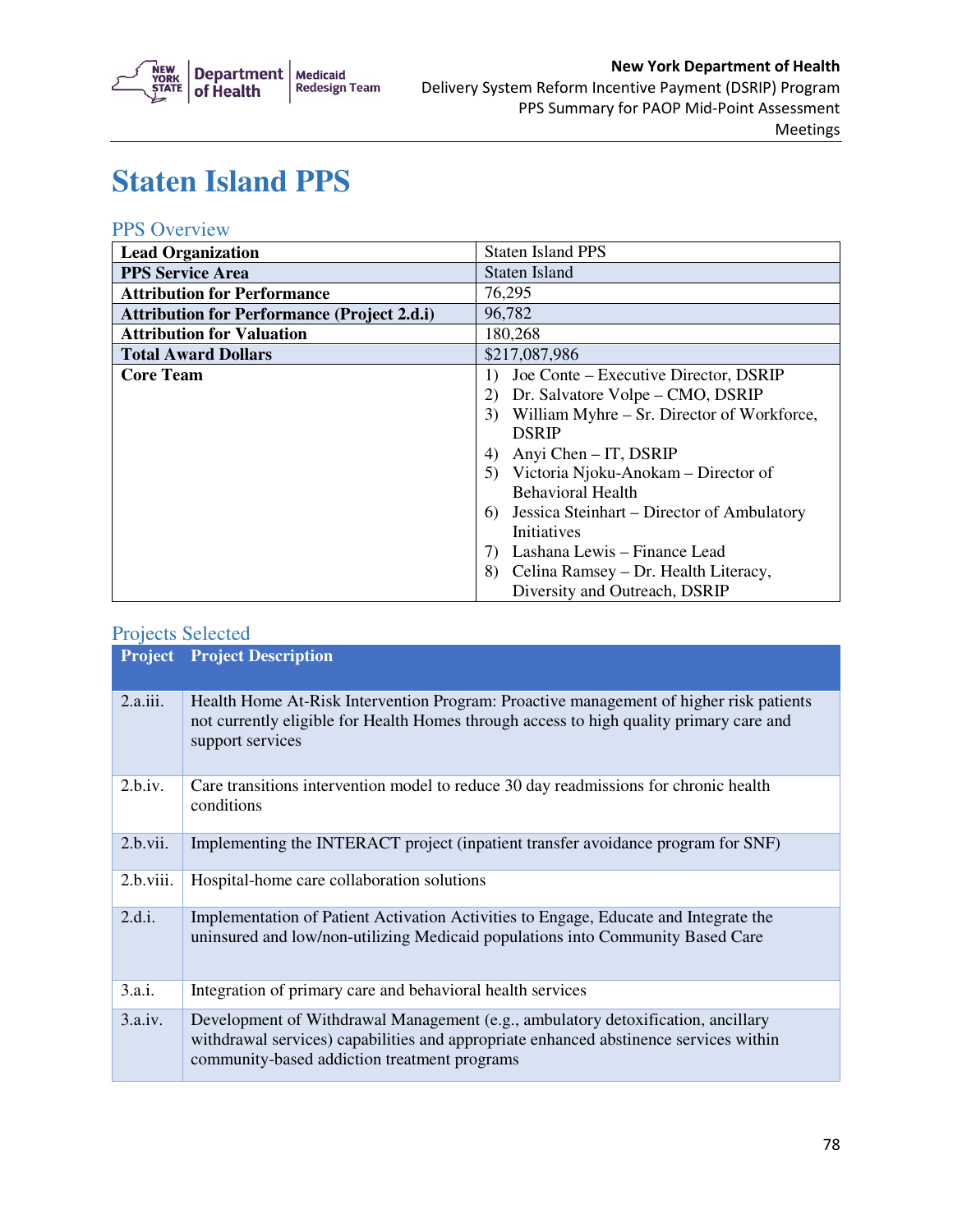

| 3.c.i.   | Evidence-based strategies for disease management in high risk/affected populations (adults)<br>only) (Diabetes Care) |
|----------|----------------------------------------------------------------------------------------------------------------------|
| 3.g.ii.  | Integration of palliative care into nursing homes                                                                    |
|          |                                                                                                                      |
| 4.a.iii. | Strengthen Mental Health and Substance Abuse Infrastructure across Systems                                           |
|          |                                                                                                                      |
| 4.b.ii.  | Increase Access to High Quality Chronic Disease Preventive Care and Management in Both                               |
|          |                                                                                                                      |
|          | Clinical and Community Settings (Note: This project targets chronic diseases that are not                            |
|          | included in domain 3, such as cancer                                                                                 |
|          |                                                                                                                      |

## Funds Flow by Partner Category

| <b>Total Funds Available (DY1)</b>                  | \$33,087,178.06                             |                                          |
|-----------------------------------------------------|---------------------------------------------|------------------------------------------|
| <b>Total Funds Earned (through DY1)</b>             | \$33,021,929.35 (99.80% of Available Funds) |                                          |
| <b>Total Funds Distributed (through</b><br>DY2, Q2) | \$21,046,384.50 (63.73%% of Earned Funds)   |                                          |
| <b>Partner Type</b>                                 | <b>Funds Distributed</b>                    | <b>SIPPS</b><br>(% of Funds Distributed) |
| Practitioner - Primary Care Physician<br>(PCP)      | \$555,678.00                                | 2.64%                                    |
| Practitioner - Non-Primary Care<br>Physician (PCP)  | \$365,969.00                                | 1.74%                                    |
| Hospital                                            | \$6,471,692.00                              | 30.75%                                   |
| Clinic                                              | \$514,547.00                                | 2.44%                                    |
| Case Management/Health Home                         | \$1,372,556                                 | 6.52%                                    |
| <b>Mental Health</b>                                | \$234,288.00                                | 1.11%                                    |
| <b>Substance Abuse</b>                              | \$890,816.50                                | 4.23%                                    |
| Nursing Home                                        | \$3,147,917.00                              | 14.96%                                   |
| Pharmacy                                            | \$0.00                                      | 0.00%                                    |
| Hospice                                             | \$0.00                                      | 0.00%                                    |
| Community Based Organizations <sup>22</sup>         | \$272,731                                   | 1.30%                                    |
| All Other                                           | \$1,288,806.00                              | 6.12%                                    |
| Uncategorized                                       | \$107,500.00                                | 0.51%                                    |
| <b>Non-PIT Partners</b>                             | \$337,821.00                                | 1.61%                                    |
| <b>PMO</b>                                          | \$5,486,063.00                              | 26.07%                                   |
| <b>TOTAL</b>                                        | \$21,046,384.50                             | 100.00%                                  |

 $22$  Within the Partner Categorizations of the PPS Networks, Community Based Organizations are defined as those entities without a Medicaid billing ID. As such, there are a mix of health care and social determinant of health partners included in this category.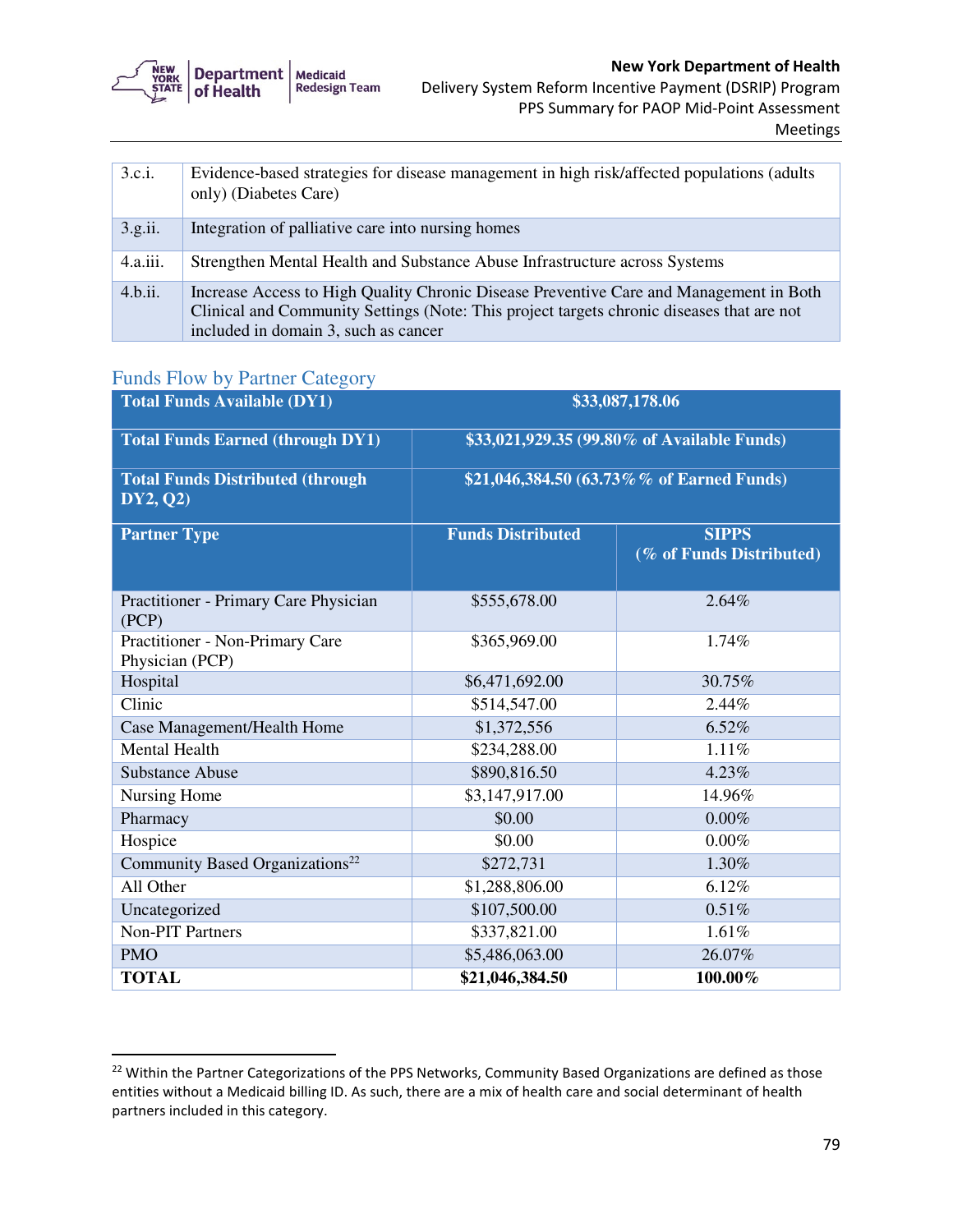

| <b>Mid-Point Assessment Recommendations</b> |  |
|---------------------------------------------|--|
|---------------------------------------------|--|

| <b>PPS</b>        | <b>Section</b> | <b>Focus Area</b> | <b>IA Recommendation</b>                                                       |
|-------------------|----------------|-------------------|--------------------------------------------------------------------------------|
| Staten Island PPS | N/A            | N/A               | No recommendations have<br>been made by the IA at the<br>Mid-Point Assessment. |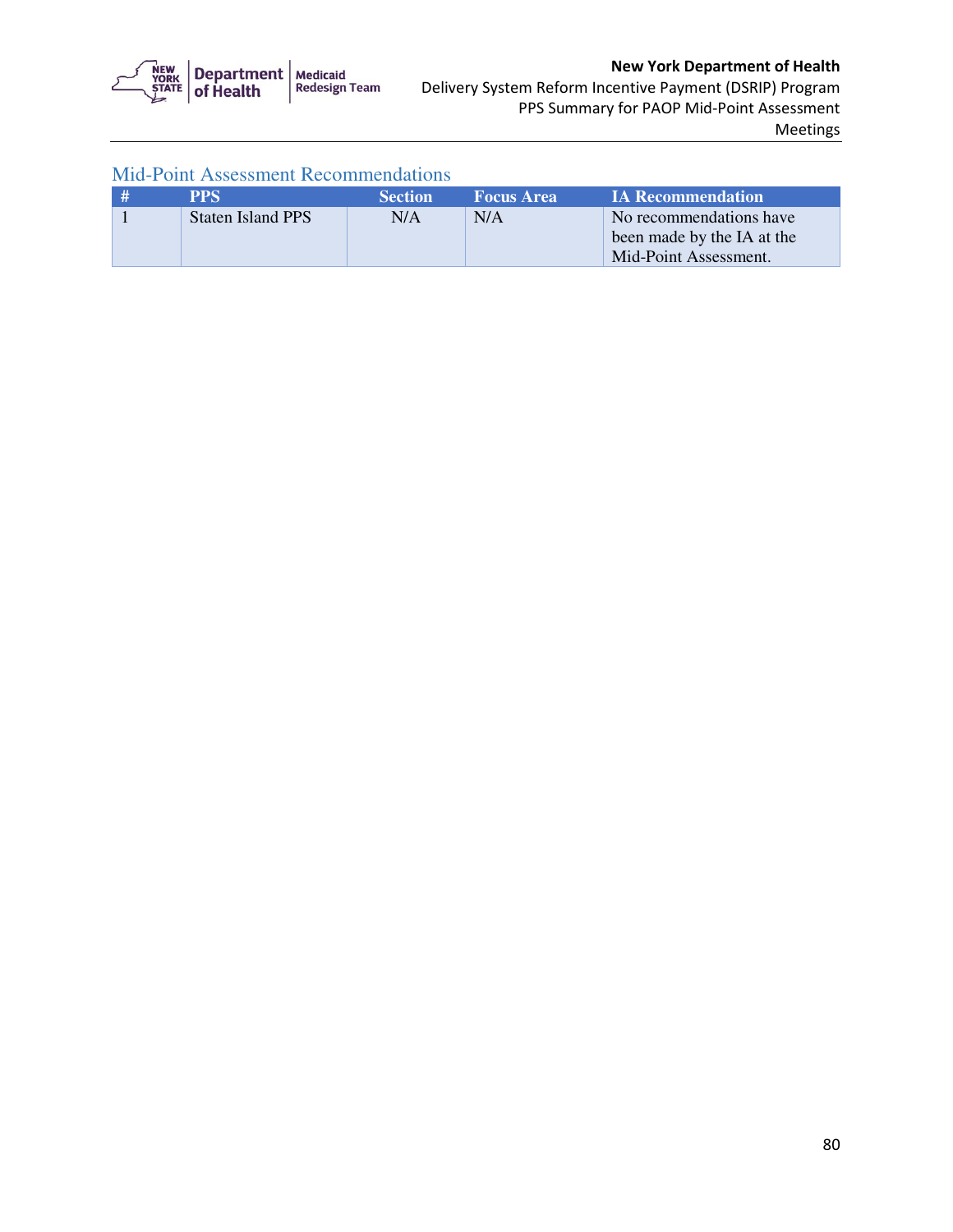

#### Delivery System Reform Incentive Payment (DSRIP) Program New York Department of Health PPS Summary for PAOP Mid-Point Assessment Meetings

# **Suffolk Care Collaborative**

#### PPS Overview

| <b>Lead Organization</b>                           | <b>Stony Brook University Hospital</b>                                                                                                                                                                                                                                                                                                       |
|----------------------------------------------------|----------------------------------------------------------------------------------------------------------------------------------------------------------------------------------------------------------------------------------------------------------------------------------------------------------------------------------------------|
| <b>PPS Service Area</b>                            | Suffolk                                                                                                                                                                                                                                                                                                                                      |
| <b>Attribution for Performance</b>                 | 212,287                                                                                                                                                                                                                                                                                                                                      |
| <b>Attribution for Performance (Project 2.d.i)</b> | 305,957                                                                                                                                                                                                                                                                                                                                      |
| <b>Attribution for Valuation</b>                   | 437,896                                                                                                                                                                                                                                                                                                                                      |
| <b>Total Award Dollars</b>                         | \$298,562,084                                                                                                                                                                                                                                                                                                                                |
| <b>Core Team</b>                                   | Joe Lamantia, Chief of Operations for<br>$\left  \right $<br>Population Health, Stony Brook Medicine<br>Dr. Linda Efferen, Medical Director<br>Alyssa Scully, Senior Director, Project<br>3)<br><b>Management Office</b><br>Kevin Bozza, Senior Director, Network<br>4)<br>Development & Performance<br>Kelli Vasquez, Senior Director, Care |
|                                                    | Management & Care Coordination                                                                                                                                                                                                                                                                                                               |

| <b>Project</b> | <b>Project Description</b>                                                                                                                                                                                                  |
|----------------|-----------------------------------------------------------------------------------------------------------------------------------------------------------------------------------------------------------------------------|
| 2.a.i.         | Create Integrated Delivery Systems that are focused on Evidence-Based Medicine / Population<br><b>Health Management</b>                                                                                                     |
| 2.b.i.v.       | Care transitions intervention model to reduce 30 day readmissions for chronic health<br>conditions                                                                                                                          |
| 2.b.vii.       | Implementing the INTERACT project (inpatient transfer avoidance program for SNF)                                                                                                                                            |
| 2.b.ix.        | Implementation of observational programs in hospitals                                                                                                                                                                       |
| 2.d.i.         | Implementation of Patient Activation Activities to Engage, Educate and Integrate the<br>uninsured and low/non-utilizing Medicaid populations into Community Based Care                                                      |
| 3.a.i.         | Integration of primary care and behavioral health services                                                                                                                                                                  |
| 3.b.i.         | Evidence-based strategies for disease management in high risk/affected populations (adult<br>only) (Cardiovascular Health)                                                                                                  |
| 3.c.i.         | Evidence-based strategies for disease management in high risk/affected populations (adults<br>only) (Diabetes Care)                                                                                                         |
| 3.d.i.         | Development of evidence-based medication adherence programs (MAP) in community<br>settings-asthma medication                                                                                                                |
| 4.a.ii.        | Prevent Substance Abuse and other Mental Emotional Behavioral Disorders                                                                                                                                                     |
| 4.b.ii.        | Increase Access to High Quality Chronic Disease Preventive Care and Management in Both<br>Clinical and Community Settings (Note: This project targets chronic diseases that are not<br>included in domain 3, such as cancer |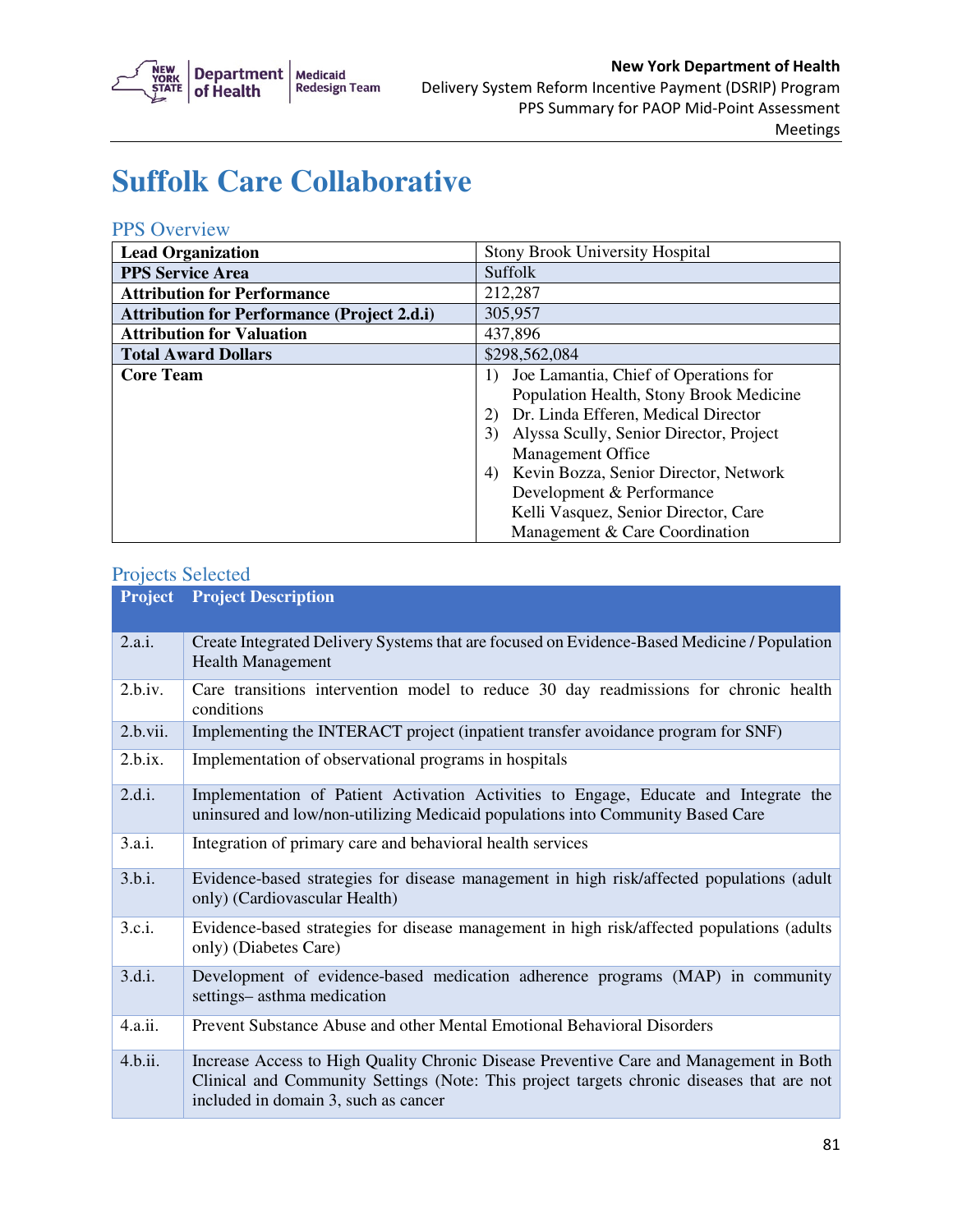

| <b>Funds Flow by Partner Category</b>                |                                           |                                        |
|------------------------------------------------------|-------------------------------------------|----------------------------------------|
| <b>Total Funds Available (DY1)</b>                   | \$40,473,338.27                           |                                        |
| <b>Total Funds Earned (through DY1)</b>              | \$40,473,338.27 (100% of Available Funds) |                                        |
| <b>Total Funds Distributed (through)</b><br>DY2, Q2) | \$15,469,854.13 (38.22% of Earned Funds)  |                                        |
| <b>Partner Type</b>                                  | <b>Funds Distributed</b>                  | <b>SCC</b><br>(% of Funds Distributed) |
| Practitioner - Primary Care Physician<br>(PCP)       | \$339,800.00                              | 2.20%                                  |
| Practitioner - Non-Primary Care<br>Physician (PCP)   | \$0.00                                    | $0.00\%$                               |
| Hospital                                             | \$5,771,052.61                            | 37.31%                                 |
| Clinic                                               | \$684,261.00                              | 4.42%                                  |
| Case Management/Health Home                          | \$792,930.52                              | 5.13%                                  |
| <b>Mental Health</b>                                 | \$0.00                                    | 0.00%                                  |
| <b>Substance Abuse</b>                               | \$0.00                                    | $0.00\%$                               |
| Nursing Home                                         | \$8,000.00                                | 0.05%                                  |
| Pharmacy                                             | \$0.00                                    | $0.00\%$                               |
| Hospice                                              | \$0.00                                    | $0.00\%$                               |
| Community Based Organizations <sup>23</sup>          | \$500,317.00                              | 3.23%                                  |
| All Other                                            | \$3,438,135.00                            | 22.22%                                 |
| Uncategorized                                        | \$8,851.00                                | 0.06%                                  |
| <b>Non-PIT Partners</b>                              | \$0.00                                    | $0.00\%$                               |
| <b>PMO</b>                                           | \$3,926,507.00                            | 25.38%                                 |
| <b>TOTAL</b>                                         | \$15,469,854.13                           | 100.00%                                |

 $23$  Within the Partner Categorizations of the PPS Networks, Community Based Organizations are defined as those entities without a Medicaid billing ID. As such, there are a mix of health care and social determinant of health partners included in this category.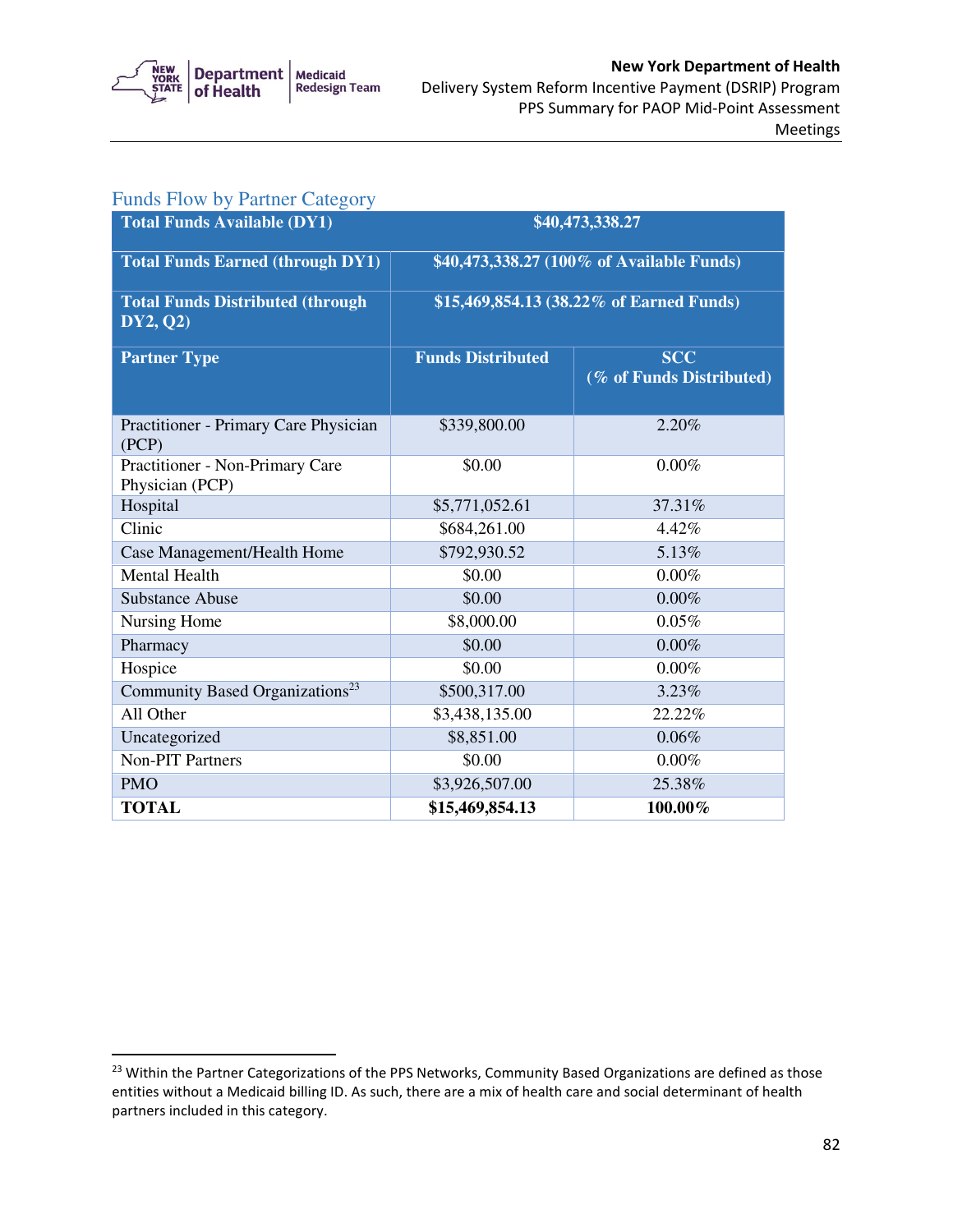

| <b>PPS</b>           | <b>Section</b> | <b>Focus Area</b> | <b>IA Recommendation</b>      |
|----------------------|----------------|-------------------|-------------------------------|
| <b>Suffolk Care</b>  | Organizational | Partner           | The IA recommends that the    |
| Collaborative (Stony |                | Engagement        | <b>PPS</b> review its Partner |
| Brook)               |                |                   | Engagement reporting and      |
|                      |                |                   | develop a plan for engaging   |
|                      |                |                   | network partners across all   |
|                      |                |                   | projects to ensure the        |
|                      |                |                   | successful implementation of  |
|                      |                |                   | DSRIP projects.               |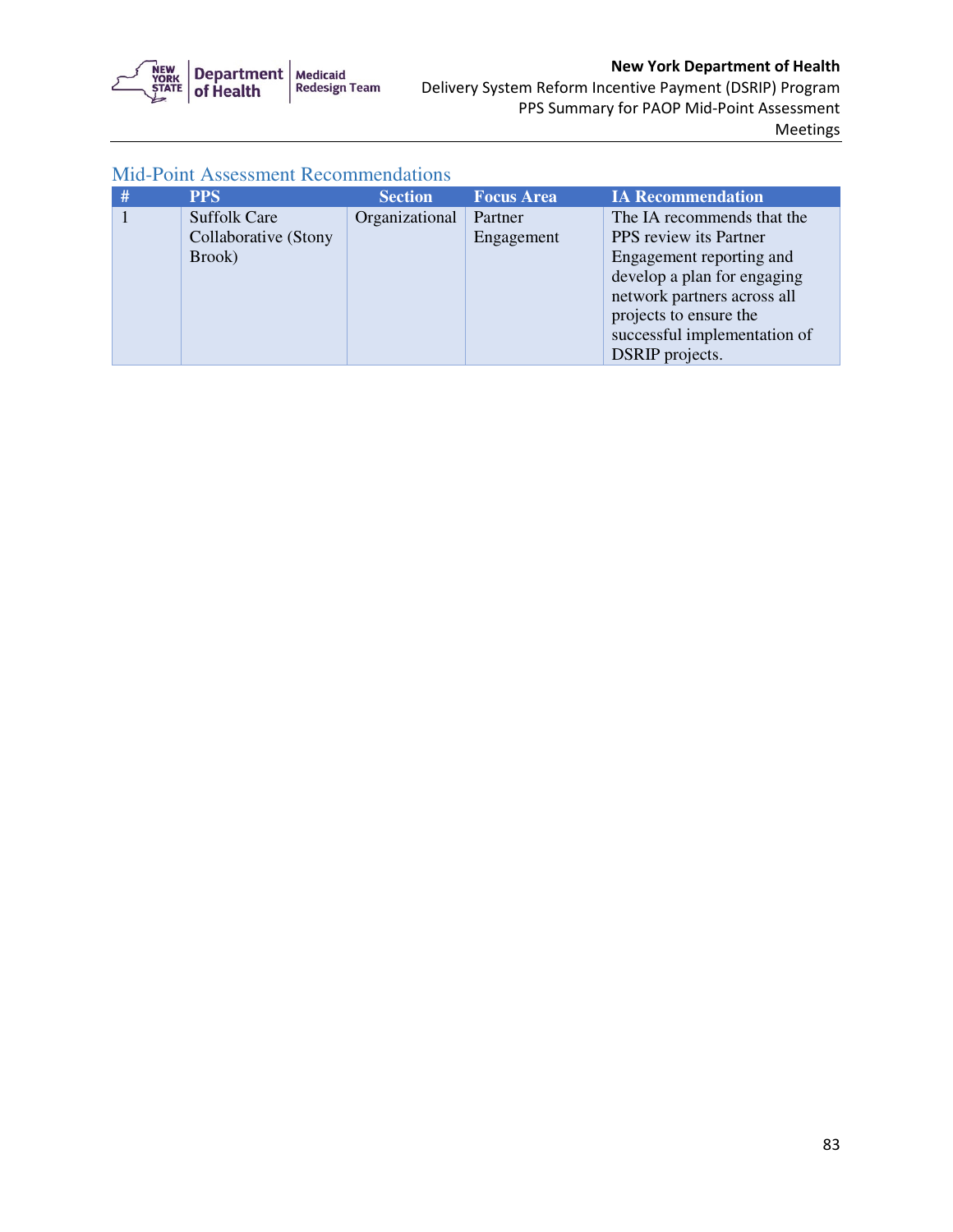

# **The New York and Presbyterian Hospital**

#### PPS Overview

| <b>Lead Organization</b>                           | The New York and Presbyterian Hospital         |  |
|----------------------------------------------------|------------------------------------------------|--|
| <b>PPS Service Area</b>                            | Bronx, Manhattan                               |  |
| <b>Attribution for Performance</b>                 | 88,886                                         |  |
| <b>Attribution for Performance (Project 2.d.i)</b> |                                                |  |
| <b>Attribution for Valuation</b>                   | 47,293                                         |  |
| <b>Total Award Dollars</b>                         | \$97,712,825                                   |  |
| <b>Core Team</b>                                   | Dr. David Alge – PPS Lead, CEO                 |  |
|                                                    | Isaac Kastenbaum - Executive Director          |  |
|                                                    | Phyllis Lantos – Chief Financial Officer<br>3) |  |
|                                                    | Aurelia G. Boyer-Chief Information Officer     |  |

| <b>Project</b> | <b>Project Description</b>                                                                                                                                          |
|----------------|---------------------------------------------------------------------------------------------------------------------------------------------------------------------|
| 2.a.i.         | Create integrated delivery systems that are focused on evidence-based medicine / population<br>health management                                                    |
| 2.b.i.         | Ambulatory intensive care units (ICUs)                                                                                                                              |
| 2.b.iii.       | ED care triage for at-risk populations                                                                                                                              |
| 2.b.iv.        | Care transitions intervention model to reduce 30-day readmissions for chronic health<br>conditions                                                                  |
| 3.a.i.         | Integration of primary care and behavioral health services                                                                                                          |
| 3.a.ii.        | Behavioral health community crisis stabilization services                                                                                                           |
| 3.e.i.         | Comprehensive strategy to decrease HIV/AIDS transmission to reduce avoidable<br>hospitalizations – development of a Center of excellence for management of HIV/AIDS |
| 3.g.i.         | Integration of palliative care into the patient centered medical home (PCMH) Model                                                                                  |
| 4.b.i.         | Promote tobacco use cessation, especially among low socioeconomic status (SES)<br>populations and those with poor mental health                                     |
| 4.c.i.         | Decrease HIV morbidity                                                                                                                                              |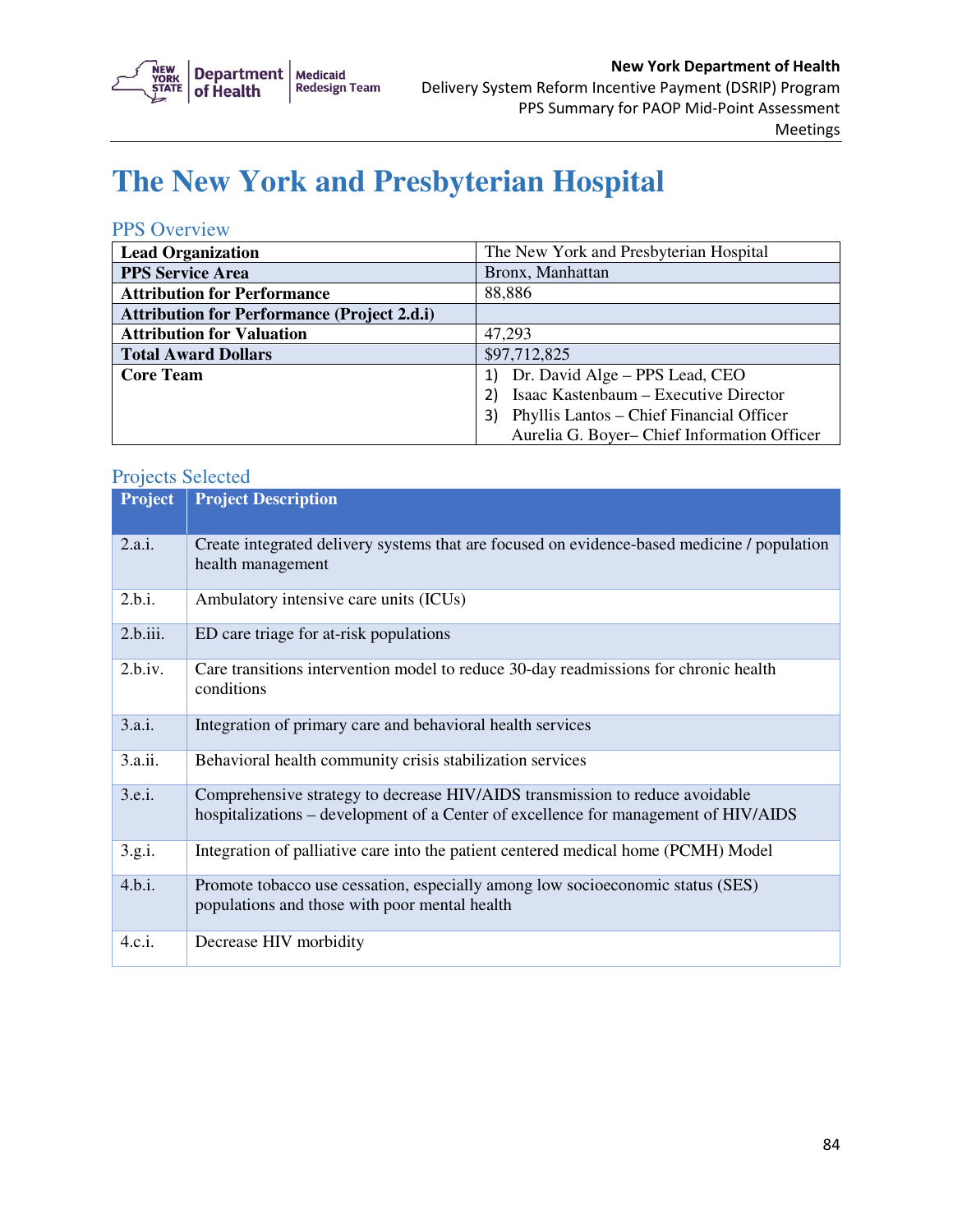

#### Delivery System Reform Incentive Payment (DSRIP) Program New York Department of Health PPS Summary for PAOP Mid-Point Assessment Meetings

| <b>Funds Flow by Partner Category</b>            |                                             |                                                    |
|--------------------------------------------------|---------------------------------------------|----------------------------------------------------|
| <b>Total Funds Available (DY1)</b>               |                                             | \$12,446,255.69                                    |
| <b>Total Funds Earned (through DY1)</b>          | \$12,426,867.40 (99.84% of Available Funds) |                                                    |
| <b>Total Funds Distributed (through DY2, Q2)</b> | \$8,280,909.68 (66.64% of Earned Funds)     |                                                    |
| <b>Partner Type</b>                              | <b>Funds Distributed</b>                    | <b>NY Presbyterian</b><br>(% of Funds Distributed) |
| Practitioner - Primary Care Physician (PCP)      | \$0.00                                      | 0.00%                                              |
| Practitioner - Non-Primary Care Physician (PCP)  | \$0.00                                      | 0.00%                                              |
| Hospital                                         | \$7,373,064.90                              | 89.04%                                             |
| Clinic                                           | \$146,030.00                                | 1.76%                                              |
| Case Management/Health Home                      | \$0.00                                      | $0.00\%$                                           |
| Mental Health                                    | \$0.00                                      | $0.00\%$                                           |
| <b>Substance Abuse</b>                           | \$0.00                                      | 0.00%                                              |
| Nursing Home                                     | \$0.00                                      | 0.00%                                              |
| Pharmacy                                         | \$0.00                                      | 0.00%                                              |
| Hospice                                          | \$0.00                                      | 0.00%                                              |
| Community Based Organizations <sup>24</sup>      | \$42,937.00                                 | 0.52%                                              |
| All Other                                        | \$0.00                                      | 0.00%                                              |
| Uncategorized                                    | \$77,127.00                                 | 0.93%                                              |
| <b>Non-PIT Partners</b>                          | \$0.00                                      | 0.00%                                              |
| <b>PMO</b>                                       | \$641,750.78                                | 7.75%                                              |
| <b>TOTAL</b>                                     | \$8,280,909.68                              | 100.00%                                            |

<sup>&</sup>lt;sup>24</sup> Within the Partner Categorizations of the PPS Networks, Community Based Organizations are defined as those entities without a Medicaid billing ID. As such, there are a mix of health care and social determinant of health partners included in this category.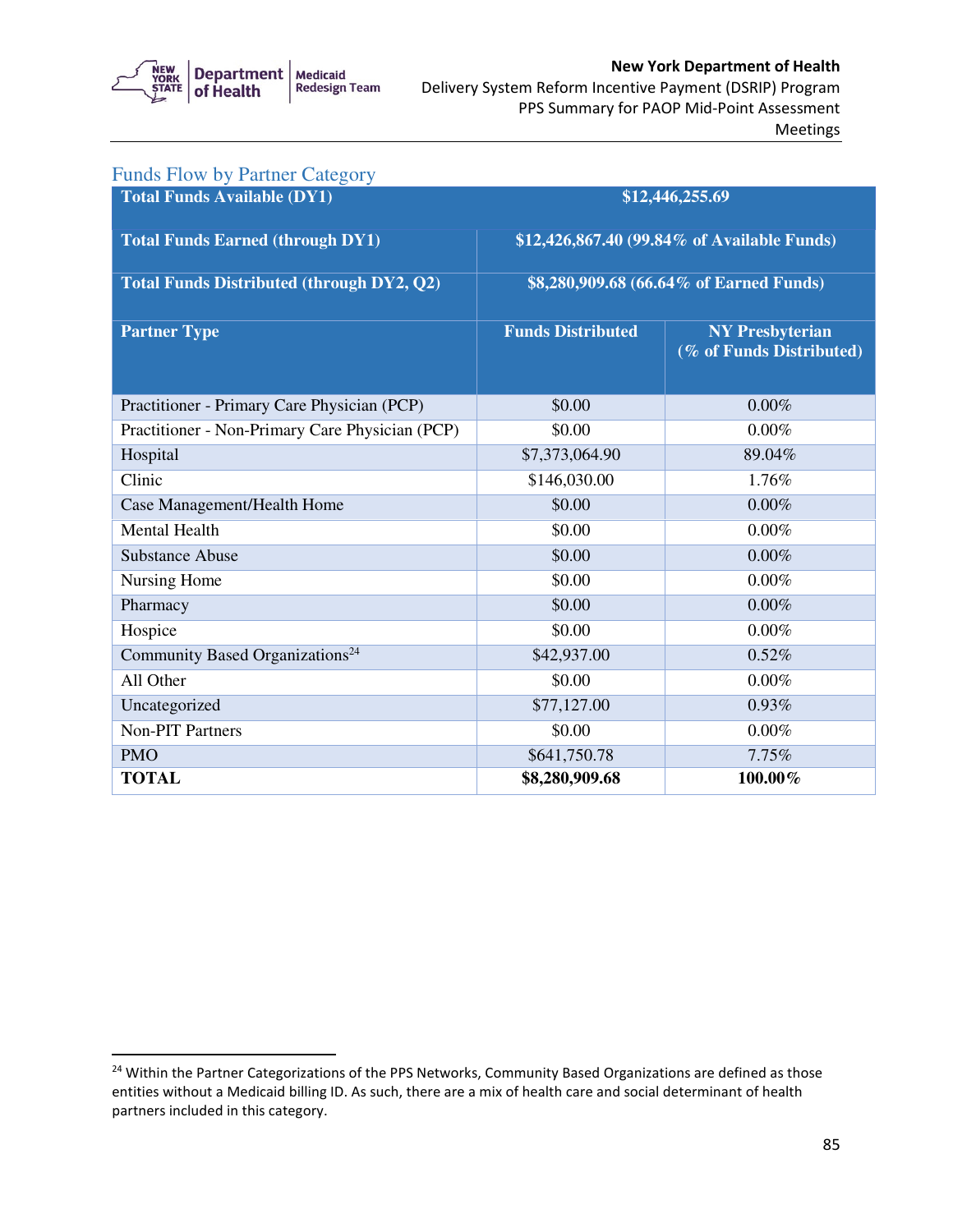

# New York Department of Health

 Delivery System Reform Incentive Payment (DSRIP) Program PPS Summary for PAOP Mid-Point Assessment Meetings

| $\#$           | <b>PPS</b>                                | <b>Section</b> | <b>Focus Area</b>                                                                              | <b>IA Recommendation</b>                                                                                                                                                                                                                                                                                    |
|----------------|-------------------------------------------|----------------|------------------------------------------------------------------------------------------------|-------------------------------------------------------------------------------------------------------------------------------------------------------------------------------------------------------------------------------------------------------------------------------------------------------------|
| $\mathbf{1}$   | The New York and<br>Presbyterian Hospital | Project        | 3.e.i:<br>Comprehensive<br>strategy to<br>decrease<br><b>HIV/AIDS</b><br>transmission          | The IA recommends that the<br>PPS obtain long-term space for<br>the HIV Center of Excellence<br>(CoE) that can accommodate<br>growth of staff and patients<br>attributed to the program.                                                                                                                    |
| $\overline{2}$ | The New York and<br>Presbyterian Hospital | Project        | 3.e.i:<br>Comprehensive<br>strategy to<br>decrease<br><b>HIV/AIDS</b><br>transmission          | The PPS needs to demonstrate<br>effective collaboration with<br>CBOs and other resources to<br>ensure appropriate access to<br>substance abuse treatment.                                                                                                                                                   |
| 3              | The New York and<br>Presbyterian Hospital | Project        | 3.g.i: Integration<br>of palliative care<br>into the patient<br>centered medical<br>home model | The IA recommends that the<br>PPS create an action plan to<br>increase the presence of<br>palliative team members in<br>primary care practices in order<br>to increase referrals, which will<br>further improve patient<br>engagement.                                                                      |
| 4              | The New York and<br>Presbyterian Hospital | Project        | 3.g.i: Integration<br>of palliative care<br>into the patient<br>centered medical<br>home model | The IA recommends that the<br>PPS develop a plan to increase<br>outreach and education<br>materials to partners with<br>respect to end of life care. The<br>plan should include ongoing<br>support and resources with<br>educational updates for partners<br>and their staff.                               |
| 5              | The New York and<br>Presbyterian Hospital | Organizational | Cultural<br>Competency and<br><b>Health Literacy</b>                                           | The IA recommends the PPS<br>implement the strategies and<br>execute the training on CCHL<br>as articulated in its submitted<br>plans. The execution of this<br>strategy needs to articulate how<br>the PPS will measure the<br>effectiveness of its CC/HL<br>outreach efforts to the target<br>population. |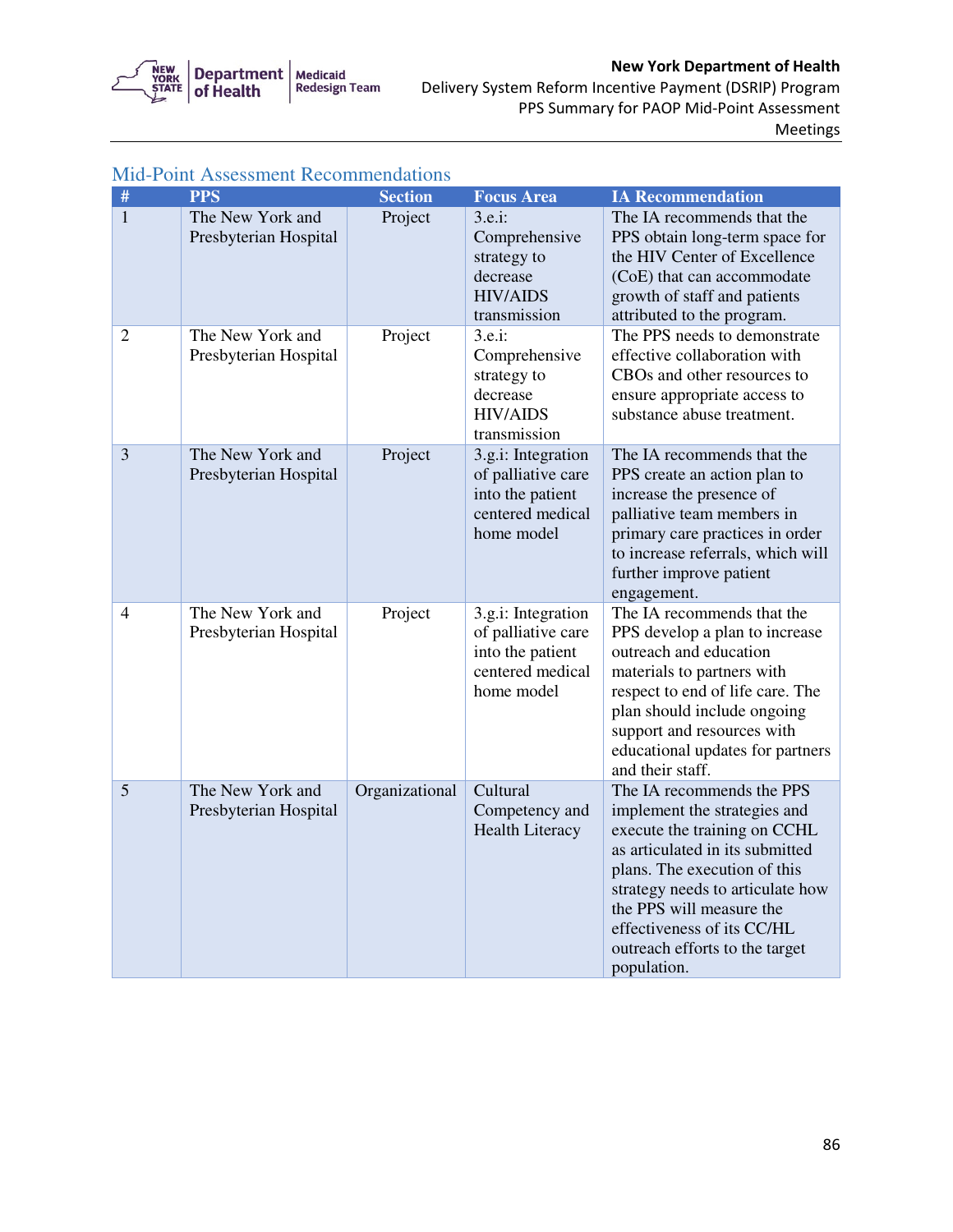

# **Westchester Medical Center**

#### PPS Overview

| <b>Lead Organization</b>                           | Westchester Medical Center (Public Hospital)                                                                                                                                                                                                                                                                                                                                                                                                                                                                                                                                                                                                                            |  |  |
|----------------------------------------------------|-------------------------------------------------------------------------------------------------------------------------------------------------------------------------------------------------------------------------------------------------------------------------------------------------------------------------------------------------------------------------------------------------------------------------------------------------------------------------------------------------------------------------------------------------------------------------------------------------------------------------------------------------------------------------|--|--|
| <b>PPS Service Area</b>                            | Delaware, Dutchess, Orange, Putnam, Rockland,                                                                                                                                                                                                                                                                                                                                                                                                                                                                                                                                                                                                                           |  |  |
|                                                    | Sullivan, Ulster, and Westchester Counties                                                                                                                                                                                                                                                                                                                                                                                                                                                                                                                                                                                                                              |  |  |
| <b>Attribution for Performance</b>                 | 144,456                                                                                                                                                                                                                                                                                                                                                                                                                                                                                                                                                                                                                                                                 |  |  |
| <b>Attribution for Performance (Project 2.d.i)</b> | 453,409                                                                                                                                                                                                                                                                                                                                                                                                                                                                                                                                                                                                                                                                 |  |  |
| <b>Attribution for Valuation</b>                   |                                                                                                                                                                                                                                                                                                                                                                                                                                                                                                                                                                                                                                                                         |  |  |
| <b>Total Award Dollars</b>                         | \$273,923,615                                                                                                                                                                                                                                                                                                                                                                                                                                                                                                                                                                                                                                                           |  |  |
| <b>Core Team</b>                                   | 573,393<br>June Keenan: PPS DSRIP lead; Senior VP,<br>1)<br>Delivery System Transformation Executive<br>Director, Center for Regional Healthcare<br><b>Innovation Westchester Medical Center</b><br>(WMC)<br>Dr. Deborah Viola: ViP, Director, Health<br>2)<br>Services Research and Data Analytics, Center<br>for Regional Healthcare Innovation WMC<br>Dr. Janet (Jessie) Sullivan: ViP, Medical<br>3)<br>Director, Center for Regional Healthcare<br>Innovation, WMC<br>Peg Moran: VP, Operations, Center for<br>4)<br>Regional Healthcare Innovation, WMC<br>Maureen Doran: VP, Integrated Care<br>5)<br>Network, Center for Regional Healthcare<br>Innovation, WMC |  |  |

| <b>Project</b> | <b>Project Description</b>                                                                                                                                                                            |
|----------------|-------------------------------------------------------------------------------------------------------------------------------------------------------------------------------------------------------|
| 2.a.i.         | Create Integrated Delivery Systems that are focused on Evidence-Based Medicine /<br><b>Population Health Management</b>                                                                               |
| 2.a.iii.       | Health Home At-Risk Intervention Program: Proactive management of higher risk patients<br>not currently eligible for Health Homes through access to high quality primary care and<br>support services |
| 2.a.iv.        | Crate a medical village using existing hospital infrastructure                                                                                                                                        |
| 2.b.i.v.       | Care transitions intervention model to reduce 30 day readmissions for chronic health<br>conditions                                                                                                    |
| 2.d.i.         | Implementation of Patient Activation Activities to Engage, Educate and Integrate the<br>uninsured and low/non-utilizing Medicaid populations into Community Based Care                                |
| 3.a.i.         | Integration of primary care and behavioral health services                                                                                                                                            |
| 3.a.ii.        | Behavioral health community crisis stabilization services                                                                                                                                             |
| 3.c.i.         | Evidence-based strategies for disease management in high risk/affected populations (adults)<br>only)                                                                                                  |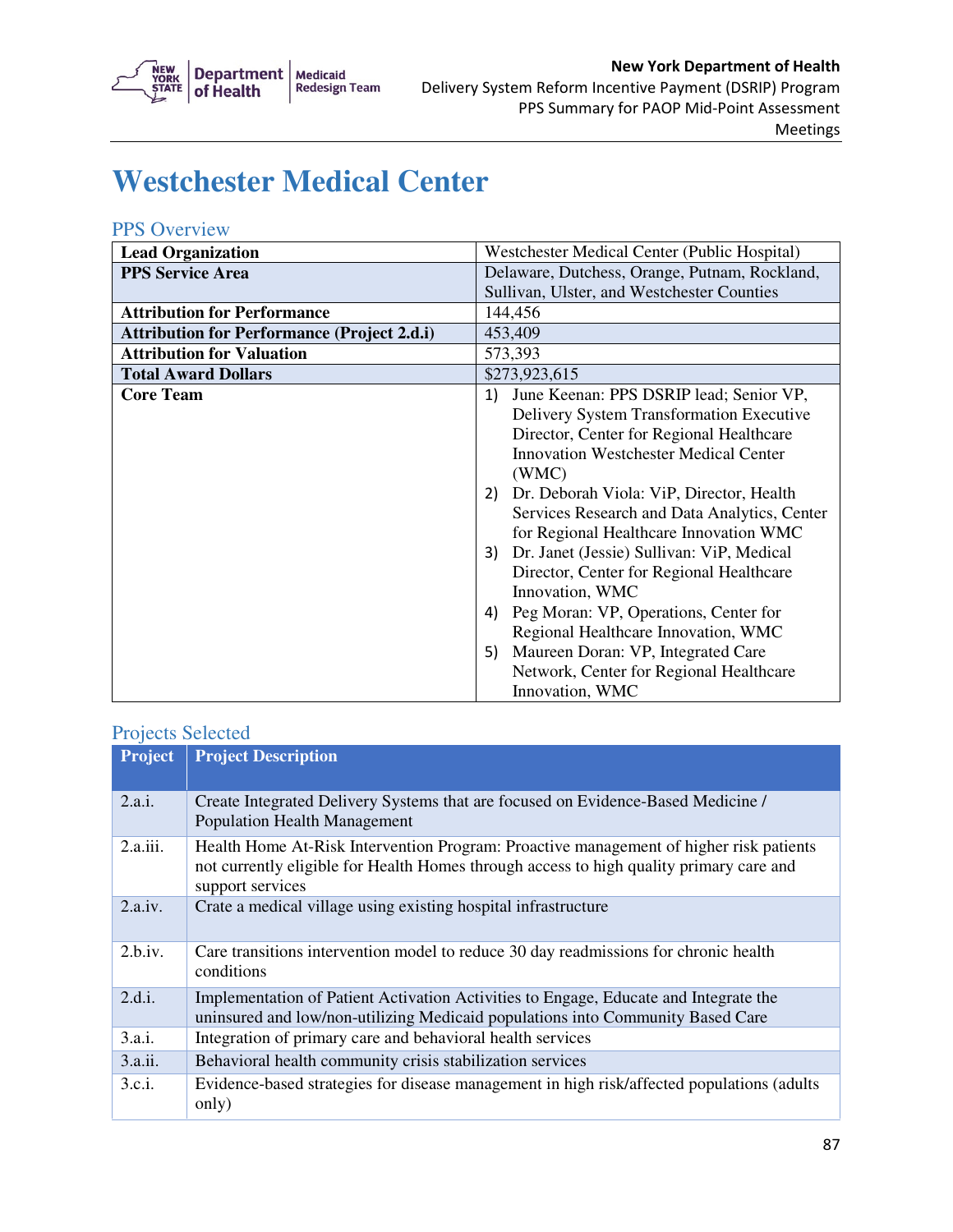

| 3.d.iii. | Implementation of evidence-based medicine guidelines for asthma management                                                                                                                                                   |
|----------|------------------------------------------------------------------------------------------------------------------------------------------------------------------------------------------------------------------------------|
| 4.b.i.   | Promote tobacco use cessation, especially among low SES populations and those with poor<br>mental health.                                                                                                                    |
| 4.b.ii.  | Increase Access to High Quality Chronic Disease Preventive Care and Management in Both<br>Clinical and Community Settings (Note: This project targets chronic diseases that are not<br>included in domain 3, such as cancer) |

### Funds Flow by Partner Category

| <b>Total Funds Available (DY1)</b>                  | \$41,832,853.56                             |                                         |
|-----------------------------------------------------|---------------------------------------------|-----------------------------------------|
| <b>Total Funds Earned (through DY1)</b>             | \$41,669,647.57 (99.61% of Available Funds) |                                         |
| <b>Total Funds Distributed (through</b><br>DY2, Q2) | \$37,884,118.76 (90.92% of Earned Funds)    |                                         |
| <b>Partner Type</b>                                 | <b>Funds Distributed</b>                    | Westchester<br>(% of Funds Distributed) |
| Practitioner - Primary Care Physician<br>(PCP)      | \$90,356.77                                 | 0.24%                                   |
| Practitioner - Non-Primary Care<br>Physician (PCP)  | \$756,718.23                                | 2.00%                                   |
| Hospital                                            | \$435,984.35                                | 1.15%                                   |
| Clinic                                              | \$347,676.18                                | 0.92%                                   |
| Case Management/Health Home                         | \$219,161.76                                | 0.58%                                   |
| <b>Mental Health</b>                                | \$346,268.05                                | 0.91%                                   |
| <b>Substance Abuse</b>                              | \$317,956.29                                | 0.84%                                   |
| Nursing Home                                        | \$27,989.75                                 | 0.07%                                   |
| Pharmacy                                            | \$4,852.50                                  | 0.01%                                   |
| Hospice                                             | \$9,023.75                                  | 0.02%                                   |
| Community Based Organizations <sup>25</sup>         | \$37,070.00                                 | 0.10%                                   |
| All Other                                           | \$4,238,603.24                              | 11.19%                                  |
| Uncategorized                                       | \$12,457.14                                 | 0.03%                                   |
| <b>Non-PIT Partners</b>                             | \$161,320.00                                | 0.43%                                   |
| <b>PMO</b>                                          | \$30,878,680.76                             | 81.51%                                  |
| <b>TOTAL</b>                                        | \$37,884,118.76                             | 100.00%                                 |

<sup>&</sup>lt;sup>25</sup> Within the Partner Categorizations of the PPS Networks, Community Based Organizations are defined as those entities without a Medicaid billing ID. As such, there are a mix of health care and social determinant of health partners included in this category.